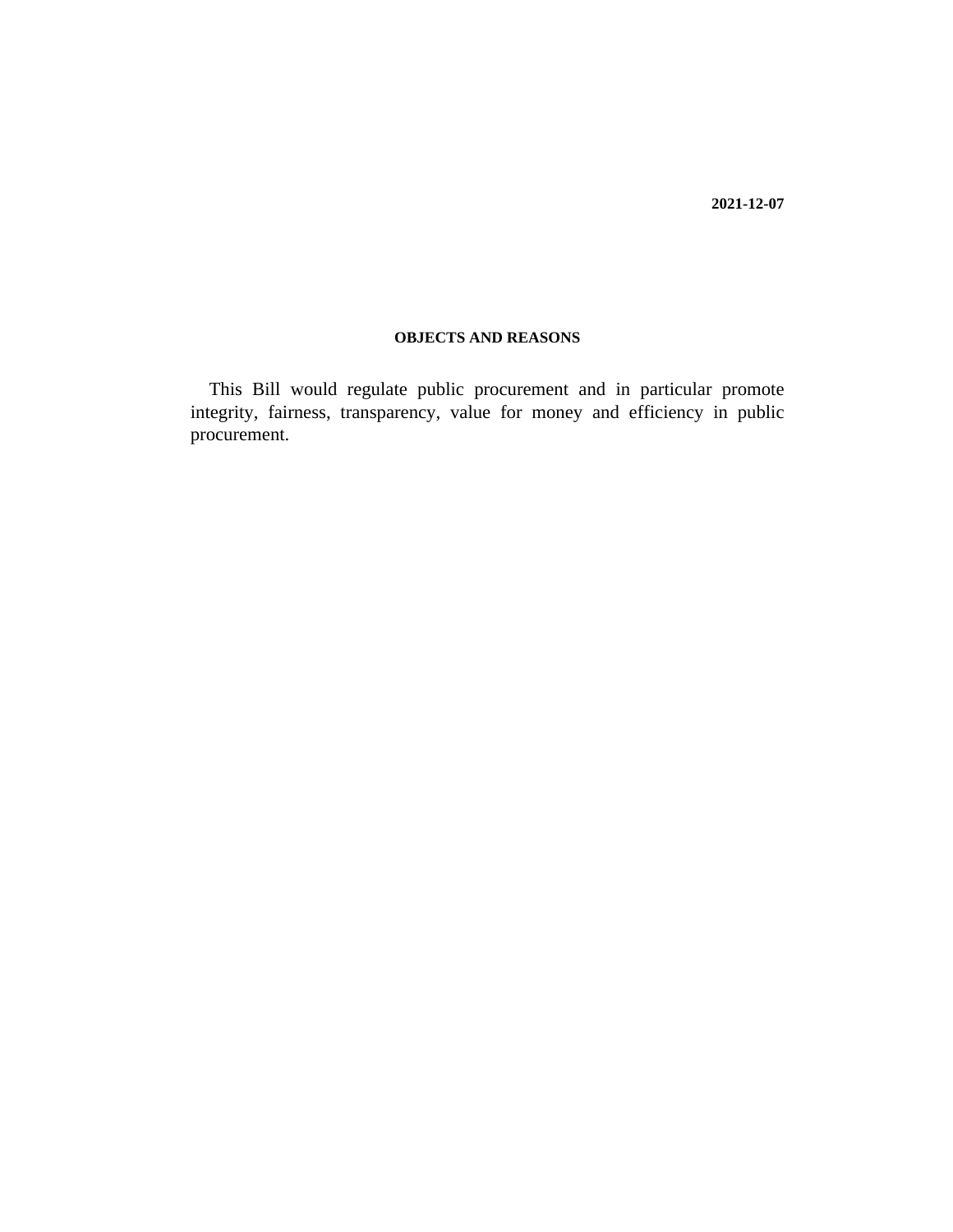# *Arrangement of Sections*

# PART I

# [PRELIMINARY](#page-11-0)

- [Short title](#page-11-0) **1.**
- [Interpretation](#page-11-0) **2.**
- [Application of Act](#page-15-0) **3.**

# PART II

# [ADMINISTRATION](#page-16-0)

- [Management of public procurement](#page-16-0) **4.**
- [Functions of Chief Procurement Officer](#page-16-0) **5.**
- [Functions of head of procuring entity](#page-17-0) **6.**
- [Tenders committees](#page-18-0) **7.**
- [Establishment of Public Procurement Tribunal](#page-19-0) **8.**

## PART III

# [PLANNING AND INITIATION OF PROCUREMENT](#page-19-0)

[Planning of procurement](#page-19-0) **9.**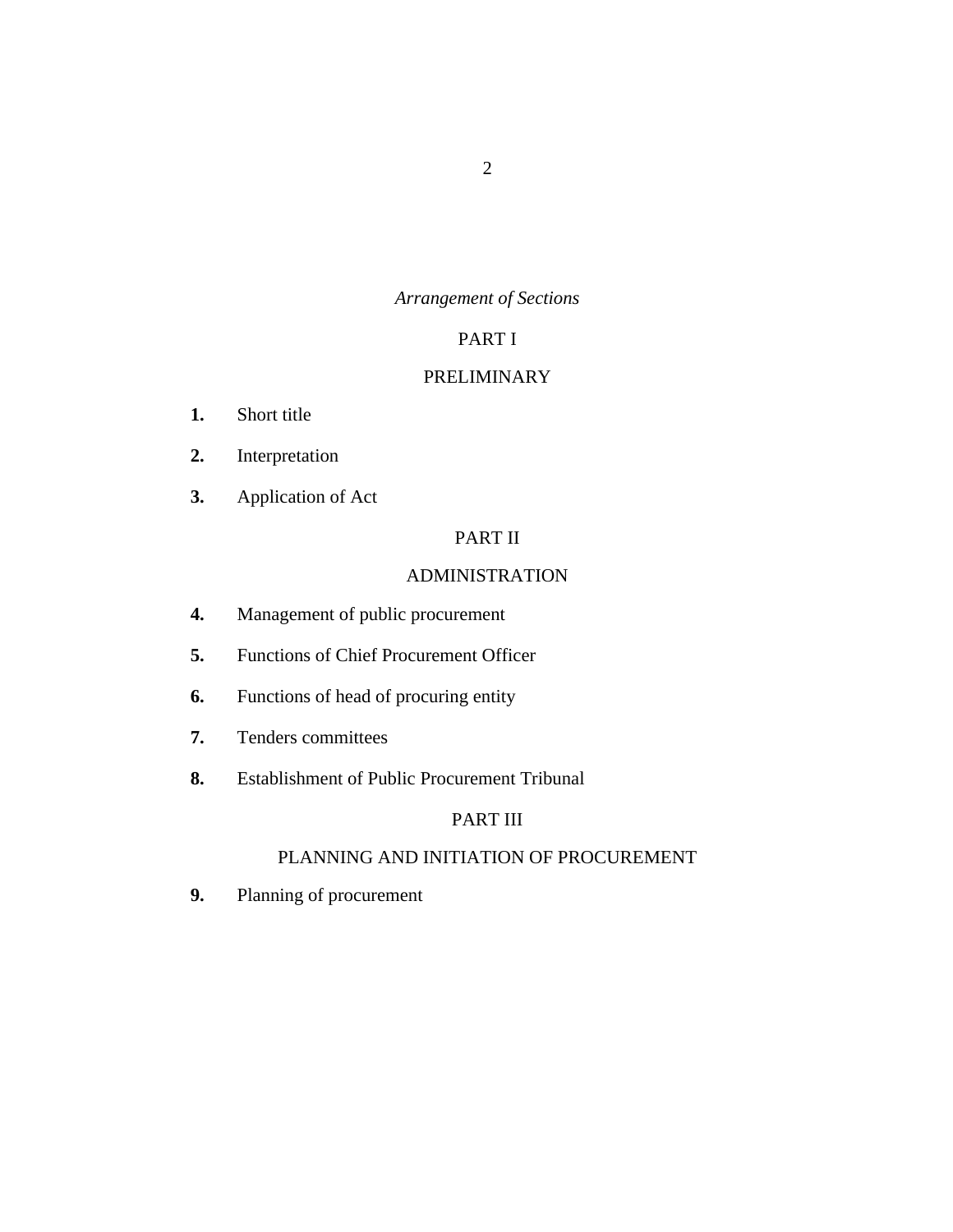- 3
- [Publication of forthcoming procurement](#page-20-0) **10.**
- [Initiation of procurement](#page-21-0) **11.**
- [Procurement to be conducted with certain objectives](#page-21-0) **12.**
- [Estimation of value of procurement](#page-21-0) **13.**
- [Procurement of common items](#page-22-0) **14.**
- [Use of agents](#page-23-0) **15.**

## PART IV

# [METHODS OF PROCUREMENT](#page-23-0)

[Selection of method of procurement](#page-23-0) **16.**

## *[Open Tendering and Restricted Tendering](#page-24-0)*

- [Open tendering](#page-24-0) **17.**
- [Restricted tendering](#page-25-0) **18.**
- [Solicitation documents for tendering](#page-26-0) **19.**
- [Clarification and modification of invitations to tender and solicitation](#page-28-0) documents **20.**
- [Tender securities](#page-29-0) **21.**
- [Meetings with suppliers prior to presentation of tenders](#page-30-0) **22.**
- [Deadline for presenting tenders](#page-31-0) **23.**
- [Presentation of tenders](#page-31-0) **24.**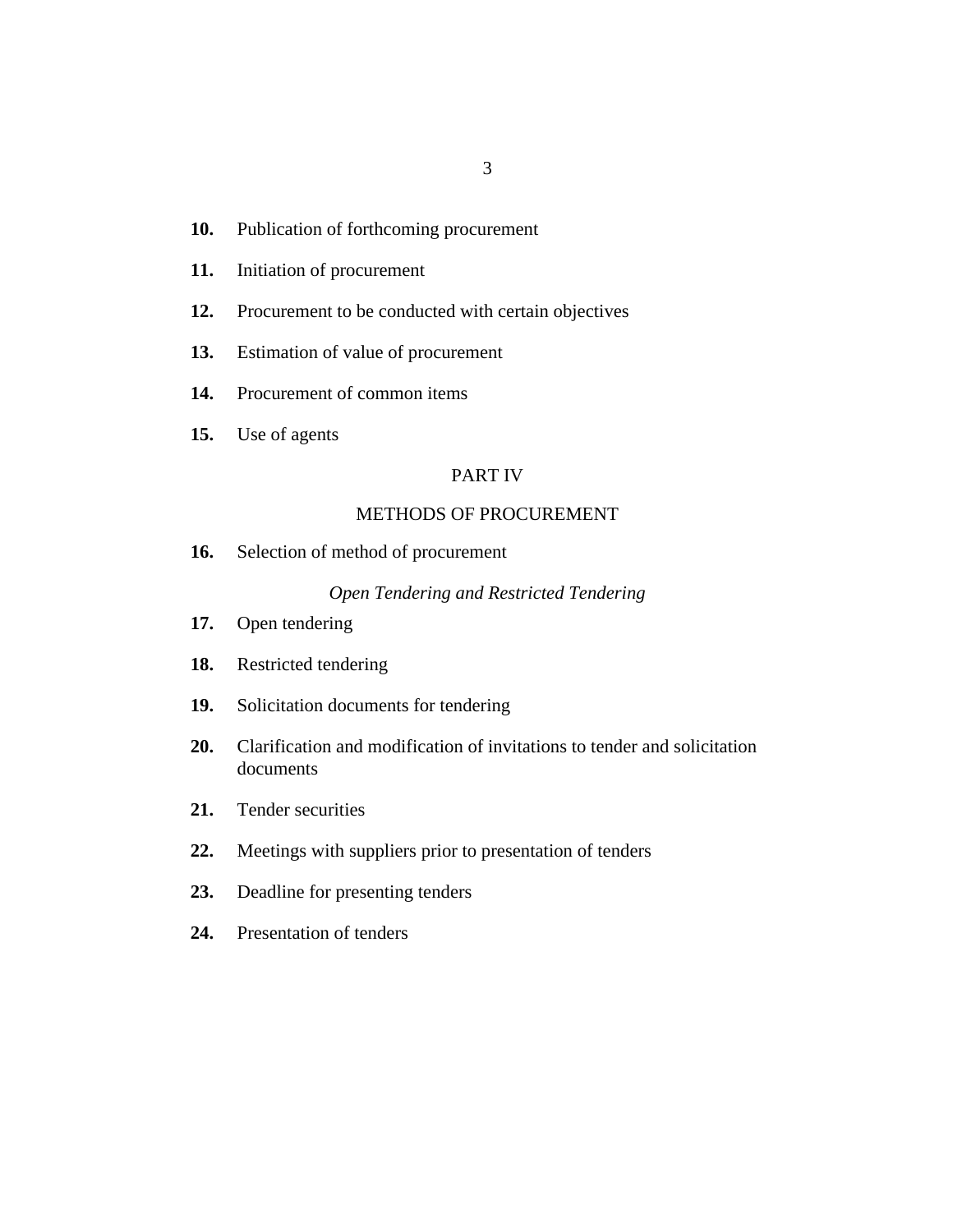- [Presentation of separately sealed technical and financial tenders](#page-32-0) **25.**
- [Validity of tenders, modification and withdrawal of tenders](#page-32-0) **26.**
- [Opening of tenders](#page-33-0) **27.**
- [Evaluation committees](#page-34-0) **28.**
- [Evaluation criteria and procedures](#page-35-0) **29.**
- [Examination and evaluation of tenders](#page-36-0) **30.**
- [Separate opening, examination and evaluation of technical and financial](#page-39-0) tenders **31.**
- [Rejection of abnormally low tenders](#page-40-0) **32.**
- [Determination of successful tender](#page-41-0) **33.**
- [Successful tender notice and standstill period](#page-42-0) **34.**
- [Successful tender acceptance notice](#page-43-0) **35.**
- [Negotiations](#page-43-0) **36.**
- [Execution of procurement contract](#page-44-0) **37.**
- [Notice of award of procurement contract](#page-45-0) **38.**
- [Management of procurement contract](#page-45-0) **39.**
- [Reports on supplier performance](#page-46-0) **40.**
- [Cancellation of procurement](#page-47-0) **41.**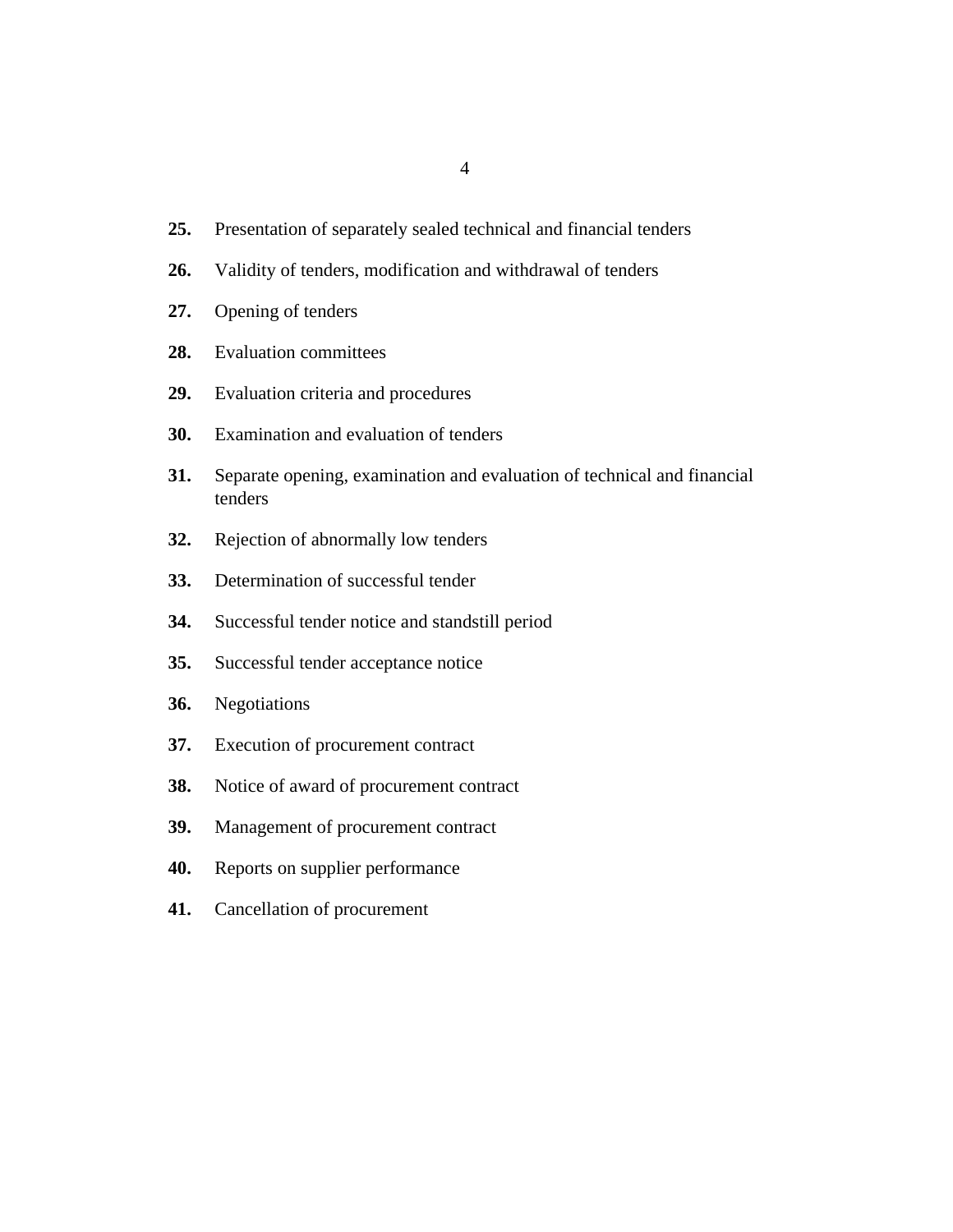#### *[Requests for Quotations](#page-48-0)*

- [Requests for quotations](#page-48-0) **42.**
- [Solicitation documents for requests for quotations](#page-49-0) **43.**
- [Meetings with suppliers and presentation of quotations](#page-50-0) **44.**
- [Negotiations on quotations prohibited](#page-51-0) **45.**
- [Evaluation of quotations, determination of successful quotations,](#page-51-0) procurement contracts, supplier performance and cancellation of procurement **46.**

#### *[Single-Source Procurement](#page-51-0)*

- [Criteria for single-source procurement](#page-51-0) **47.**
- [Permission to engage in single-source procurement](#page-52-0) **48.**
- [Solicitation documents for single-source procurement](#page-53-0) **49.**
- [Evaluation of single-source submission](#page-54-0) **50.**
- [Negotiations for single-source procurement](#page-54-0) **51.**
- [Procurement contracts, supplier performance and cancellation in relation](#page-55-0) to single-source procurement **52.**

#### *[Framework Agreements](#page-55-0)*

- [Framework agreements](#page-55-0) **53.**
- [Procurement of services of individual consultants](#page-56-0) **54.**
- [Solicitation in relation to individual consultants](#page-56-0) **55.**

5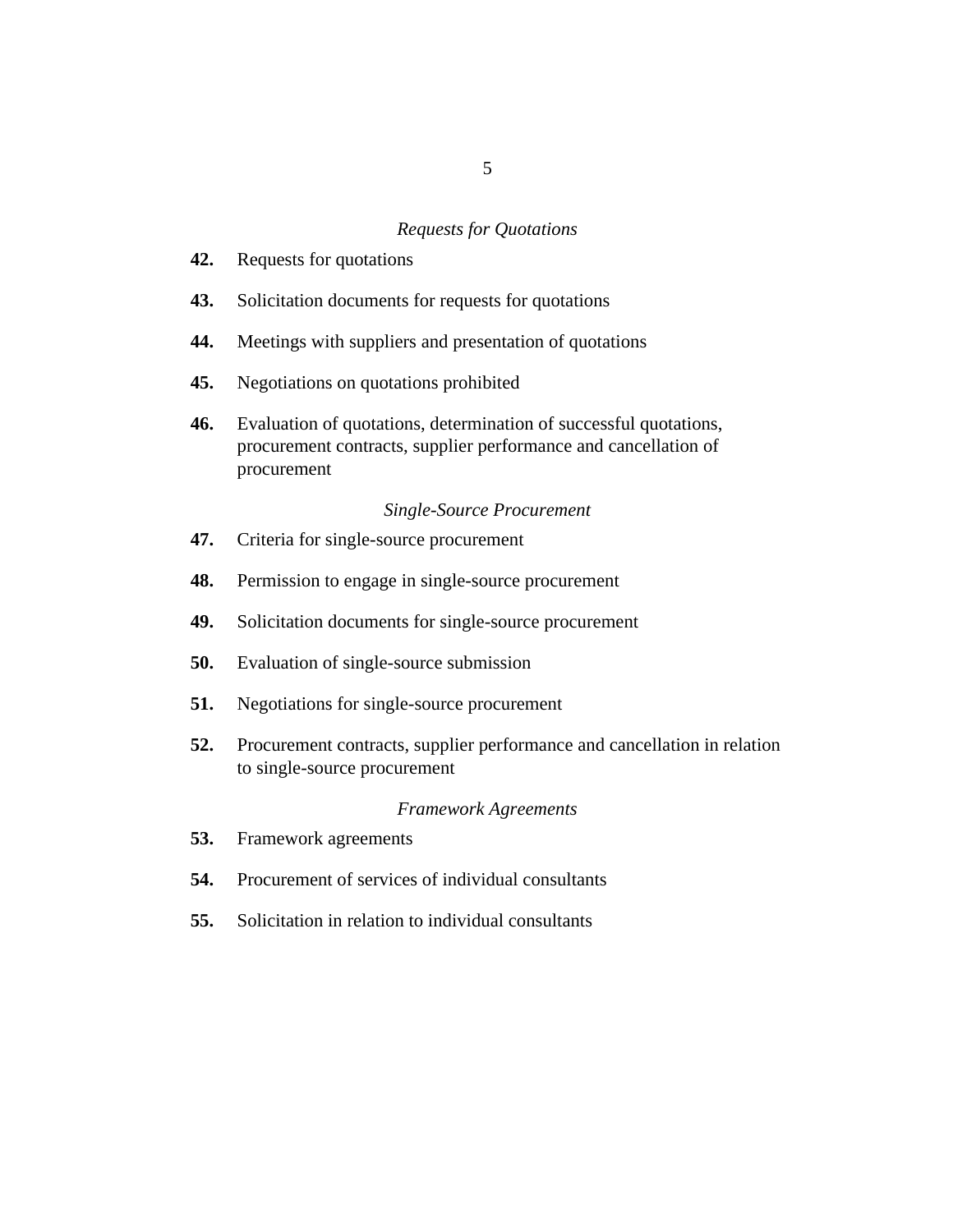- [Solicitation document not required in respect of individual consultants](#page-57-0) **56.**
- [Presentation of submissions by individual consultants and evaluation of](#page-57-0) submissions **57.**
- [Negotiations with individual consultants](#page-58-0) **58.**
- [Procurement contracts, supplier performance and cancellation in relation](#page-58-0) to services of individual consultants **59.**

## *[Procurement of Public-Private Partnerships](#page-58-0)*

- [Act applies to public-private partnership](#page-58-0) **60.**
- [Feasibility study for public-private partnership](#page-58-0) **61.**
- [Permission to procure public-private partnership](#page-60-0) **62.**

## PART V

#### [UNSOLICITED PROPOSALS](#page-60-0)

- [Receipt of unsolicited proposal](#page-60-0) **63.**
- [Procuring entity not required to consider unsolicited proposal](#page-61-0) **64.**
- [Eligibility of unsolicited proposal for consideration](#page-61-0) **65.**
- [General criteria for consideration of unsolicited proposal](#page-63-0) **66.**
- [Evaluation of unsolicited proposal generally](#page-63-0) **67.**
- [Evaluation of unsolicited proposal not involving public-private partnership](#page-64-0) **68.**
- [Evaluation of unsolicited proposal involving public-private partnership](#page-64-0) **69.**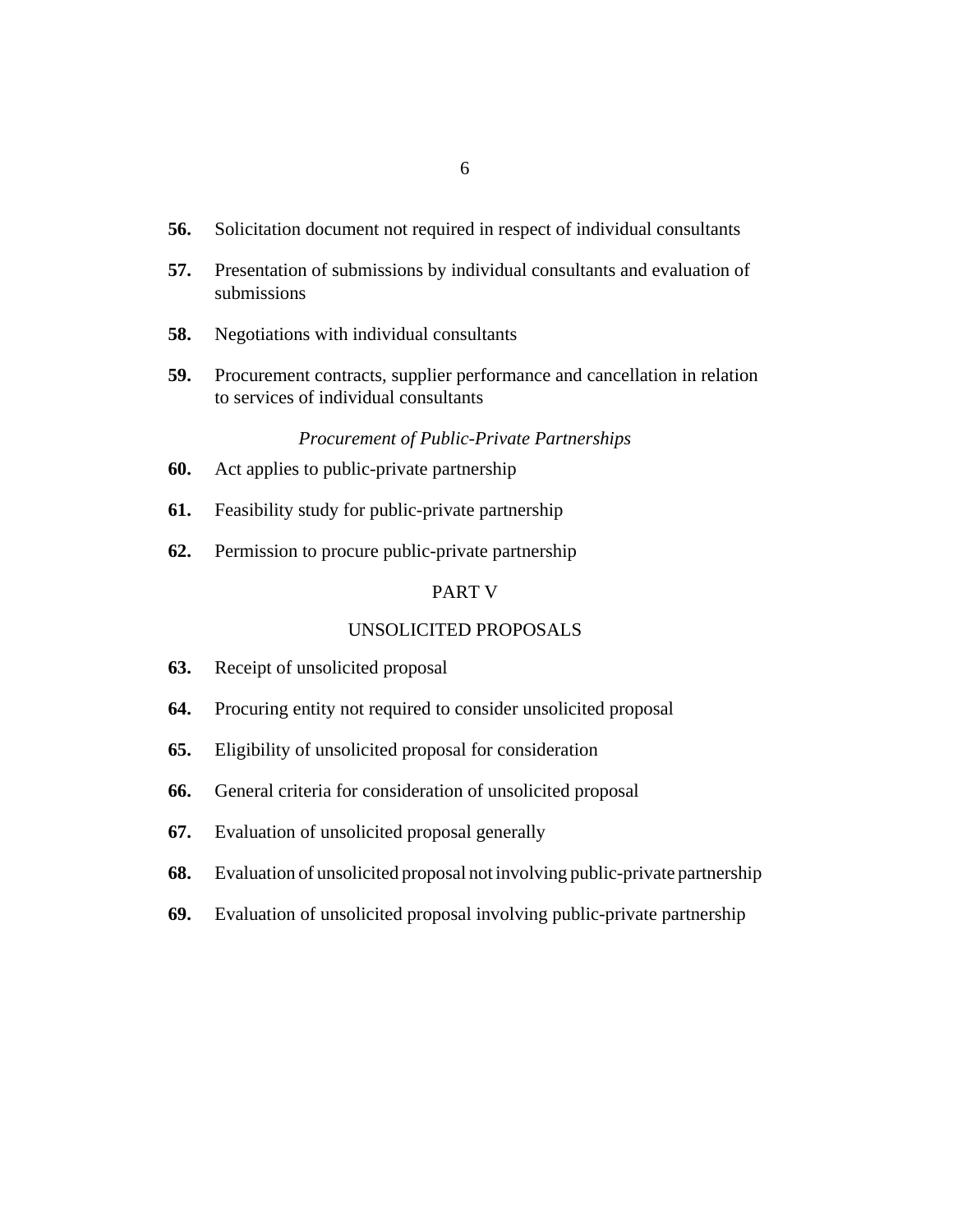- [Consideration of unsolicited proposal not involving public-private](#page-64-0) partnership - sole supplier **70.**
- [Negotiations on unsolicited proposal made by sole supplier](#page-66-0) **71.**
- [Procurement contracts, supplier performance and cancellation in relation](#page-66-0) to procurement pursuant to unsolicited proposal by sole supplier **72.**
- [Consideration of unsolicited proposal not involving public-private](#page-66-0) partnership - more than one supplier **73.**
- [Consideration of unsolicited proposal involving public-private partnership](#page-67-0) **74.**
- [Unsolicited proposal agreement](#page-68-0) **75.**
- [Procurement proceedings after execution of unsolicited proposal](#page-69-0) agreement **76.**
- [Restriction on use of unsolicited proposal](#page-70-0) **77.**
- [Rejection of unsolicited proposal](#page-71-0) **78.**
- [Record of unsolicited proposals](#page-71-0) **79.**

# PART VI

## [GENERAL RULES REGARDING PROCUREMENT](#page-72-0)

- [Description of subject matter of procurement](#page-72-0) **80.**
- [Standardization of trade terms and conditions etc.](#page-73-0) **81.**
- [Publication of notices](#page-73-0) **82.**
- [Corrections to published information](#page-74-0) **83.**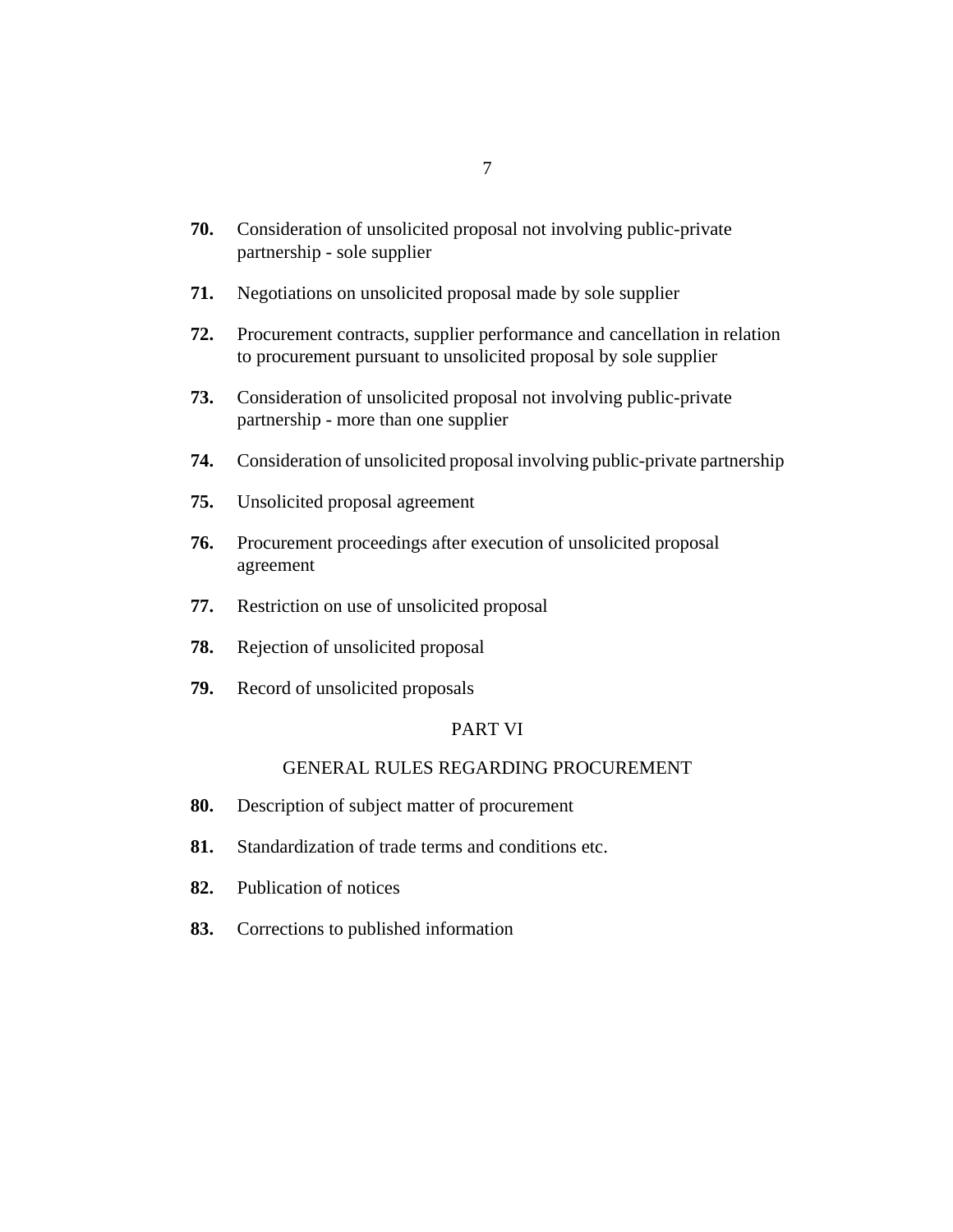**[Communications](#page-74-0) 84.**

# PART VII

## [REGISTRATION, ELIGIBILITY AND QUALIFICATION](#page-76-0)

- [Suppliers Register](#page-76-0) **85.**
- [Suppliers to be registered](#page-78-0) **86.**
- [Changes affecting registration](#page-79-0) **87.**
- [Eligibility of suppliers to participate in public procurement](#page-79-0) **88.**
- [Exclusion of supplier from particular procurement proceedings](#page-82-0) **89.**
- [Removal from Suppliers Register](#page-82-0) **90.**
- [Qualifications of suppliers](#page-83-0) **91.**
- [Pre-qualification of suppliers](#page-84-0) **92.**
- [Clarification of pre-qualification notices and documents](#page-86-0) **93.**

#### PART VIII

# [CHALLENGE PROCEEDINGS](#page-88-0)

- [Appeals to Tribunal in respect of registration, exclusion etc.](#page-88-0) **94.**
- [Procedure for appeal](#page-88-0) **95.**
- [Reconsideration of decision or action by procuring entity or tenders](#page-89-0) committee **96.**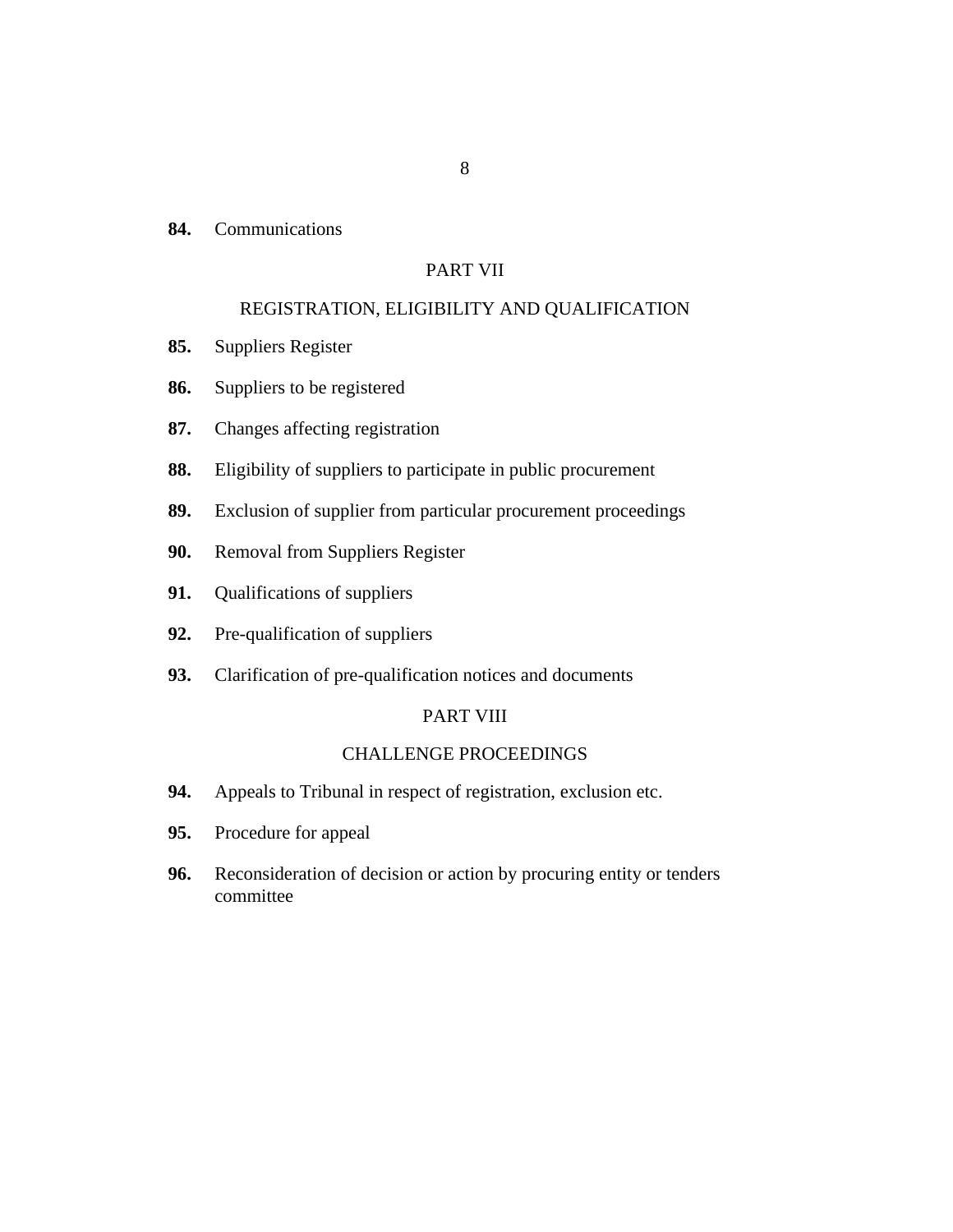- [Appeals to Tribunal in respect of reconsideration proceedings](#page-91-0) **97.**
- [Hearing of appeal](#page-93-0) **98.**
- [Decisions by Tribunal](#page-94-0) **99.**
- 100. [Costs](#page-95-0)
- 101. [Disclosure in reconsideration and appeal proceedings](#page-95-0)
- 102. [Rights of participants in reconsideration and appeal proceedings](#page-96-0)
- 103. [Effect of an application for reconsideration or an appeal](#page-96-0)
- 104. [Court proceedings](#page-97-0)

## PART IX

#### [MISCELLANEOUS](#page-98-0)

- 105. [Form of procurement contract](#page-98-0)
- 106. [Procurement record and contract management record](#page-99-0)
- 107. [Public procurement manuals, standard documents and instructions](#page-102-0)
- [Annual reports](#page-102-0) **108.**
- 109. [Confidentiality in procurement proceedings](#page-103-0)
- 110. [Disclosure of interest](#page-104-0)
- 111. [Protection from suit, victimization etc.](#page-105-0)
- 112. [Officers engaged in procurement activities](#page-105-0)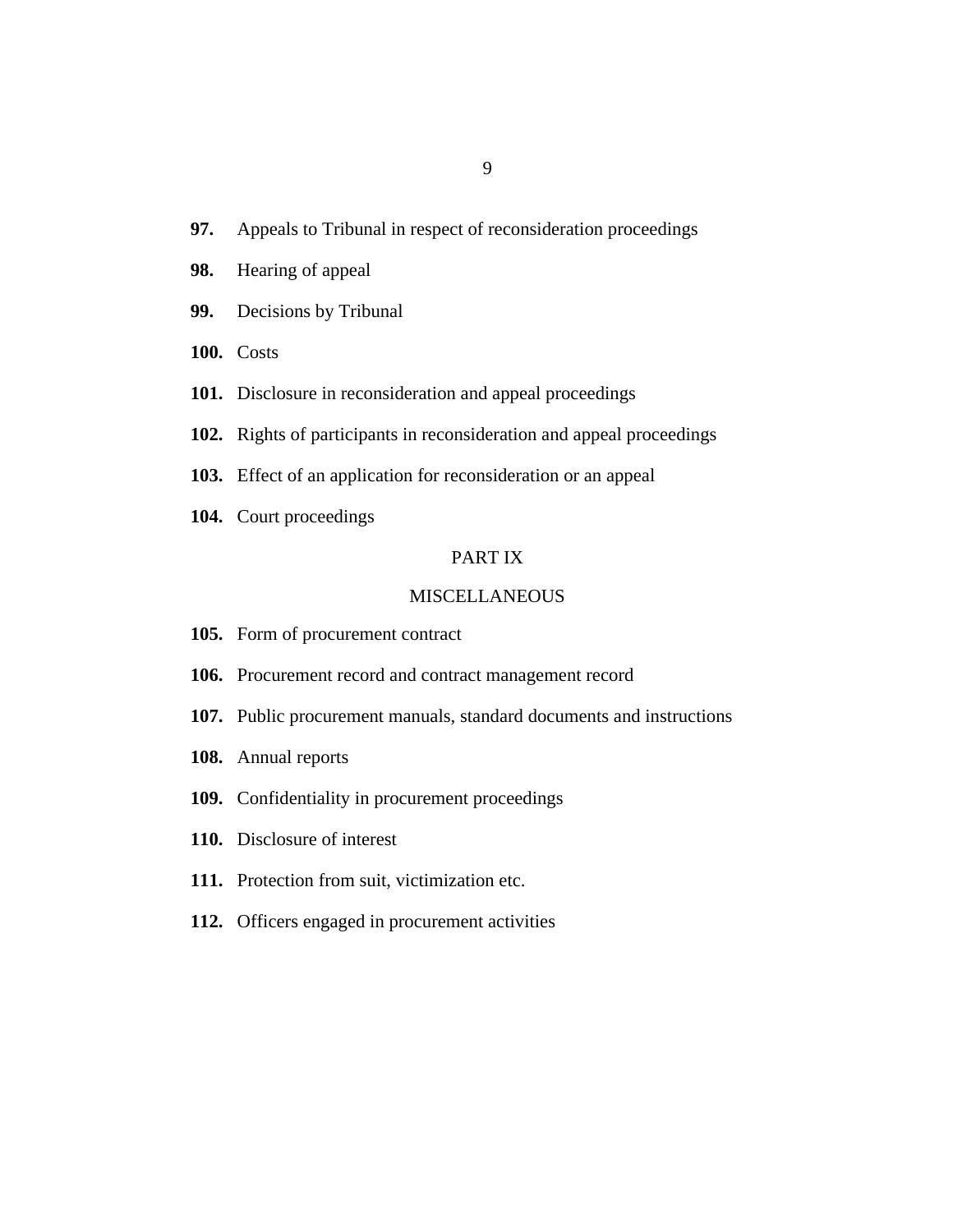- 113. [Offences and penalties](#page-106-0)
- 114. [Rules](#page-107-0)
- 115. [Repeal and consequential changes](#page-107-0)
- 116. [Transitional provisions](#page-107-0)
- [Commencement](#page-108-0) **117.**

## FIRST SCHEDULE

# PROTOCOL ON PUBLIC PROCUREMENT FOR THE CARIBBEAN **COMMUNITY**

## SECOND SCHEDULE

# [TENDERS COMMITTEES](#page-155-0)

# THIRD SCHEDULE

# [PUBLIC PROCUREMENT TRIBUNAL](#page-161-0)

# FOURTH SCHEDULE CONSEQUENTIAL AMENDMENTS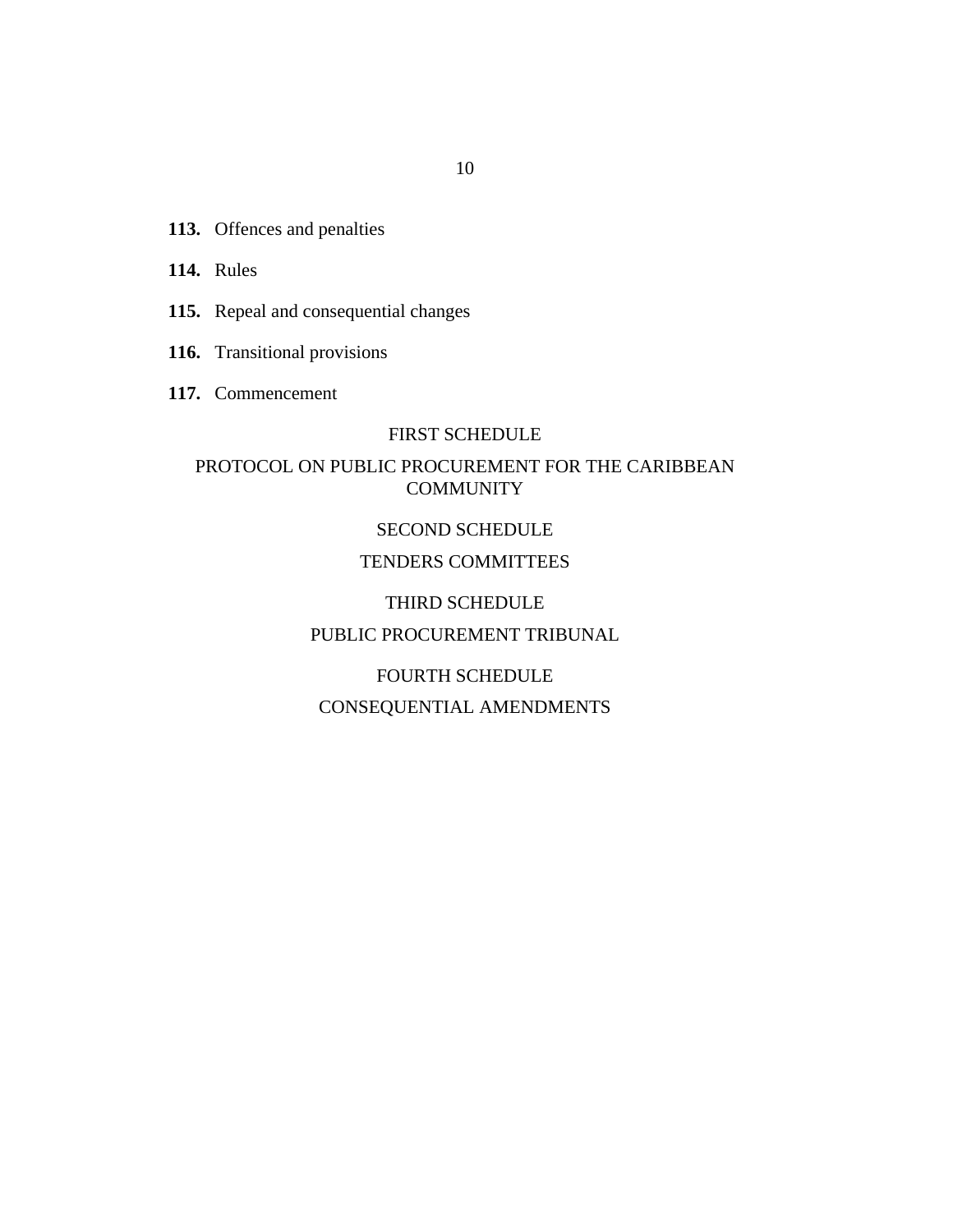#### **BARBADOS**

A Bill entitled

An Act to regulate public procurement and in particular to promote integrity, fairness, transparency, value for money and efficiency in public procurement.

ENACTED by the Parliament of Barbados as follows: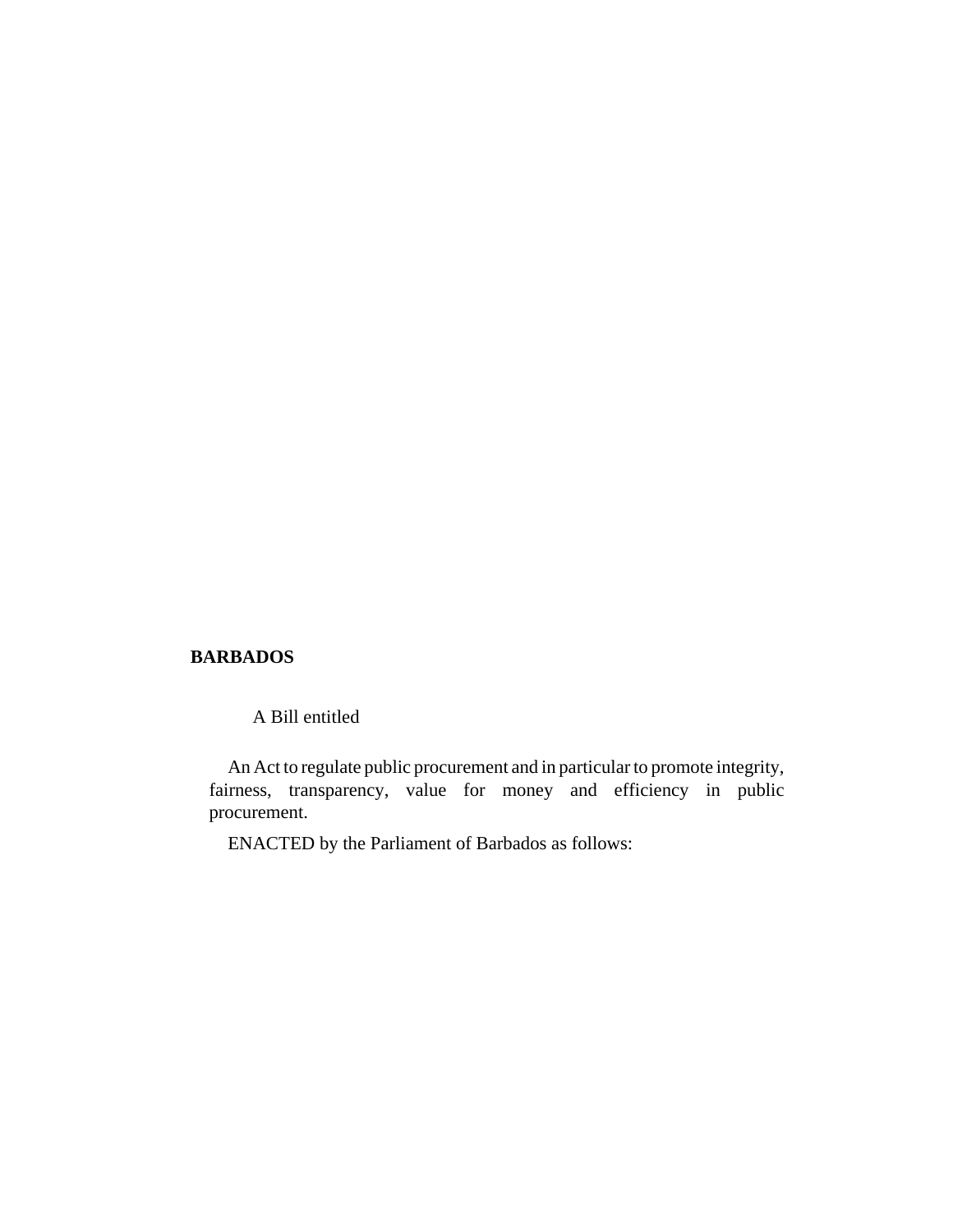# PART I

#### PRELIMINARY

### <span id="page-11-0"></span>**Short title**

This Act may be cited as the *Public Procurement Act, 2021*. **1.**

#### **Interpretation**

- In this Act, **2.**
- "accounting officer" has the meaning assigned to it by section 2 of the *[Public](http://barbadosparliament-laws.com/en/showdoc/cs/2019_1) [Finance Management Act, 2019](http://barbadosparliament-laws.com/en/showdoc/cs/2019_1)* (Act 2019-1);
- "coercive practice" means harming or threatening to harm, directly or indirectly, a person or the property of a person, so as to influence participation or a decision in procurement proceedings or affect the execution of a procurement contract or framework agreement;
- "collusive practice" means a scheme or arrangement between 2 or more suppliers, with or without the knowledge of a procuring entity, designed to establish submissions at prices that are artificial or non-competitive and includes a scheme or arrangement for price-fixing and bid-rigging as described in sections 33 and 35, respectively, of the *[Fair Competition Act](http://barbadosparliament-laws.com/en/showdoc/cs/326C;)*, Cap. 326C;
- "commercial state-owned enterprise" has the meaning assigned to it by section 2 of the *[Public Finance Management Act, 2019](http://barbadosparliament-laws.com/en/showdoc/cs/2019_1)* (Act 2019-1);
- "common item" means a good or service that is regularly required by more than one procuring entity but does not include a drug;
- "conflict of interest" means a situation in which the personal interest of a person or that of a close relative of the person, might be furthered, directly or indirectly, from the official actions of the person or in which the personal interest of the person or that of a close relative, might prevent the person from acting impartially and in the public interest;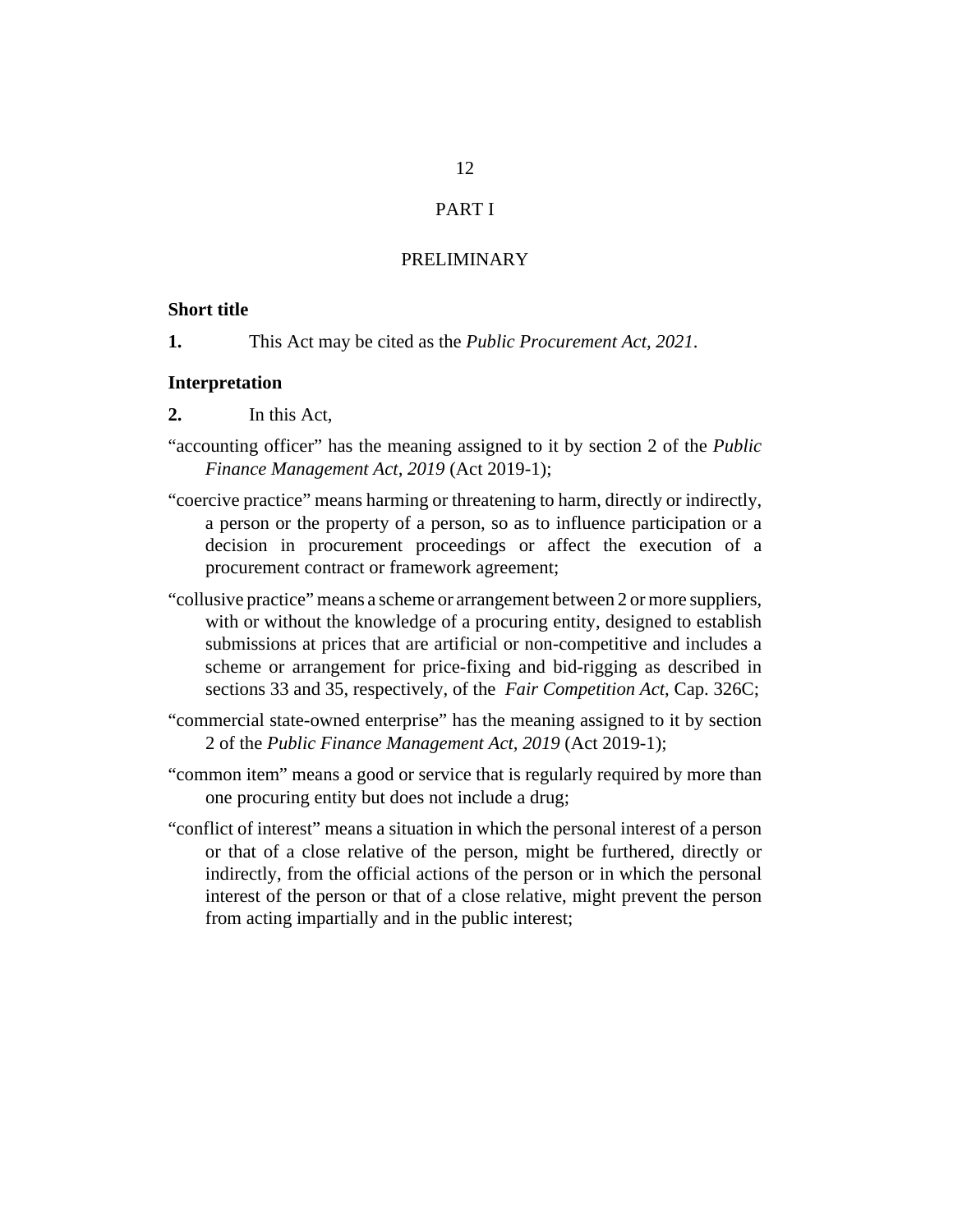- "contract management record" means the record required to be kept pursuant to [section 106](#page-99-0)(1)*(b)*;
- "corrupt practice" means the offering, giving, receiving or soliciting, directly or indirectly, of anything of value to influence the action of an officer in procurement proceedings or in the execution of a procurement contract or framework agreement;
- "day" does not include a Saturday, Sunday or public holiday;
- "Director" means the Director of Finance and Economic Affairs;
- "drug" has the meaning assigned to it by section 2 of the *[Pharmacy Act](http://barbadosparliament-laws.com/en/showdoc/cs/372D)*, [Cap. 372D](http://barbadosparliament-laws.com/en/showdoc/cs/372D);
- "*force majeure*" means an event that is beyond the reasonable control of a person and which makes the person's performance of his obligations impossible or so impractical as to be reasonably considered to be impossible in the circumstances;
- "framework agreement" means an agreement that is executed with a supplier upon completion of the first stage of a framework agreement procedure and sets out the terms under which the supplier will enter into a procurement contract during the period to which the agreement relates;
- "framework agreement procedure" means a procedure conducted in two stages - a first stage to select a supplier to be a party to a framework agreement and a second stage to award a procurement contract to a supplier who is a party to the agreement;
- "fraudulent practice" means the misrepresentation or omission of facts in order to influence procurement proceedings or the execution of a procurement contract or framework agreement;

"head of a procuring entity" means in relation to

a procuring entity that is a state-owned enterprise, the chief executive *(a)* officer or other officer who holds a similar position in the entity;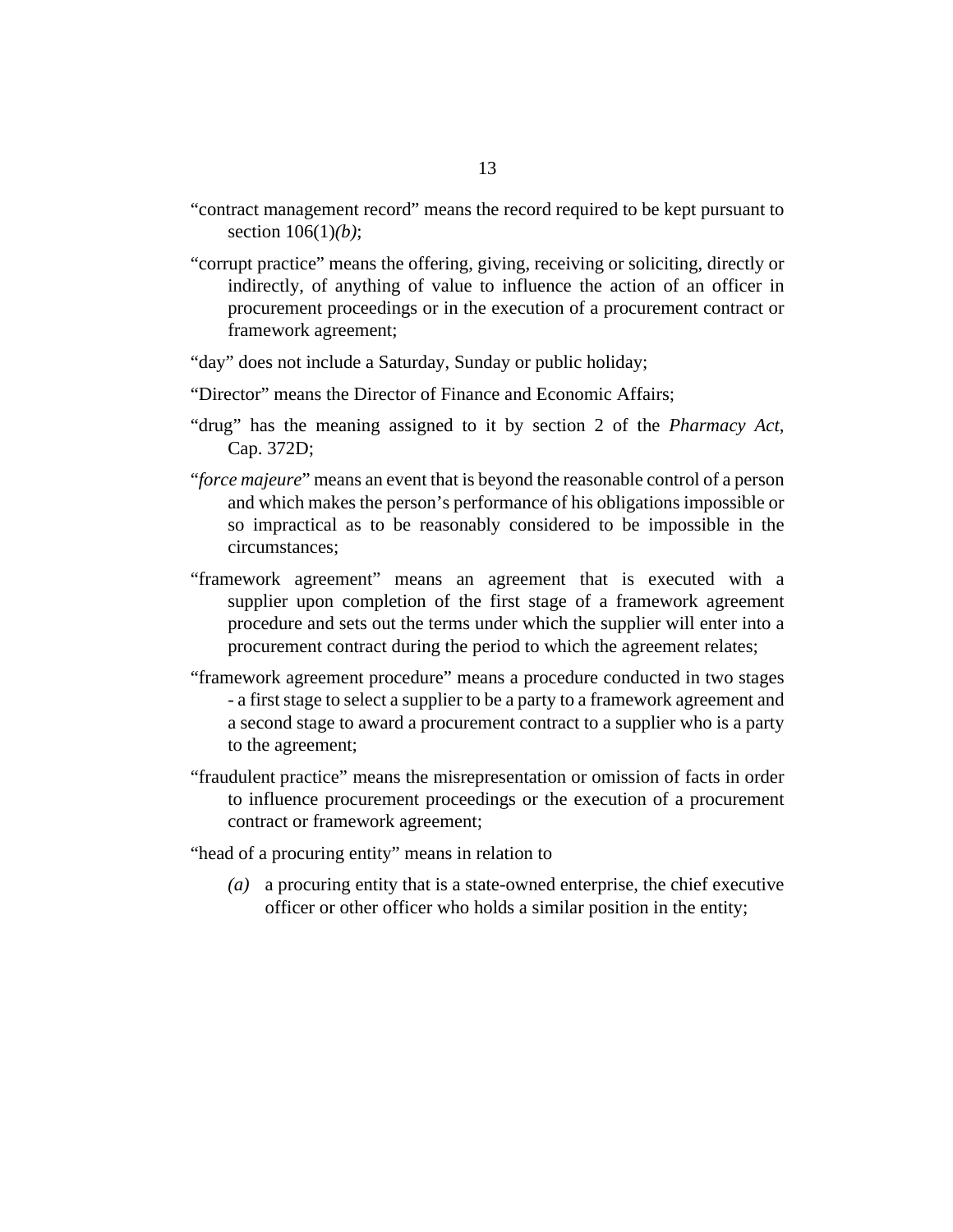- a commercial state-owned enterprise, the chief executive officer or *(b)* other officer who holds a similar position in the entity;
- any other procuring entity, the accounting officer of the entity; *(c)*
- "medical practitioner" has the meaning assigned to it by section 2 of the *[Medical](http://barbadosparliament-laws.com/en/showdoc/cs/2011_1) [Profession Act, 2011](http://barbadosparliament-laws.com/en/showdoc/cs/2011_1)* (Act 2011-1);
- "Minister" means the Minister with responsibility for Finance;
- "officer", in relation to a procuring entity, means a public officer or other employee, including a temporary employee, and a chief executive officer and, where the entity is managed or governed by a board or other similar body, the members of the board or other body, as the case may be;
- "open framework agreement" means a framework agreement to which any supplier, in addition to the initial parties, may subsequently become a party;
- "open tendering" means tendering in response to a solicitation to the public at large;
- "pharmacist" has the meaning assigned to it by section 2 of the *[Pharmacy Act](http://barbadosparliament-laws.com/en/showdoc/cs/372D)*, [Cap. 372D;](http://barbadosparliament-laws.com/en/showdoc/cs/372D)
- "pre-qualification document" means a document issued by a procuring entity that sets out the terms and conditions of pre-qualification proceedings;
- "procurement contract" means a contract between a procuring entity and a supplier in respect of a procurement;
- "procurement record" means the record required to be kept pursuant to [section](#page-99-0) [106](#page-99-0)(1)*(a)*;

"procuring entity" means every

- ministry, department, agency, organ, unit or other authority of *(a)* Government;
- (b) state-owned enterprise; and
- commercial state-owned enterprise, *(c)*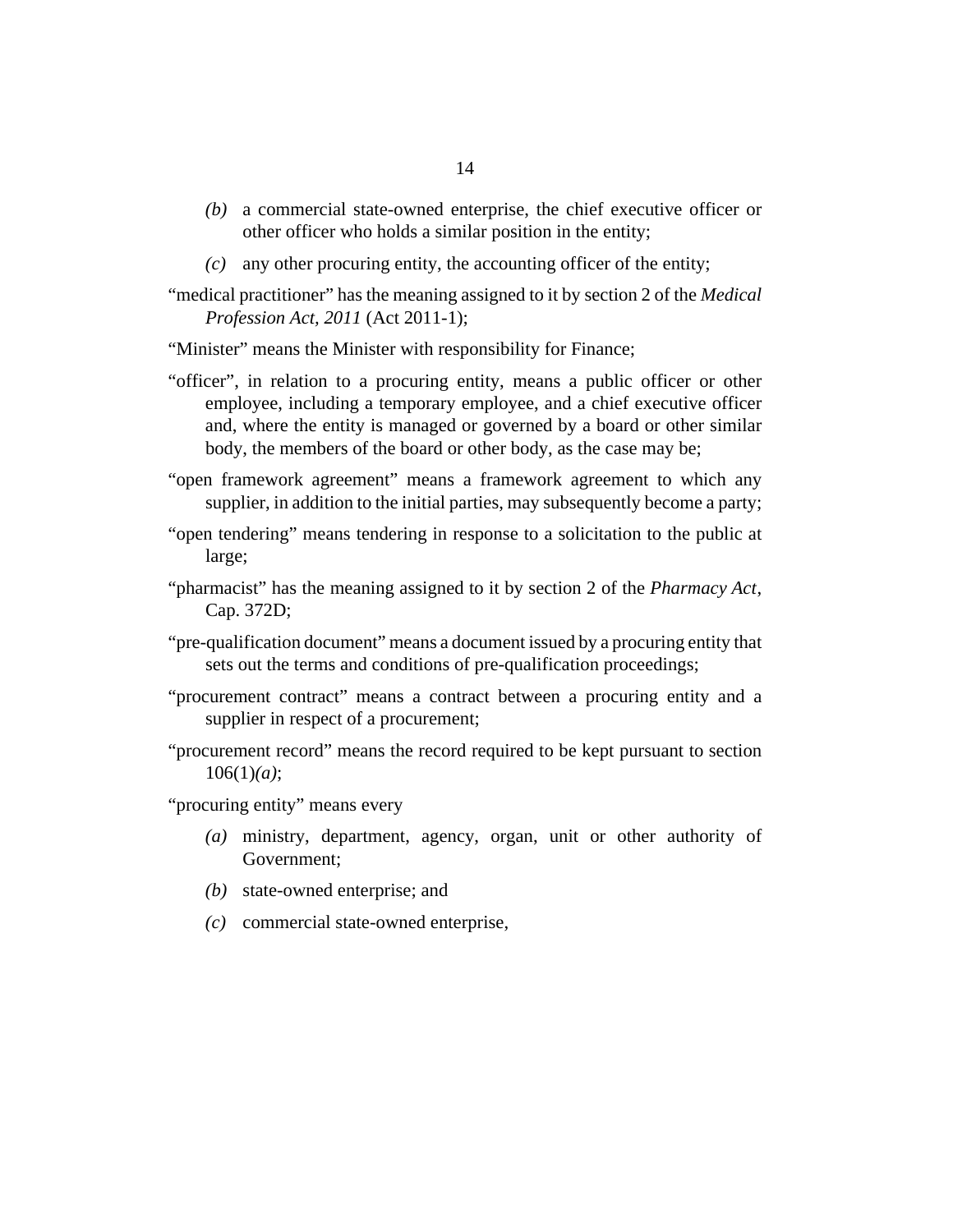whether or not it uses public money;

- "proponent" means a person who submits an unsolicited proposal;
- "Protocol" means the Protocol on Public Procurement for the Caribbean Community signed by Barbados on 27th February, 2019 at Basseterre, St. Kitts and Nevis, the text of which is set out in the *First Schedule*;
- "public money" has the meaning assigned to it by section 2 of the *[Public Finance](http://barbadosparliament-laws.com/en/showdoc/cs/2019_1) [Management Act, 2019](http://barbadosparliament-laws.com/en/showdoc/cs/2019_1)* (Act 2019-1);
- "public officer" has the meaning assigned to it by section 2 of the *[Public Service](http://barbadosparliament-laws.com/en/showdoc/cs/29;) Act*[, Cap. 29;](http://barbadosparliament-laws.com/en/showdoc/cs/29;)
- "public-private partnership" means an arrangement governed by a long term procurement contract between a procuring entity and a private party involving the designing, financing, building and operation of an infrastructure project or the provision of a service through the appropriate sharing of resources, risks and rewards;
- "public procurement" or "procurement" means the acquisition of goods, works or services by a procuring entity;
- "single-source procurement" means procurement initiated by soliciting one supplier;
- "solicitation" means an invitation to tender or to submit quotations or proposals;
- "solicitation document" means a document which sets out the terms and conditions of a procurement and is issued by a procuring entity to suppliers to guide their preparation and presentation of submissions;
- "standstill period" means the period commencing with the date of dispatch of a successful tender notice pursuant to [section 34](#page-42-0)(1) and ending with such date as a procuring entity determines in accordance with [section 34\(](#page-42-0)3) and (4);
- "state-owned enterprise" has the meaning assigned to it by section 2 of the *[Public](http://barbadosparliament-laws.com/en/showdoc/cs/2019_1) [Finance Management Act, 2019](http://barbadosparliament-laws.com/en/showdoc/cs/2019_1)* (Act 2019-1);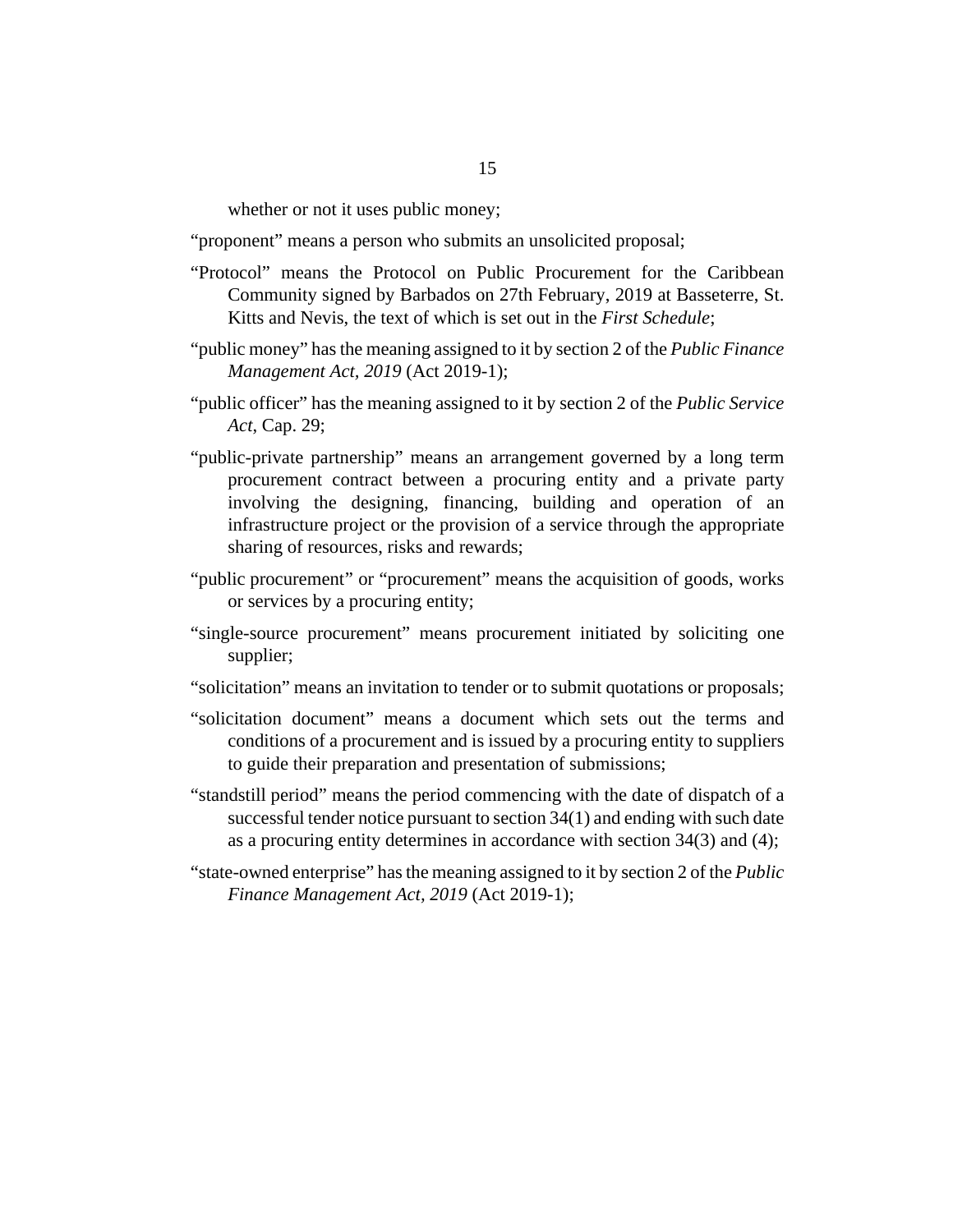- <span id="page-15-0"></span>"submission" means a tender, quotation or proposal submitted by a supplier in response to a solicitation by a procuring entity or an unsolicited proposal**;**
- "supplier" means a provider of goods, works or services;
- "Suppliers Register" means the register referred to in [section 85\(](#page-76-0)1);
- "tenders committee" means the General Tenders Committee, the Drug Tenders Committee or a special tenders committee established by or pursuant to [section 7;](#page-18-0)
- "tender security" means a security that a procuring entity requires from a supplier to secure the performance of an obligation relating to a matter referred to in section  $21(1)(b)$  but, for the avoidance of doubt, does not include a security for the performance of a procurement contract;
- "Tribunal" means the Public Procurement Tribunal established by [section 8;](#page-19-0)
- "undue influence" includes any form of pressure brought to bear by an official, elected or appointed, who is in a position either to provide a benefit to, or exact punishment against, any person involved in procurement activities or decisions;
- "unsolicited proposal" means a proposal for the supply of goods, works or services to a procuring entity, made to the entity otherwise than in response to a solicitation.

#### **Application of Act**

- This Act applies to all public procurement. **3.**(1)
- Notwithstanding subsection (1), to the extent that (2)
	- any other provision of this Act conflicts with the Protocol; or *(a)*
	- $(b)$  this Act conflicts with an obligation of the State under or arising out of a treaty or other form of agreement between Barbados and
		- another state, including an agreement for technical or other cooperation; (i)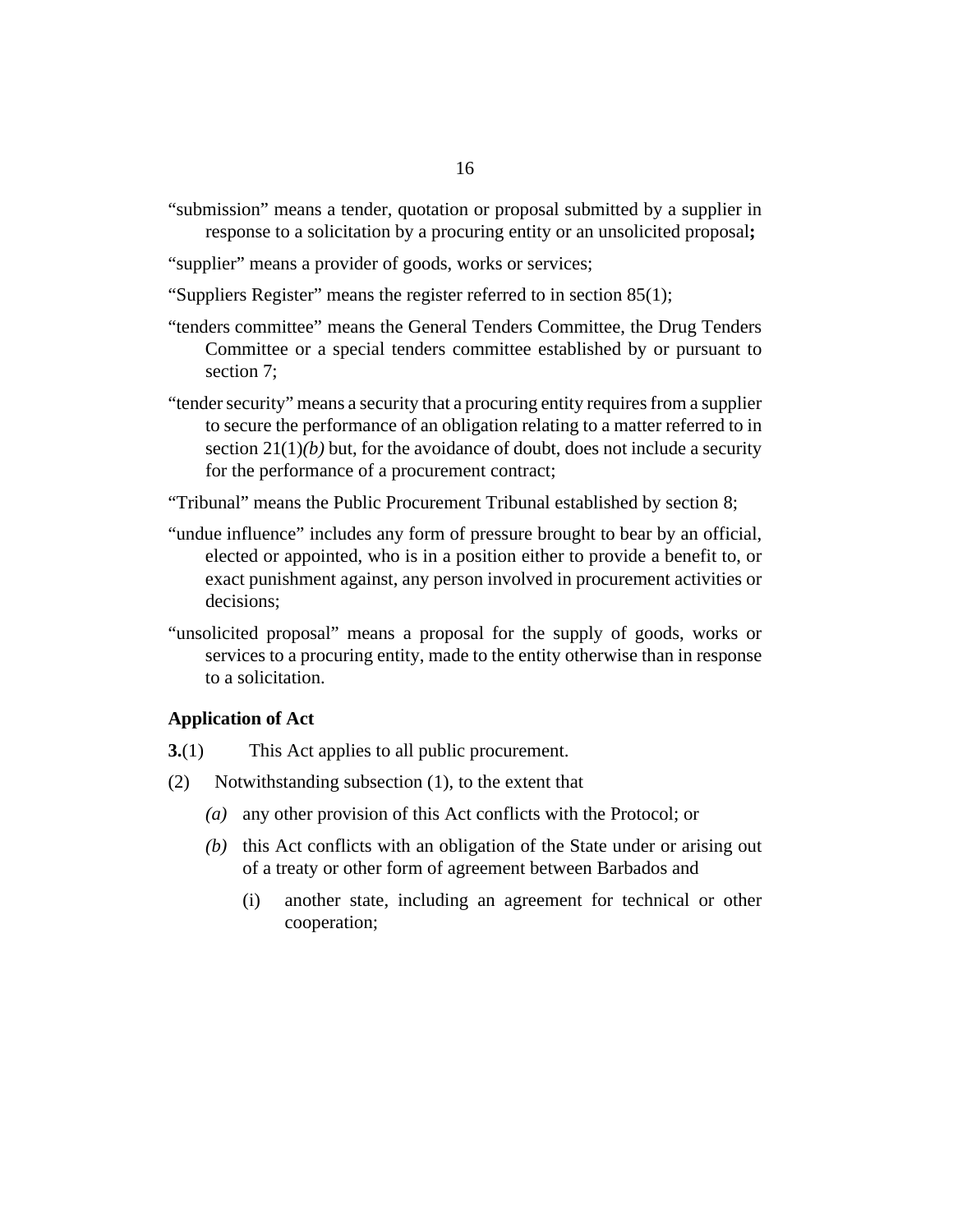- <span id="page-16-0"></span>(ii) any subdivision or local authority of another state or any other authority of another state; or
- (iii) an international financial institution,

the requirements of the Protocol, treaty or other agreement shall prevail.

## PART II

#### ADMINISTRATION

#### **Management of public procurement**

The Chief Procurement Officer shall be responsible for the management of public procurement. **4.**

## **Functions of Chief Procurement Officer**

Without prejudice to the generality of section 4, the Chief Procurement Officer shall **5.**(1)

- formulate or recommend for the approval of the Minister, policies and *(a)* rules on public procurement;
- (b) formulate or recommend for the approval of the Director, for public dissemination, manuals, standard documents and guidelines to facilitate the implementation and operation of this Act;
- monitor the operation and performance of the public procurement *(c)* system, prepare annual reports on the operation and performance of the system and recommend changes to the system where desirable;
- promote and advise on capacity building in the public procurement *(d)* system and advise on the professional qualifications and competencies required for officers engaged in procurement proceedings;
- monitor the procurement proceedings of procuring entities to *(e)* determine whether such entities are in compliance with this Act;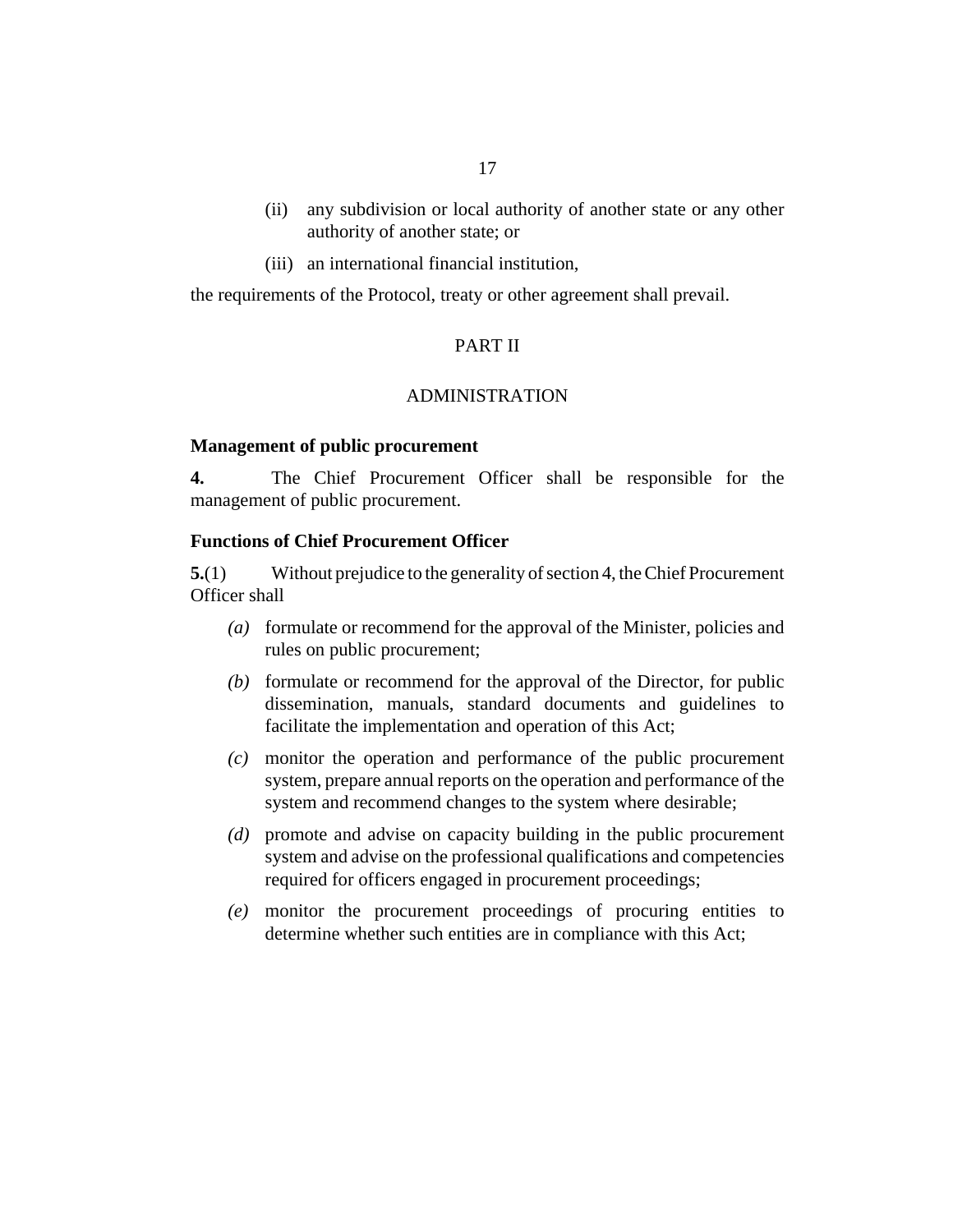- <span id="page-17-0"></span>advise the Director and procuring entities on matters relating to public *(f)* procurement;
- (g) organize and maintain systems for the management and public dissemination of data, statistics and other information on public procurement; and
- whether on his own initiative or at the request of the Director, *(h)* investigate and report to the Director on any procurement proceedings that are suspected to be in violation of this Act.

The Chief Procurement Officer may, in pursuance of his functions and, in particular, in order to determine whether a procuring entity is in compliance with this Act, inspect the offices, and have access to the records, books and other documents, of the entity, and require from the entity such information as may be necessary for the purpose. (2)

# **Functions of head of procuring entity**

The head of a procuring entity shall ensure that the entity conducts public procurement in accordance with this Act and performs its functions under this Act in a timely and efficient manner. **6.**(1)

Without prejudice to the generality of subsection (1), the head of a procuring entity shall (2)

- (a) ensure that
	- an officer within the entity is designated to coordinate the procurement proceedings of the entity; (i)
	- (ii) officers engaged in procurement proceedings are supervised to prevent embezzlement, fraud, carelessness or the waste of resources;
	- (iii) appropriately skilled persons are assigned to
		- (A) prepare statements of requirements and perform other functions relevant to procurement proceedings; and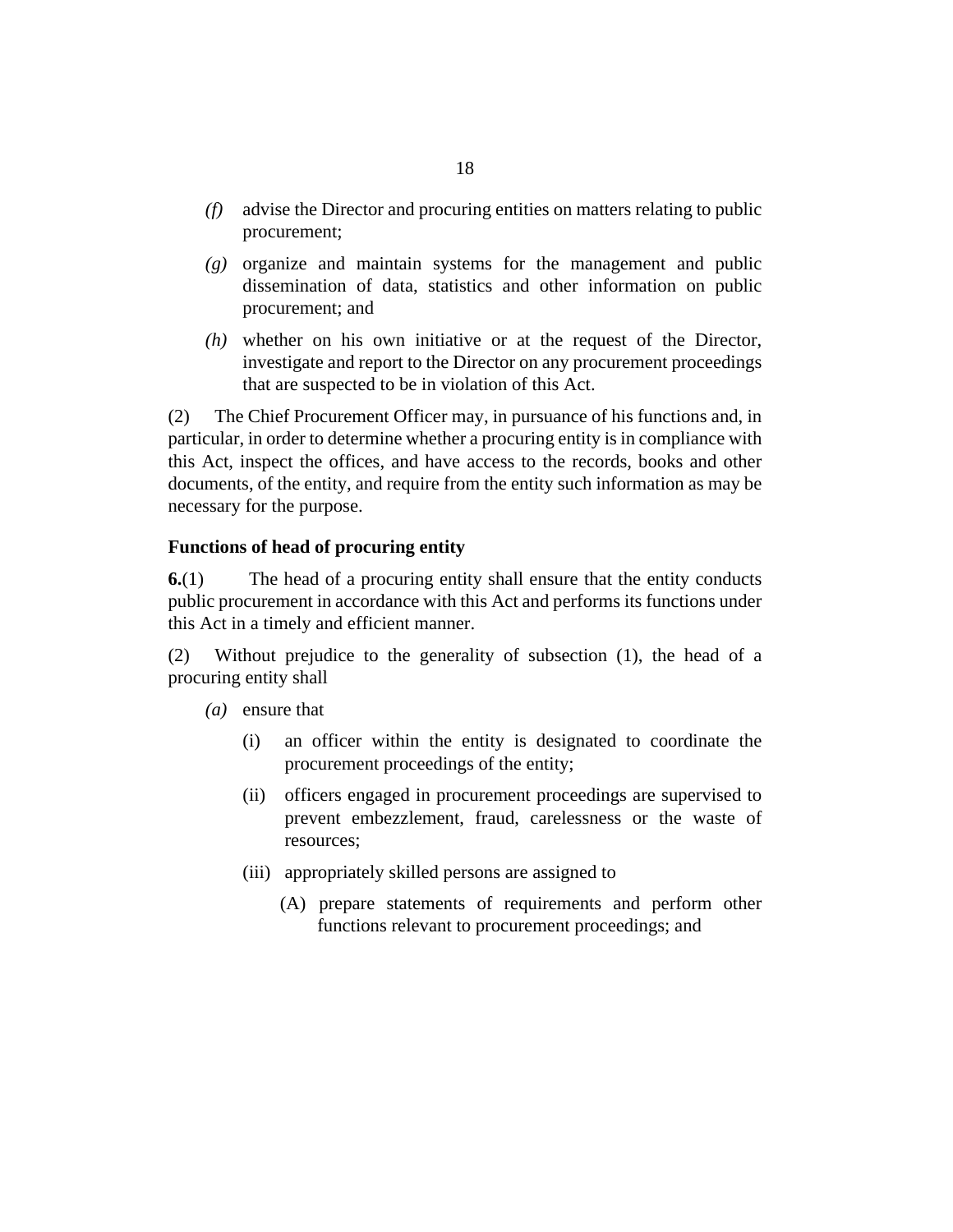- (B) sit on evaluation committees; and
- <span id="page-18-0"></span>(iv) appropriately qualified persons provide technical input into the procurement proceedings; and
- $(b)$  before a procurement is initiated, confirm that funds are available to conduct the procurement.

The head of a procuring entity may, in writing, delegate to another officer of the entity on such conditions as he may determine, any of the duties set out in subsections (1) and (2), but such a delegation does not relieve the head of the entity of his responsibility under this Act. (3)

#### **Tenders committees**

There is established a committee, to be known as the General Tenders Committee, which shall, in respect of procurement by means of open tendering and restricted tendering **7.**(1)

- (a) review and, where appropriate, approve pre-qualification documents, solicitation documents, notices and shortlists of suppliers and any amendments thereto prior to their issue;
- (b) determine whether to grant extensions of deadlines where so requested by procuring entities;
- conduct and record openings of tenders; *(c)*
- consider evaluation reports and recommendations by procuring entities *(d)* as to which tenders should be accepted as successful tenders; and
- consider recommendations by procuring entities to cancel particular *(e)* procurement activities.

There is also established a committee, to be known as the Drug Tenders Committee, which shall, notwithstanding subsection (1), discharge the functions set out in subsection (1) in respect of the procurement of drugs. (2)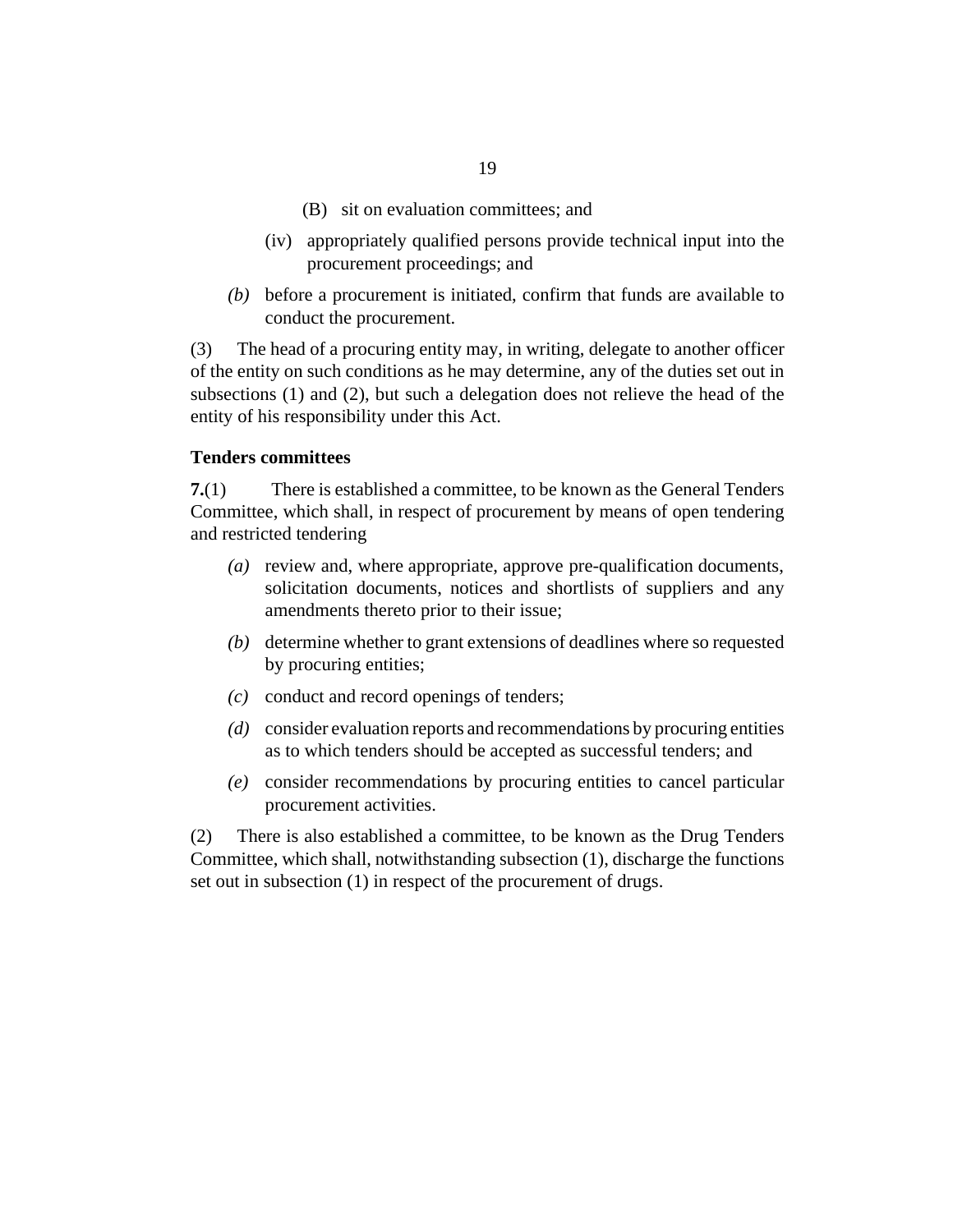<span id="page-19-0"></span>Notwithstanding subsection (1), where the State borrows money from an international financial institution and the money is to be expended by the State, there shall be established a committee, to be known as a special tenders committee, which shall discharge the functions set out in subsection (1) in respect of procurement arising out of the purpose for which the money is to be expended. (3)

The *Second Schedule* has effect as to the constitution of the tenders committees and otherwise in relation thereto. (4)

Notwithstanding subsections (1) to (4), the chairman of a tenders committee may, where this Act so provides, discharge a function of the tenders committee on behalf of the committee. (5)

## **Establishment of Public Procurement Tribunal**

There is established a body to be known as the Public Procurement Tribunal which shall hear and determine matters that come before it pursuant to this Act. **8.**(1)

The Tribunal is a body corporate to which section 21 of the *[Interpretation](http://barbadosparliament-laws.com/en/showdoc/cs/1) Act*[, Cap. 1](http://barbadosparliament-laws.com/en/showdoc/cs/1) applies. (2)

The *Third Schedule* has effect as to the constitution of the Tribunal and otherwise in relation thereto. (3)

## PART III

# PLANNING AND INITIATION OF PROCUREMENT

#### **Planning of procurement**

A procuring entity shall **9.**(1)

plan its procurement activities in a rational manner; *(a)*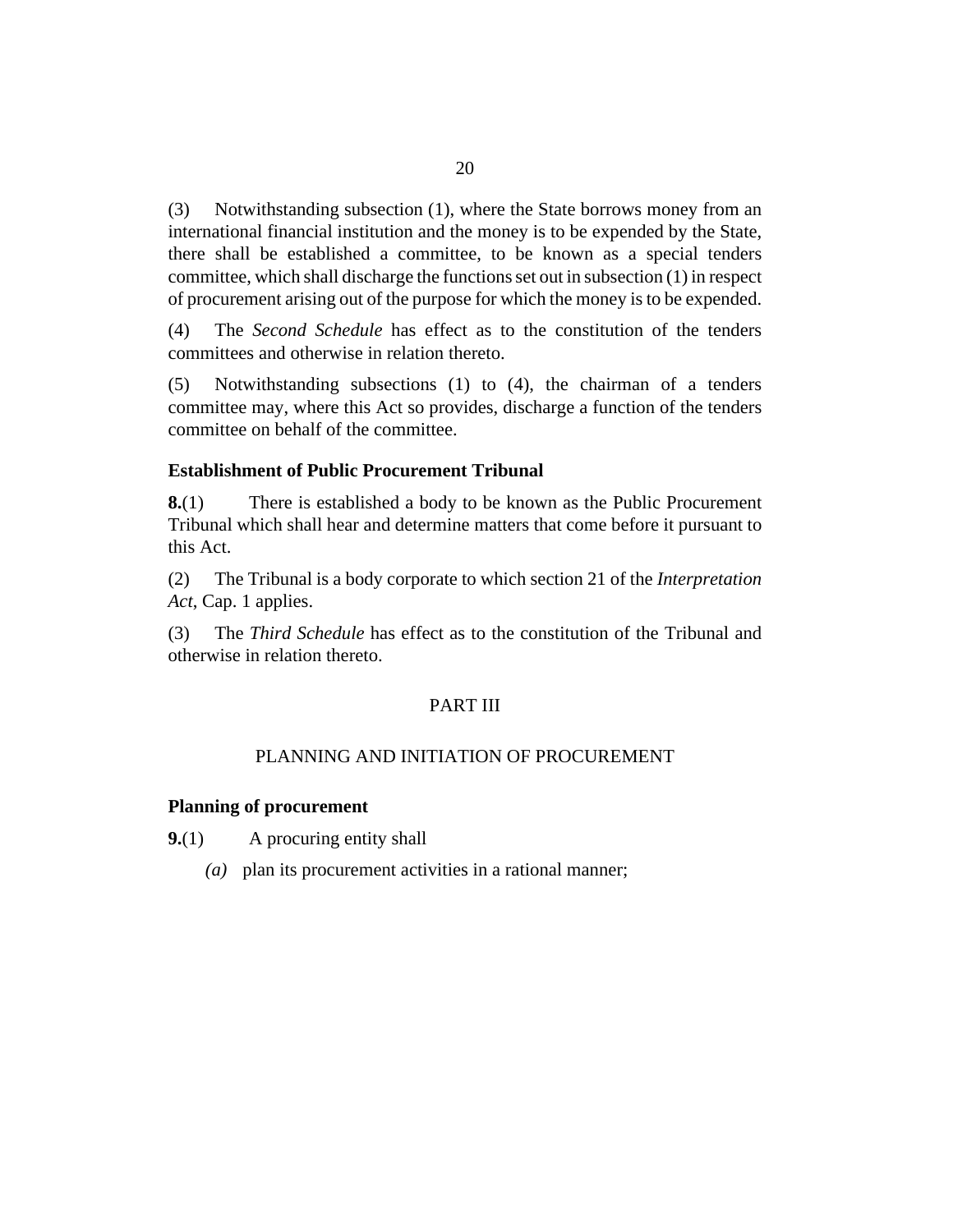- <span id="page-20-0"></span>aggregate its requirements for goods, works and services, where *(b)* practicable, to obtain value for money and to reduce the cost of procurement;
- prepare and submit to the Chief Procurement Officer by 31st January *(c)* each year
	- (i) an annual procurement plan; and
	- (ii) an estimation of its requirements for goods, works and services,

for the next financial year; and

prepare, where requested to do so by the Chief Procurement Officer, *(d)* an individual procurement plan for any particular procurement identified by the Chief Procurement Officer.

Notwithstanding subsection (1)*(c)*, the Chief Procurement Officer may permit a procuring entity to submit a procurement plan in respect of a period other than a year. (2)

#### **Publication of forthcoming procurement**

A procuring entity shall, prior to a financial year, publish a list of the procurement activities it plans to conduct during the year. **10.**(1)

- The list shall (2)
	- contain an indication of the types of goods, works and services likely *(a)* to be required; and
	- be updated, where necessary, and published every 6 months. *(b)*

A procuring entity may publish advance notice of any forthcoming (3) procurement.

- Publication under this section does not (4)
	- constitute a solicitation; *(a)*
	- (b) oblige a procuring entity to issue a solicitation; or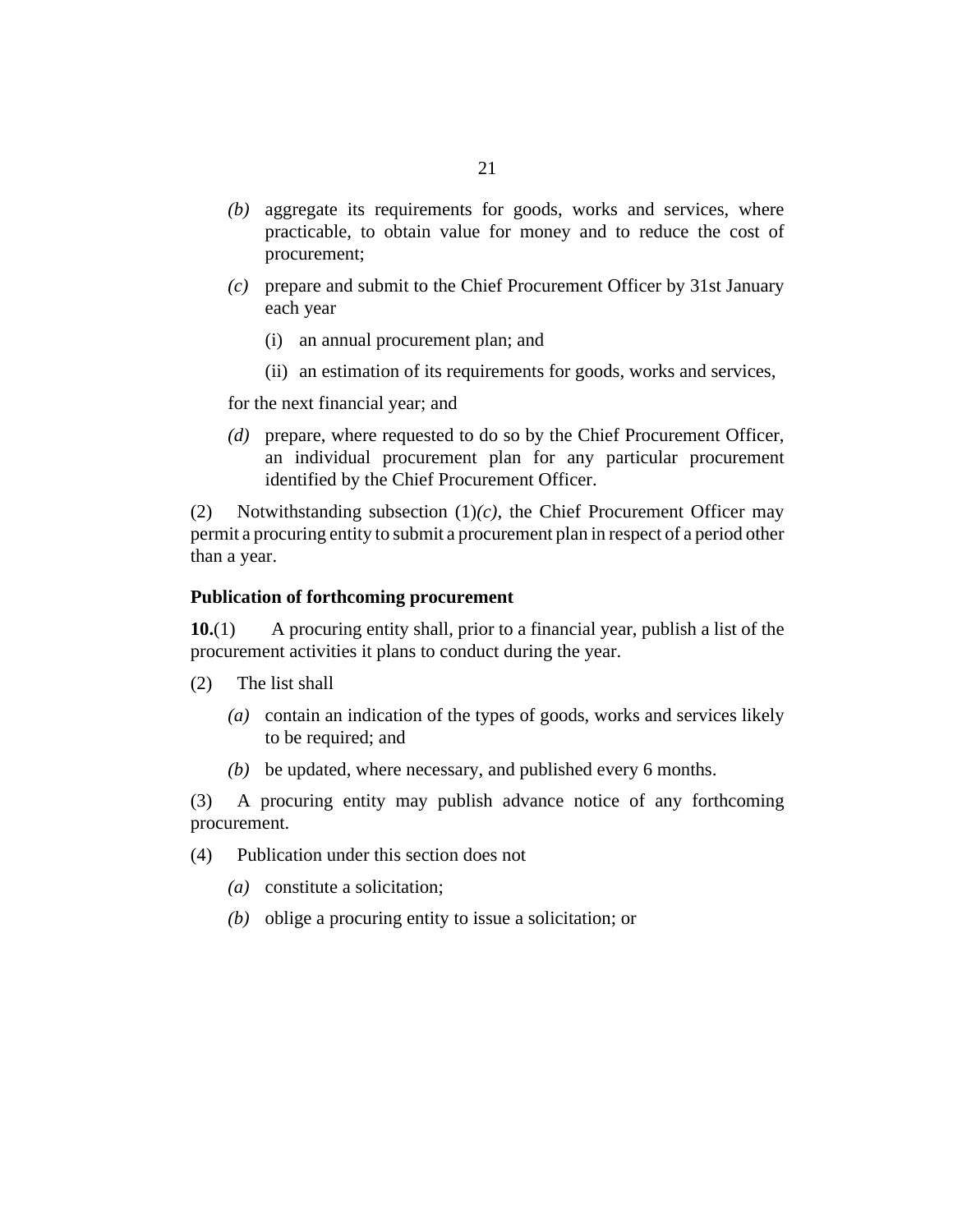<span id="page-21-0"></span>confer any rights on suppliers. *(c)*

#### **Initiation of procurement**

- Procurement shall not be initiated unless **11.**
	- (a) the subject matter of the procurement, the quantity of goods, works or services required and the estimated value of the procurement contract are documented in the procurement record; and
	- $(b)$  the head of the procuring entity or an officer designated by him for the purpose under [section 6](#page-17-0), authorizes the initiation of the procurement.

## **Procurement to be conducted with certain objectives**

- Procurement shall be conducted in a manner that **12.**
	- ensures integrity, fairness, transparency and accountability in *(a)* procurement proceedings;
	- promotes fair competition among, participation by, and equal treatment *(b)* of, suppliers;
	- maximizes economy and efficiency and promotes best value for *(c)* money; and
	- promotes sustainable development. *(d)*

#### **Estimation of value of procurement**

A procuring entity shall not **13.**(1)

- (a) divide its procurement activities or value a contract in parts; or
- (b) use any valuation method for estimating the value of a procurement,

so as to limit competition among suppliers or otherwise avoid its obligations under this Act.

A procuring entity shall, in estimating the value of a procurement contract, include the estimated maximum total value of the contract or, where a framework (2)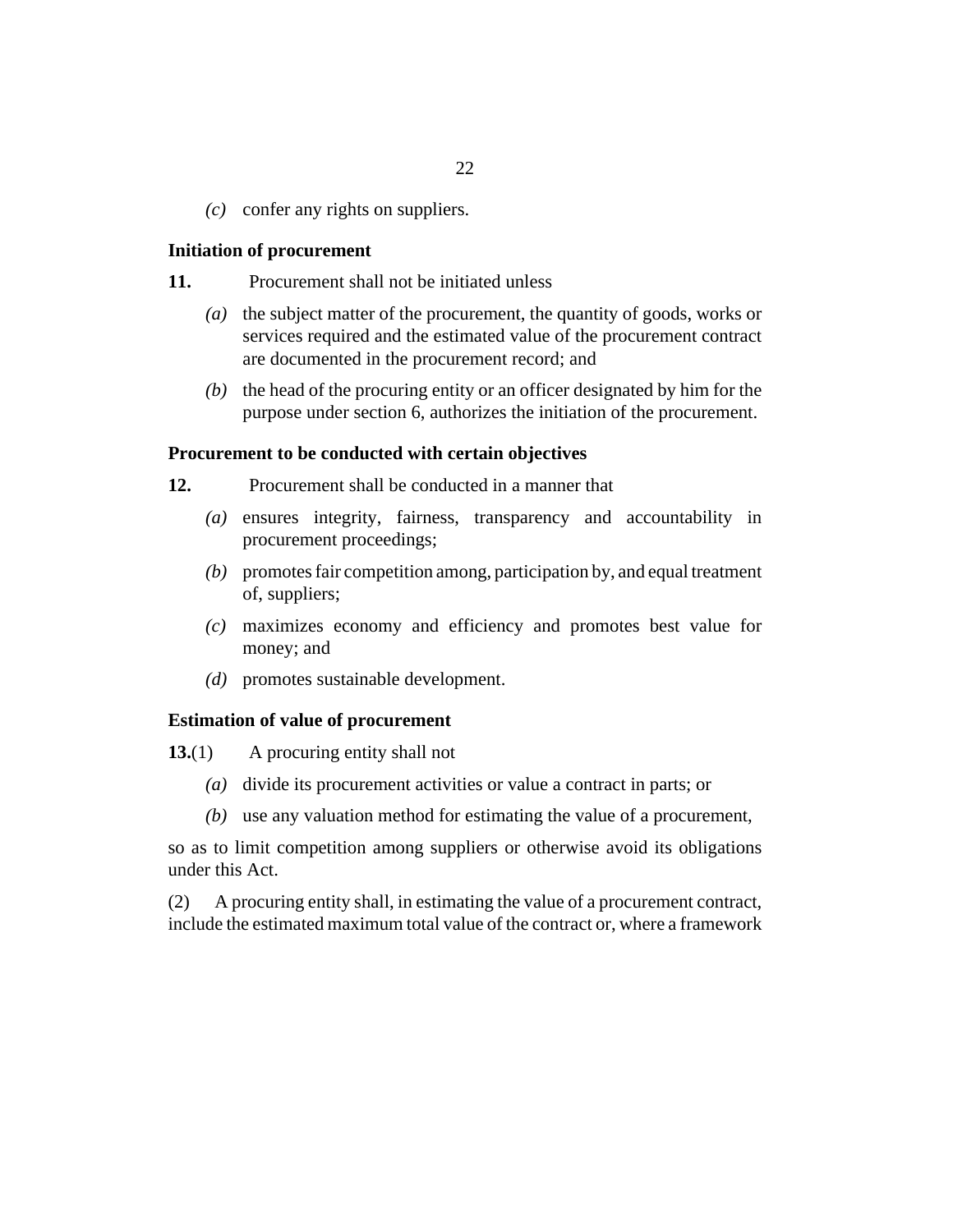<span id="page-22-0"></span>agreement is contemplated, of all procurement contracts envisaged under the agreement over its entire duration, taking into account all forms of remuneration.

### **Procurement of common items**

Common items shall be procured, at the discretion of the Chief Procurement Officer, by **14.**(1)

- (a) the Chief Procurement Officer on behalf of procuring entities; or
- procuring entities under arrangements established for the purpose by *(b)* the Chief Procurement Officer.
- The Chief Procurement Officer (2)
	- shall *(a)*
		- (i) consult with procuring entities in order to determine
			- which goods and services are common items; and (A)
			- (B) the estimated need for the items;
		- (ii) distribute to procuring entities every 6 months, a list of items designated as common items;
		- (iii) enter into appropriate contractual arrangements for the procurement of common items; and
		- (iv) issue regularly updated information to procuring entities on the common items available and the prices, delivery times and arrangements established for ordering or obtaining the items; and
	- may utilize warehouses, where appropriate, for the cost-effective *(b)* storage and distribution of common items.

The Chief Procurement Officer shall, for the purpose of procurement under subsection  $(1)(a)$ , operate a bank account into which shall be paid (3)

money provided for the procurement of common items; *(a)*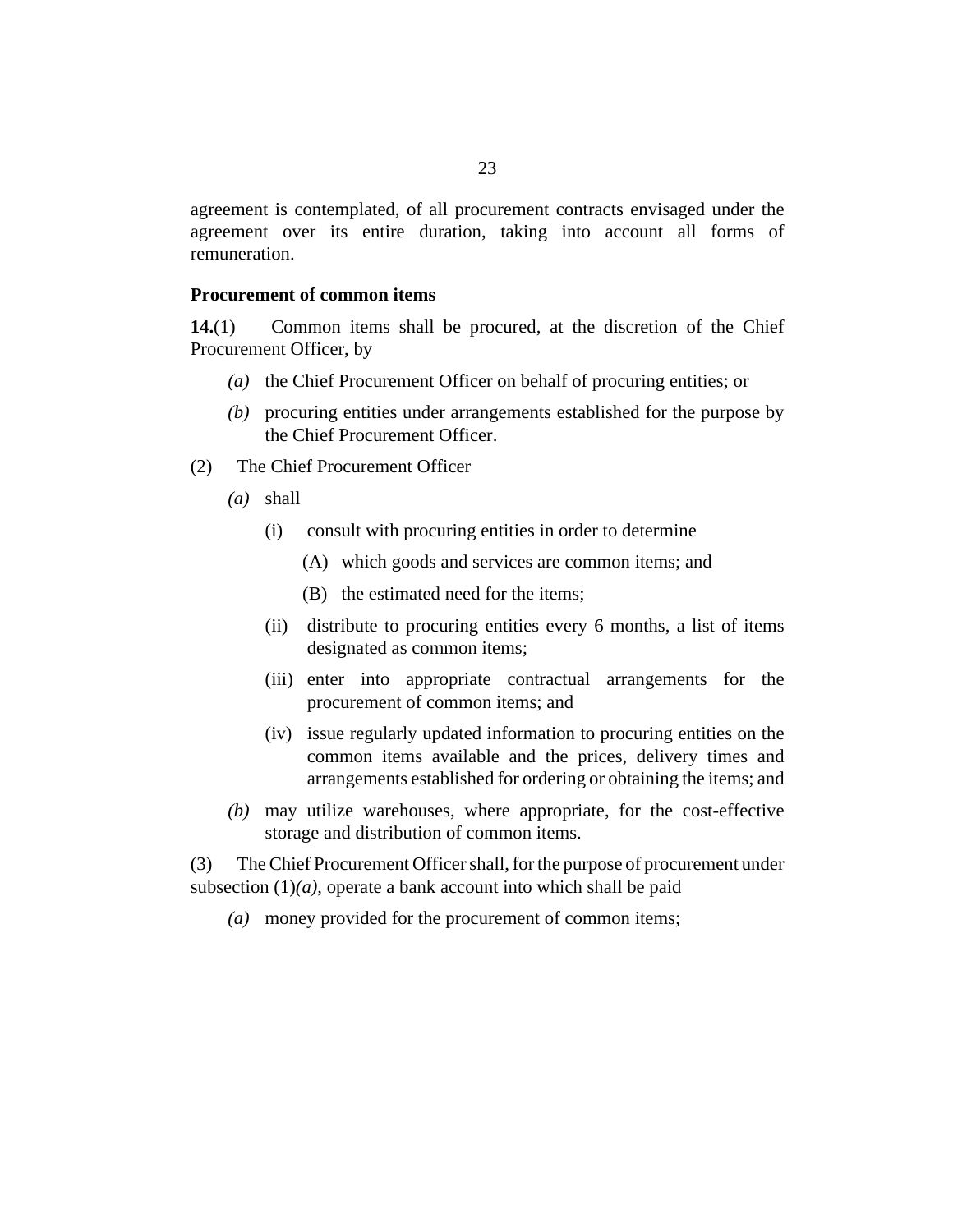- <span id="page-23-0"></span>money by way of repayments made by procuring entities in respect of *(b)* procurement conducted on their behalf; and
- any other money which he may receive in the course of his official *(c)* duties.

The Chief Procurement Officer shall pay out of the account referred to in subsection (3), any amounts due in settlement for common items procured. (4)

# **Use of agents**

The Chief Procurement Officer, or a procuring entity with the approval of the Chief Procurement Officer, may procure goods or services through an agent, whether local or overseas, where it appears prudent to do so. **15.**

# PART IV

#### METHODS OF PROCUREMENT

#### **Selection of method of procurement**

- A procuring entity **16.**(1)
	- (a) shall, subject to subsection  $(2)(a)$  and  $(b)$ , conduct procurement by means of open tendering where the estimated or actual value of the procurement contract equals or exceeds
		- \$300 000, for the procurement of goods or services or a (i) combination of goods and services; and
		- (ii) \$500 000, for the procurement of works or a combination of works and goods, of works and services or of works, goods and services; and
	- may conduct procurement by means of open tendering in any other *(b)* case where it considers it appropriate to do so.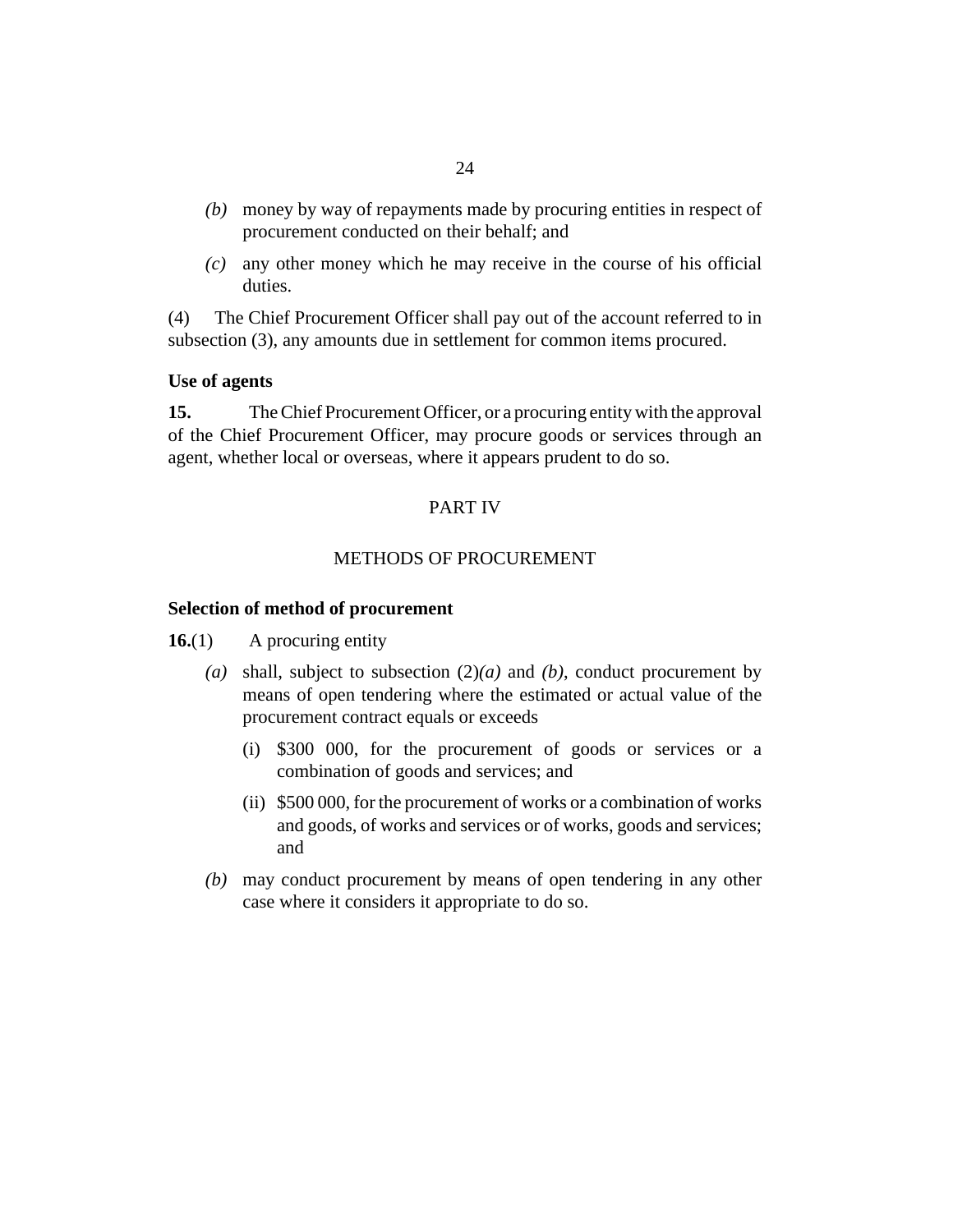- <span id="page-24-0"></span>A procuring entity may (2)
	- (a) conduct procurement by means of restricted tendering in the circumstances set out in [section 18](#page-25-0)(1);
	- (b) engage in single-source procurement in the circumstances set out in section  $47(1)$ ; and
	- conduct procurement by means of a request for quotations where the *(c)* estimated or actual value of the procurement contract does not equal or exceed the relevant threshold specified in subsection (1)*(a)*.

A procuring entity may, in conducting procurement, utilize a framework agreement procedure in accordance with [section 53.](#page-55-0) (3)

Subject to subsections (1) and (2), a procuring entity shall, in selecting a method of procurement, select the method that is the most efficacious in the circumstances of the procurement and seek to maximise competition to the extent practicable. (4)

The Minister may, by Order subject to negative Resolution, vary the amounts set out in subsection (1). (5)

## *Open Tendering and Restricted Tendering*

## **Open tendering**

Where a procuring entity intends to engage in open tendering, the entity shall publish a notice to be called an invitation to tender. **17.**(1)

- The invitation to tender shall include (2)
	- (a) any key technical, eligibility or qualification requirements;
	- whether the entity will convene a meeting of suppliers; and *(b)*
	- $(c)$  the procedure, place and deadline for presenting tenders.

Subsection (1) does not apply where a procuring entity engages in prequalification proceedings. (3)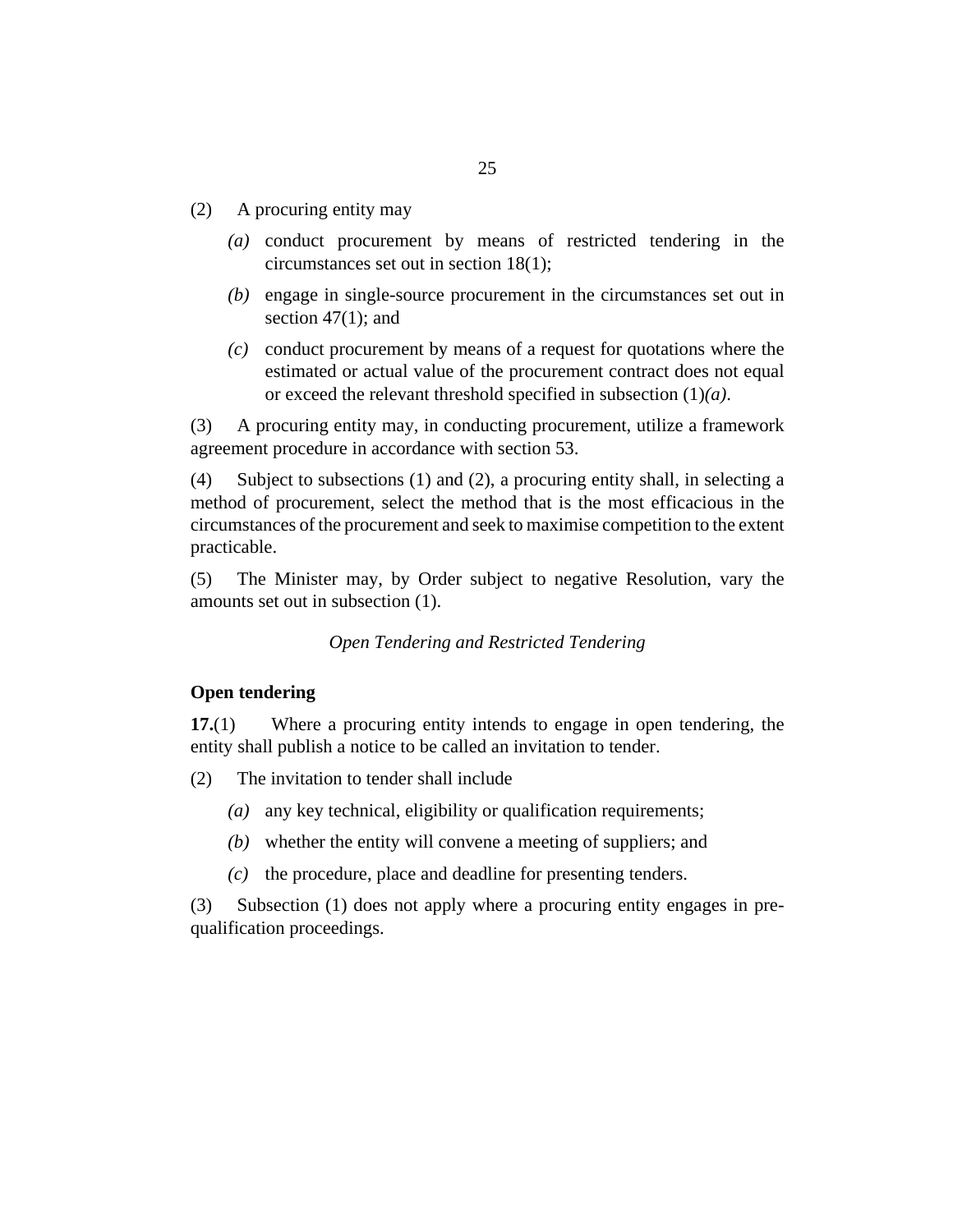#### <span id="page-25-0"></span>**Restricted tendering**

Subject to subsection (2), a procuring entity may, with the permission of the Director, conduct procurement by means of restricted tendering in any of the following circumstances: **18.**(1)

- (a) the goods, works or services to be procured are available from 10 suppliers or less; or
- (b) there is an urgent need for the goods, works or services to be procured and
	- (i) the circumstances giving rise to the urgency were neither foreseeable by the entity nor the result of dilatory conduct on the part of the entity; and
	- (ii) engaging in open tendering would be impractical.

A procuring entity shall submit a request for permission to engage in restricted tendering to the Chief Procurement Officer for transmission to the Director. (2)

The entity shall submit with its request, in a case where it seeks to engage in restricted tendering on the ground set out in (3)

- (a) subsection  $(1)(a)$ , a list of the suppliers from whom the entity believes the goods, works or services are available; or
- (b) subsection  $(1)(b)$ , the list of suppliers from whom the entity intends to solicit tenders.

The Director may, on the advice of the Chief Procurement Officer, grant permission to a procuring entity to engage in restricted tendering where any of the circumstances set out in subsection (1) exists. (4)

Notwithstanding subsections (1) and (4), where, after a procuring entity applies to the Director for permission to engage in restricted tendering on the ground set out in subsection  $(1)(a)$ , it is discovered that the goods, works or (5)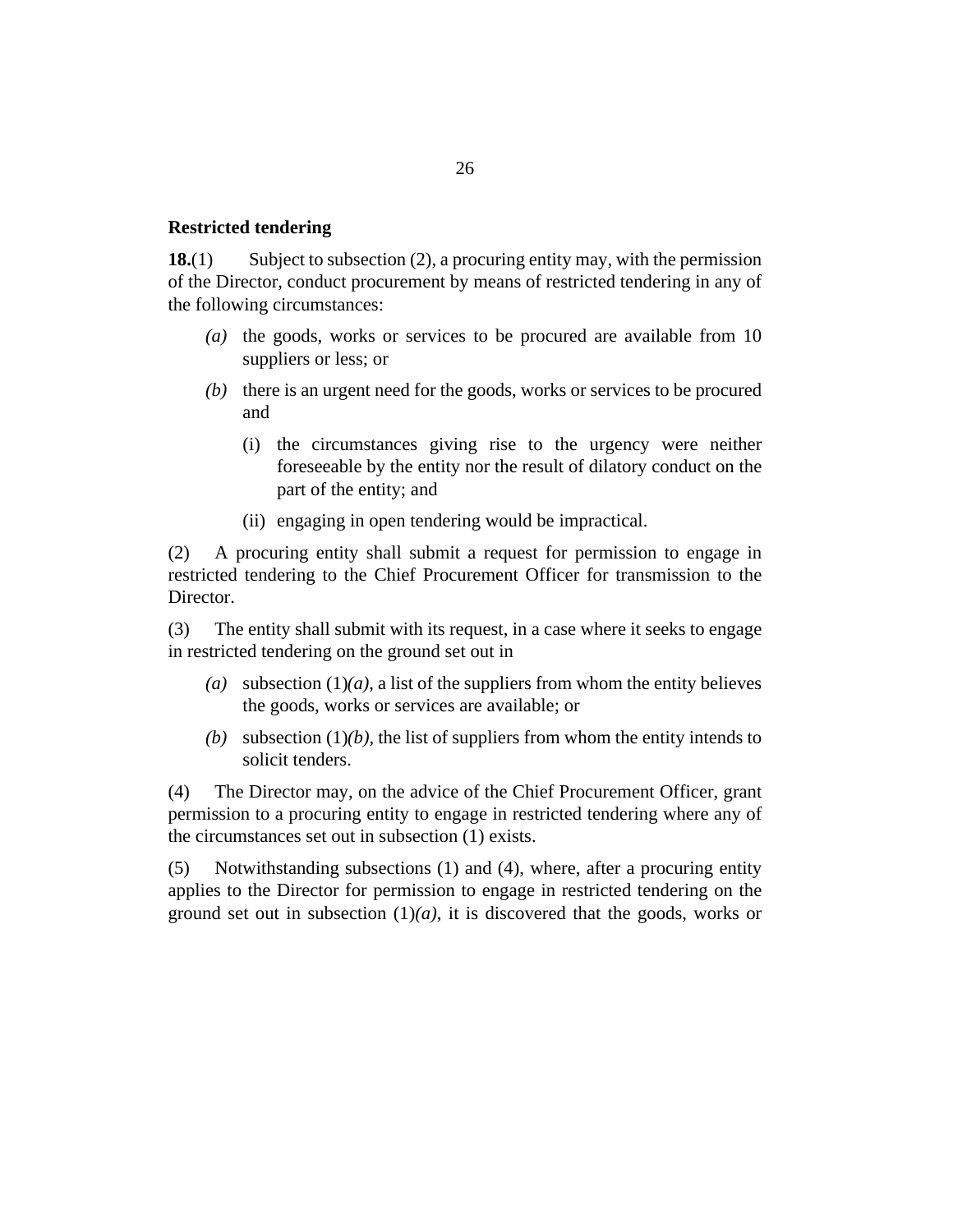<span id="page-26-0"></span>services are available from more than 10 suppliers, the Director may grant permission to the entity to engage in restricted tendering where he is satisfied, on the advice of the Chief Procurement Officer, that the entity made reasonable efforts to discover the number of suppliers from whom the goods, works or services are available.

Where a procuring entity engages in restricted tendering on the ground set out in (6)

- (a) subsection  $(1)(a)$ , the entity shall solicit tenders from all suppliers from whom the goods, works or services are available;
- (b) subsection  $(1)(b)$ , the entity shall
	- (i) in a non-discriminatory manner, select suppliers from whom to solicit tenders; and
	- (ii) in order to ensure effective competition, select a sufficient number of suppliers.

#### **Solicitation documents for tendering**

- A procuring entity shall provide a solicitation document **19.**(1)
	- to each supplier who responds to its invitation to tender in accordance *(a)* with the procedures and requirements specified therein;
	- $(b)$  to each supplier who pre-qualifies pursuant to pre-qualification proceedings or, where the entity selects a limited number of prequalified suppliers from whom to solicit tenders, who is among the number of selected, pre-qualified suppliers; or
	- in a case of restricted tendering on the ground set out in *(c)*
		- (i) section  $18(1)(a)$ , to each supplier from whom the goods, works or services are available; or
		- (ii) section  $18(1)(b)$ , to each supplier from whom the entity intends to solicit tenders.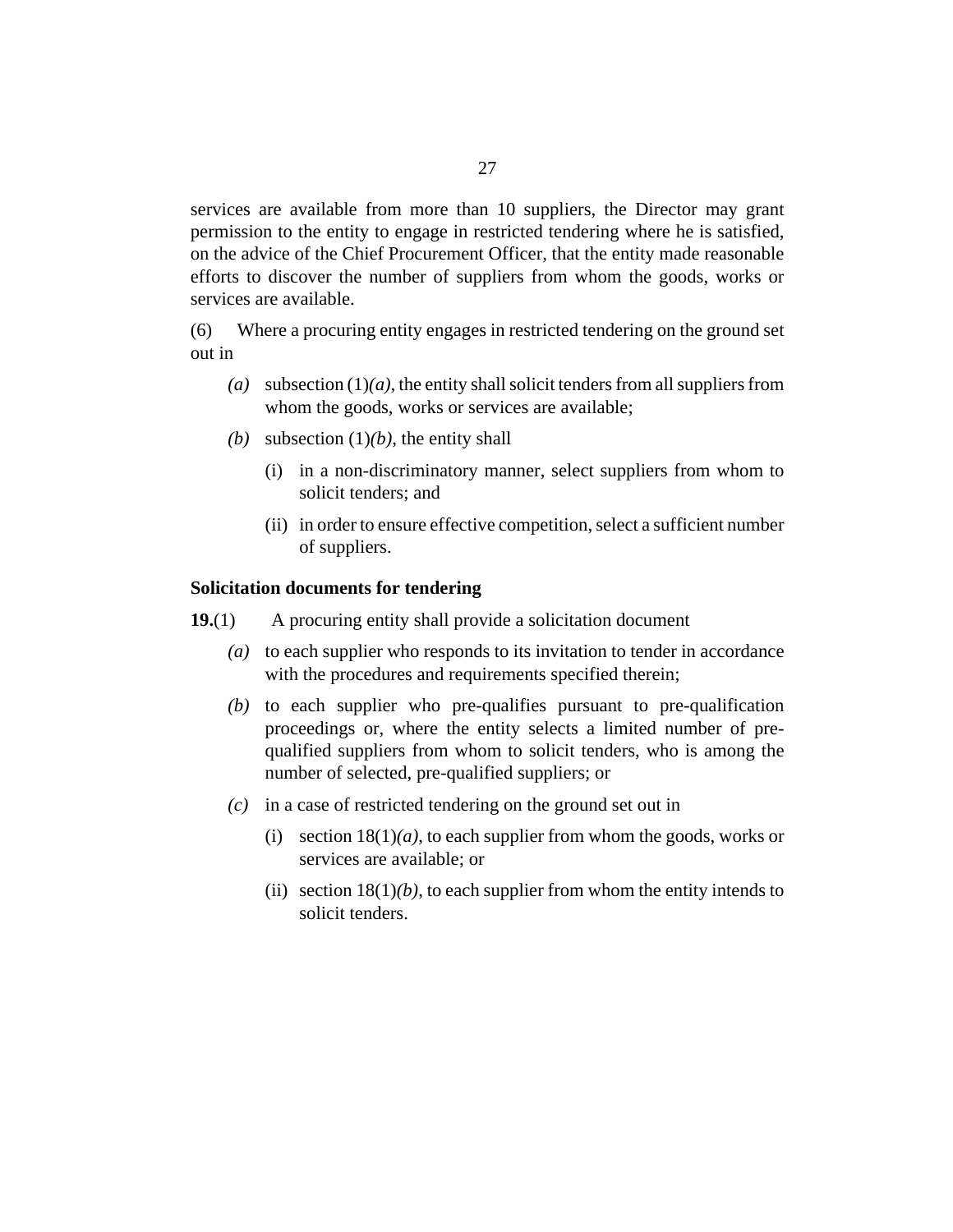The entity shall prepare the solicitation document in the form of the standard document, if any, issued or approved by the Director for the purpose and include in the document (2)

- information on the management of the procurement proceedings and *(a)* the applicable laws;
- $(t)$  the eligibility requirements of suppliers and an indication of any documentary evidence required to be submitted as proof of eligibility;
- a clear statement of the qualification criteria, the procedures to be used *(c)* to ascertain the qualifications of suppliers and any documentary evidence required to be submitted to demonstrate those qualifications;
- a description of the subject matter of the procurement in the form of a *(d)* statement of requirements;
- instructions on the preparation and presentation of tenders, including *(e)* any requirement for the presentation of separately sealed technical and financial tenders, and the procedure, place and deadline for presenting tenders;
- where a tender security is required, a statement to that effect, and any *(f)* requirement as to the nature, form, amount and other principal terms and conditions of the security and the issuer, with sufficient specificity to enable a supplier to be reasonably certain of the type of security that the procuring entity would consider acceptable;
- (g) the duration of the standstill period or, where no standstill period will be applied, a statement to that effect and the reason for not applying one;
- $(h)$  the procedure, place, date and time for the opening of tenders;
- $(i)$  the criteria and procedure for evaluating tenders including
	- whether the successful tender will be ascertained on the basis of price or of price and other criteria; (i)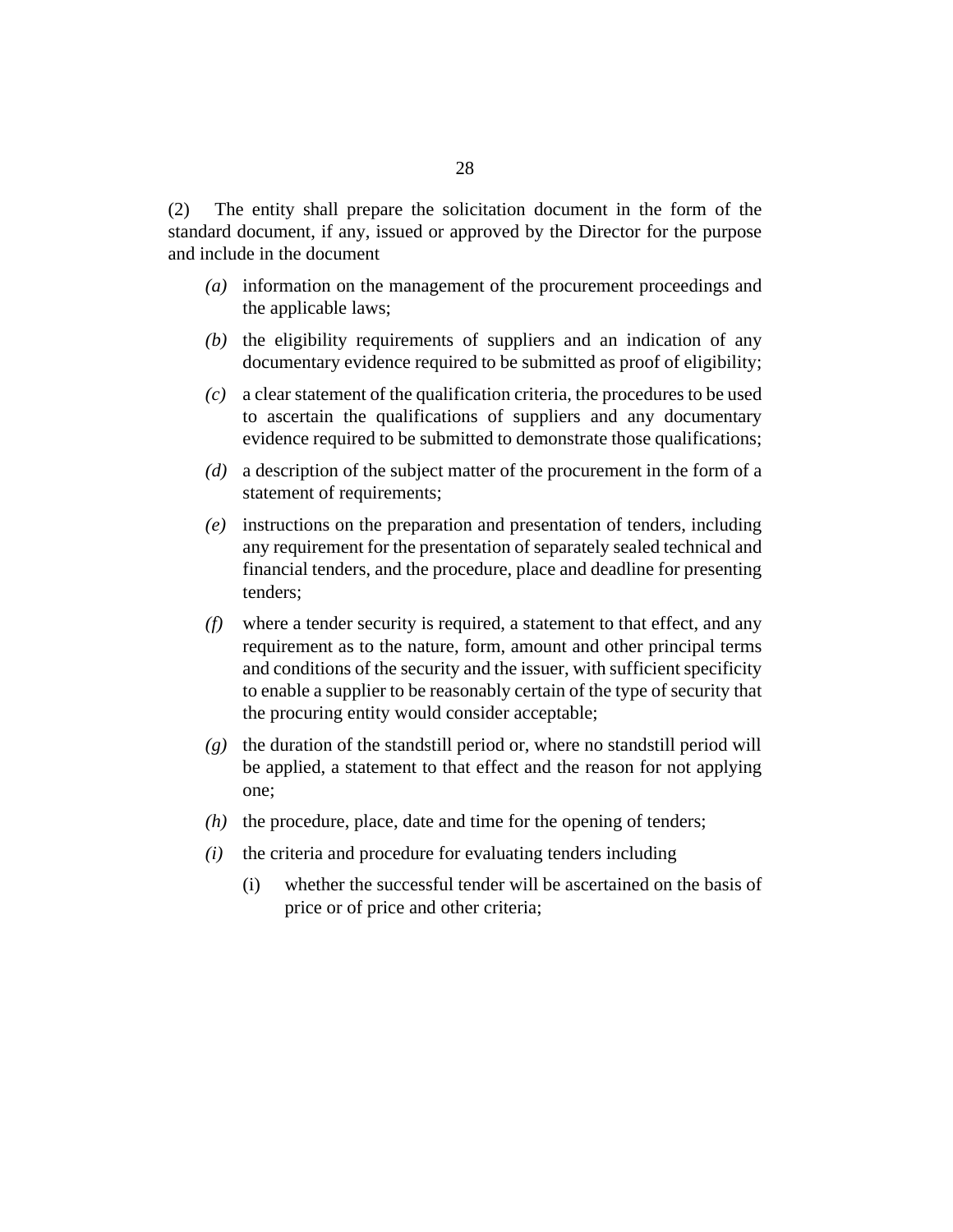- <span id="page-28-0"></span>where price and other criteria are to be used in the evaluation, the (ii) relative weights of all criteria; and
- (iii) the manner of application of the criteria in the evaluation;
- any formalities required for a procurement contract to be executed once *(j)* a successful tender is accepted;
- $(k)$  the principal terms and conditions and proposed form of the procurement contract; and
- notice of the right to challenge decisions or actions of a procuring entity *(l)* or tenders committee that are allegedly not in compliance with this Act.

The entity may charge a non-refundable fee for the provision of a solicitation document to a supplier but the fee shall reflect only the cost of providing the document to the supplier. (3)

# **Clarification and modification of invitations to tender and solicitation documents**

Where a procuring entity receives, at least 2 weeks prior to the deadline for the presentation of tenders, a request from a supplier for clarification of an invitation to tender or a solicitation document, the entity shall, without identifying the source of the request, provide the clarification to all suppliers involved in the procurement proceedings, including the supplier who made the request, at the same time and within sufficient time to enable them to present their tenders before the deadline for presentation. **20.**(1)

Without prejudice to the generality of subsection  $(1)$ , a procuring entity shall provide clarification of a solicitation document to all suppliers to whom the entity provided the document. (2)

A procuring entity may, prior to the deadline for presenting tenders, and with the approval of the chairman of the relevant tenders committee, whether on its own initiative or as a result of a request by a supplier for a clarification, modify an invitation to tender or a solicitation document by issuing an addendum. (3)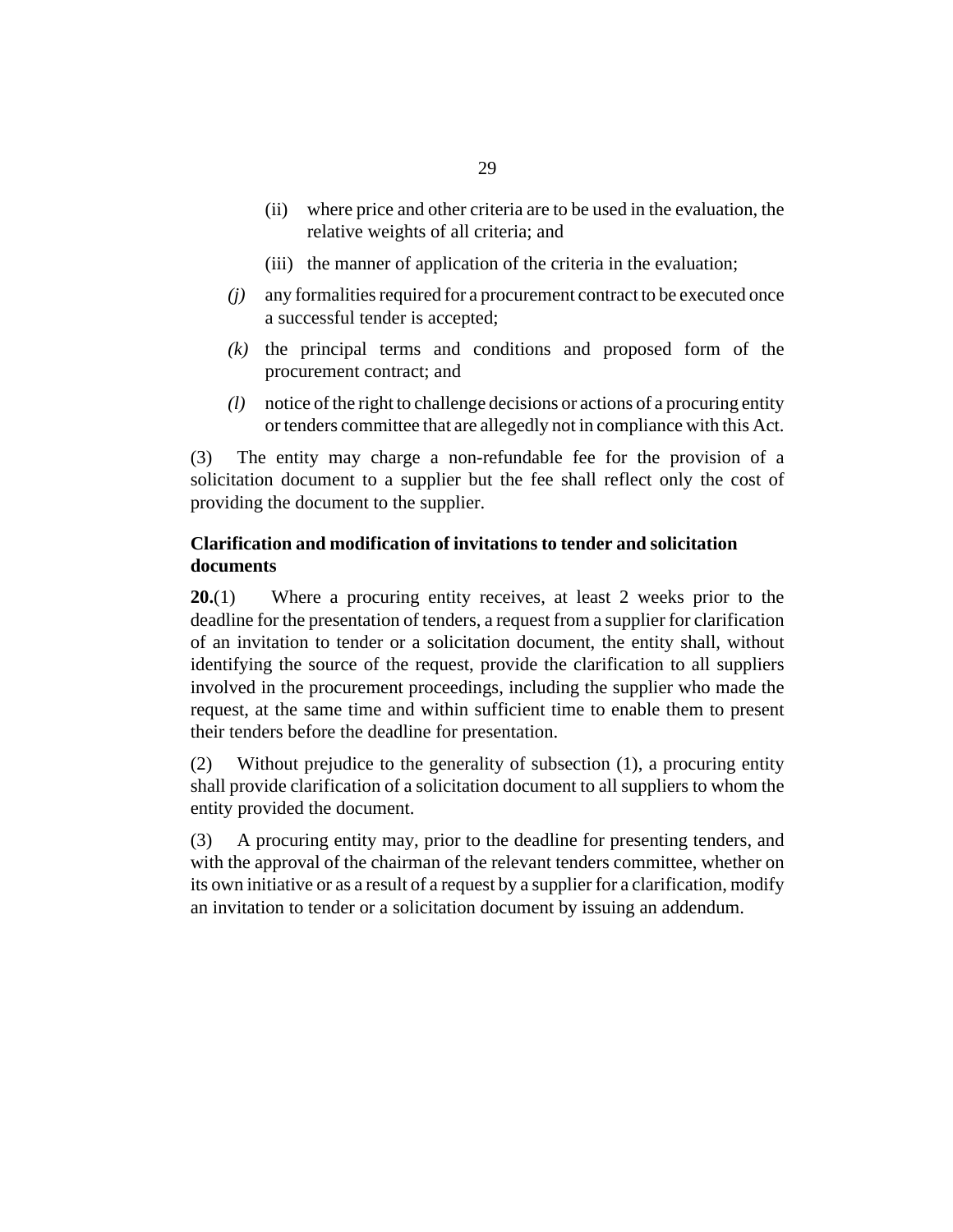- <span id="page-29-0"></span>The addendum shall (4)
	- (*a*) in the case of
		- an invitation to tender, be published in the same manner and place (i) as the invitation to tender; and
		- (ii) a solicitation document, be made available to each supplier to whom the entity provided the solicitation document; and
	- $(b)$  be binding on the suppliers.

#### **Tender securities**

- Where a procuring entity requires a tender security **21.**(1)
	- (a) the requirement shall apply to all suppliers who present tenders; and
	- any requirement that the entity sets out in the solicitation document in *(b)* respect of the security that refers directly or indirectly to the conduct of a supplier shall relate to
		- (i) the withdrawal or modification of the tender after the deadline for presenting tenders; or
		- (ii) the failure to
			- (A) execute a procurement contract where so required by the solicitation document;
			- (B) provide a security, where so required by the solicitation document, for the performance of the procurement contract after the successful tender is accepted; or
			- (C) comply with any other condition precedent to executing the procurement contract, as specified in the solicitation document.

Where a supplier breaches a requirement set out in a solicitation document in relation to a matter specified in subsection  $(1)(b)(i)$  or (ii), his tender security shall be forfeited. (2)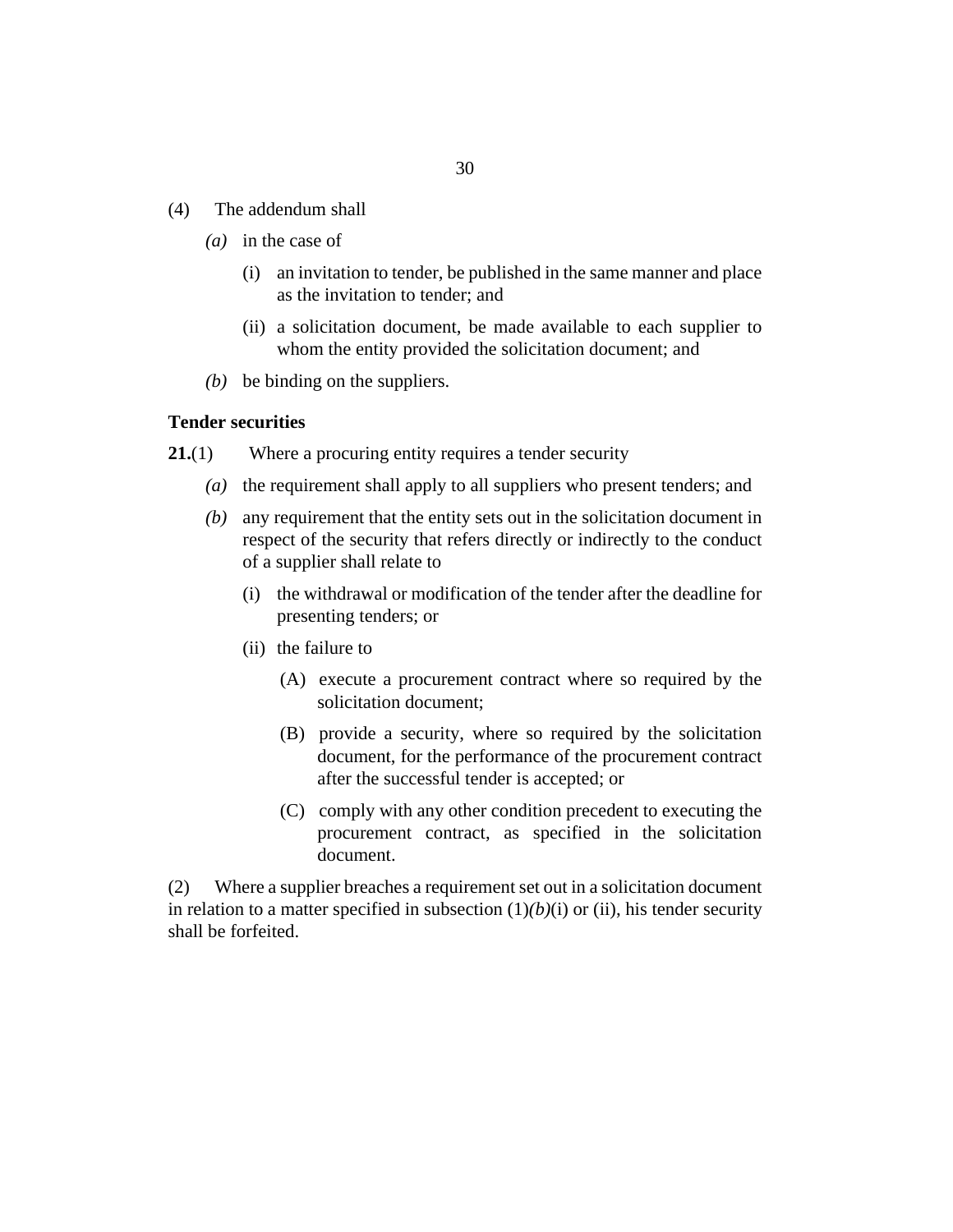- <span id="page-30-0"></span>A procuring entity shall (3)
	- make no claim to the amount of a tender security; and *(a)*
	- promptly return the security document where any of the following *(b)* occurs:
		- the expiry of the tender security; (i)
		- the execution of a procurement contract and the provision of a security for the performance of the contract, where such a security for performance is required by the solicitation document; (ii)
		- (iii) the cancellation of the procurement; or
		- (iv) the withdrawal of the relevant tender prior to the deadline for presenting tenders.

A procuring entity may reject a tender security on the ground that the issuer has become insolvent or has otherwise ceased to be creditworthy. (4)

#### **Meetings with suppliers prior to presentation of tenders**

Where a procuring entity convenes a meeting of suppliers prior to the deadline for presenting tenders, the entity shall prepare minutes of the meeting. **22.**(1)

- The minutes shall (2)
	- include any request, without identifying the source of the request, *(a)* submitted at the meeting for clarification of the solicitation document, and the response of the entity to the request; and
	- be provided promptly to the suppliers to whom the entity provided the *(b)* solicitation document to enable the suppliers to take the minutes into account in preparing their tenders.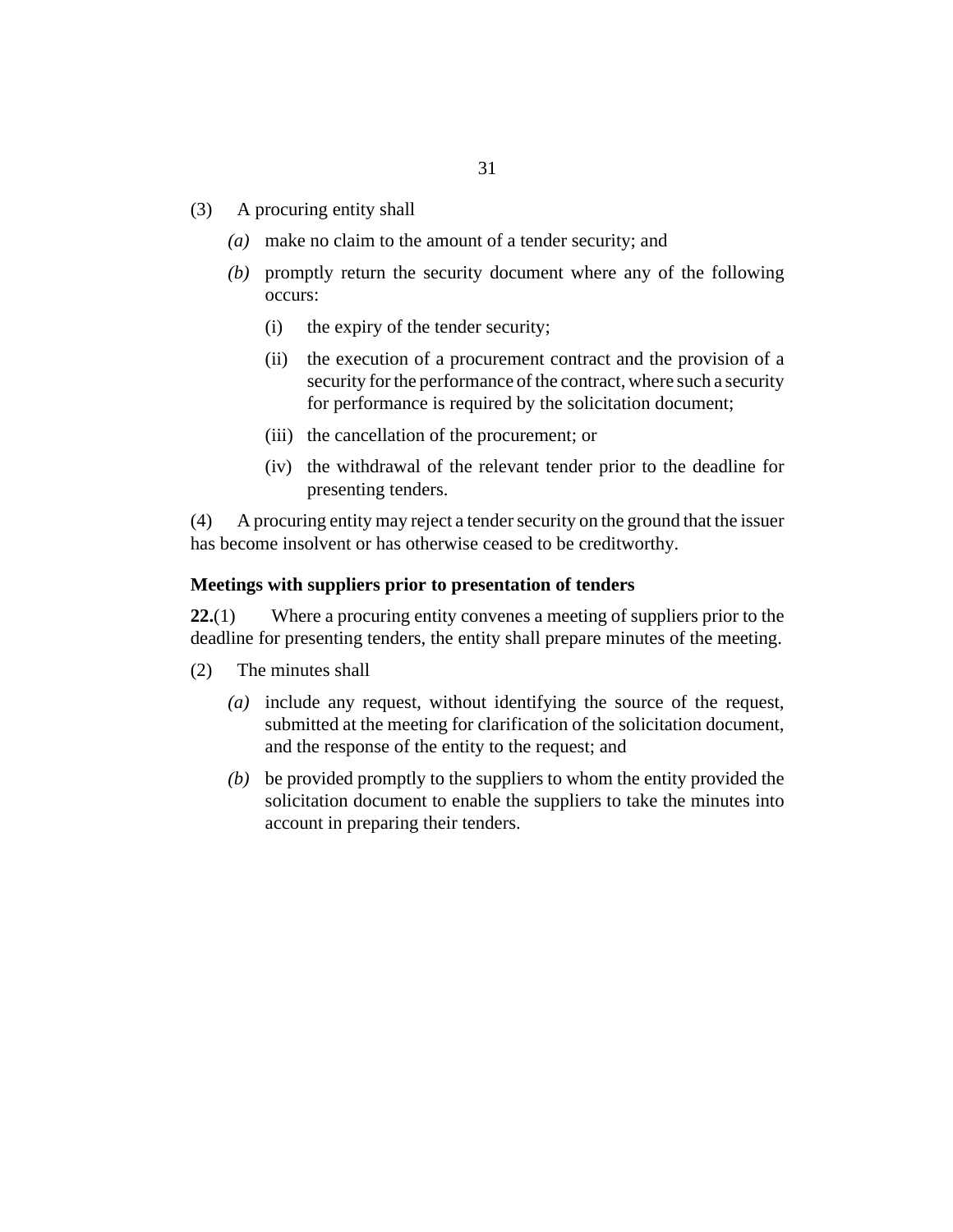## <span id="page-31-0"></span>**Deadline for presenting tenders**

A procuring entity shall express a deadline for presenting tenders as a specific date and time and shall, taking into account the reasonable needs of the entity, allow sufficient time for suppliers to prepare and present tenders. **23.**(1)

Where a procuring entity issues a clarification or modification of an invitation to tender or a solicitation document, the entity shall, prior to the deadline for presenting tenders, request the chairman of the relevant tenders committee to extend the deadline, where necessary, in order to afford suppliers sufficient time to take the clarification or modification into account in preparing their tenders. (2)

The chairman of a tenders committee may, in his absolute discretion, prior to a deadline for presenting tenders, extend the deadline where it is not possible for one or more suppliers to present tenders by the deadline because of any circumstance beyond their control. (3)

Notice of an extension of a deadline shall, in the case of a clarification or modification of (4)

- an invitation to tender, be published in the same manner and place as *(a)* the invitation to tender; and
- a solicitation document, be given to each supplier to whom the entity *(b)* provided the solicitation document.

#### **Presentation of tenders**

A tender shall be presented **24.**(1)

- in accordance with the procedure, and at the place and by the deadline, *(a)* specified in the solicitation document;
- (b) in writing, signed and, where in
	- (i) paper form, in a sealed envelope; or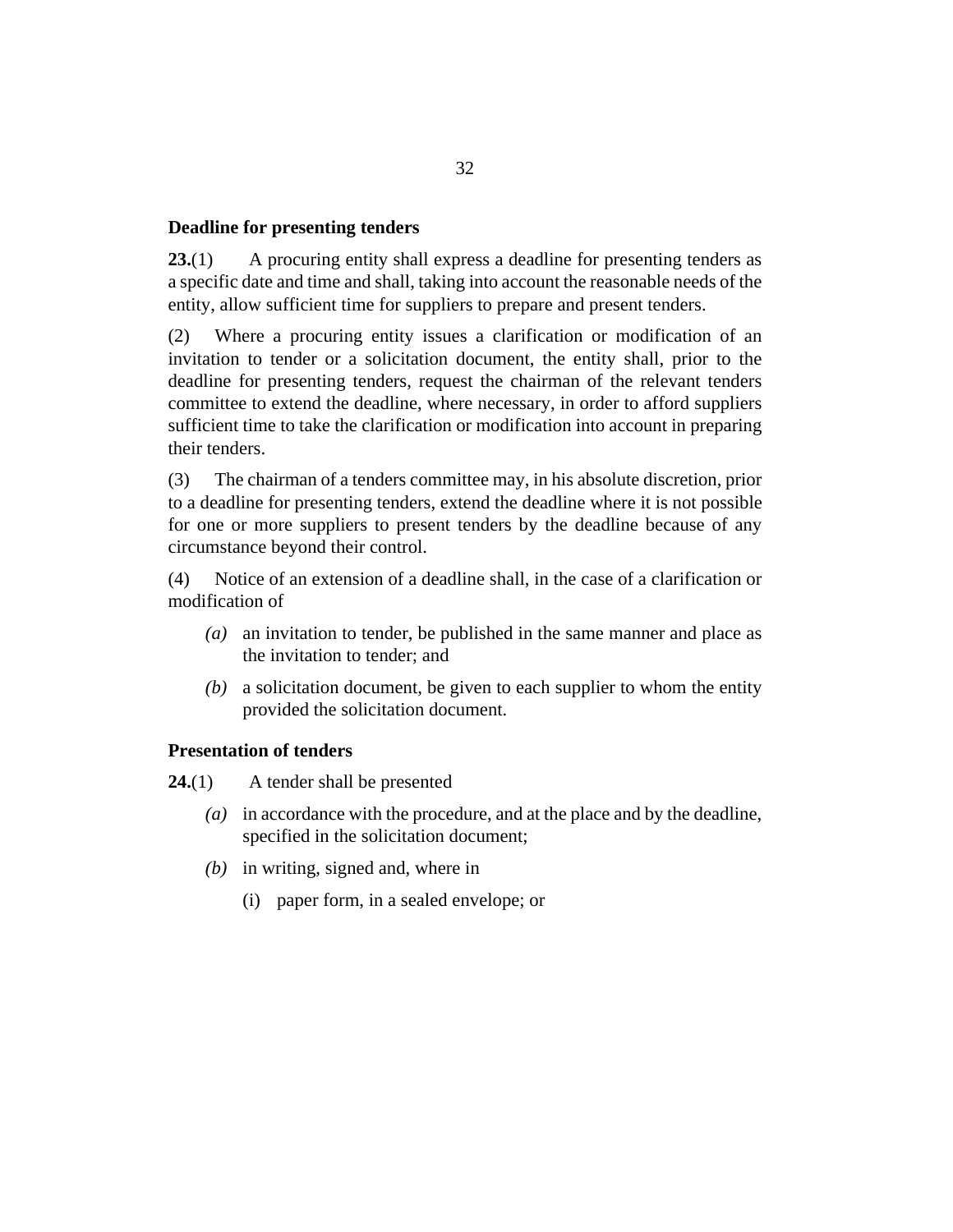- <span id="page-32-0"></span>(ii) any other form, according to the requirements specified in the solicitation document, which shall ensure at least a similar degree of authenticity, security, integrity and confidentiality.
- The relevant tenders committee shall (2)
	- provide a secure means by which suppliers may submit tenders and *(a)* provide each supplier with a receipt showing the date and time when his tender was received;
	- (b) preserve the security, integrity and confidentiality of the tender; and
	- ensure that the content of the tender is examined only after its opening *(c)* in accordance with [section 27](#page-33-0).

A tender received by a tenders committee after the deadline for presenting tenders shall not be opened and shall be returned to the supplier who presented it. (3)

Notwithstanding subsection (3), a tender received by a tenders committee after the deadline for presenting tenders may be accepted and opened in circumstances where it can be ascertained that the presentation of the tender was delayed by *force majeure*. (4)

#### **Presentation of separately sealed technical and financial tenders**

A procuring entity may request separately sealed technical and financial tenders where the entity needs to consider the financial aspects of the tenders separately and only after completion of the examination and evaluation of the technical, quality and performance characteristics of the tenders. **25.**

# **Validity of tenders, modification and withdrawal of tenders**

Tenders shall remain valid for the period specified in the solicitation document. **26.**(1)

A procuring entity may, prior to the expiry of the period of validity, request suppliers to extend the period for an additional specified period. (2)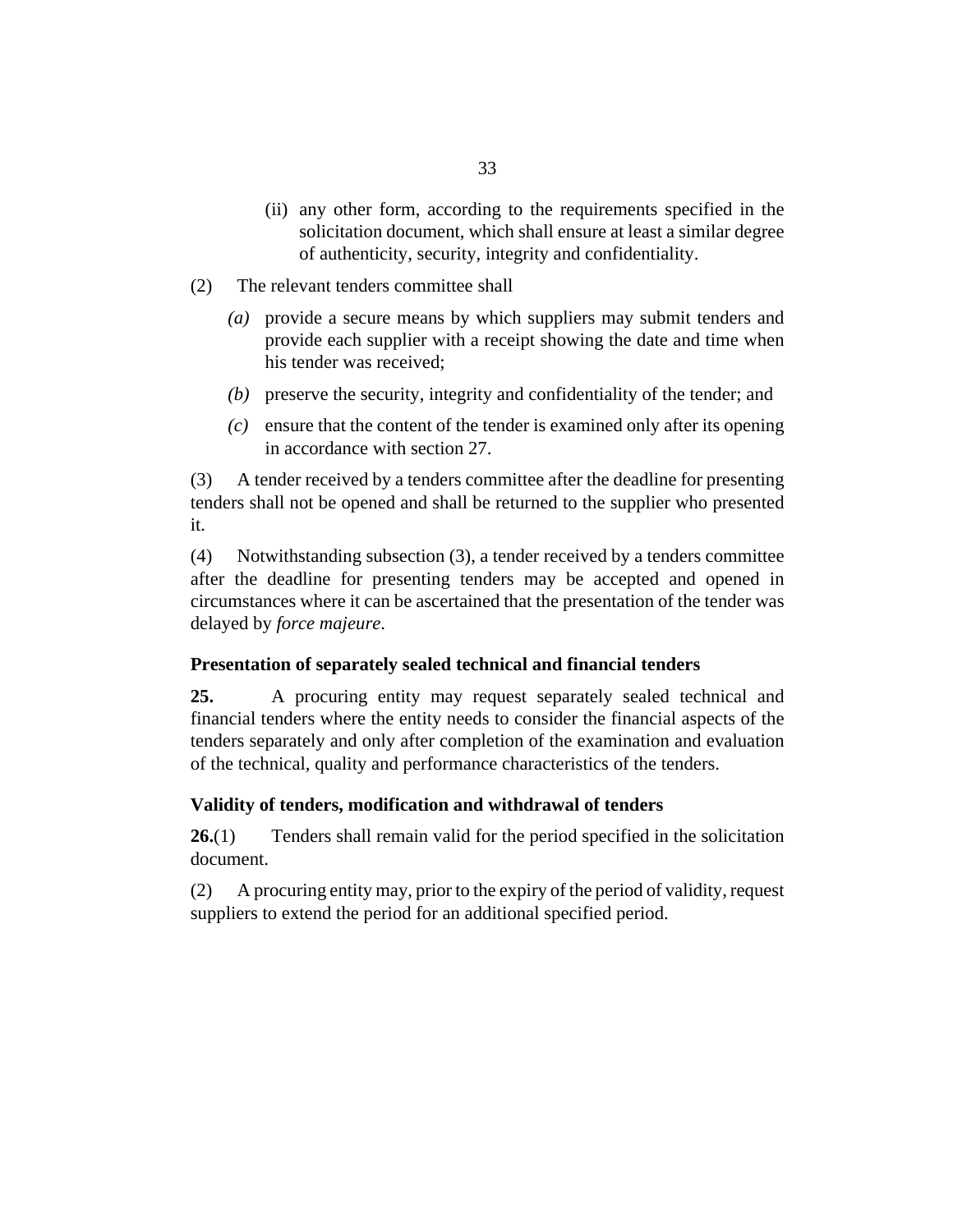<span id="page-33-0"></span>A supplier may refuse to extend the period of validity of his tender without forfeiting his tender security, if any. (3)

A supplier who agrees to an extension of the validity of his tender shall extend the period of validity of any tender security he provided or provide a new tender security to cover the extended period of validity of his tender. (4)

A supplier whose tender security is not extended or who does not provide a new tender security shall be considered to have refused the request to extend the period of validity of his tender. (5)

A supplier may modify or withdraw his tender prior to the deadline for presenting tenders without forfeiting his tender security. (6)

A modification or notice of withdrawal of a tender is effective where it is received by the procuring entity prior to the deadline for presenting tenders. (7)

# **Opening of tenders**

Tenders shall be opened at the time and place specified in the solicitation document and in accordance with the procedure specified in that document. **27.**(1)

A supplier who presents a tender or his representative shall be (2)

- permitted by the tenders committee to be present at the opening of *(a)* tenders; and
- (b) deemed to have been permitted to be present at the opening of tenders where he is notified of the time and place for the opening of tenders.

The name and address of each supplier whose tender is opened and the tender price shall be (3)

- announced to the persons present at the opening of tenders; *(a)*
- (b) communicated, on request, to a supplier who presents a tender but is not present or represented at the opening of tenders; and
- included immediately in the procurement record. *(c)*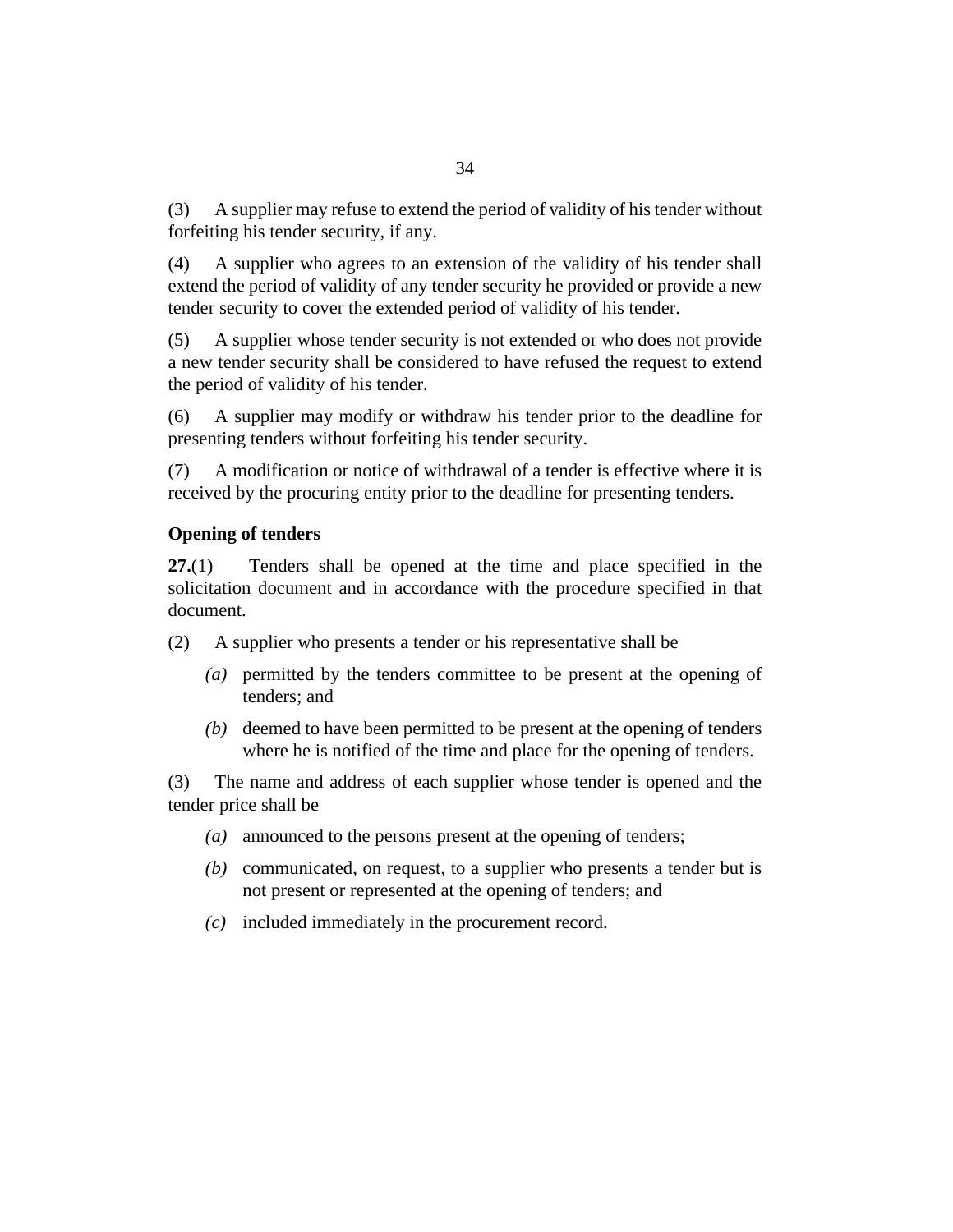<span id="page-34-0"></span>Notwithstanding subsections (2) and (3), [section 31](#page-39-0) shall apply where a procuring entity requests separately sealed technical and financial tenders. (4)

Notwithstanding subsection (3), tender prices need not be announced where it is impractical to do so because of the volume of the prices. (5)

With the exception of late tenders, which shall be returned in accordance with [section 24](#page-31-0), no tender shall be accepted, rejected or evaluated at the opening of tenders. (6)

A tenders committee shall note, in a record to be called a record of tender opening, any discrepancies or missing documents in respect of a tender, but shall not otherwise comment on such discrepancies or missing documents at the opening of tenders. (7)

# **Evaluation committees**

A procuring entity shall, for each procurement, establish an evaluation committee to be responsible for the evaluation of tenders and the preparation of an evaluation report. **28.**(1)

The membership of the committee shall depend on the value and complexity of the procurement but shall in all cases be not less than 3 persons. (2)

The entity may appoint an external, technical specialist or procurement agent to conduct the evaluation of tenders and prepare an evaluation report on its behalf. (3)

The entity shall require any person appointed pursuant to subsection (1) or (3) to declare whether he has any conflict of interest in respect of the procurement being evaluated. (4)

Where a person declares a conflict of interest, the person shall have no further involvement in the procurement proceedings and shall be immediately replaced by the entity. (5)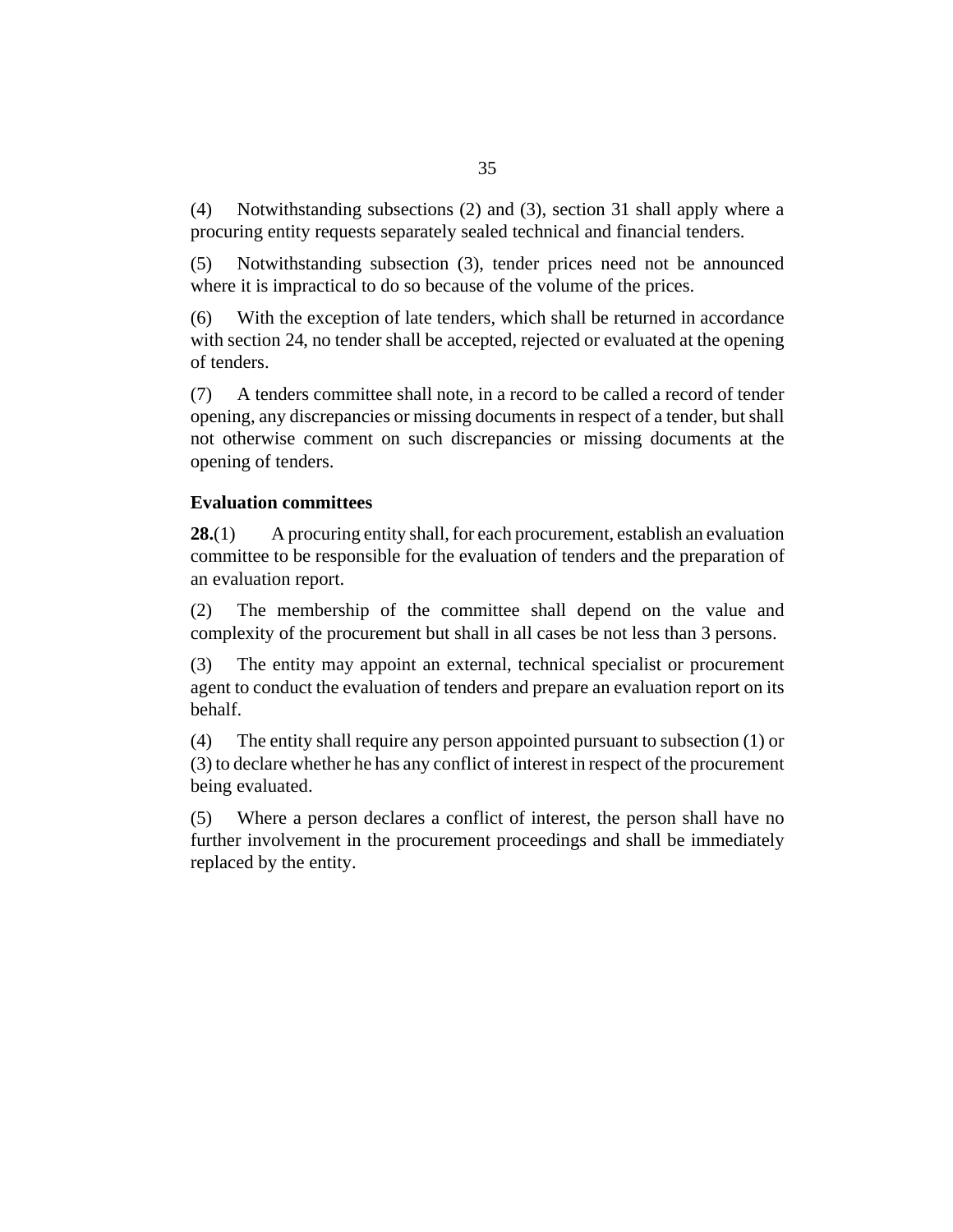<span id="page-35-0"></span>The entity shall require from a person appointed under subsection (3) an undertaking that he will treat as confidential and not disclose any information that comes to his attention as a result of his appointment. (6)

An evaluation report prepared under this section may include (7)

- (a) the method of assessment;
- a copy of any relevant notice and the date of issue of the notice; *(b)*
- $(c)$  the deadline for presentation of tenders;
- $(d)$  the date of the opening of tenders;
- any addendum issued or query received; *(e)*
- copies of all other relevant documents; *(f)*
- comments on arithmetic corrections; *(g)*
- any notification to a supplier of an arithmetic correction and any *(h)* response to such a notification;
- a table showing any corrected prices with relevant comments; *(i)*
- a comparison of tenders; and *(j)*
- $(k)$  the recommendation of the committee or person appointed pursuant to subsection (3), including any recommendation to negotiate with a supplier together with appropriate justification for the recommendation.

A procuring entity shall submit each evaluation report to the relevant tenders committee for consideration. (8)

#### **Evaluation criteria and procedures**

The criteria to be used to evaluate a tender shall relate to the goods, works or services to be procured. **29.**(1)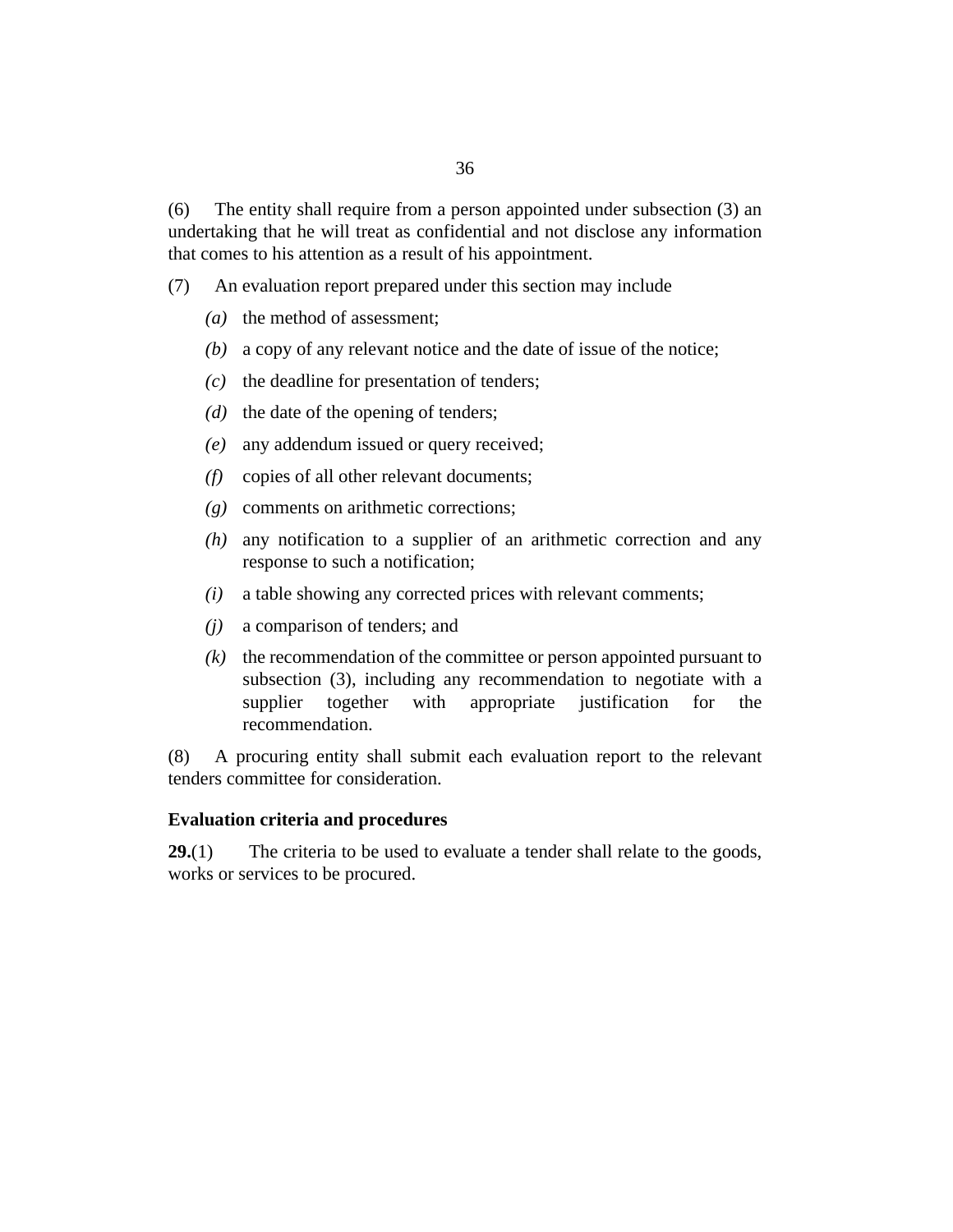- <span id="page-36-0"></span>The evaluation criteria may include (2)
	- (a) the price;
	- $(b)$  the cost of operating, maintaining and repairing goods or works;
	- $\alpha$  the time for the delivery of the goods, completion of the works or provision of the services, as the case may be;
	- (d) the characteristics of the goods, works or services, such as functional and environmental characteristics;
	- (e) the terms of payment and of guarantees in respect of the goods, works or services; and
	- where relevant, the experience, reliability and professional and *(f)* managerial competence of the supplier and of the personnel to be involved in providing the goods, works or services.

All non-price evaluation criteria shall, to the extent practicable, be objective and quantifiable. (3)

A procuring entity shall, in evaluating tenders and determining the successful tender, use only the criteria and procedures specified in the solicitation document and apply the criteria and procedures in the manner specified in that document. (4)

No criterion or procedure that has not been set out in accordance with this section and [section 19\(](#page-26-0)2) shall be used in any evaluation under this Act. (5)

### **Examination and evaluation of tenders**

A procuring entity may ask a supplier for clarification of his tender where the clarification would assist the entity in the examination and evaluation of the tender. **30.**(1)

A procuring entity shall correct purely arithmetic errors discovered during the examination of a tender and give prompt notice of the correction to the supplier who presented the tender. (2)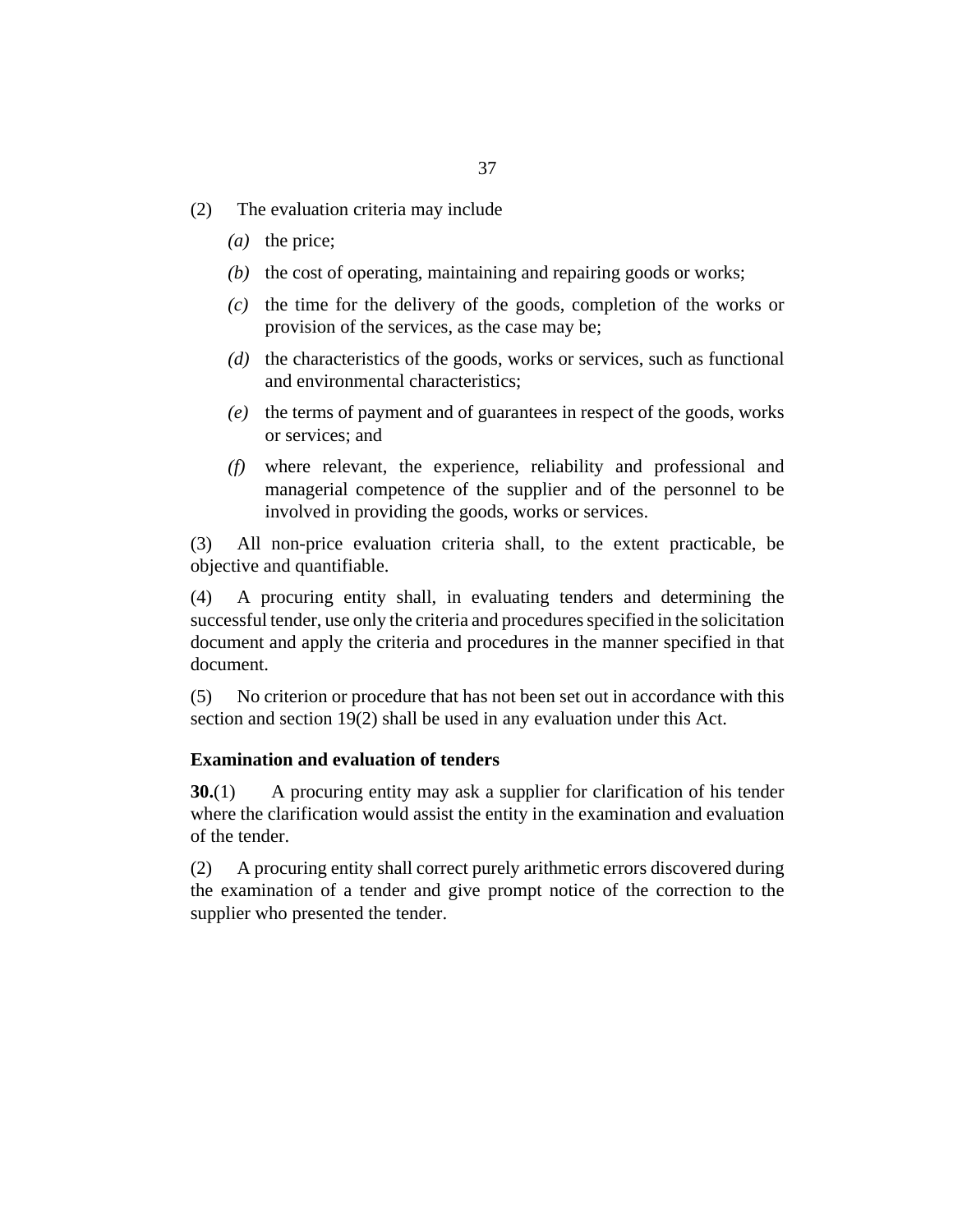No change in a matter of substance in the tender, including a change in price and a change aimed at making an unresponsive tender responsive, shall be sought, offered or permitted. (3)

Any items having a zero price shall be deemed to be included in the price of other items except in the case of line-item bidding where a zero price shall be considered a non-offer for the item. (4)

A procuring entity shall regard a tender as responsive where it conforms to all requirements set out in the solicitation document. (5)

Notwithstanding subsection (5), a procuring entity may regard a tender as responsive even where it contains (6)

- minor deviations that do not materially alter or depart from the *(a)* characteristics, terms, conditions and other requirements set out in the solicitation document; or
- (b) errors or oversights that are capable of being corrected without touching on the substance of the tender,

and any such deviations shall be quantified, to the extent possible, and appropriately taken into account in the evaluation of the tender.

Notwithstanding subsection (6), where a specification states that an item is critical to the functioning of the entire lot or procurement, the failure of such critical item to be responsive shall be cause for the tender in respect of the entire lot or procurement to be regarded as unresponsive. (7)

- A procuring entity shall reject a tender (8)
	- where the supplier who presented the tender is not qualified or the entity *(a)* is obliged, under this Act, to exclude the supplier from participation in public procurement;
	- where the supplier who presented the tender does not accept a *(b)* correction of an arithmetic error made pursuant to subsection (2);
	- where the tender is unresponsive; or *(c)*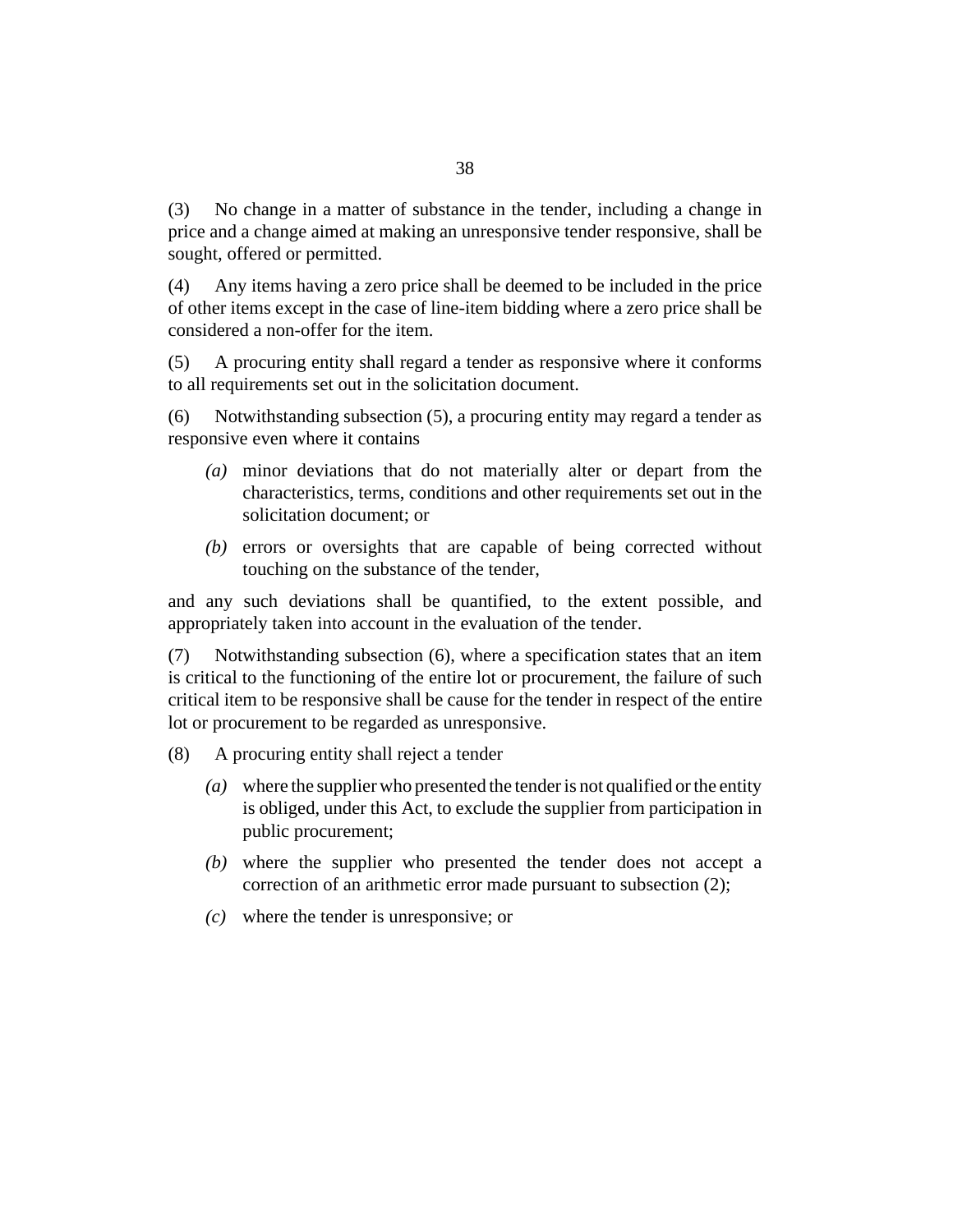( $d$ ) in the circumstances set out in [section 32](#page-40-0).

The entity shall evaluate the tenders that have not been rejected in order to ascertain the successful tender in accordance with the criteria and procedures set out in the solicitation document. (9)

(10) The successful tender shall be

- where price is the only criterion, the tender with the lowest price; or *(a)*
- where there are price and other criteria, the most advantageous tender *(b)* ascertained on the basis of the criteria and procedures, specified in the solicitation document, for evaluating the tenders.

Where tender prices are expressed in two or more currencies, for the (11) purpose of evaluating and comparing tenders, the tender prices of all tenders shall be converted to the currency specified in the solicitation document according to the rate set out in that document.

A procuring entity may, whether or not it has engaged in pre-qualification (12) proceedings, require a supplier who presented a tender that is determined to be a successful tender to demonstrate or reconfirm his qualifications.

(13) The criteria and procedures to be used for the demonstration or reconfirmation of the qualifications of a supplier shall be set out in the solicitation document.

Where a procuring entity has engaged in pre-qualification proceedings, the (14) criteria for confirming qualifications shall be the same as those used in the prequalification proceedings.

Where a supplier who presented a successful tender is requested to (15) demonstrate or reconfirm his qualifications but fails to do so within 10 days of the request, the entity shall reject the tender and shall

- subject to [section 35\(](#page-43-0)2), select the next highest ranked tender from *(a)* among those remaining valid; or
- (b) cancel the procurement.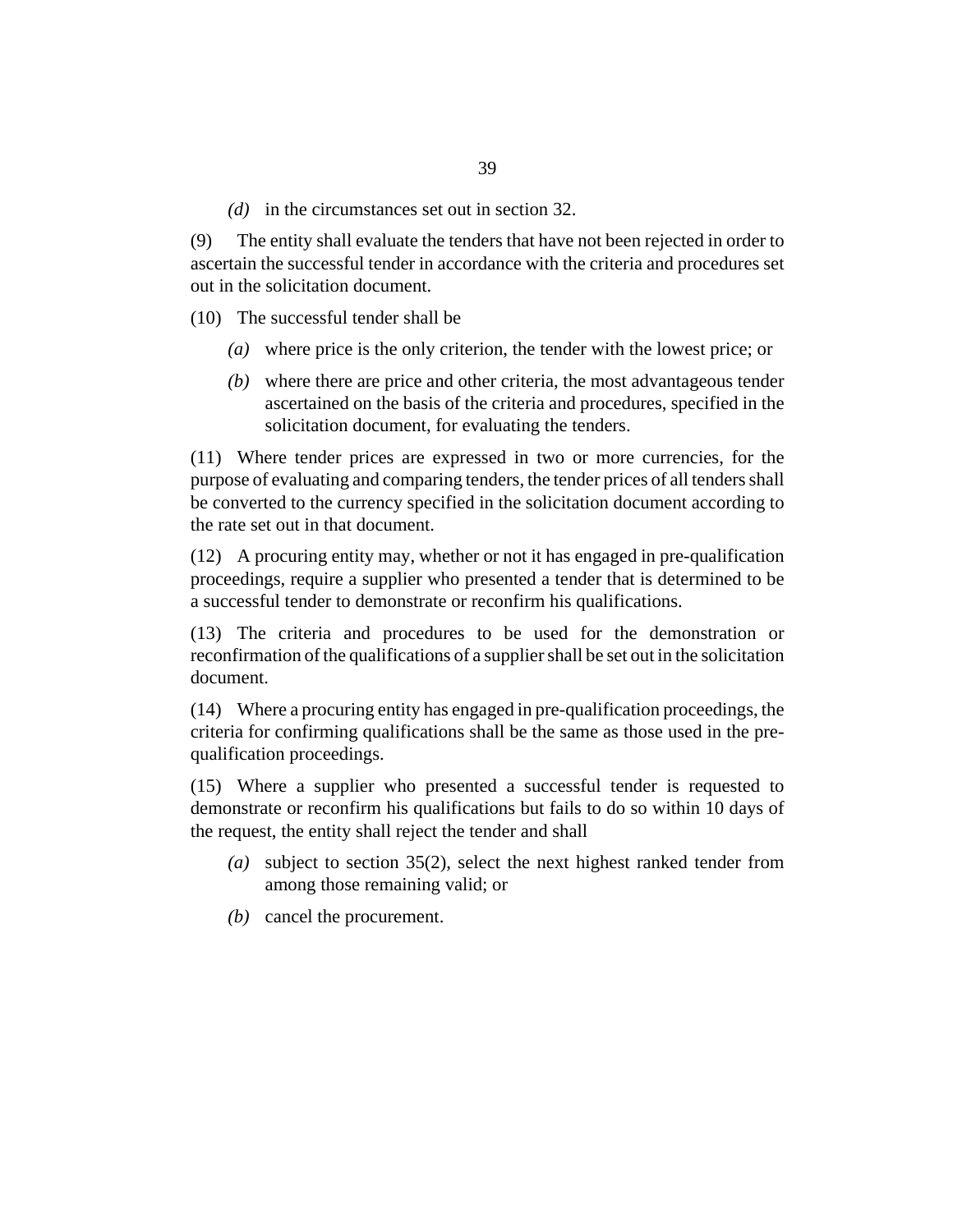## **Separate opening, examination and evaluation of technical and financial tenders**

This section applies, in addition to [section 30](#page-36-0), where a procuring entity intends to consider the financial aspects any of tenders separately and only after the completion of the examination and evaluation of the technical, quality and performance characteristics of the tenders. **31.**(1)

A procuring entity shall, before it requests the opening by the tenders committee of the financial tenders, examine and evaluate the technical, quality and performance characteristics of tenders in accordance with the criteria and procedures specified in the solicitation document. (2)

The results of the examination and evaluation of the technical, quality and performance characteristics of the tenders shall be immediately included in the procurement record. (3)

- Where the technical, quality and performance characteristics of a tender (4)
	- meet or exceed the relevant minimum requirements, the tender shall *(a)* be regarded as responsive;
	- $(b)$  fail to meet the relevant minimum requirements, the tender shall be regarded as unresponsive and shall be rejected on that ground.
- The procuring entity shall, in the case of (5)
	- (a) a responsive tender,
		- (i) promptly communicate to the supplier who presented the tender, the score of the technical, quality and performance characteristics of his tender; and
		- (ii) invite all such suppliers or their representatives to the opening, by the tenders committee of the financial tenders; and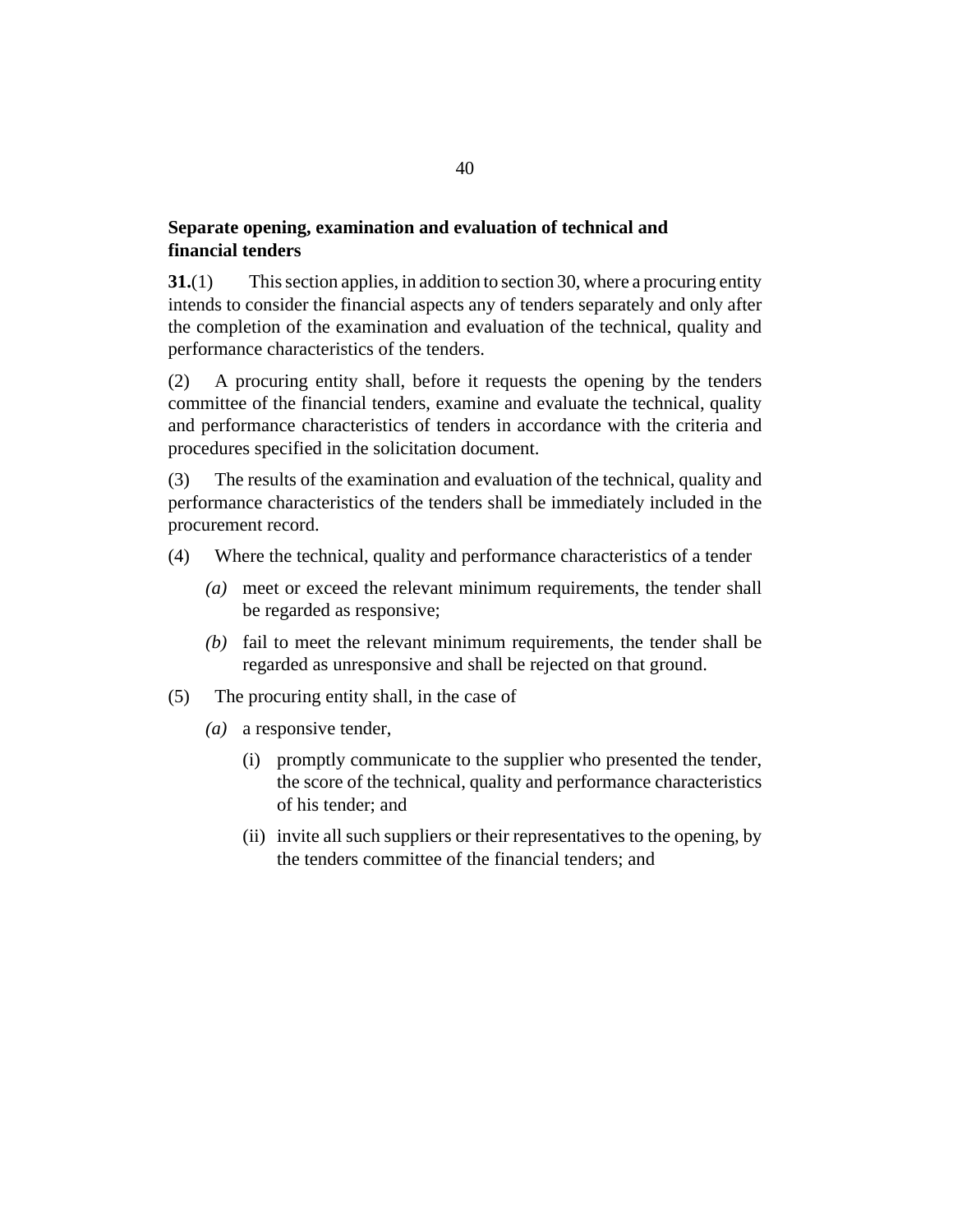- <span id="page-40-0"></span>(b) an unresponsive tender
	- (i) promptly send to the supplier who presented the tender a notice of rejection together with the reason for the rejection; and
	- (ii) ensure that his financial tender is returned unopened.

The name and address of each supplier whose tender is responsive, the score of the technical, quality and performance characteristics of his tender and the price of his financial tender shall (6)

- be announced to the persons present at the opening of the financial *(a)* tenders; and
- communicated, on request, to a supplier who was invited to, but was *(b)* not present or represented at, the opening of tenders.

The price of each corresponding financial tender referred to in subsection (6) shall be included in the procurement record. (7)

The procuring entity shall compare the financial aspects of the responsive tenders and on that basis identify the successful tender in accordance with the criteria and procedures set out in the solicitation document. (8)

The successful tender shall be the tender with the best combined evaluation in terms of (9)

- (a) the criteria, other than price, specified in the solicitation document; and
- $(b)$  the price.

#### **Rejection of abnormally low tenders**

A procuring entity may, subject to subsection (2), reject a tender where the entity determines that the price, in combination with other constituent elements of the tender, is abnormally low in relation to the goods, works or services to be procured and raises concerns with the entity as to the ability of the supplier who presented the tender to perform the procurement contract. **32.**(1)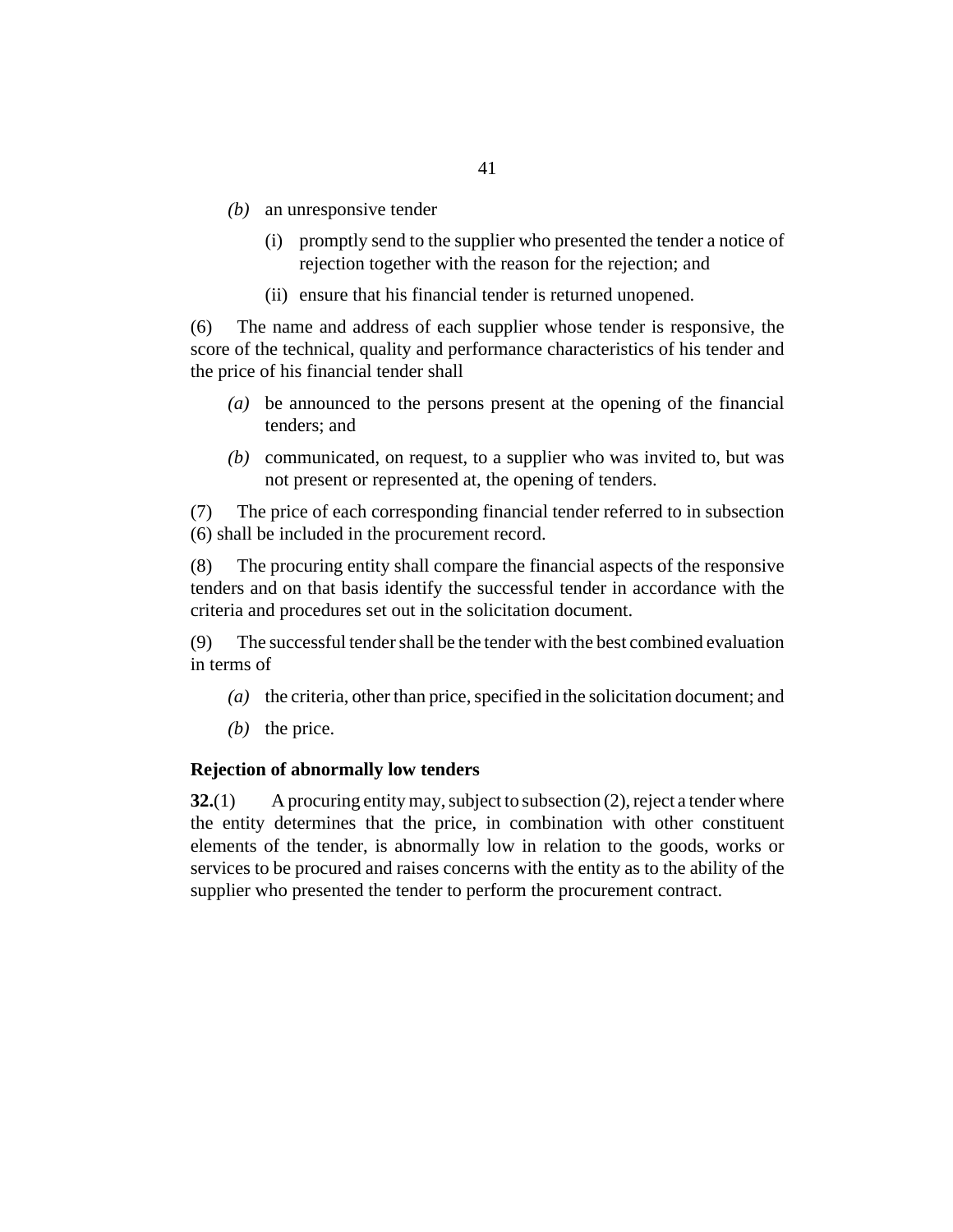A procuring entity shall not reject a tender pursuant to subsection (1) unless the entity (2)

- requests in writing from the supplier details of the aspect of the tender *(a)* that gives rise to its concerns as to the ability of the supplier to perform the procurement contract; and
- (b) takes account of any information provided by the supplier pursuant to the request and of the information included in the tender but continues, on the basis of all such information, to hold such concerns.

The decision of a procuring entity to reject the tender of a supplier pursuant to this section and the reason for the decision shall be communicated to the supplier. (3)

### **Determination of successful tender**

Where a procuring entity determines that a tender is the successful tender in respect of a procurement, the entity shall submit to the relevant tenders committee for consideration, the evaluation report on the matter and a recommendation that the tenders committee treat and accept as the successful tender, the tender identified as such by the entity. **33.**(1)

- The tenders committee may (2)
	- accept the recommendation of the procuring entity as to the successful *(a)* tender; or
	- where it does not accept the recommendation, subject to [sections 29](#page-35-0) to *(b)* [32](#page-40-0) and taking the evaluation report into account, make its own decision as to which tender is the successful tender.

A determination as to the successful tender does not constitute acceptance of the tender. (3)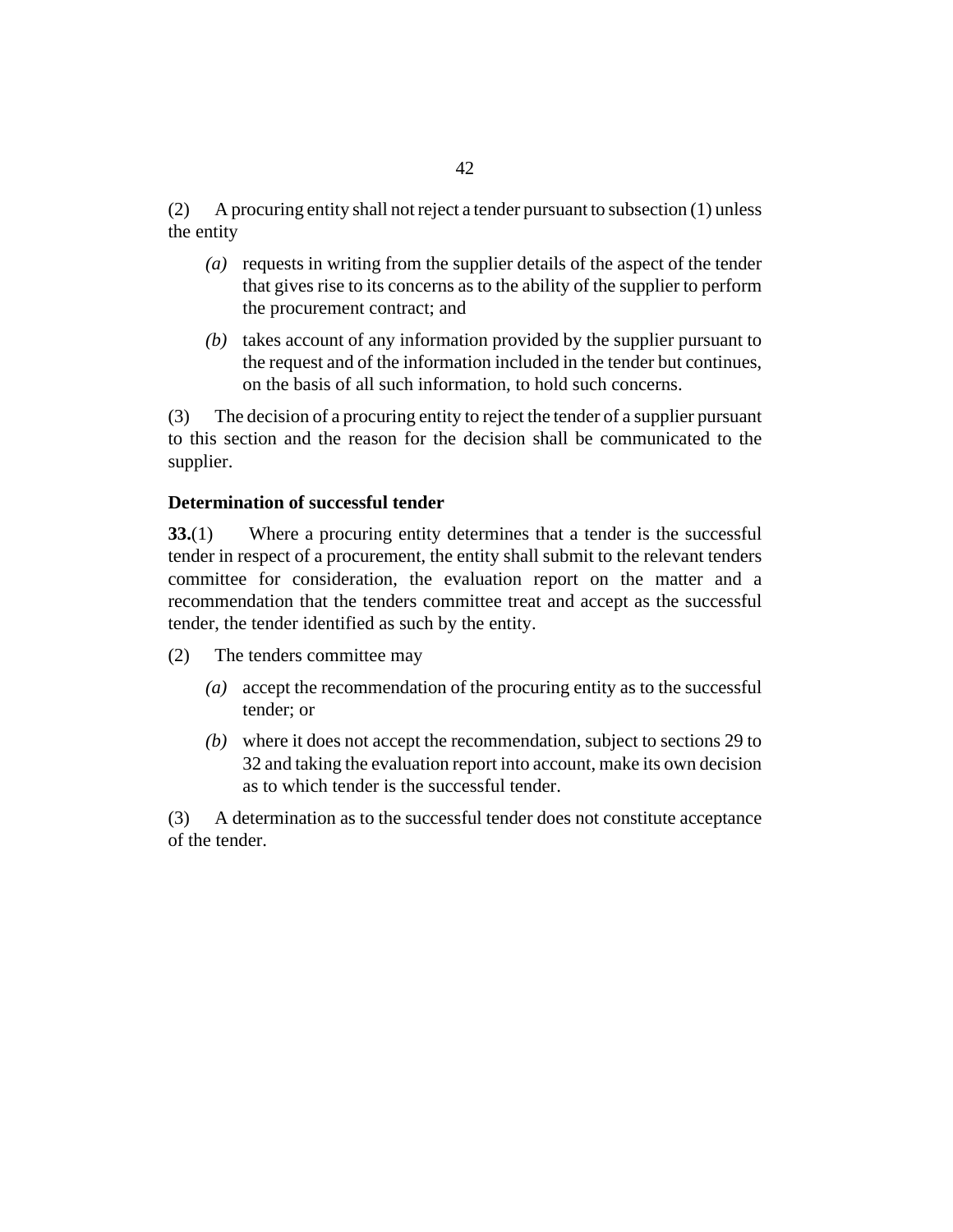#### <span id="page-42-0"></span>**Successful tender notice and standstill period**

Where the relevant tenders committee determines that a tender should be accepted as a successful tender, the procuring entity shall dispatch simultaneously to each supplier who presented a tender, a notice, to be called a successful tender notice, informing the supplier that the entity intends to accept the successful tender at the end of the standstill period. **34.**(1)

- The successful tender notice shall include (2)
	- (a) the name and address of the supplier who presented the successful tender;
	- $(b)$  the contract price or, where the successful tender was ascertained on the basis of price and other criteria, the contract price and a summary of the other characteristics of the tender that made the tender the successful tender; and
	- $(c)$  the duration of the standstill period.

The standstill period shall be at least 10 days from the date of dispatch of the notice. (3)

Where the means of dispatch of the notice is not expected to result in the delivery of the notice to a supplier in less than 5 days, the entity shall extend the standstill period for such additional period as the entity may consider appropriate in the circumstances. (4)

Notwithstanding subsection (1), no successful tender notice or standstill period is required where the entity determines that urgent public interest considerations require the procurement to proceed without a standstill period. (5)

Where a supplier whose tender was unsuccessful so requests within 5 days of notification of the successful tender, the entity shall, within 10 days of receipt of the request, communicate to the supplier the reason that his tender was unsuccessful. (6)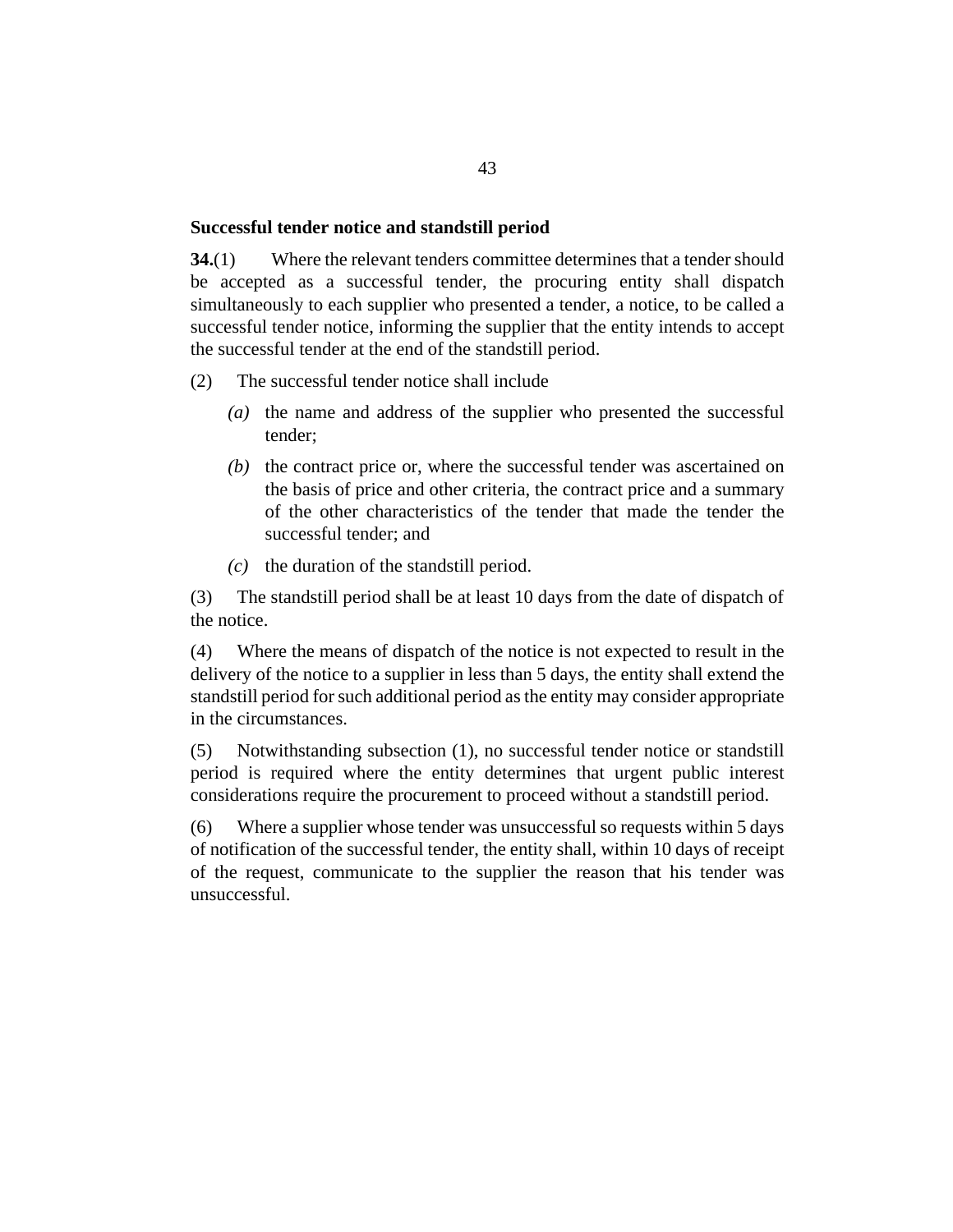### <span id="page-43-0"></span>**Successful tender acceptance notice**

A procuring entity shall, upon the expiry of the standstill period, or, where no standstill period is required, as soon as practicable after the successful tender is determined, dispatch to the supplier who presented the successful tender, a notice to be called a successful tender acceptance notice. **35.**(1)

Notwithstanding subsection (1), no successful tender acceptance notice or other communication in any form conveying acceptance of a successful tender or the award of a procurement contract shall be issued unless (2)

- (a) the relevant tenders committee determines that a particular tender should be accepted as the successful tender; and
- $(b)$  it is confirmed that
	- the procurement is not subject to an application for reconsideration under [section 96](#page-89-0) or an appeal to the Tribunal; (i)
	- funding is available for the procurement; and (ii)
	- (iii) any regulatory approvals required have been granted.

A procuring entity shall not be liable for the provision of goods, works or services by a supplier who receives a successful tender acceptance notice or for anything done by the supplier in connection with such provision unless the supplier, prior to the provision of the goods, works or services or the doing of anything in connection with such provision, enters into a procurement contract with the entity in accordance with this Act. (3)

## **Negotiations**

Where the relevant tenders committee determines that a tender should be accepted as a successful tender, negotiations may be held with the supplier who presented the tender. **36.**(1)

Negotiations shall not relate to the price of the tender except where price was not a factor in the evaluation. (2)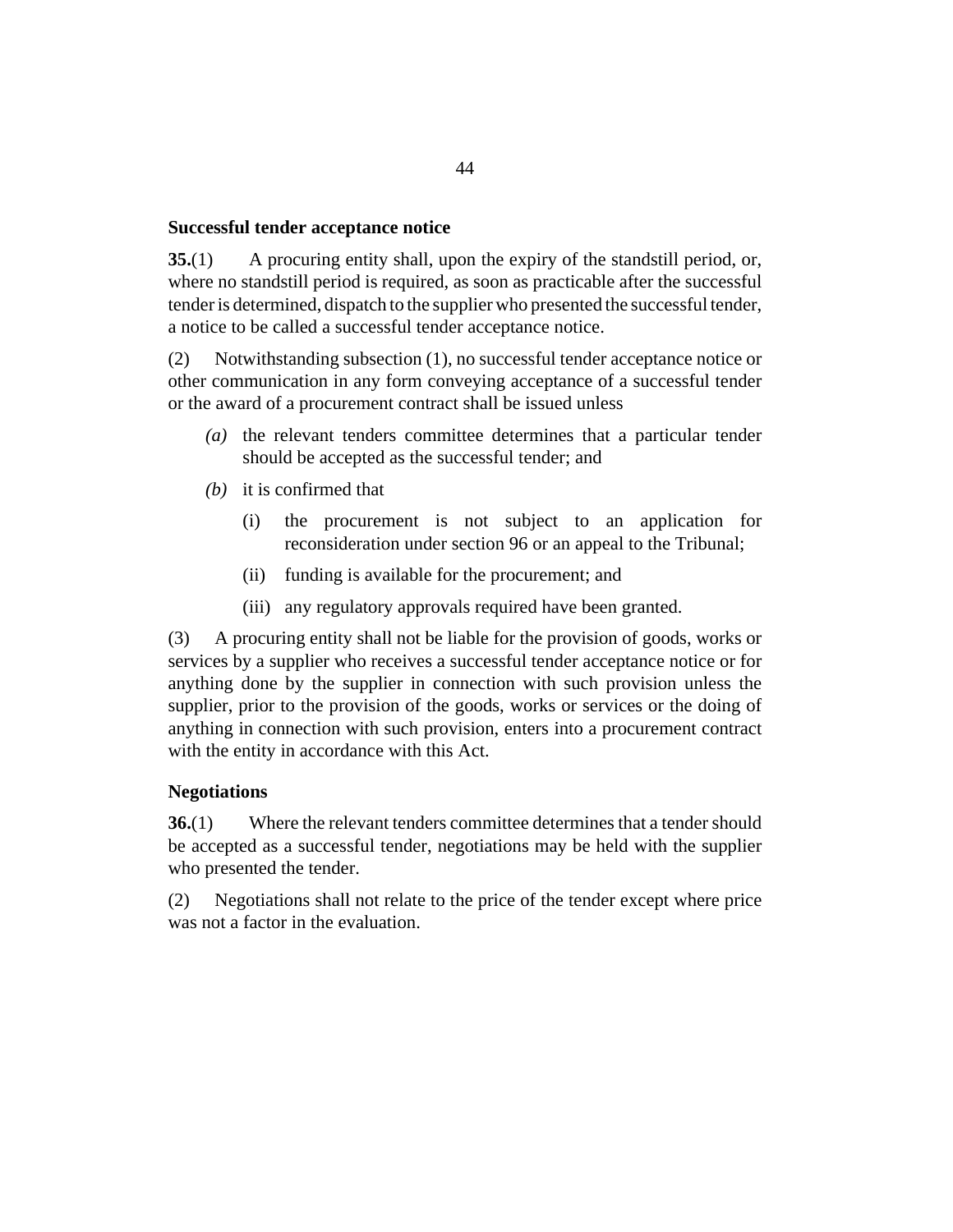- <span id="page-44-0"></span>Negotiations may relate to (3)
	- minor amendments to the special conditions of the contract, the *(a)* delivery or completion schedule or work plan or the technical details of the statement of requirements; or
	- $(t)$  the minor reduction of quantities for budgetary reasons.
- Notwithstanding subsection (3), negotiations shall not be conducted (4)
	- (a) to alter substantially the technical, quality or performance characteristics of a tender, including the scope of the responsibilities of the supplier;
	- (b) to alter materially the terms and conditions of the proposed procurement contract;
	- solely for the purpose of reducing prices or fee rates except where *(c)* changes are required to reflect any agreed technical changes; or
	- (d) to alter substantially anything that was a deciding factor in the evaluation.
- A procuring entity shall (5)
	- prepare minutes of any negotiations held; and *(a)*
	- $(b)$  obtain the written agreement of the supplier that the minutes are a true and accurate record of the negotiations.

#### **Execution of procurement contract**

Where a solicitation document requires a supplier whose tender is accepted to execute a procurement contract conforming to the terms and conditions of the accepted tender **37.**(1)

(a) the procuring entity and the supplier shall execute the procurement contract within a reasonable period after the successful tender acceptance notice is dispatched to the supplier; and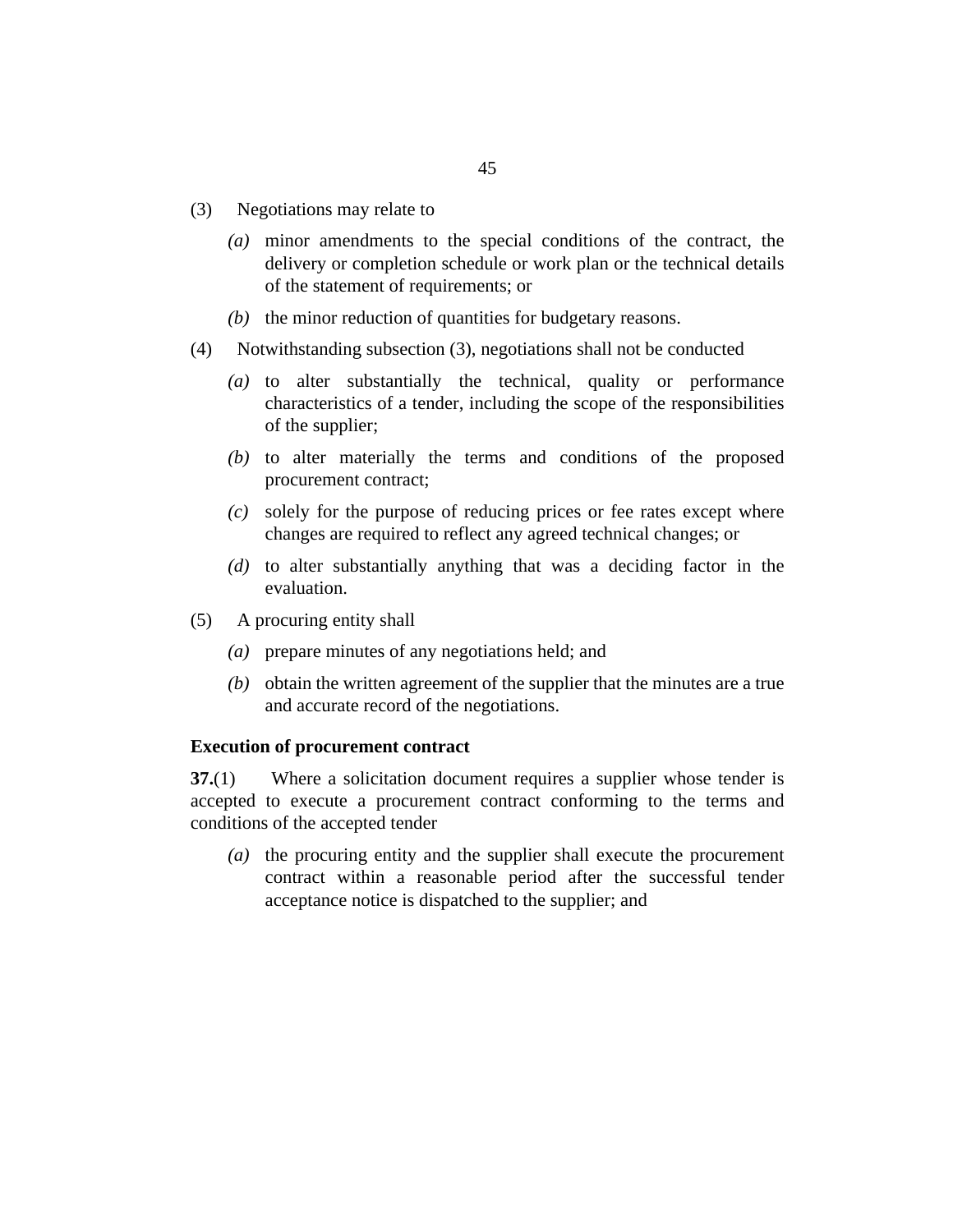- <span id="page-45-0"></span> $(b)$  between the time when a successful tender acceptance notice is dispatched to the supplier and the execution of the procurement contract, neither the entity nor the supplier shall take any action that is likely to interfere with the execution of the procurement contract or with its performance.
- Where a supplier whose tender is accepted fails to (2)
	- (a) execute a procurement contract as required; or
	- (b) provide any required security for the performance of the contract,

the procuring entity may, subject to [section 35\(](#page-43-0)2), select the next highest ranked tender from among those remaining valid or cancel the procurement.

#### **Notice of award of procurement contract**

A procuring entity shall, within 3 days of the execution of a procurement contract, dispatch simultaneously to each supplier whose tender was unsuccessful, a notice of the award of the contract. **38.**(1)

The notice shall state the name of the supplier to whom the contract was awarded and the contract price. (2)

A procuring entity shall, on 31st March and 30th September each year, publish a cumulative list of all procurement contracts awarded in the year. (3)

### **Management of procurement contract**

A procuring entity shall nominate a contract administrator for each procurement contract awarded. **39.**(1)

- The contract administrator shall (2)
	- monitor the performance of a supplier to ensure that all delivery or *(a)* performance obligations are met and that appropriate action is taken by the procuring entity in the event that obligations are not met;
	- prepare any required amendments to the procurement contract and refer *(b)* the amendments for the approval of the Solicitor General or another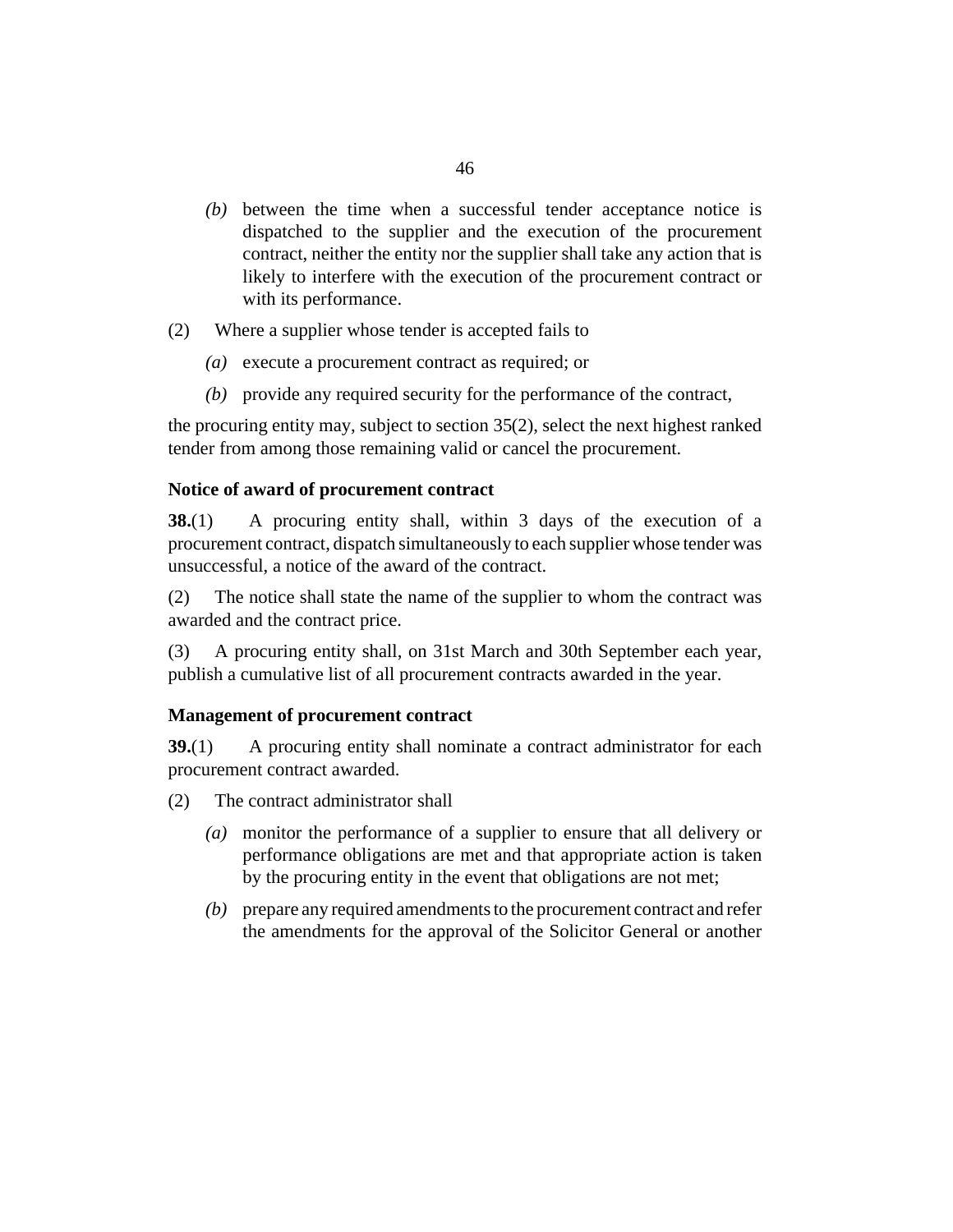<span id="page-46-0"></span>legal officer nominated by the Solicitor General, or, in the case of a procuring entity that is a state-owned enterprise or a commercial stateowned enterprise, of such legal officer as the entity may approve for the purpose;

- manage any handover or acceptance procedures; *(c)*
- (d) refer any recommendation for the termination of the contract for the consideration of the Solicitor General or another legal officer nominated by the Solicitor General, or, in the case of a procuring entity that is a state-owned enterprise or a commercial state-owned enterprise, of such legal officer as the entity may approve for the purpose; and
- ensure that *(e)*
	- the supplier submits all required documentation; (i)
	- the procuring entity meets all its payment and other obligations on time and in accordance with the contract; (ii)
	- (iii) there is adequate cost, quality and time control, where required;
	- (iv) all tests required in the contract are satisfactorily completed;
	- performance under the contract is satisfactorily completed before (v) closing the contract management record; and
	- (vi) the contract management record is kept in accordance with this Act.

### **Reports on supplier performance**

A procuring entity shall submit to the Chief Procurement Officer, a report on the performance of each supplier with whom the entity has a procurement contract. **40.**(1)

- The report shall (2)
	- be in such form as the Chief Procurement Officer requires; and *(a)*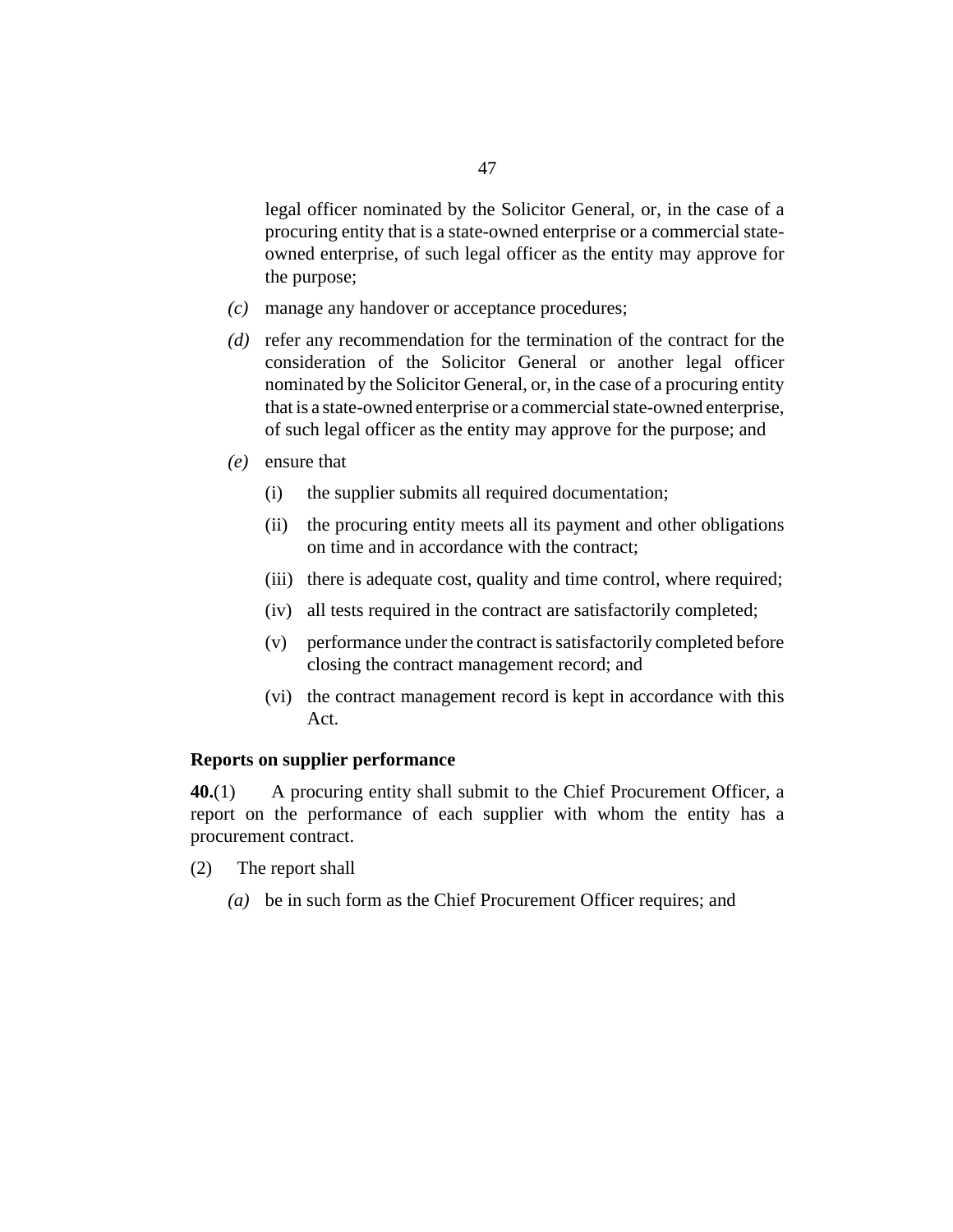- <span id="page-47-0"></span>(b) include
	- the final price paid for the goods, works or services and an explanation of any differences between that price and the original contract price; (i)
	- (ii) information on the conformance of the goods, works or services with the statement of requirements and an explanation of any concerns in relation to quality;
	- (iii) the time taken for completion of performance under the contract and an explanation of any differences between that time and the delivery or completion schedule in the contract; and
	- (iv) such other information as the Chief Procurement Officer may require; and
- be submitted, in the case of a procurement contract the duration of *(c)* which is
	- (i) less than a year, at the end of the quarter in which performance under the contract is completed; and
	- (ii) a year or more, at least annually.

The Chief Procurement Officer may, in addition to the report referred to in subsection (1), require such other reports from the entity as may be necessary for the performance of his functions. (3)

Nothing in this section prevents a procuring entity from submitting a report to the Chief Procurement Officer, at any other time, on the performance of a supplier. (4)

### **Cancellation of procurement**

- A procuring entity may cancel a procurement **41.**(1)
	- prior to the acceptance of a successful tender; or *(a)*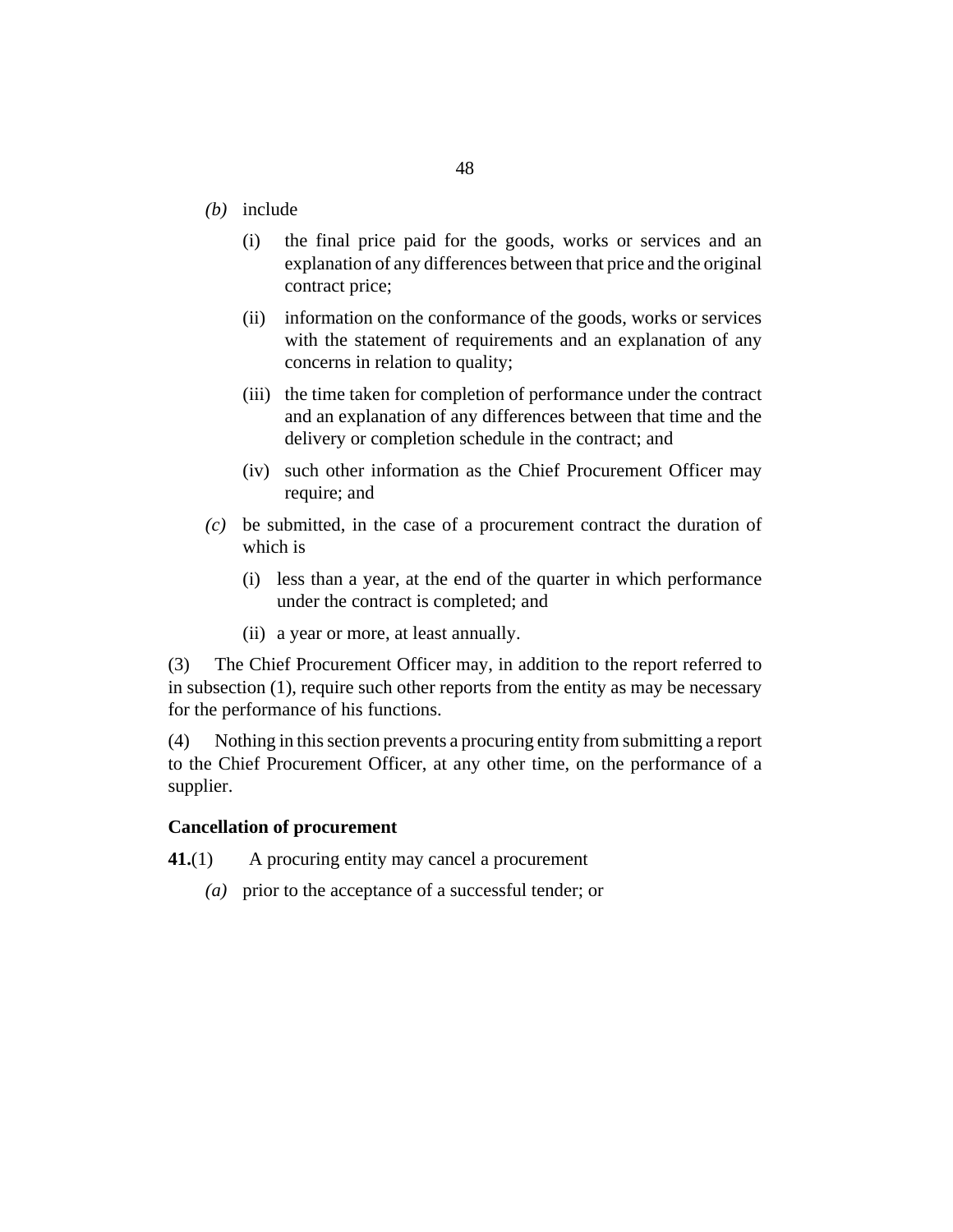where a successful tender is accepted, in the circumstances set out in *(b)* [section 37](#page-44-0)(2).

A procuring entity shall not cancel a procurement without the approval of the relevant tenders committee. (2)

- Where a procuring entity cancels a procurement (3)
	- no tenders shall be opened after the decision to cancel the procurement *(a)* is taken;
	- any tenders that remain unopened at the time the decision to cancel the *(b)* procurement is taken shall be returned to the suppliers who presented them; and
	- $(c)$  the entity shall
		- (i) promptly
			- (A) communicate to any supplier who presented a tender, the decision of the entity to cancel the procurement; and
			- (B) issue a notice of the cancellation of the procurement in the same manner and place as the original information regarding the procurement proceedings; and
		- (ii) where the supplier so requests, communicate to the supplier within a reasonable time, the reason for the cancellation.

### *Requests for Quotations*

#### **Requests for quotations**

Where a procuring entity intends to conduct procurement by means of a request for quotations, the entity shall request written quotations from a shortlist of suppliers. **42.**(1)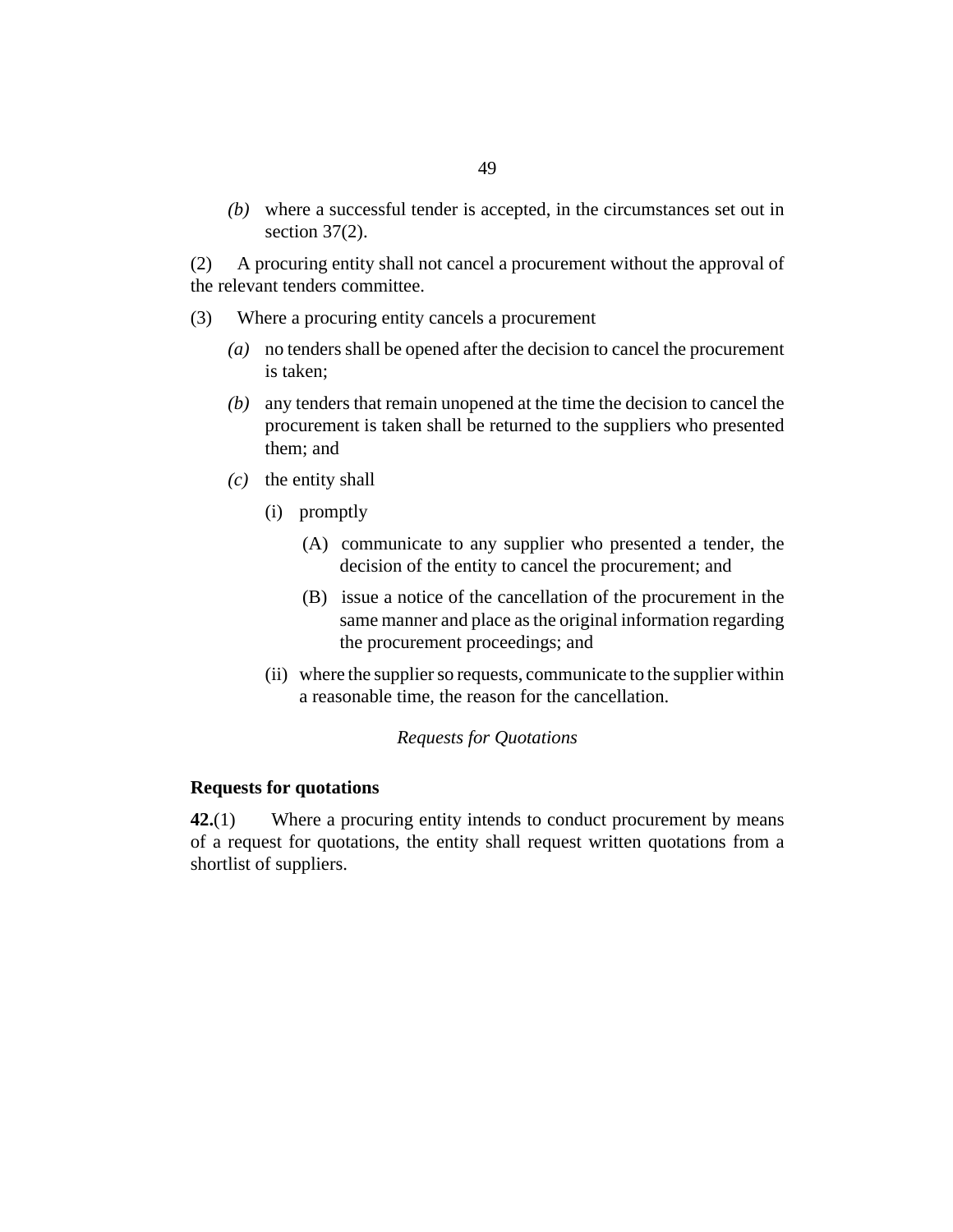- The entity, in developing a shortlist, (2)
	- shall select from the Suppliers Register, as many suppliers as *(a)* practicable but at least 3; and
	- shall, in order to ensure effective competition and fair and equal *(b)* opportunities to all suppliers
		- (i) implement a rotation of suppliers on successive shortlists; and
		- (ii) not include
			- (A) suppliers who are not expected to satisfy fully any eligibility or qualification requirements;
			- where there are suppliers that are practically owned by the (B) same person, more than one such supplier.
- A supplier shall not be permitted to (3)
	- give more than one quotation; or *(a)*
	- (b) change his quotation after the deadline for presenting quotations.

Notwithstanding subsections (1) and (2), where a procuring entity intends to conduct procurement by means of a request for quotations, the entity may, instead of requesting quotations from a shortlist of suppliers from the Suppliers Register, publish the request to enable all interested suppliers to submit quotations. (4)

#### **Solicitation documents for requests for quotations**

A procuring entity shall, in order to request quotations, prepare and issue a solicitation document in the form of the standard document, if any, issued or approved by the Director for the purpose. **43.**(1)

- A solicitation document referred to in subsection (1) shall include (2)
	- information on the management of the procurement proceedings and *(a)* the applicable laws;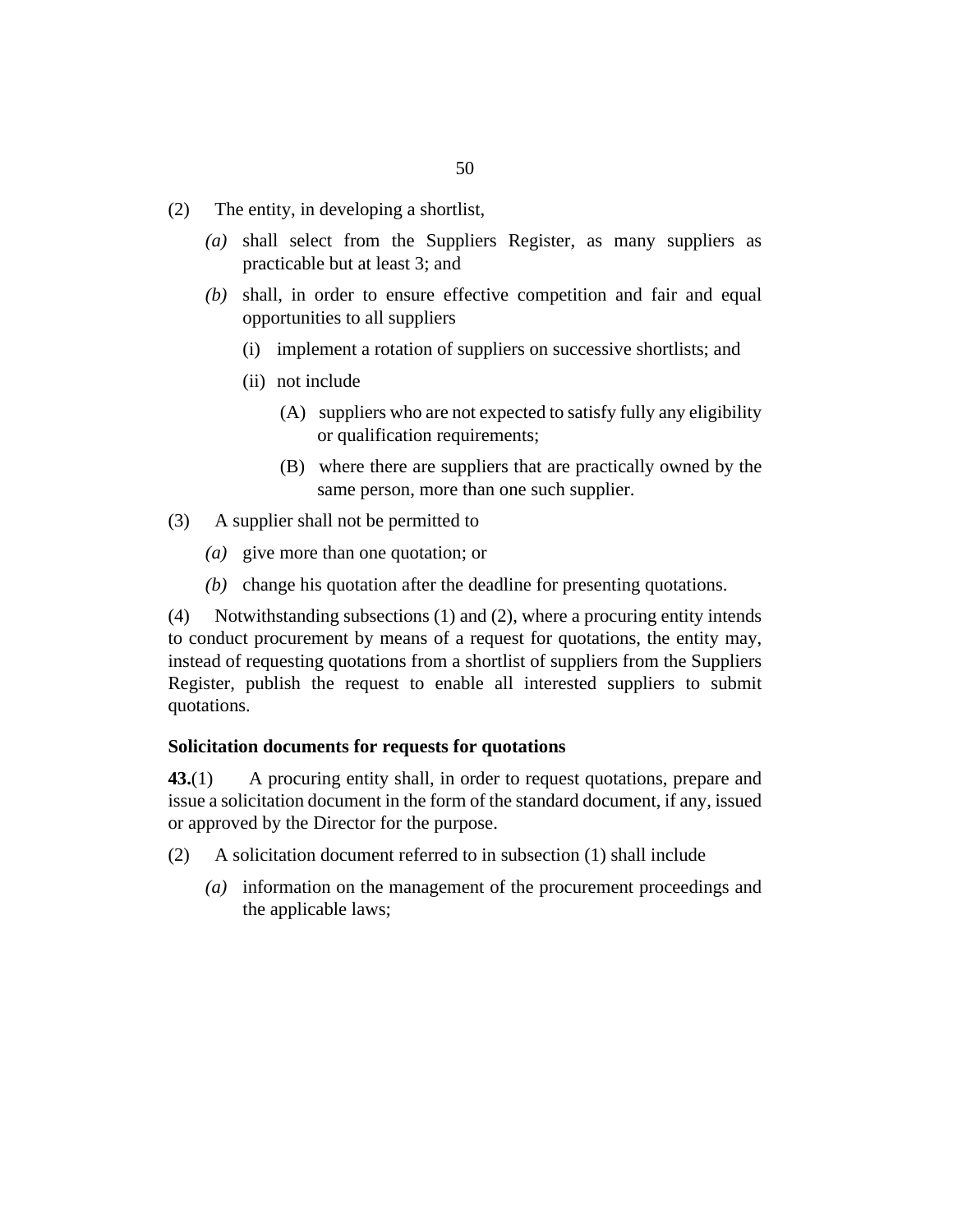- a description of the subject matter of the procurement in the form of a *(b)* statement of requirements;
- $(c)$  instructions on the preparation and presentation of quotations, including any documents required to be submitted with the quotation and the procedure, place and deadline for presenting quotations;
- a statement as to whether elements, other than the cost of the goods or *(d)* services, such as any applicable transportation and insurance charges or customs duties and taxes, are to be included in the price;
- (e) the criteria and procedures for evaluating quotations;
- $(f)$  the principal terms and conditions and proposed form of the procurement contract; and
- notice of the right to challenge decisions or actions of a procuring entity *(g)* that are allegedly not in compliance with this Act.

[Section 20](#page-28-0) applies in respect of solicitation documents referred to in this section, with such modifications and adaptations as may be necessary, as that section applies in respect of solicitation documents referred to in that section except that any role to be performed by a tenders committee or a chairman of a tenders committee pursuant to that section shall be performed by the procuring entity in respect of a request for quotations. (3)

## **Meetings with suppliers and presentation of quotations**

[Sections 22](#page-30-0), [23](#page-31-0) and [24](#page-31-0) apply to the presentation of quotations and any meetings with suppliers prior to the presentation of quotations, with such modifications and adaptations as may be necessary, as those sections apply to the presentation of tenders and meetings with suppliers prior to the presentation of tenders. **44.**(1)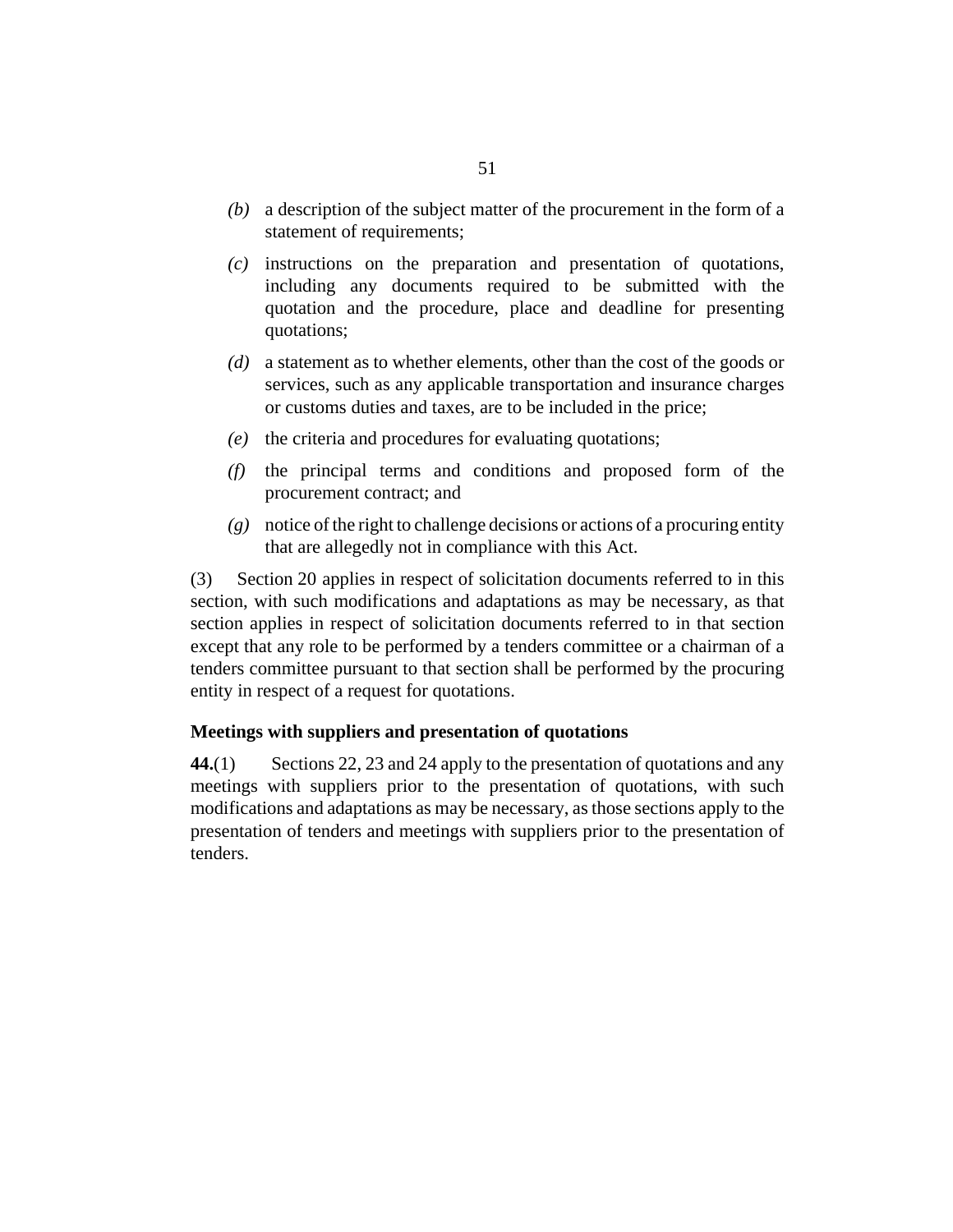- <span id="page-51-0"></span>Notwithstanding subsection (1), (2)
	- no public opening of quotations is required but all quotations shall be *(a)* opened and recorded by a procuring entity immediately after the deadline for presenting quotations; and
	- any role to be performed by a tenders committee or a chairman of a *(b)* tenders committee pursuant to [sections 23](#page-31-0) and [24](#page-31-0) shall be performed by the procuring entity in respect of quotations.

#### **Negotiations on quotations prohibited**

No negotiations shall take place between a procuring entity and a supplier with respect to a quotation presented by the supplier. **45.**

# **Evaluation of quotations, determination of successful quotations, procurement contracts, supplier performance and cancellation of procurement**

[Sections 28](#page-34-0), [29,](#page-35-0) [30](#page-36-0), [32,](#page-40-0) [34](#page-42-0)(6), [35](#page-43-0), [37,](#page-44-0) [38](#page-45-0), [39,](#page-45-0) [40](#page-46-0) and [41](#page-47-0) apply to procurement by means of a request for quotations, with such modifications and adaptations as may be necessary, as those sections apply to procurement by means of open tendering except that any role to be performed by a tenders committee or a chairman of a tenders committee pursuant to those sections shall be performed by the procuring entity in respect of quotations. **46.**

### *Single-Source Procurement*

### **Criteria for single-source procurement**

Subject to subsection (2) and **[section 48](#page-52-0)**(1), a procuring entity may engage in single-source procurement where **47.**(1)

(a) the goods or services are available only from a particular supplier or a particular supplier has exclusive rights in respect of the goods or services, so that no reasonable alternative or substitute exists, and the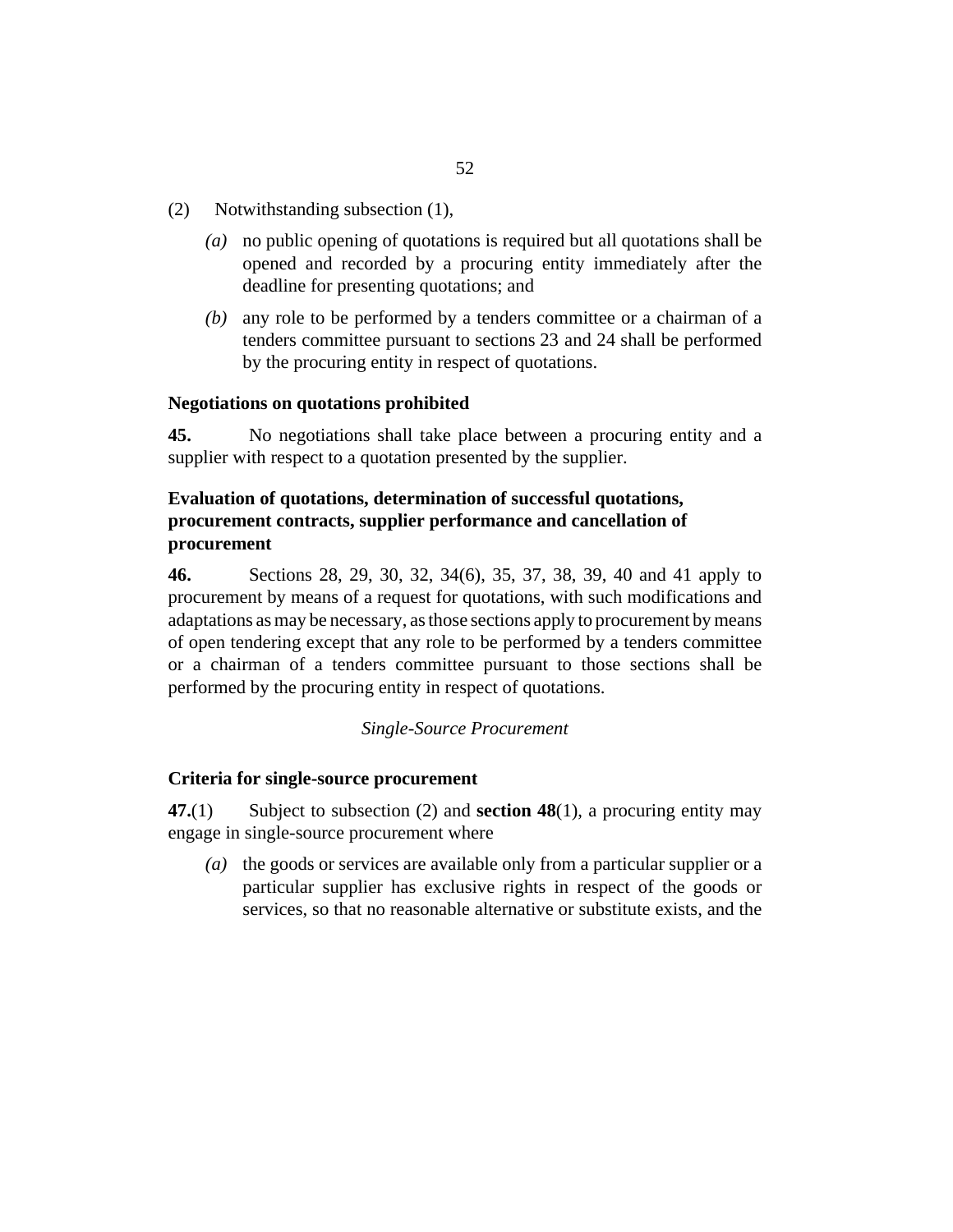<span id="page-52-0"></span>use of any other method of procurement would therefore not be possible;

- $(t)$  the entity, having procured goods or services from a supplier, determines that additional goods or services must be procured from the supplier for reasons of standardization or because of the need for compatibility with existing goods or services, taking into account
	- the effectiveness of the original procurement in meeting the needs of the entity; (i)
	- (ii) the limited size of the proposed procurement in relation to the original procurement;
	- (iii) the reasonableness of the price; and
	- (iv) the unsuitability of alternatives to the goods or services;
- $(c)$  owing to a catastrophic event, there is an extremely urgent need for the goods, works or services and engaging in any other method of procurement would be impractical because of the time involved in using the method; or
- (d) the entity determines, in the interest of national security or public health, that the use of any other method of procurement is not appropriate.

Where a procuring entity engages in single-source procurement for reasons of urgency in accordance with subsection  $(1)(c)$ , the entity shall limit the procurement contract to the quantity of goods or services or the extent of works required to deal with the catastrophic event. (2)

#### **Permission to engage in single-source procurement**

A procuring entity shall, before engaging in single-source procurement **48.**(1)

confirm, where relevant, that the goods or services are not available *(a)* under arrangements for the procurement of common items; and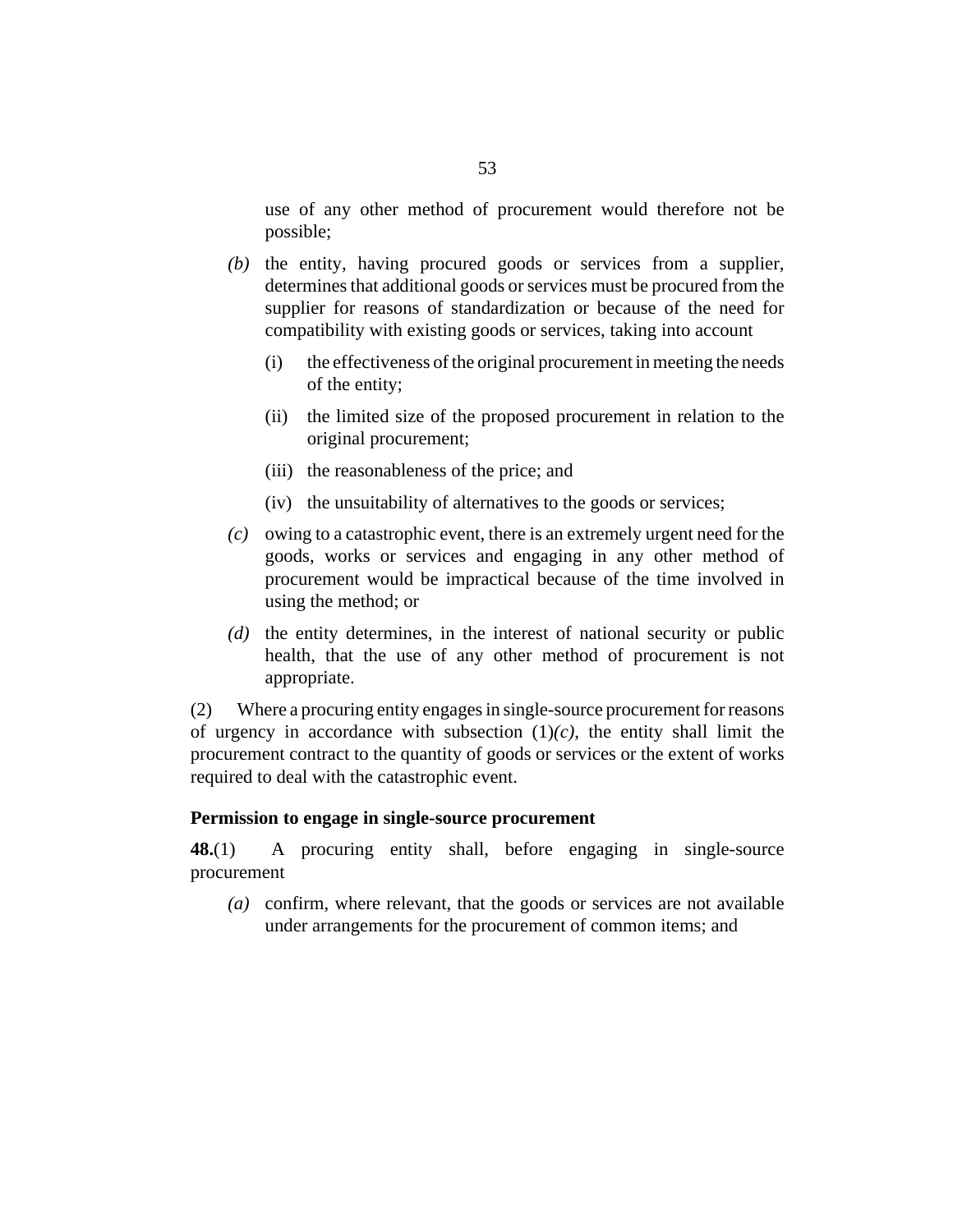- (b) seek permission from
	- (i) the Director, where the estimated value of the procurement contract equals or exceeds the relevant threshold specified in [section 16\(](#page-23-0)1)*(a)*; or
	- (ii) the Chief Procurement Officer, where the estimated value of the procurement contract exceeds \$50 000 but does not exceed the relevant threshold specified in [section 16\(](#page-23-0)1)*(a)*.

A procuring entity shall, where subsection (1)*(b)*(i) applies, submit the request for permission to the Chief Procurement Officer for transmission to the Director. (2)

Where he is satisfied as to the existence of any of the circumstances set out in section  $47(1)$ (3)

- (a) the Director, on the advice of the Chief Procurement Officer; or
- (b) the Chief Procurement Officer,

as the case may be, may grant permission to the entity to engage in single-source procurement.

#### **Solicitation documents for single-source procurement**

A procuring entity shall, in order to solicit a proposal or price quotation pursuant to single-source procurement, prepare and issue a solicitation document in the form of the standard document, if any, issued or approved by the Director for the purpose. **49.**(1)

- The solicitation document shall include (2)
	- a description of the subject matter of the procurement in the form of a *(a)* statement of requirements; and
	- $(b)$  the principal terms and conditions and proposed form of the procurement contract.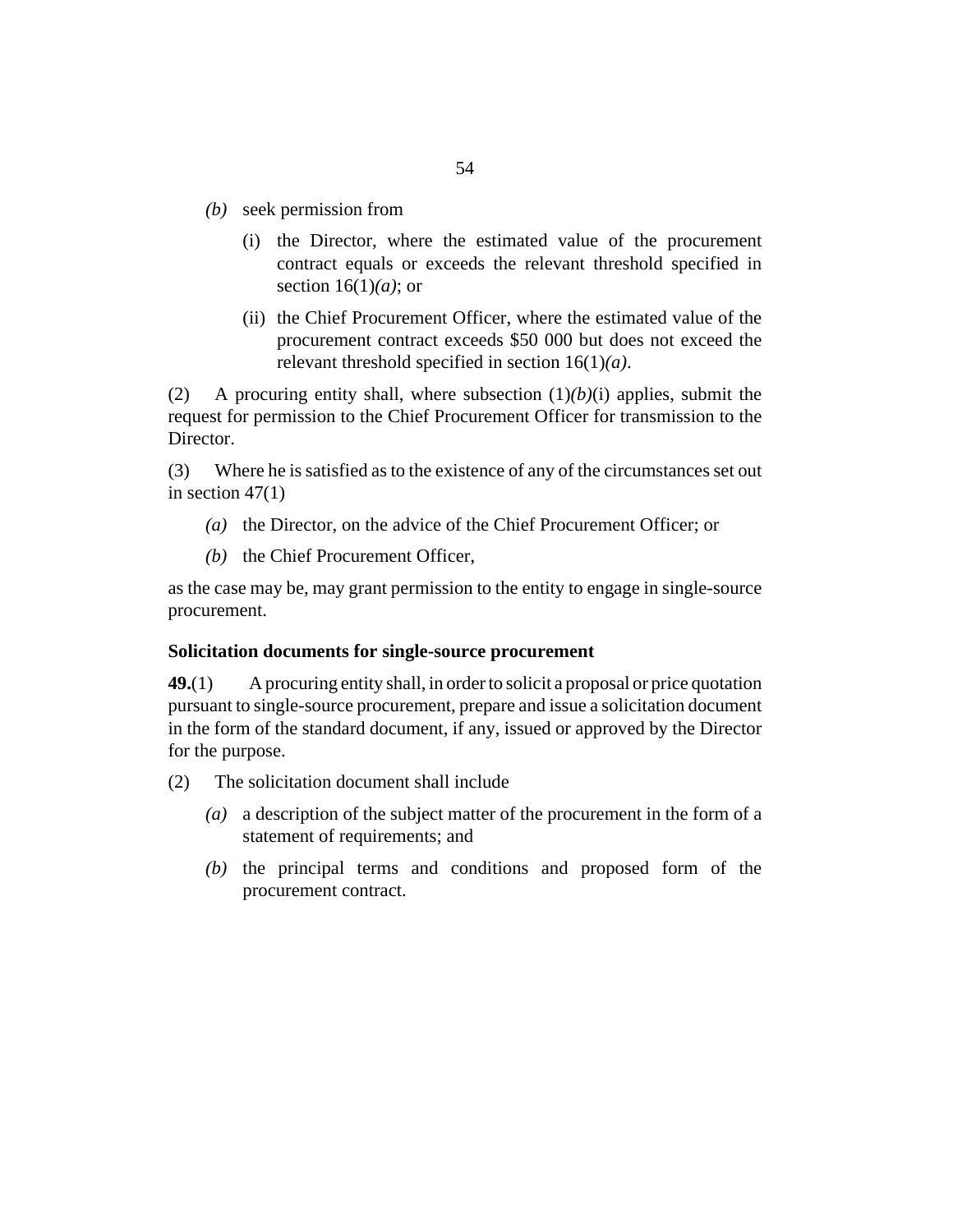<span id="page-54-0"></span>Notwithstanding subsection (1), where a procuring entity undertakes single-source procurement on the ground set out in section  $47(1)(c)$ , the entity may engage in negotiations with a supplier without the issue of a solicitation document. (3)

### **Evaluation of single-source submission**

Where a procuring entity receives a submission pursuant to singlesource procurement, the submission shall be evaluated to determine whether **50.**(1)

- (*a*) the submission
	- meets the requirements of the entity, including any technical (i) needs, as defined by the statement of requirements, and any requirement for urgent delivery or completion;
	- (ii) offers value for money, based on prices previously obtained for similar procurement contracts or on an analysis of the cost of each component, taking into account the circumstances and value of the procurement contract;
- (b) the supplier accepts the contractual terms and conditions proposed by the entity or offers other terms and conditions which are acceptable to the entity; and
- negotiations with the supplier are necessary. *(c)*

[Section 28\(](#page-34-0)1) to (6) apply to single-source procurement, with such modifications and adaptations as may be necessary, as those provisions apply to procurement by means of open tendering. (2)

### **Negotiations for single-source procurement**

Where negotiations with a supplier are necessary in relation to singlesource procurement, a procuring entity shall prepare a plan for the negotiations. **51.**(1)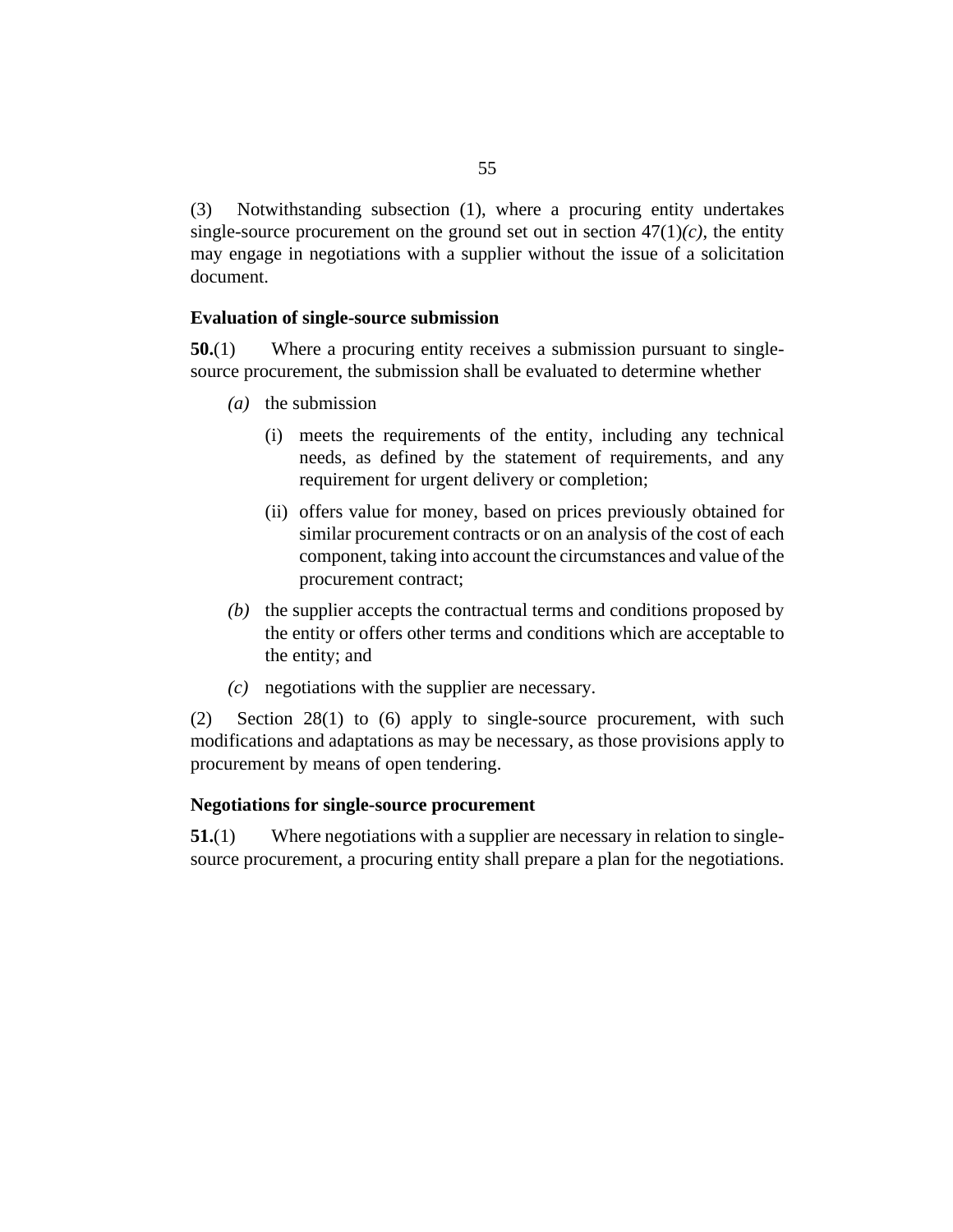The plan shall specify the issues to be negotiated and objectives to be achieved and shall, to the extent possible, quantify the objectives and set maximum and minimum negotiation parameters. (2)

- A procuring entity shall (3)
	- prepare minutes of any negotiations held; and *(a)*
	- $(b)$  obtain the written agreement of the supplier that the minutes are a true and accurate record of the negotiations.

A procuring entity shall not commit itself to a proposed agreement arising out of negotiations under this section unless the entity obtains the approval of the person who, pursuant to [section 48](#page-52-0), granted the entity permission to engage in single-source procurement. (4)

## **Procurement contracts, supplier performance and cancellation in relation to single-source procurement**

Sections  $37(1)$ ,  $38(3)$  $38(3)$ ,  $39$ ,  $40$  and  $41$  apply to single-source procurement, with such modifications and adaptations as may be necessary, as those sections apply to procurement by means of open tendering except that any role to be performed by a tenders committee pursuant to [section 41](#page-47-0) shall be performed by the person who, pursuant to [section 48,](#page-52-0) granted the procuring entity permission to engage in single-source procurement. **52.**

### *Framework Agreements*

### **Framework agreements**

A procuring entity may engage in procurement through such framework agreements, whether open or closed and whether in respect of common items or otherwise, as are executed by the Chief Procurement Officer. **53.**(1)

The Chief Procurement Officer shall, upon the execution of a framework agreement, publish a notice of the agreement, specifying whether the agreement (2)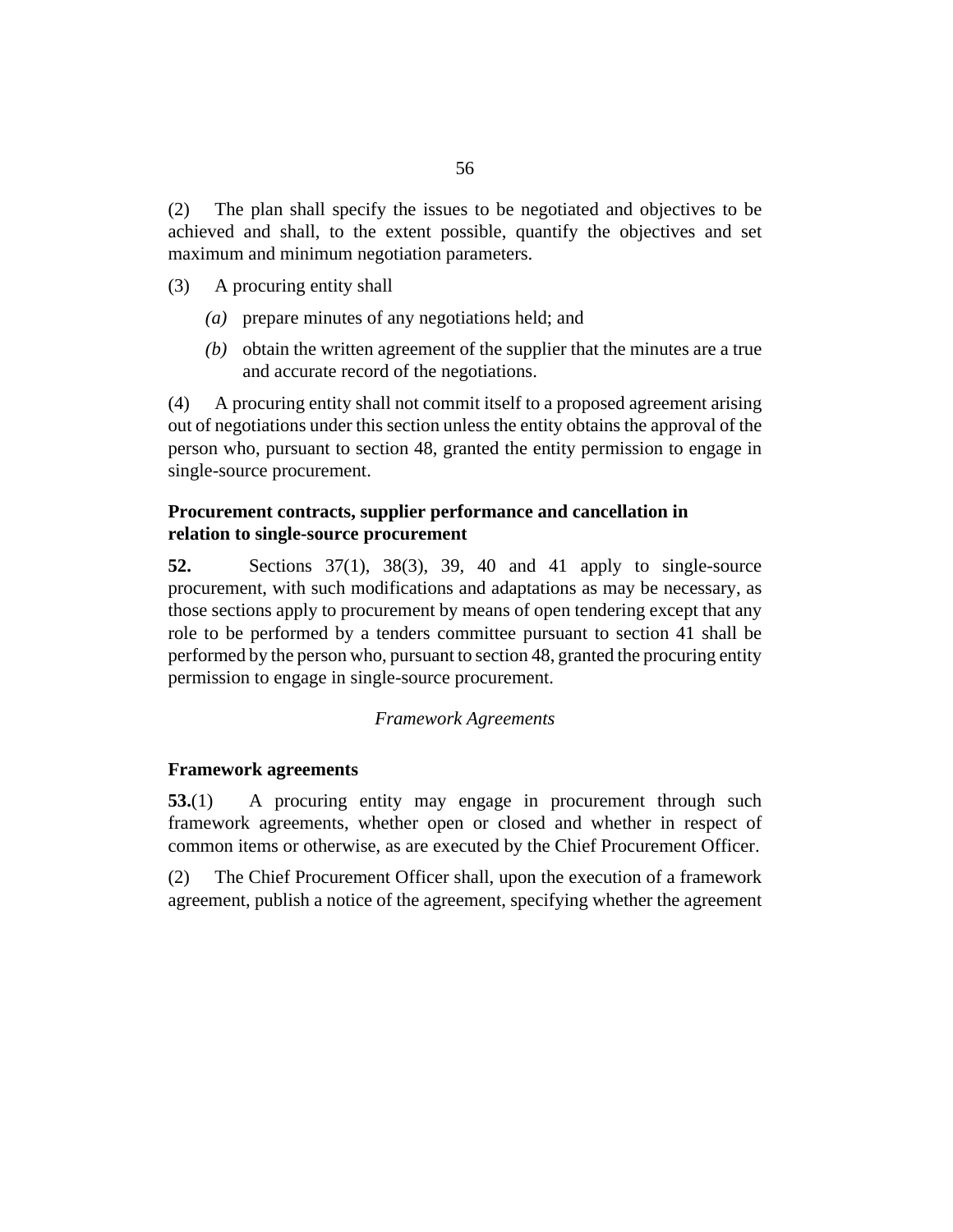is an open framework agreement or a closed framework agreement, the names of the suppliers involved and the goods or services to be supplied.

The Chief Procurement Officer shall, on 31st March and 30th September each year, publish a cumulative list of all framework agreements awarded in the year. (3)

### **Procurement of services of individual consultants**

Notwithstanding [section 16](#page-23-0)(1) and (2), where a procuring entity intends to procure the services of an individual consultant, the entity shall do so in accordance sections 55 to [59.](#page-58-0) **54.**

### **Solicitation in relation to individual consultants**

A procuring entity shall, in order to procure the services of an individual consultant, publish a notice inviting consultants to express interest in the assignment. **55.**(1)

- The notice shall include (2)
	- (a) the principal terms and conditions of the procurement contract;
	- any key technical, eligibility or qualification requirements; and *(b)*
	- $(c)$  the procedure, place and deadline for expressing interest.

Notwithstanding subsection (1), a procuring entity need not publish a (3) notice where

- (a) there is an urgent need for the services to be procured and
	- (i) the circumstances giving rise to the urgency were neither foreseeable by the entity nor the result of dilatory conduct on the part of the entity; and
	- (ii) publication would be impractical;
- (b) the services required are a continuation of services already provided by a consultant and the entity determines that the services must be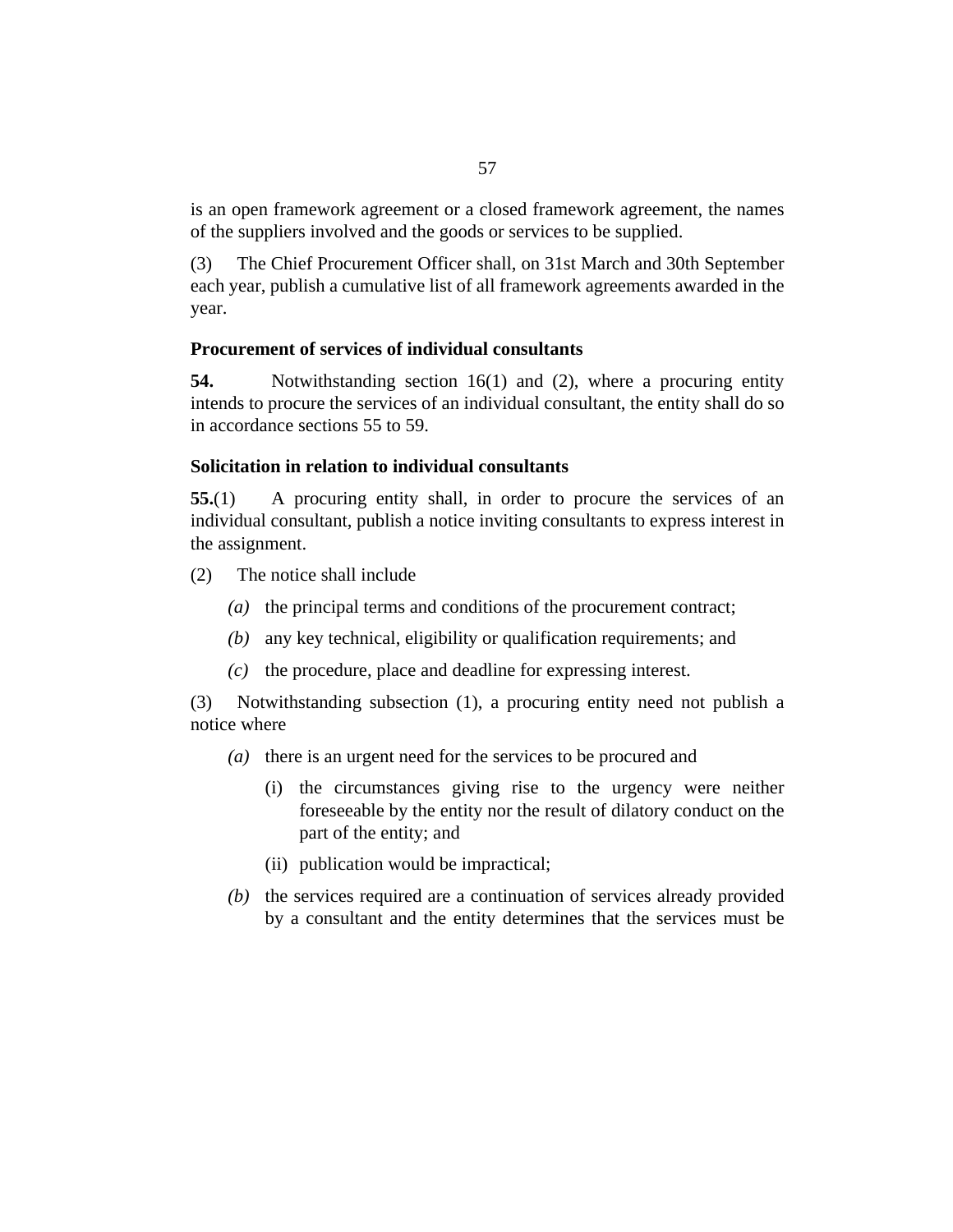procured from the same consultant for reasons of continuity, use of experience acquired or continued professional liability; or

 $\alpha$  the entity determines, in the interest of national security or public health, that publication is not appropriate.

A procuring entity may, where it does not publish a notice referred to in subsection (1), directly invite at least 3 consultants to express interest in the assignment. (4)

## **Solicitation document not required in respect of individual consultants**

A procuring entity is not required to prepare a solicitation document for the procurement of the services of an individual consultant but shall make the terms of reference for the assignment available to all interested consultants on request or to all consultants invited to express interest. **56.**(1)

Terms of reference shall clearly state the skills, qualifications and experience required and the basis for evaluation. (2)

No tender security shall be requested for the procurement of the services of an individual consultant. (3)

# **Presentation of submissions by individual consultants and evaluation of submissions**

A submission from an individual consultant shall include his curriculum vitae and a proposed fee rate which may be requested as separately sealed technical and financial submissions, respectively. **57.**(1)

- Evaluation of submissions from individual consultants (2)
	- shall be based on the skills, qualifications and experience of the *(a)* consultants, as stated in the terms of reference;
	- may take into account references; *(b)*
	- may include interviews to assess further the skills, qualifications and *(c)* experience of the consultants; and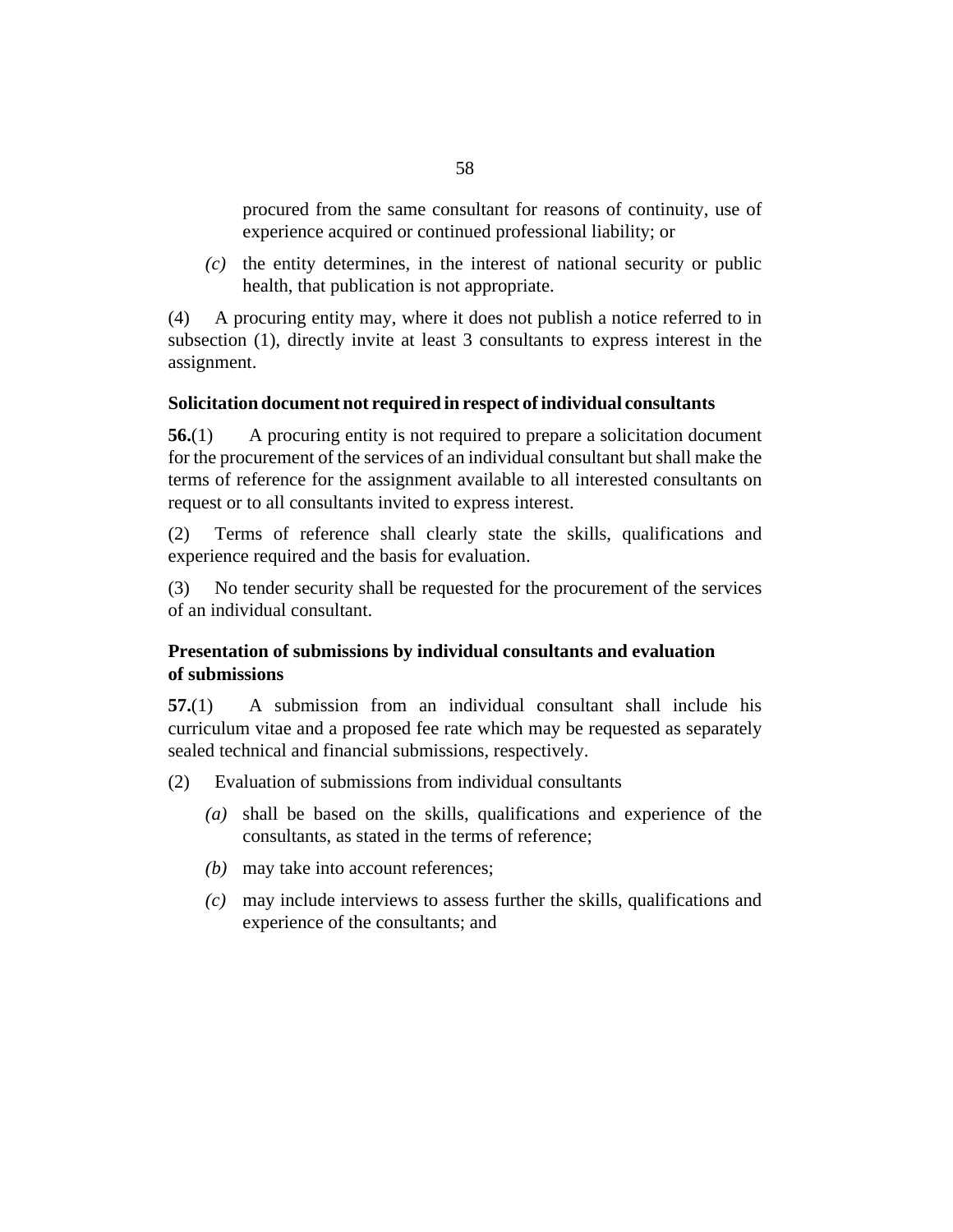<span id="page-58-0"></span>shall rank consultants according to their skills, qualifications and *(d)* experience.

[Section 28](#page-34-0)(1) to (6) apply to the procurement of the services of an individual consultant, with such modifications and adaptations as may be necessary, as those provisions apply to procurement by means of open tendering. (3)

### **Negotiations with individual consultants**

A procuring entity may negotiate fees and the terms and conditions of the procurement contract with the consultant ranked first in the evaluation and, where negotiations fail, may negotiate with the consultant ranked next after him. **58.**

# **Procurement contracts, supplier performance and cancellation in relation to services of individual consultants**

[Sections 34](#page-42-0)(6), [37,](#page-44-0) [38](#page-45-0), [39](#page-45-0), [40](#page-46-0) and [41](#page-47-0) apply to procurement of the services of individual consultants, with such modifications and adaptations as may be necessary, as those sections apply to procurement by means of open tendering except that any role to be performed by a tenders committee pursuant to [section 41](#page-47-0) shall be performed by the procuring entity. **59.**

## *Procurement of Public-Private Partnerships*

## **Act applies to public-private partnership**

For the avoidance of doubt, this Act applies to the procurement of public-private partnerships. **60.**

## **Feasibility study for public-private partnership**

A procuring entity shall not conduct procurement for a public-private partnership unless there is undertaken a feasibility study that **61.**(1)

explains the strategic and operational benefits of the public-private *(a)* partnership for the entity in terms of its strategic objectives and public policy;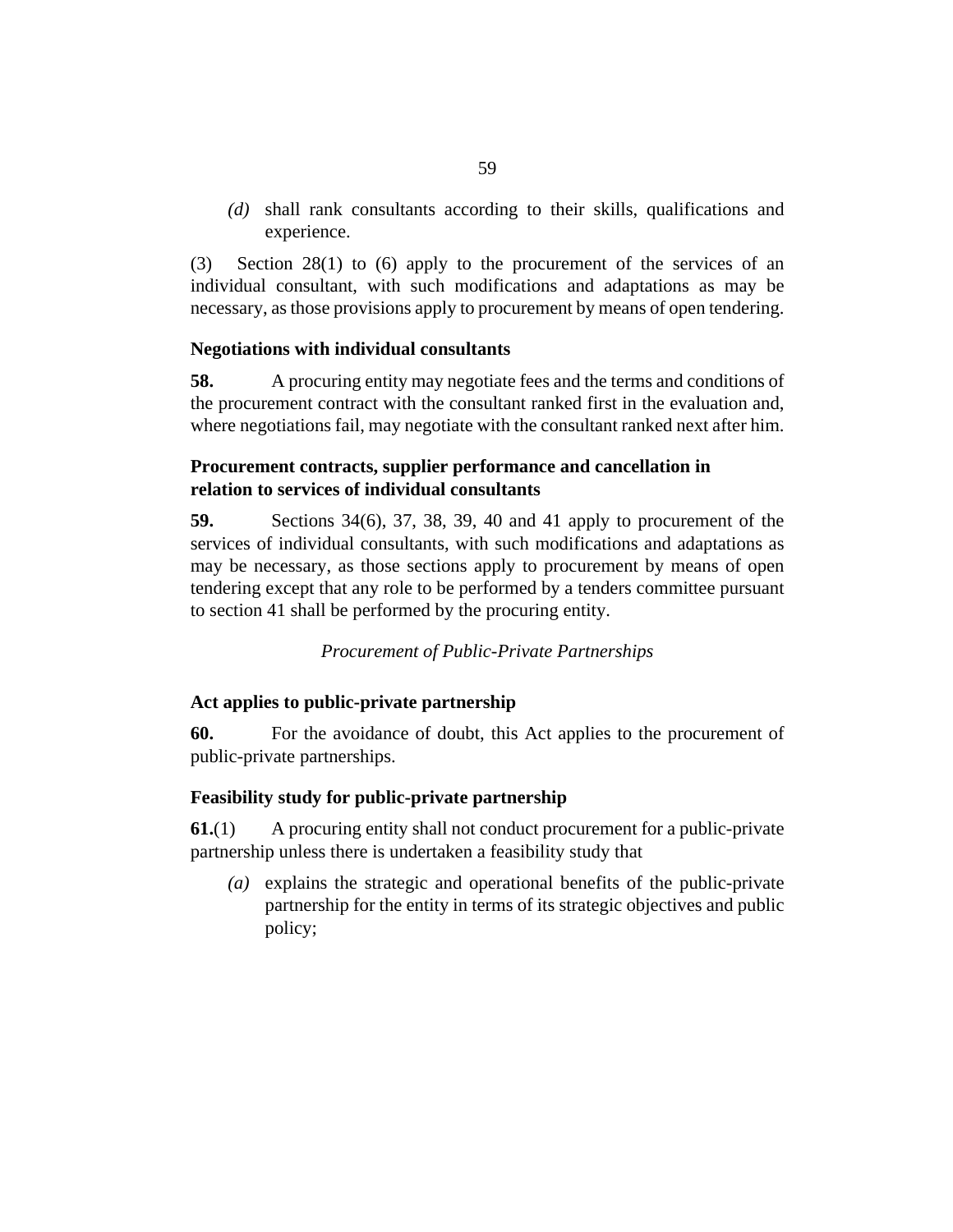- (b) describes, in specific terms, in the case of a public-private partnership for
	- (i) the performance of a function of the entity, the nature of the function and the extent to which the function, both by law and by nature, may be performed by a private party under a public-private partnership agreement; and
	- (ii) the use of state property, the state property concerned, the uses, if any, to which the state property has been previously put and the types of use to which a private party may legally subject the state property under a public-private partnership agreement;
- $(c)$  establishes, in the case of a public-private partnership pursuant to which the entity will pay the private party any consideration, that the entity can afford the payment;
- sets out the proposed allocation of risk between the entity and the *(d)* private party;
- demonstrates the value for money to be achieved by the public-private *(e)* partnership; and
- explains the capacity of the entity to procure, enforce, monitor, report *(f)* on and regulate the implementation of the public-private partnership agreement.

Where before a public-private partnership agreement is executed, there is a material change in any assumption made in the feasibility study on the publicprivate partnership, in particular, with regard to affordability, value for money or substantial technical, operational and financial risk transfer, the entity (2)

- shall *(a)*
	- promptly notify the Director of the change; (i)
	- (ii) submit details of any intended revision to the study;
	- (iii) revise the study; and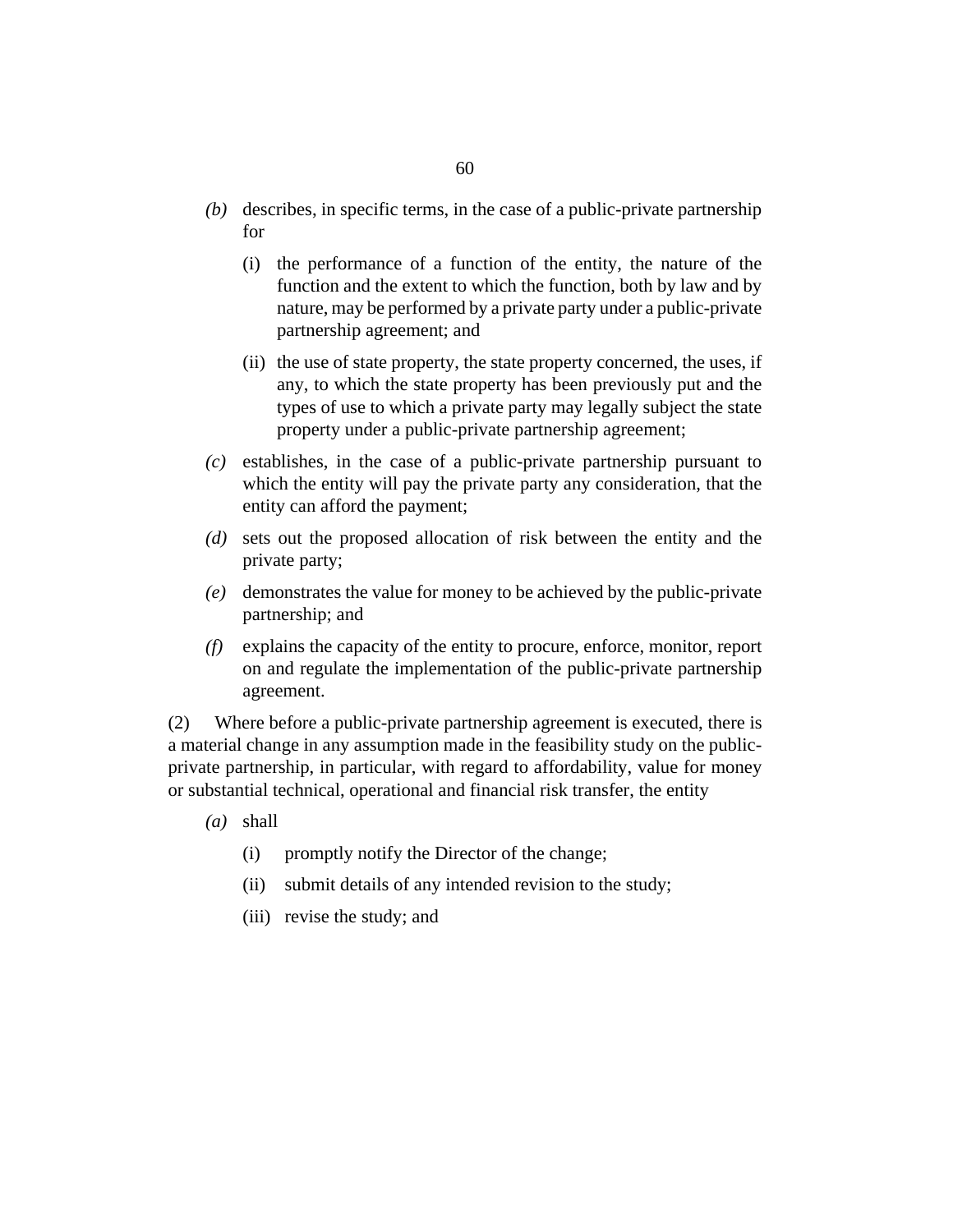- (iv) submit to the Director, the revised study together with a statement on the impact of the revision on the feasibility of the publicprivate partnership; and
- shall not conduct procurement for the public-private partnership unless *(b)* the permission of the Director to do so is obtained on the basis of the revised study.

### **Permission to procure public-private partnership**

A procuring entity may, with the permission of the Director, conduct procurement for a public-private partnership by such method under this Part as may be appropriate in the circumstances. **62.**(1)

The entity shall submit the request for permission to the Chief Procurement Officer for transmission to the Director. (2)

Where he is satisfied on the basis of the feasibility study that the publicprivate partnership is feasible, the Director may, on the advice of the Chief Procurement Officer, grant permission to the entity to conduct the procurement. (3)

### PART V

# UNSOLICITED PROPOSALS

#### **Receipt of unsolicited proposal**

A procuring entity shall, within 5 days of receipt of an unsolicited proposal, notify the Chief Procurement Officer in writing of its receipt. **63.**(1)

The Chief Procurement Officer shall promptly transmit a notification received under subsection (1) to the Director. (2)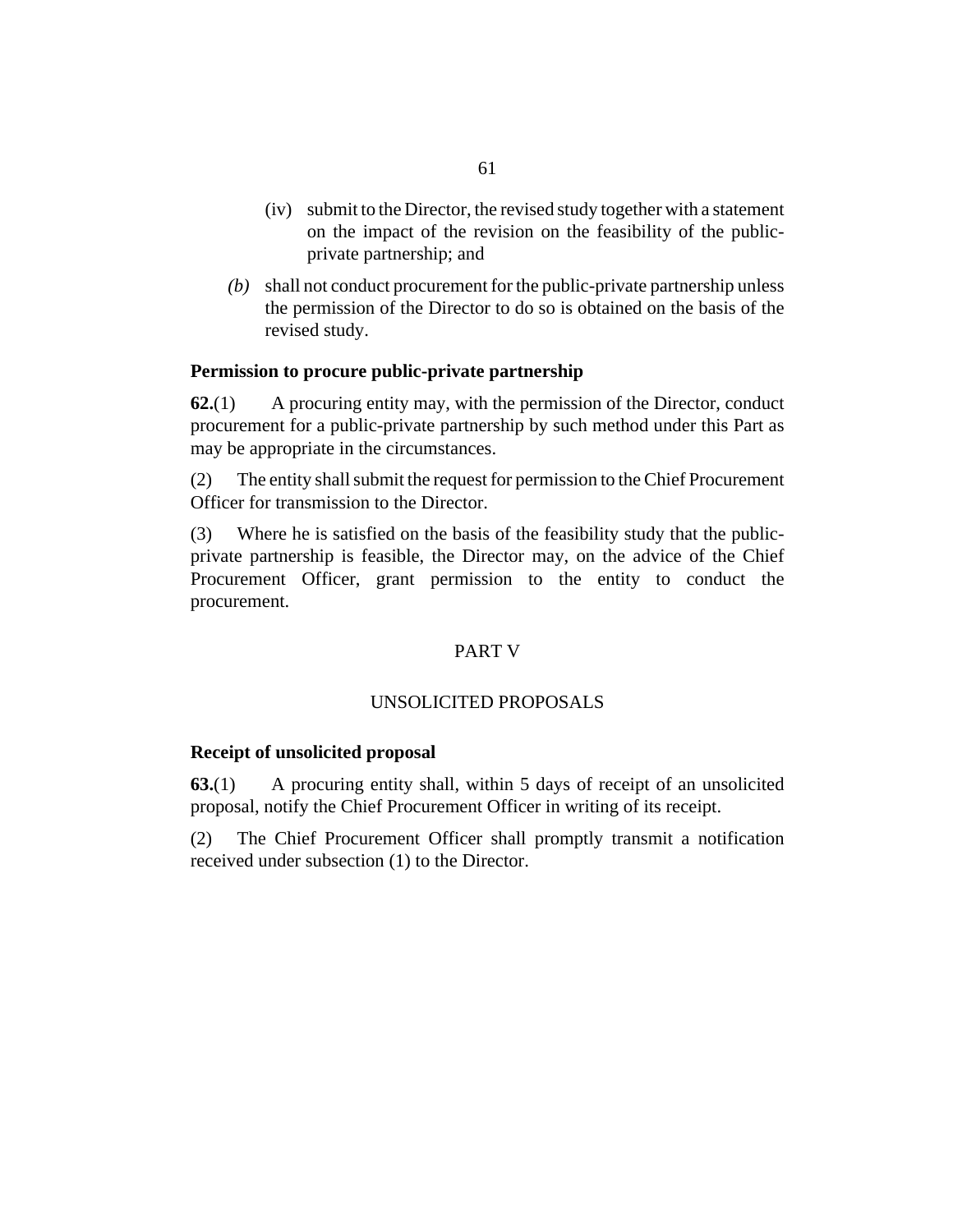### <span id="page-61-0"></span>**Procuring entity not required to consider unsolicited proposal**

A procuring entity is not required to consider any unsolicited proposal it receives. **64.**

### **Eligibility of unsolicited proposal for consideration**

An unsolicited proposal shall, in order to be eligible for consideration, contain the following information: **65.**(1)

- in respect of the proponent *(a)*
	- the name, address and other contact information of the proponent, including, where applicable, the address of the registered office of the proponent; (i)
	- (ii) the taxpayer identification number and national insurance number of the proponent;
	- (iii) documentary evidence regarding the legal capacity of the proponent to enter into an unsolicited proposal agreement or a procurement contract;
	- (iv) any qualification and experience in relation to the proposal; and
	- where the proponent is registered under [section 86](#page-78-0), the unique (v) registration number assigned to him pursuant to [section 86](#page-78-0)(4);
- (b) in respect of the proposed good, work or service
	- a concise title, and an abstract of approximately 200 words, of the (i) good, work or service; and
	- (ii) a statement that
		- (A) indicates the objectives, approach and scope of the good, work or service;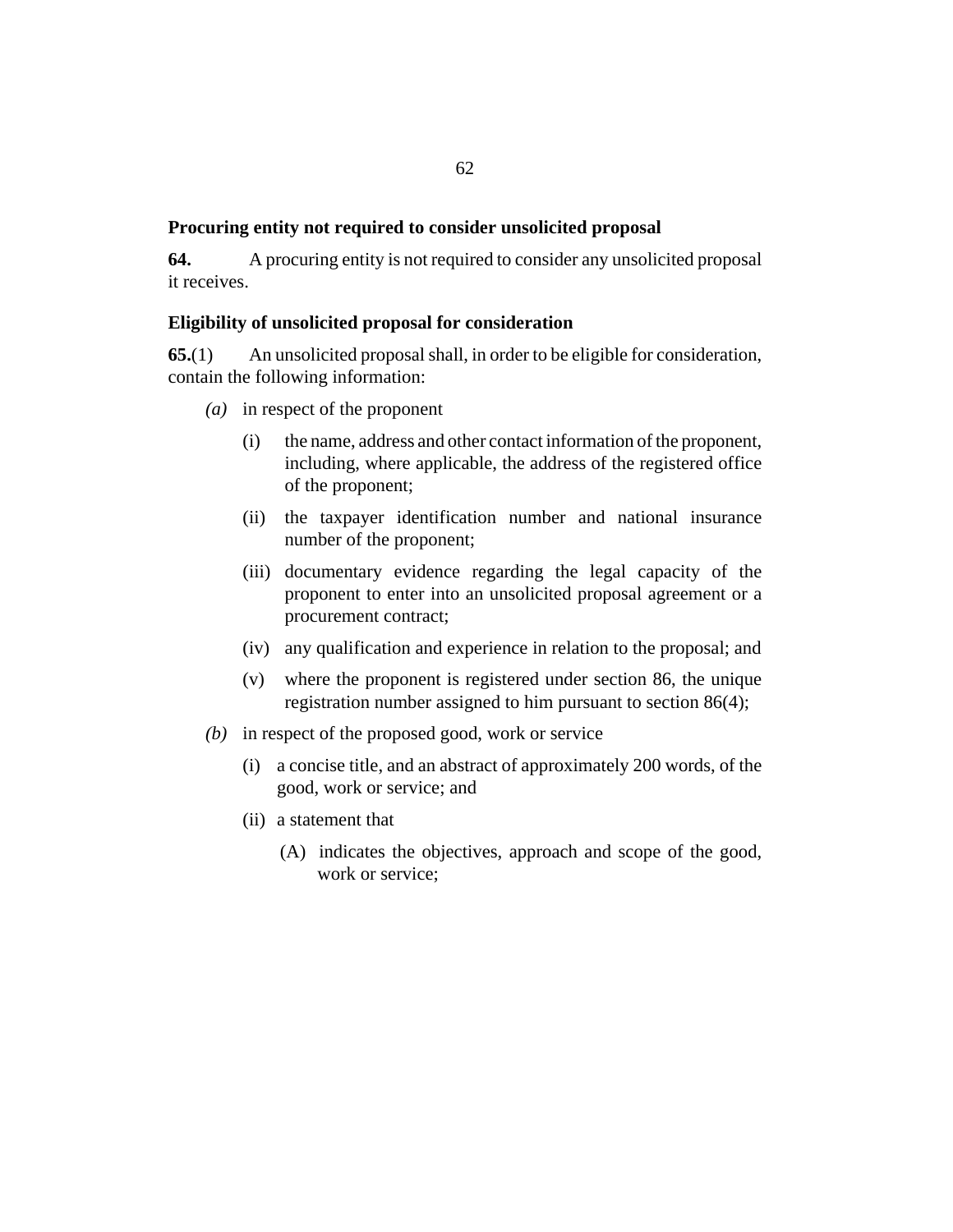- (B) describes how the proposal is demonstrably innovative, supported by any evidence available that the proponent is the sole provider of the innovation;
- (C) outlines the anticipated benefits or cost advantages to the procuring entity, including the proposed price or total estimated cost of supplying the good, work or service, in sufficient detail to allow a meaningful evaluation by the entity; and
- (D) shows whether, and if so, how, the proposed project supports the entity's strategic growth and development plan and its other objectives;
- an indication of any confidential or proprietary data in the proposal that *(c)* must not be made public;
- a declaration from the proponent, in such form as may be approved by *(d)* the Chief Procurement Officer
	- (i) as to any interest of the proponent that may give rise to a conflict of interest;
	- (ii) that the making of the proposal was not as a result of any nonpublic information obtained from the entity to which the proposal was submitted or from another procuring entity;
- the period for which the proposal is valid for consideration, which shall *(e)* not be less than 6 months; and
- the name of any other person to whom the proposal or a similar proposal *(f)* was submitted by the proponent.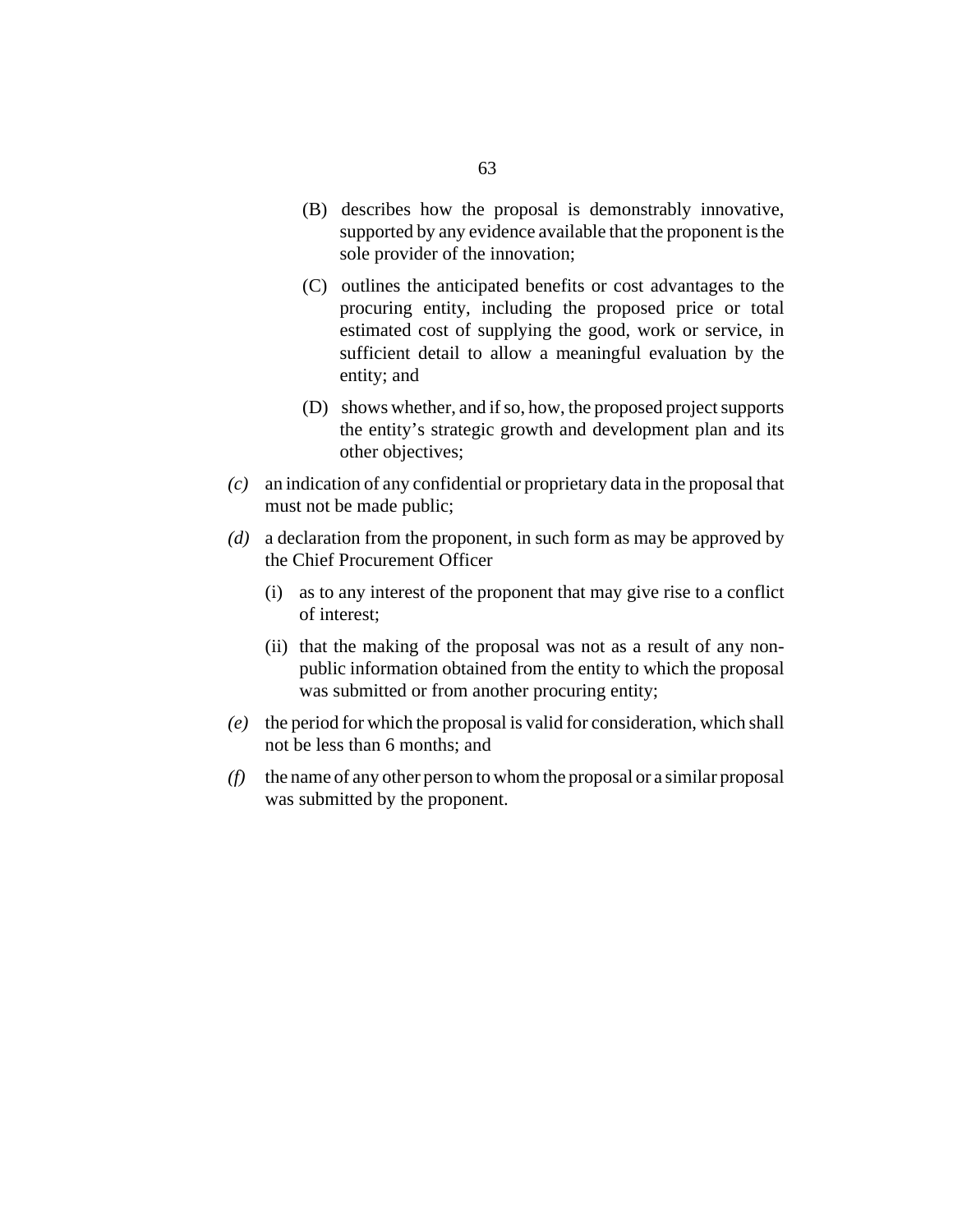### <span id="page-63-0"></span>**General criteria for consideration of unsolicited proposal**

Subject to [section 78,](#page-71-0) a procuring may consider an unsolicited proposal where **66.**(1)

- $(a)$  the proposal contains a clear business case established by a comprehensive and relevant feasibility study; and
- (b) the good, work or service concerned
	- (i) involves an innovative design or an innovative approach to project development and management; or
	- (ii) presents a new and cost-effective method of service delivery.

A procuring entity shall, where it determines to consider an unsolicited proposal, notify the proponent or his authorized representative in writing of its decision. (2)

#### **Evaluation of unsolicited proposal generally**

A procuring entity shall establish an evaluation committee to **67.**(1)

- evaluate each unsolicited proposal it determines to consider; and *(a)*
- (b) prepare an evaluation report.

[Section 28\(](#page-34-0)2) to (6) apply to an evaluation committee established under subsection (1), with such modifications and adaptations as may be necessary, as those provisions apply to an evaluation committee established for the purpose of procurement. (2)

- Where under [section 28](#page-34-0)(3) (3)
	- (a) the entity appoints a person to conduct an evaluation and prepare an evaluation report on its behalf; and
	- $(b)$  the proponent withdraws the proposal before the period for which the proposal was stated to be valid for consideration expires,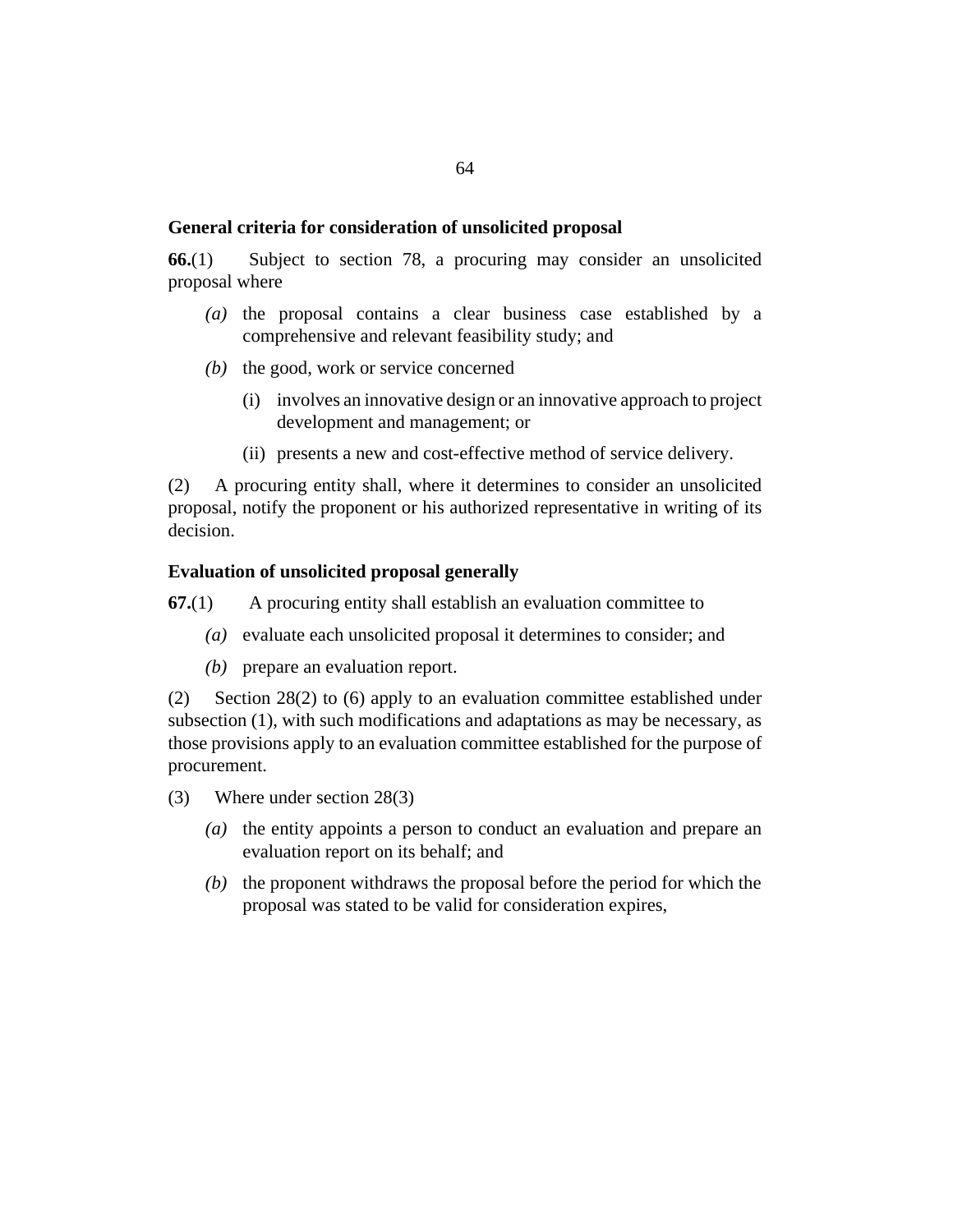<span id="page-64-0"></span>the proponent shall bear the costs of the person in relation to the evaluation.

# **Evaluation of unsolicited proposal not involving public-private partnership**

Where an unsolicited proposal does not involve a public-private partnership, the evaluation of the proposal shall include a feasibility study that evaluates the costs and benefits of procuring the good, work or service from the proponent including, where relevant, an assessment of **68.**

- any unique, innovative, researched or meritorious methods, approaches *(a)* or concepts demonstrated in the proposal;
- $(t)$  the overall scientific, technical or socio-economic merit of the proposal;
- $(c)$  the potential contribution of the proposal to the entity's strategic objectives as identified in its strategic growth and development plan;
- whether the proposed cost of the project is realistic, affordable and *(d)* justified; and
- any other factor which, in the opinion of the entity, is relevant to the *(e)* proposal.

# **Evaluation of unsolicited proposal involving public-private partnership**

Where an unsolicited proposal involves a public-private partnership, the evaluation of the proposal shall include a feasibility study described in [section](#page-58-0) [61](#page-58-0)(1). **69.**

# **Consideration of unsolicited proposal not involving public-private partnership - sole supplier**

Where a procuring entity is satisfied, upon evaluation of an unsolicited proposal under section 68, that **70.**(1)

(a) the proposal satisfies the criteria in section  $66(1)$ ;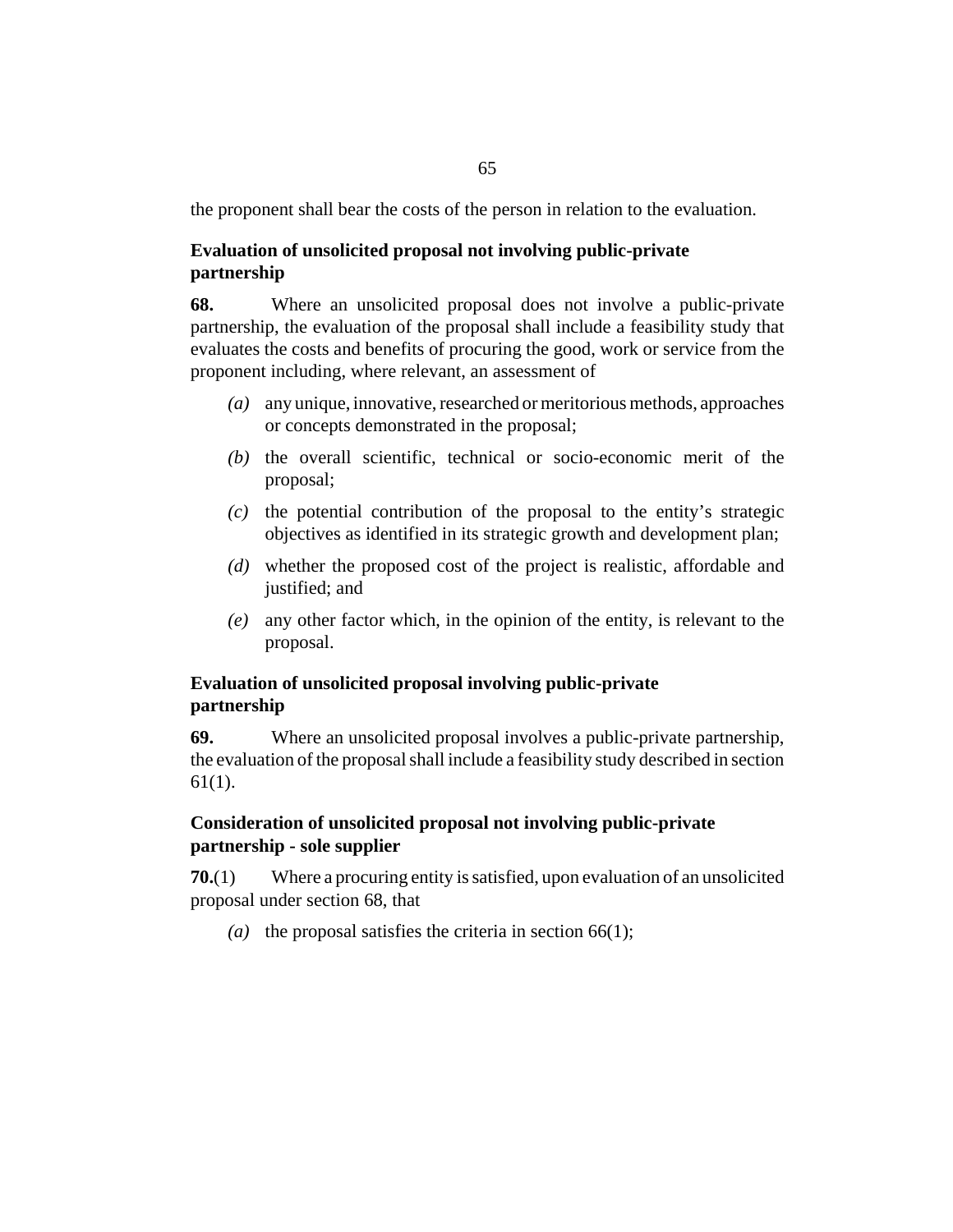- $(b)$  the good, work or service concerned is a unique, innovative concept that will be exceptionally beneficial or bring exceptional cost advantages to the entity;
- $(c)$  the proponent is the sole supplier of the good, work or service; and
- (d) the entity's need for the good, work or service has been established during its strategic planning and budgeting processes,

the entity may, subject to subsections (2) and (3), enter into negotiations with the proponent for the procurement of the good, work or service, and may procure the good, work or service.

The entity shall, before entering into negotiations pursuant to subsection (1), seek permission to engage in the related procurement from (2)

- (a) the Director, where the estimated value of the procurement contract likely to result from the proposal equals or exceeds the relevant threshold specified in [section 16](#page-23-0)(1)*(a)*; or
- $(b)$  the Chief Procurement Officer, where the estimated value of the procurement contract likely to result from the proposal exceeds \$50 000 but does not exceed the relevant threshold specified in [section](#page-23-0) [16](#page-23-0)(1)*(a)*.

The entity shall, where subsection  $(2)(a)$  applies, submit the request for permission to the Chief Procurement Officer for transmission to the Director. (3)

Where he is satisfied as to the circumstances set out in subsection (1)*(a)* to *(d)*, (4)

- (a) the Director, on the advice of the Chief Procurement Officer; or
- (b) the Chief Procurement Officer,

as the case may be, may grant permission to the entity to engage in the procurement.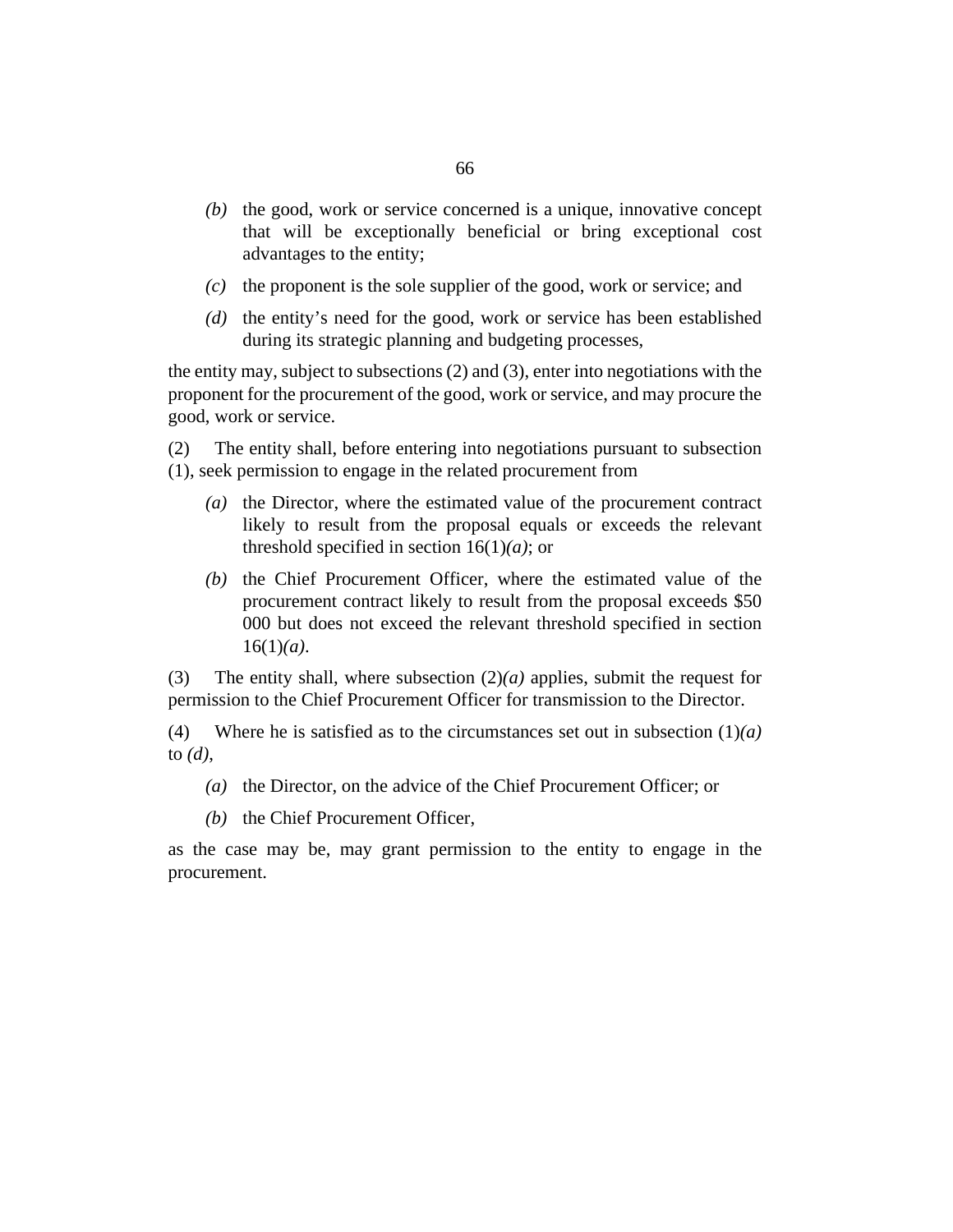### <span id="page-66-0"></span>**Negotiations on unsolicited proposal made by sole supplier**

[Section 51](#page-54-0)(1), (2) and (3) apply to negotiations pursuant to [section](#page-64-0) [70](#page-64-0)(1), with such modifications and adaptations as may be necessary, as those provisions apply to negotiations for single-source procurement. **71.**(1)

A procuring entity shall not commit itself to a proposed agreement arising out of negotiations pursuant to [section 70\(](#page-64-0)1) unless the entity obtains the permission of the person who, pursuant to [section 70](#page-64-0)(4), granted the entity permission to engage in the procurement. (2)

# **Procurement contracts, supplier performance and cancellation in relation to procurement pursuant to unsolicited proposal by sole supplier**

[Sections 37\(](#page-44-0)1), [38](#page-45-0)(3), [39,](#page-45-0) [40](#page-46-0) and [41](#page-47-0) apply to procurement pursuant to [section 70\(](#page-64-0)1), with such modifications and adaptations as may be necessary, as those sections apply to procurement by means of open tendering except that any role to be performed by a tenders committee pursuant to [section 41](#page-47-0) shall be performed by the person who, pursuant to [section 70](#page-64-0)(4), granted the procuring entity permission to engage in the procurement. **72.**

# **Consideration of unsolicited proposal not involving public-private partnership - more than one supplier**

Where a procuring entity is satisfied, upon evaluation of an unsolicited proposal under [section 68](#page-64-0), that **73.**(1)

- (a) the proposal satisfies the criteria in [section 66](#page-63-0);
- $(b)$  the good, work or service concerned is a unique, innovative concept that will be exceptionally beneficial or bring exceptional cost advantages to the entity; and
- (c) the entity's need for the good, work or service has been established during its strategic planning and budgeting processes,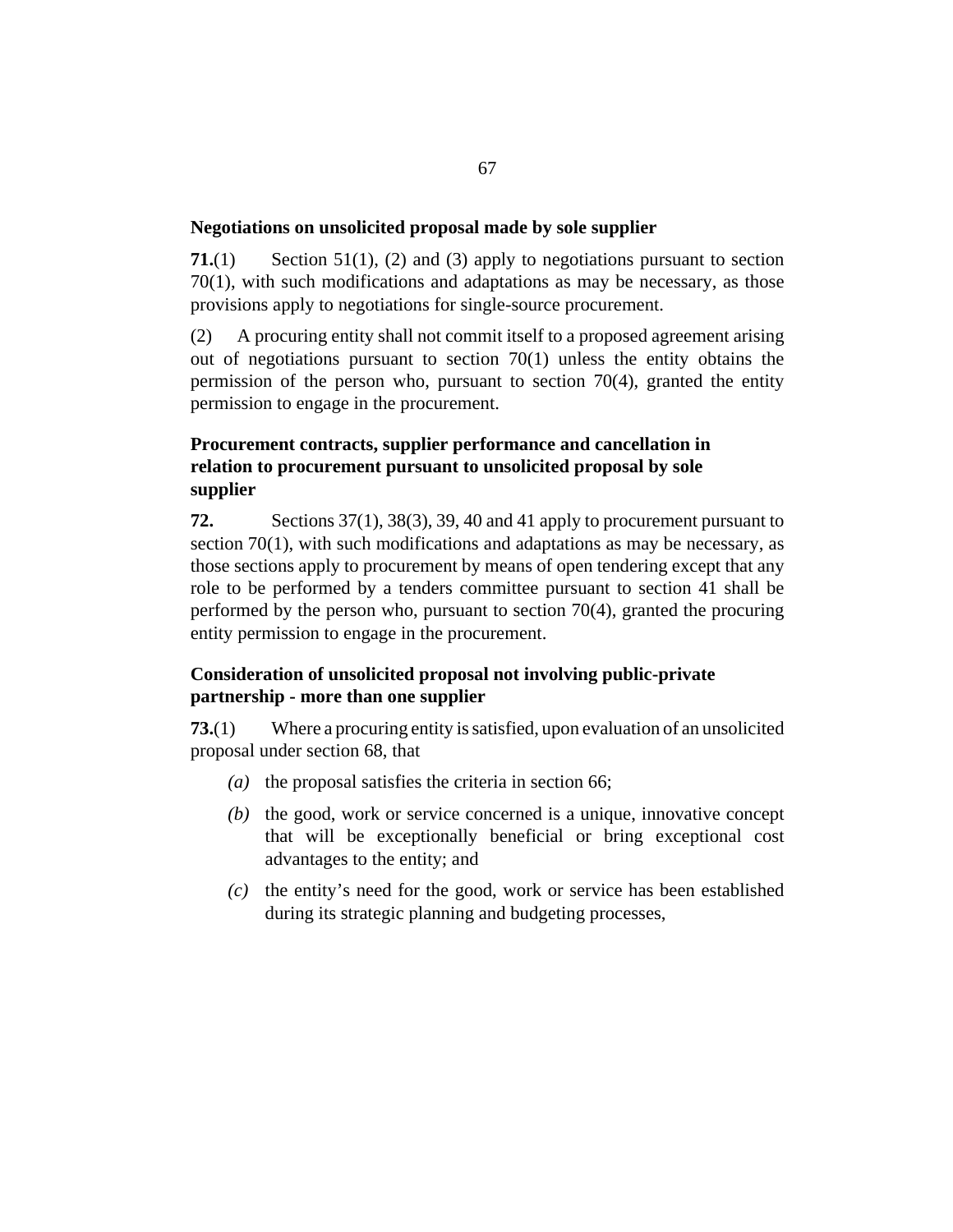<span id="page-67-0"></span>but the proponent may not be the sole supplier of the good, work or service, the entity may, subject to subsections (2) and (3), enter into negotiations with the proponent for an unsolicited proposal agreement, and may enter into the agreement.

The entity shall, before entering into negotiations pursuant to subsection (1), seek permission to enter into the related agreement from (2)

- (a) the Director, where the estimated value of the procurement contract likely to result from the proposal equals or exceeds the relevant threshold specified in [section 16](#page-23-0)(1)*(a)*; or
- $(b)$  the Chief Procurement Officer, where the estimated value of the procurement contract likely to result from the proposal exceeds \$50 000 but does not exceed the relevant threshold specified in [section](#page-23-0) [16](#page-23-0)(1)*(a)*.

The entity shall, where subsection  $(2)(a)$  applies, submit the request for permission to the Chief Procurement Officer for transmission to the Director. (3)

Where he is satisfied as to the circumstances set out in subsection (1)*(a)* to *(c)*, (4)

- (a) the Director, on the advice of the Chief Procurement Officer; or
- (b) the Chief Procurement Officer,

as the case may be, may grant permission to the entity to enter into the agreement.

## **Consideration of unsolicited proposal involving public-private partnership**

Where a procuring entity is satisfied, upon evaluation of an unsolicited proposal that involves a public-private partnership, that **74.**(1)

(a) the proposal satisfies the criteria in [section 66;](#page-63-0)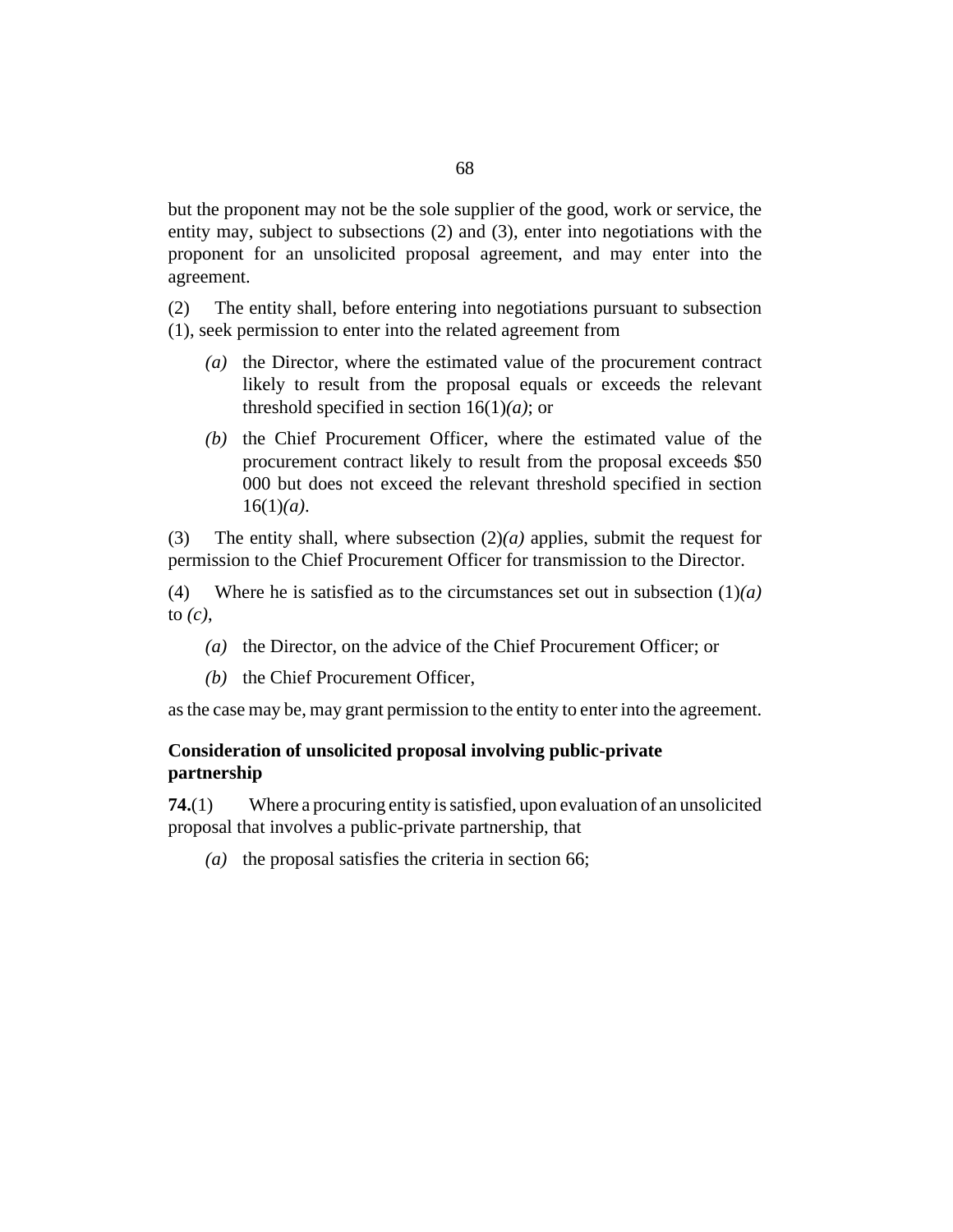- $(b)$  the good, work or service concerned is a unique, innovative concept that will be exceptionally beneficial or bring exceptional cost advantages to the entity; and
- (c) the entity's need for the good, work or service has been established during its strategic planning and budgeting processes,

the entity may, subject to subsections (2) and (3), enter into negotiations with the proponent for an unsolicited proposal agreement, and may enter into the agreement.

The entity shall, before entering into negotiations pursuant to subsection (1), seek permission to enter into the related agreement from the Director. (2)

The entity shall submit the request for permission to the Chief Procurement Officer for transmission to the Director. (3)

Where he is satisfied as to the circumstances set out in subsection (1)*(a)* to *(c)*, the Director may, on the advice of the Chief Procurement Officer, grant permission to the entity to enter into the agreement. (4)

### **Unsolicited proposal agreement**

An unsolicited proposal agreement shall include terms and conditions on **75.**(1)

- (a) the methodology for determining any costs to be reimbursed to the proponent, should procurement proceedings result in the award of a procurement contract for the good, work or service to a person other than the proponent or be cancelled;
- $(b)$  the procedure for further developing the project and responding to matters raised by the procuring entity;
- (c) the allocation of responsibility for preparing solicitation documents;
- (d) the confidential treatment of information in the proposal; and
- $(e)$  the purchase of intellectual property rights, if any.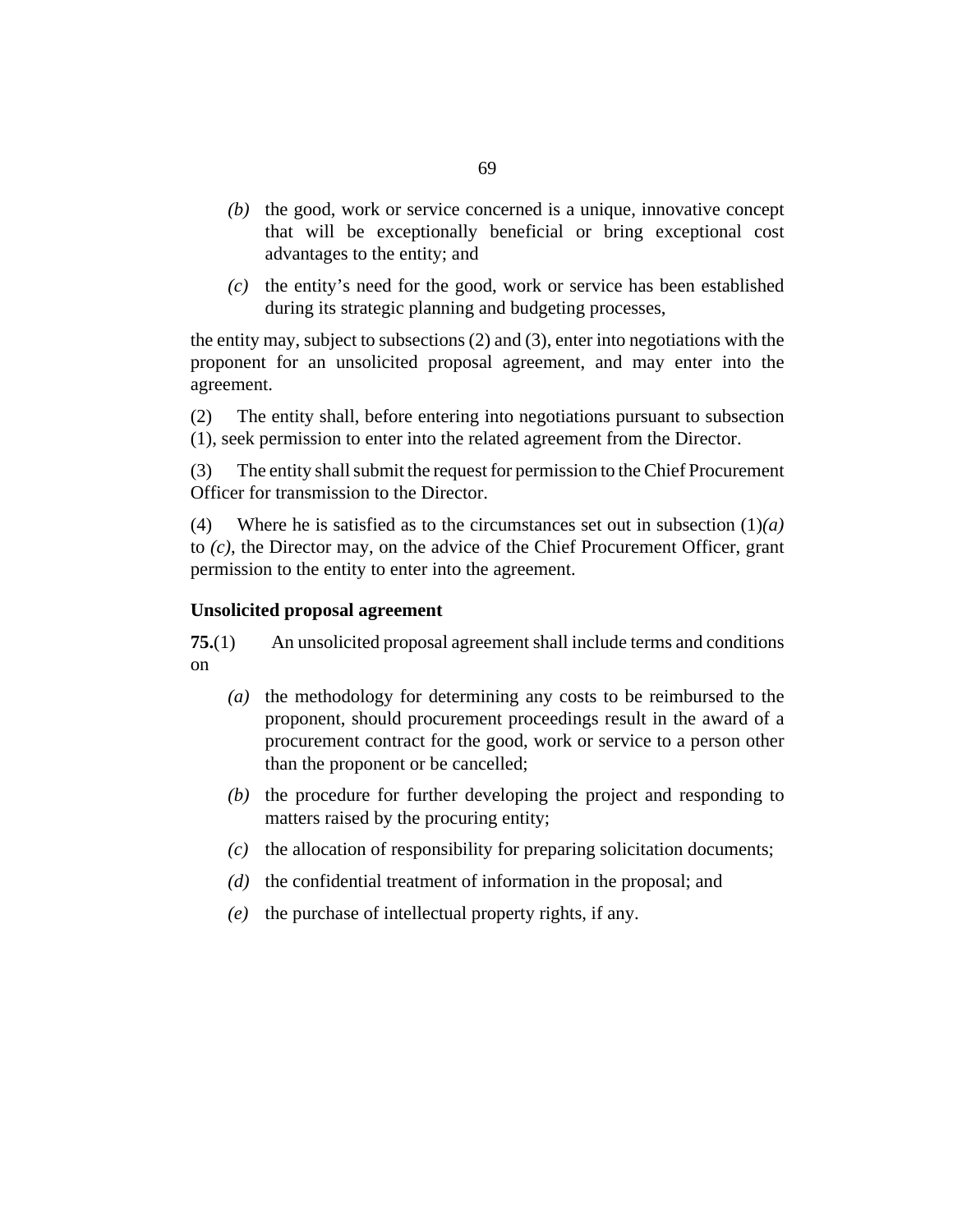Where pursuant to subsection (1), responsibility for preparing solicitation documents is allocated to a person other than the entity, the preparation of the documents shall be under the supervision of the entity. (2)

- For the purposes of subsection (1)*(a)*, (3)
	- (a) the entity and the proponent shall restrict their consideration to direct costs incurred by the proponent in developing technical and other materials relevant to meeting the criteria set out in [section 73](#page-66-0)(1) or [74](#page-67-0)(1), as the case may be; and
	- $(b)$  the quantum of reimbursement to the proponent shall be the audited costs of the proponent from the date of submission of the proposal to the entity to conclusion of the related procurement proceedings.

Where the entity and the proponent do not reach consensus on the terms and conditions of the agreement, the entity shall not (4)

- be responsible for any costs which the proponent incurred in preparing *(a)* and submitting the unsolicited proposal;
- (b) implement the project proposed in the proposal for the current or next financial year; and
- utilize any proprietary information provided by the proponent in the *(c)* proposal.

# **Procurement proceedings after execution of unsolicited proposal agreement**

A procuring entity may, upon the execution of an unsolicited proposal agreement in respect of a proposal that **76.**(1)

- (a) does not involve a public-private partnership but may involve more than one supplier; or
- (b) involves a public-private partnership,

conduct procurement in respect of the proposal in accordance with Part IV.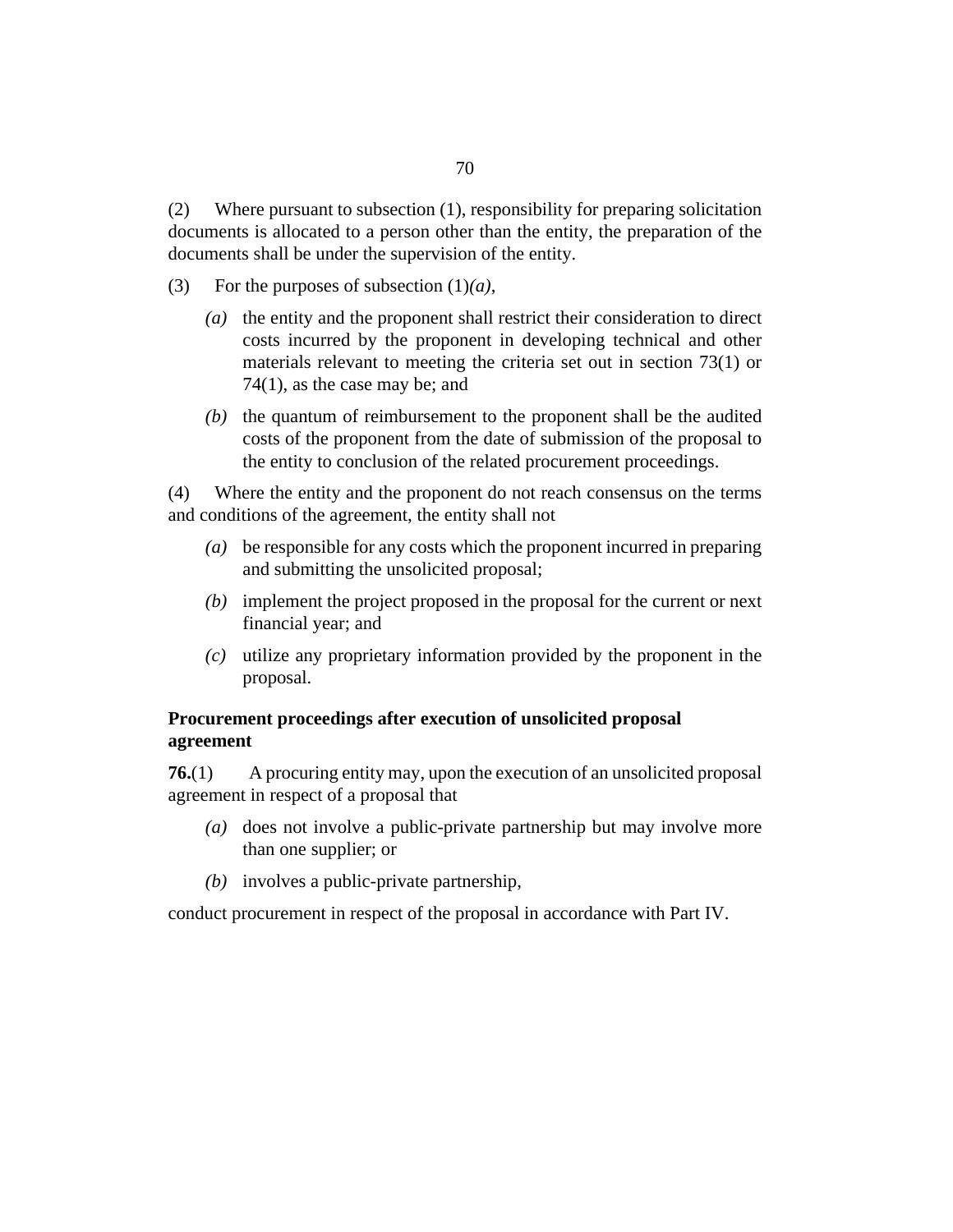- Without prejudice to the generality of subsection (1), the entity (2)
	- may engage in pre-qualification proceedings, where appropriate; and *(a)*
	- shall in the pre-qualification notice, pre-qualification document and *(b)* solicitation document, as the case may be
		- disclose that the procurement proceedings originate from an unsolicited proposal; (i)
		- (ii) state the costs and terms of payment agreed between the entity and the proponent in relation to the proposal; and
		- (iii) require that every supplier, other than the proponent, make allowance for the costs and pay the costs to the proponent should his submission be successful.

#### **Restriction on use of unsolicited proposal**

- A procuring entity shall not **77.**(1)
	- use any data, concept, idea or other part of an unsolicited proposal as *(a)* the basis or part of the basis for a solicitation or in negotiations with a person other than the proponent unless
		- (i) the project proceeds to procurement proceedings in accordance with this Part; and
		- (ii) the proponent is notified of and agrees to the intended use;
	- (b) disclose information identified in an unsolicited proposal agreement as confidential.

Subsection  $(1)(a)$  does not preclude the use of any data, concept or idea in an unsolicited proposal that is or becomes otherwise available without restriction. (2)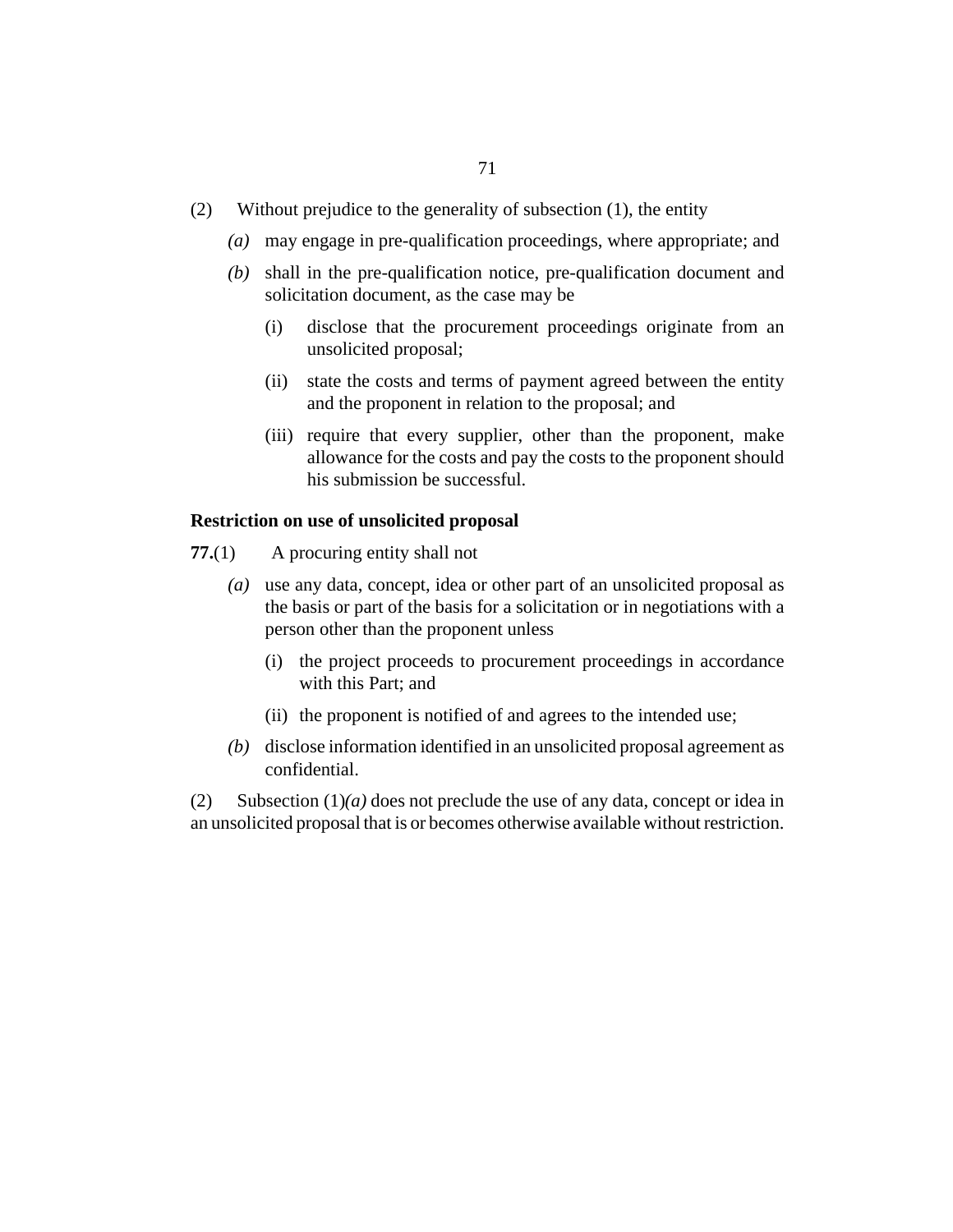### <span id="page-71-0"></span>**Rejection of unsolicited proposal**

A procuring entity shall reject an unsolicited proposal where the proposal **78.**(1)

- (a) relates to known requirements of the entity that can, within reasonable and practicable limits, be acquired by open tendering, restricted tendering or a request for quotations;
- (b) relates to goods, works or services which are generally available;
- $(c)$  does not fall within the entity's functions;
- (d) does not comply substantially with [sections 65](#page-61-0) and [66](#page-63-0);
- has not been submitted by a duly authorized representative of the *(e)* proponent; or
- contravenes the provisions of any law. *(f)*
- A procuring entity shall, where it rejects an unsolicited proposal (2)
	- notify the proponent or his authorized representative in writing of the *(a)* rejection of the proposal;
	- (b) ensure that the entity does not make use of any intellectual property or proprietary data in the proposal;
	- return to the proponent or his authorized representative all paper-based *(c)* documents received in respect of the proposal; and
	- (d) destroy any copies of the proposal, whether electronic or paper-based, made or obtained by the entity.

### **Record of unsolicited proposals**

A procuring entity shall maintain for a period of no less than 7 years from the date of receipt of an unsolicited proposal, a record in respect of the proposal. **79.**(1)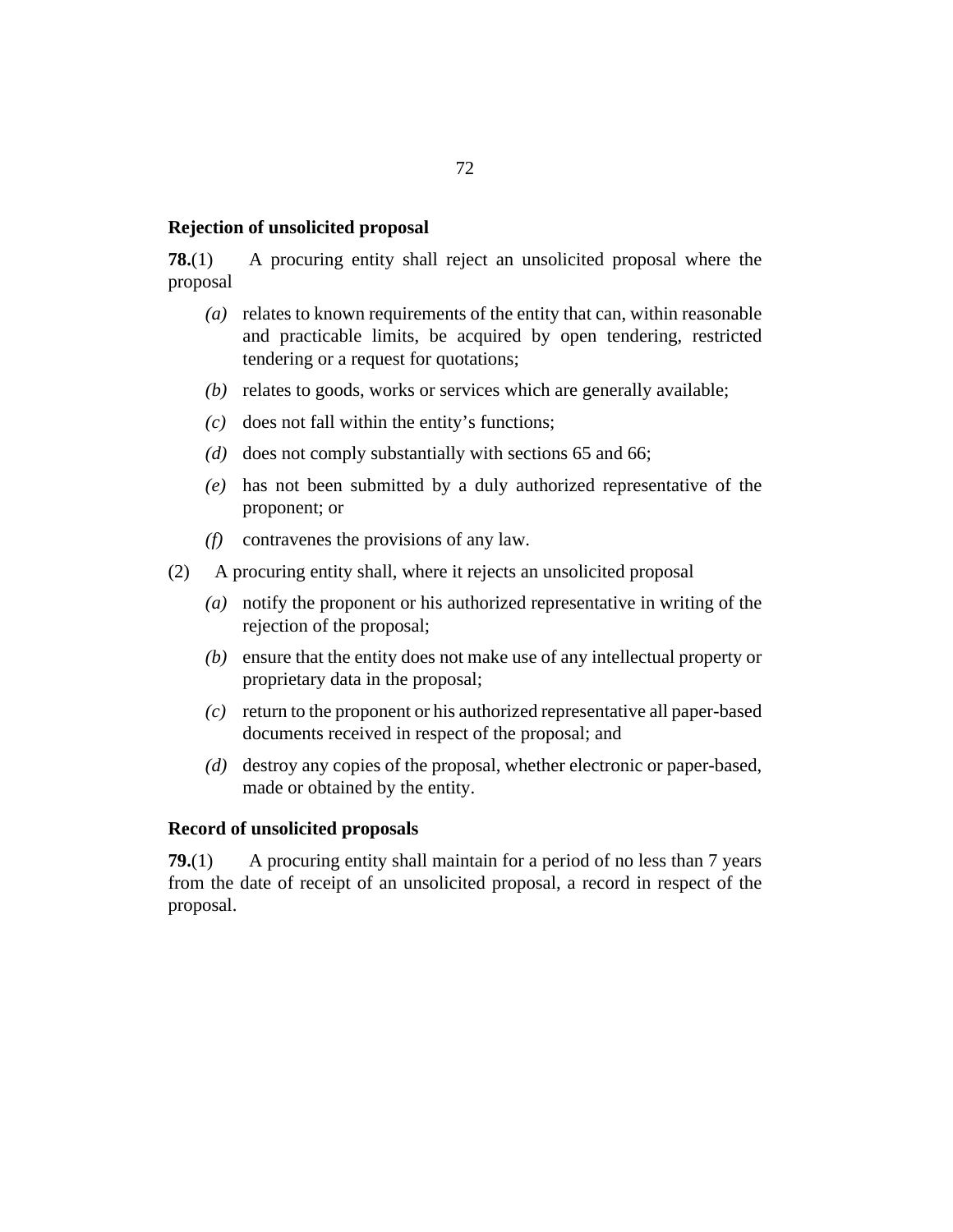- 
- The record shall include (2)
	- (a) a brief description of the proposal;
	- $(b)$  the name and contact information of the proponent;
	- whether the proposal was considered or returned to the proponent and, *(c)* where the proposal was considered

73

- the evaluation report; (i)
- minutes of any negotiations entered into with the proponent; (ii)
- (iii) a copy of any unsolicited agreement executed; and
- a copy of any procurement contract awarded as a result of the (iv) proposal.

### PART VI

# GENERAL RULES REGARDING PROCUREMENT

### **Description of subject matter of procurement**

A procuring entity shall set out in the pre-qualification document, if any, and in the solicitation document, a description of the subject matter of the procurement in the form of a statement of requirements. **80.**(1)

- The statement of requirements (2)
	- shall *(a)*
		- include the minimum requirements that submissions must meet in order to be considered responsive and the manner in which the minimum requirements are to be applied; (i)
		- (ii) set out the relevant technical, quality and performance characteristics of the subject matter of the procurement; and
		- (iii) to the extent practicable, be objective, functional and generic;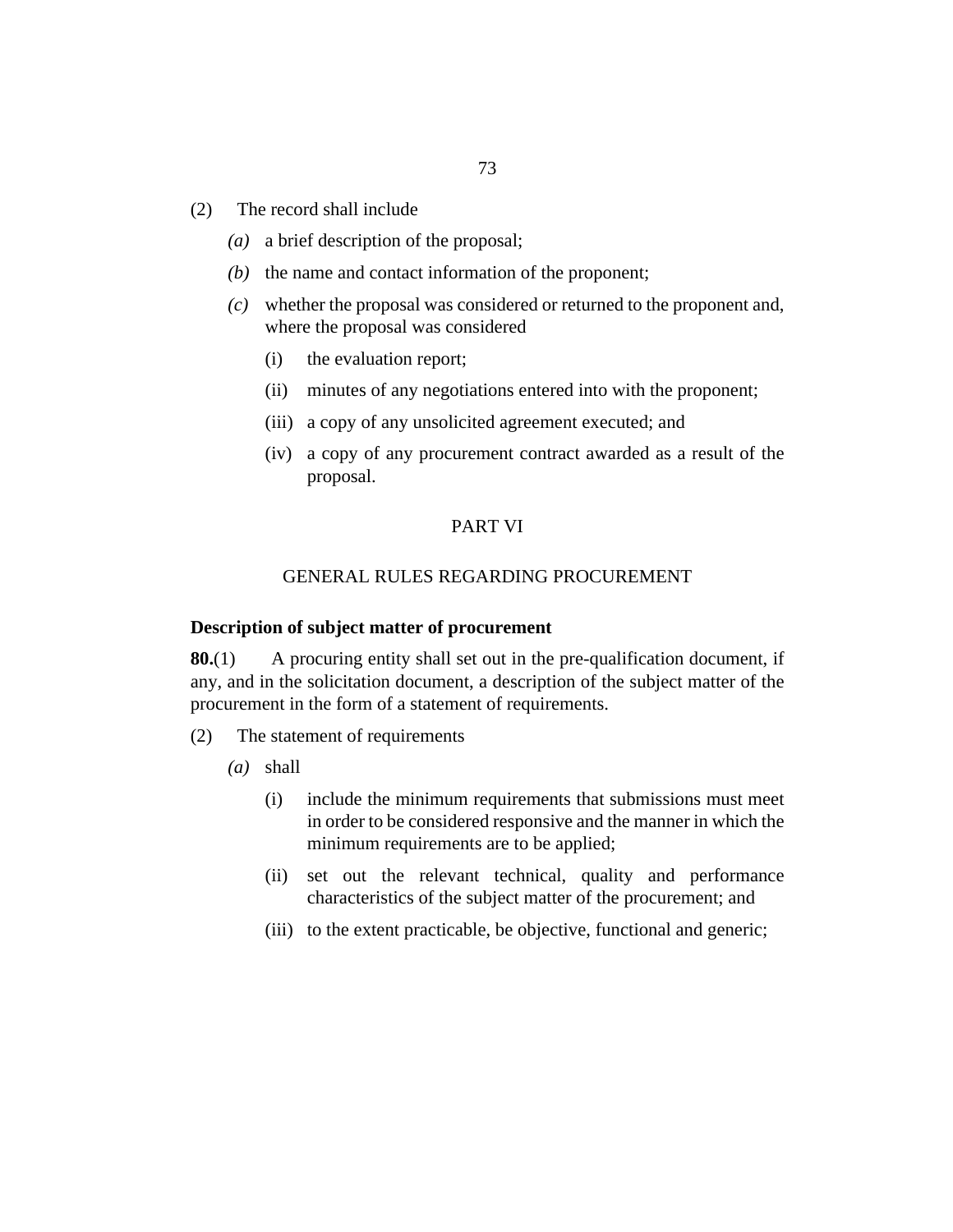- may include specifications, plans, drawings, designs, testing and test *(b)* methods, packaging, marking, labelling, conformity certification and symbols and terminology; and
- shall not include a requirement for, or reference to, a particular *(c)* trademark or trade name, patent, design or type, specific origin or producer unless there is no other sufficiently precise or intelligible way of describing the characteristics of the subject matter of the procurement, and provided that words such as "or equivalent" are included.

# **Standardization of trade terms and conditions etc.**

- A procuring entity shall, in formulating **81.**
	- (a) the terms and conditions of a procurement and procurement contract and other relevant aspects of a pre-qualification document, if any, and a solicitation document, use standardized trade terms and standardized conditions, where available; and
	- $(b)$  the description of the subject matter of the procurement to be included in the pre-qualification document, if any, and in the solicitation document, use standardized features, requirements, symbols and terminology relating to the technical, quality and performance characteristics of the goods, works or services to be procured, where available.

### **Publication of notices**

- A notice to be published pursuant to this Act **82.**(1)
	- shall be published *(a)*
		- (i) at least once in one daily newspaper with nationwide circulation in Barbados; and
		- (ii) on such government websites as the entity may consider appropriate; and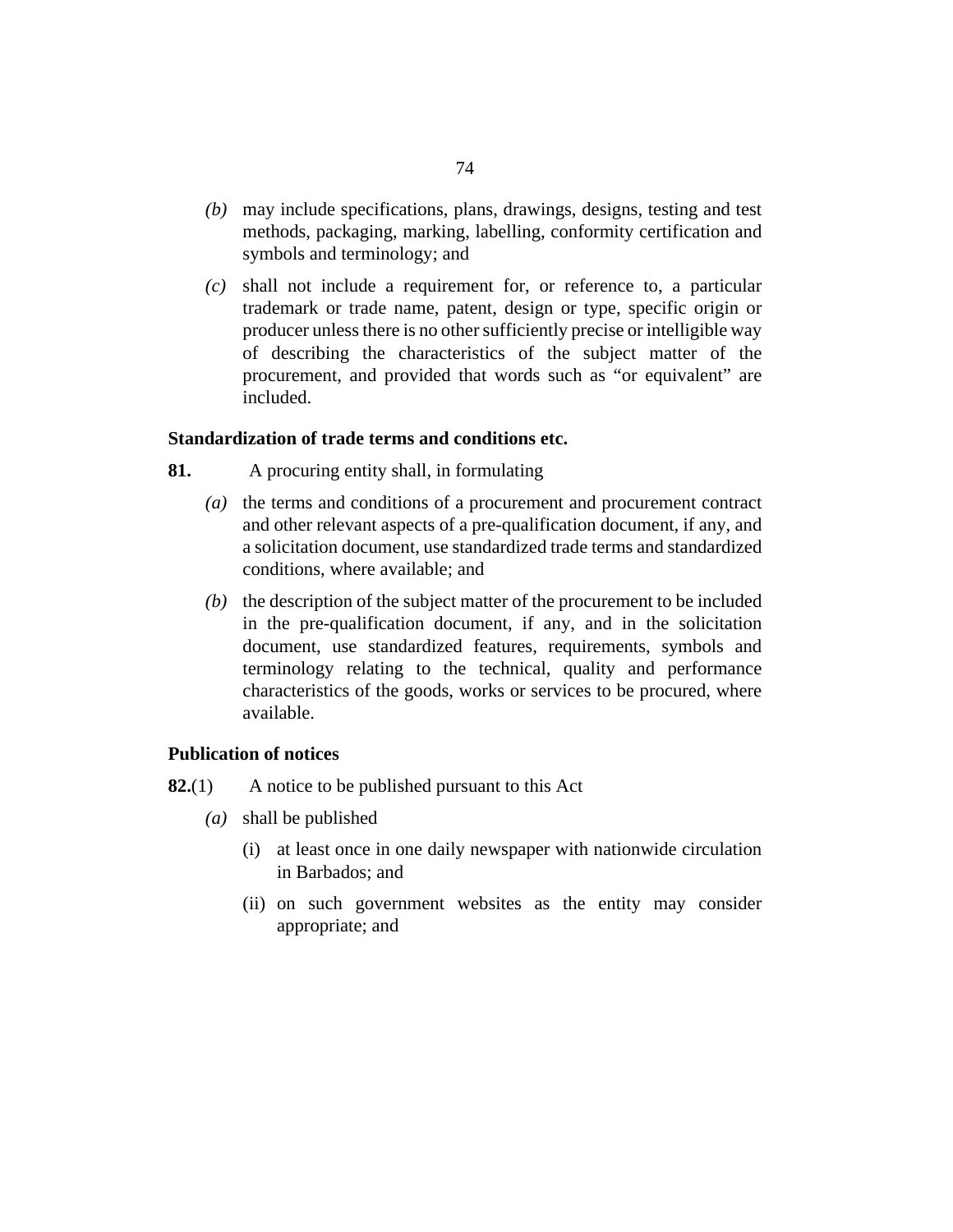may, notwithstanding a requirement for the notice to be published in a *(b)* particular manner and place, be also published in such media as the entity may consider appropriate.

Where foreign participation is required for sufficient competition or where so required by an international agreement, the notice shall also be published (2)

- (a) in media of wide regional or international circulation;
- (b) on widely read internet sites; or
- $(c)$  in such publication as may be required by the agreement.

Where a procuring entity believes that it is necessary to ensure wide competition, the entity may, in addition to the publication required by subsections (1) and (2), after the date of publication of an invitation to tender, send a copy of the notice directly to (3)

- suppliers who are registered in the Suppliers Register, past suppliers *(a)* or any other identified, potential suppliers;
- (b) professional or industry associations; and
- embassies of Barbados in countries, suppliers from which are likely to *(c)* participate or foreign embassies of such countries in Barbados or both.

### **Corrections to published information**

Where information published by a procuring entity to invite the participation of suppliers in pre-qualification or other procurement proceedings is discovered to be, or becomes, materially inaccurate for any reason, the entity shall correct the information and publish the corrected information in the same manner and place in which the original information was published. **83.**

### **Communications**

Any document, notification, decision or any other information generated in the course of a procurement and communicated, including anything communicated in connection with proceedings for an application for **84.**(1)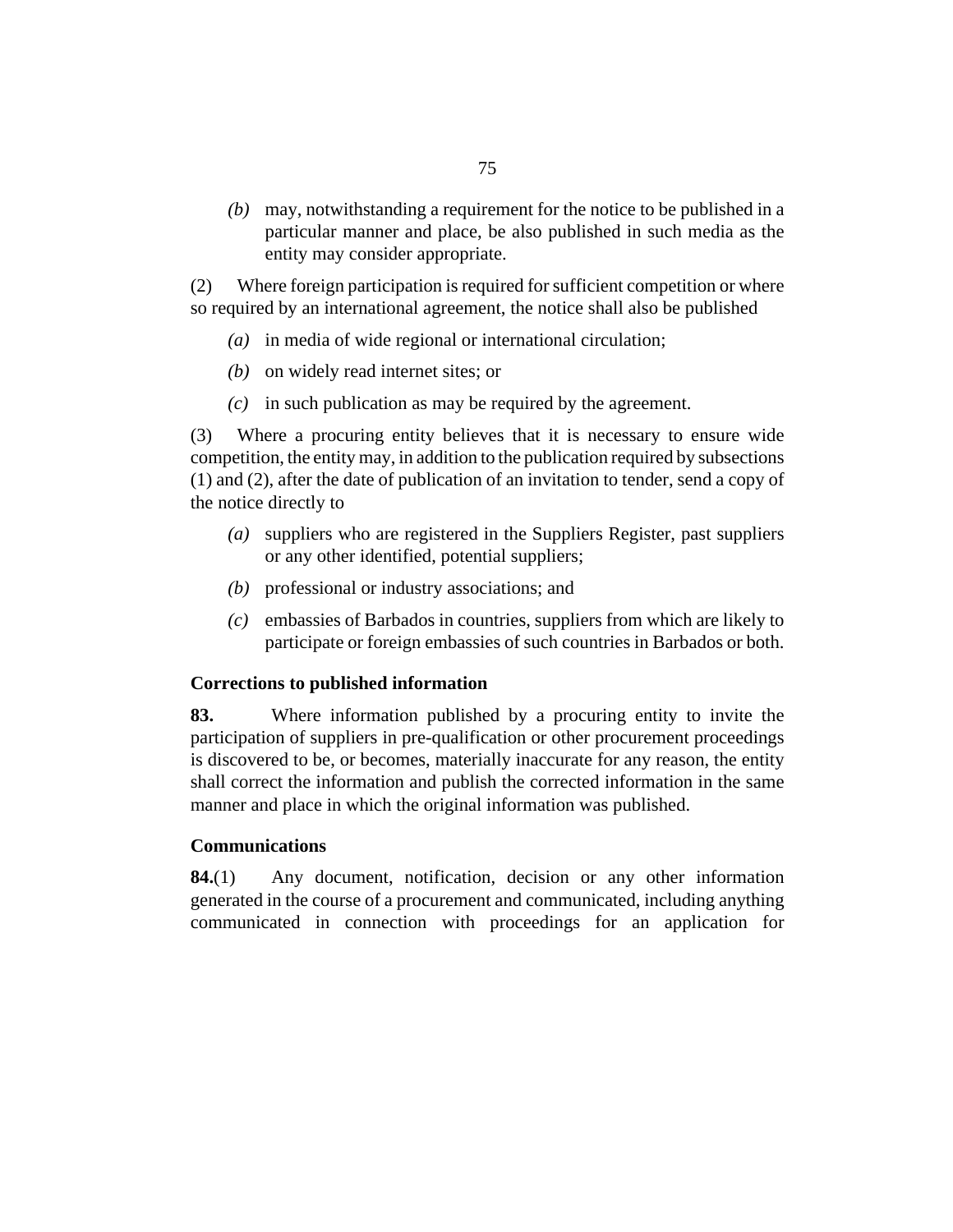reconsideration under [section 96](#page-89-0) or an appeal to the Tribunal or in the course of a meeting or forming part of the procurement record, shall be in a form that provides a record of the content of the information and that is accessible so as to be usable for subsequent reference.

Direct solicitation and any communication of information between suppliers and a procuring entity referred to in section  $26(2)$  and  $(3)$ ,  $30(1)$  $30(1)$  and (2) or  $91(1)(a)$  may be made by means that do not provide a record of the content of the information on the condition that, immediately thereafter, confirmation of the communication is given to the recipient of the communication in a form that (2)

- provides a record of the content of the information; and *(a)*
- $(b)$  is accessible so as to be usable for subsequent reference.
- All documents and communications shall be in English. (3)

A procuring entity shall, where it first solicits the participation of suppliers in particular procurement proceedings, specify (4)

- (a) the means to be used to
	- communicate information by or on behalf of the entity to a supplier or to the public or by a supplier to the entity or to another person acting on behalf of the entity; (i)
	- satisfy any requirement for information to be in writing or for a signature; and (ii)
	- (iii) hold any meeting of suppliers; and
- (b) in relation to any procurement involving information that a procuring entity considers to be secret, where the entity considers it necessary, any measures and requirements needed to ensure that the information is kept confidential.

A procuring entity may use only those means of communication that are in common use by suppliers in the context of the particular procurement. (5)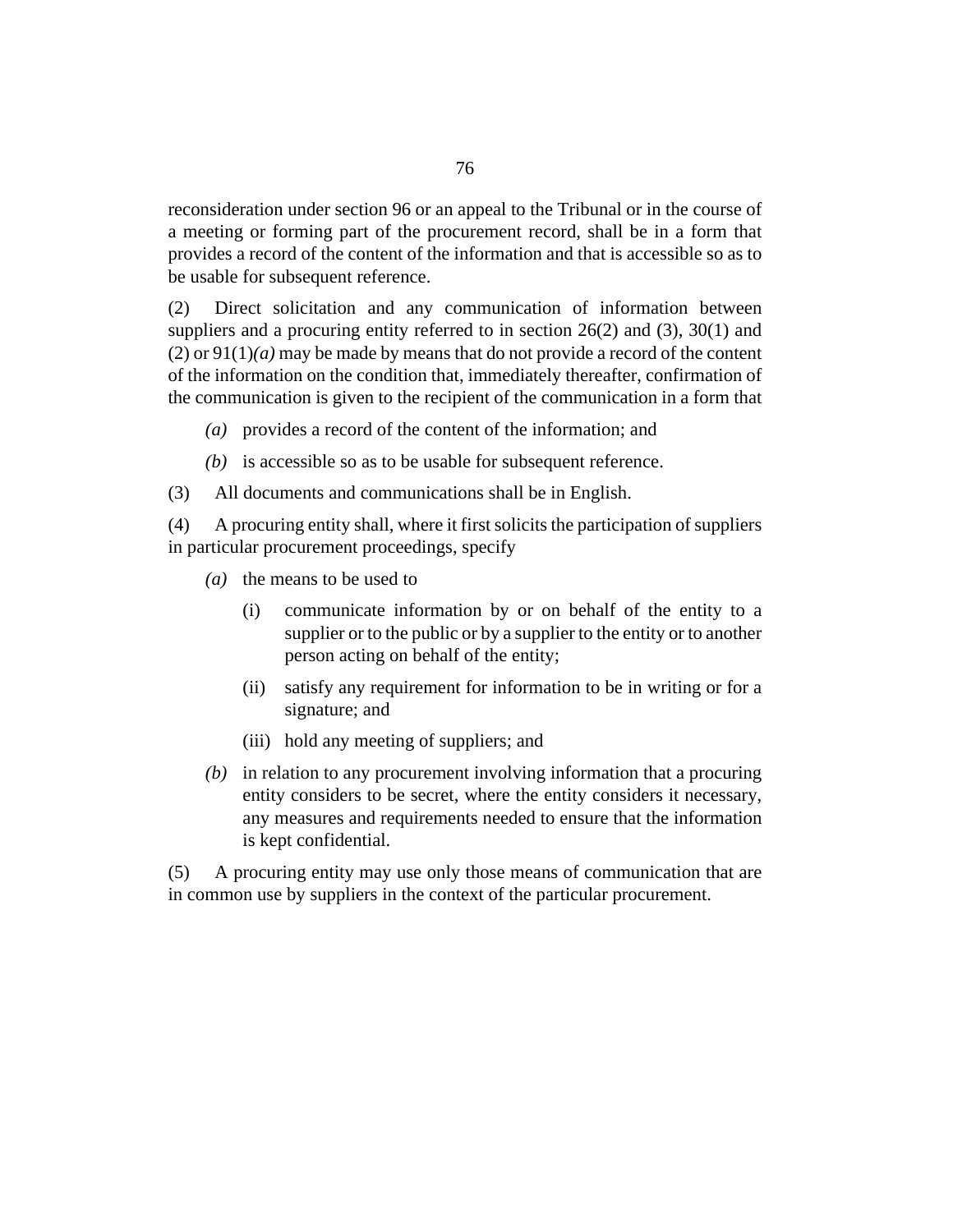In any meeting held with suppliers, a procuring entity shall use only those means that ensure that suppliers can fully and contemporaneously participate in the meeting. (6)

A procuring entity shall implement appropriate measures to secure the authenticity, integrity and confidentiality of information concerning procurement proceedings. (7)

Where a procuring entity requires the approval or permission of a tenders committee, a chairman of a tenders committee, the Director, the Chief Procurement Officer or any other person in order to make a determination or pursue a course of action, the entity shall not, unless the approval or permission is granted, communicate the determination or the decision to pursue the course of action to any supplier or to the public at large. (8)

In this section, "direct solicitation" means solicitation addressed directly to one supplier or a restricted number of suppliers but does not include solicitation addressed to a limited number of suppliers following pre-qualification proceedings. (9)

### PART VII

### REGISTRATION, ELIGIBILITY AND QUALIFICATION

### **Suppliers Register**

The Chief Procurement Officer shall establish and maintain a register to be called the Suppliers Register. **85.**(1)

The Suppliers Register shall (2)

- include in respect of every supplier registered pursuant to [section 86](#page-78-0) *(a)*
	- the name, address and other contact information of the supplier; (i)
	- the taxpayer identification number and national insurance number of the supplier;  $(ii)$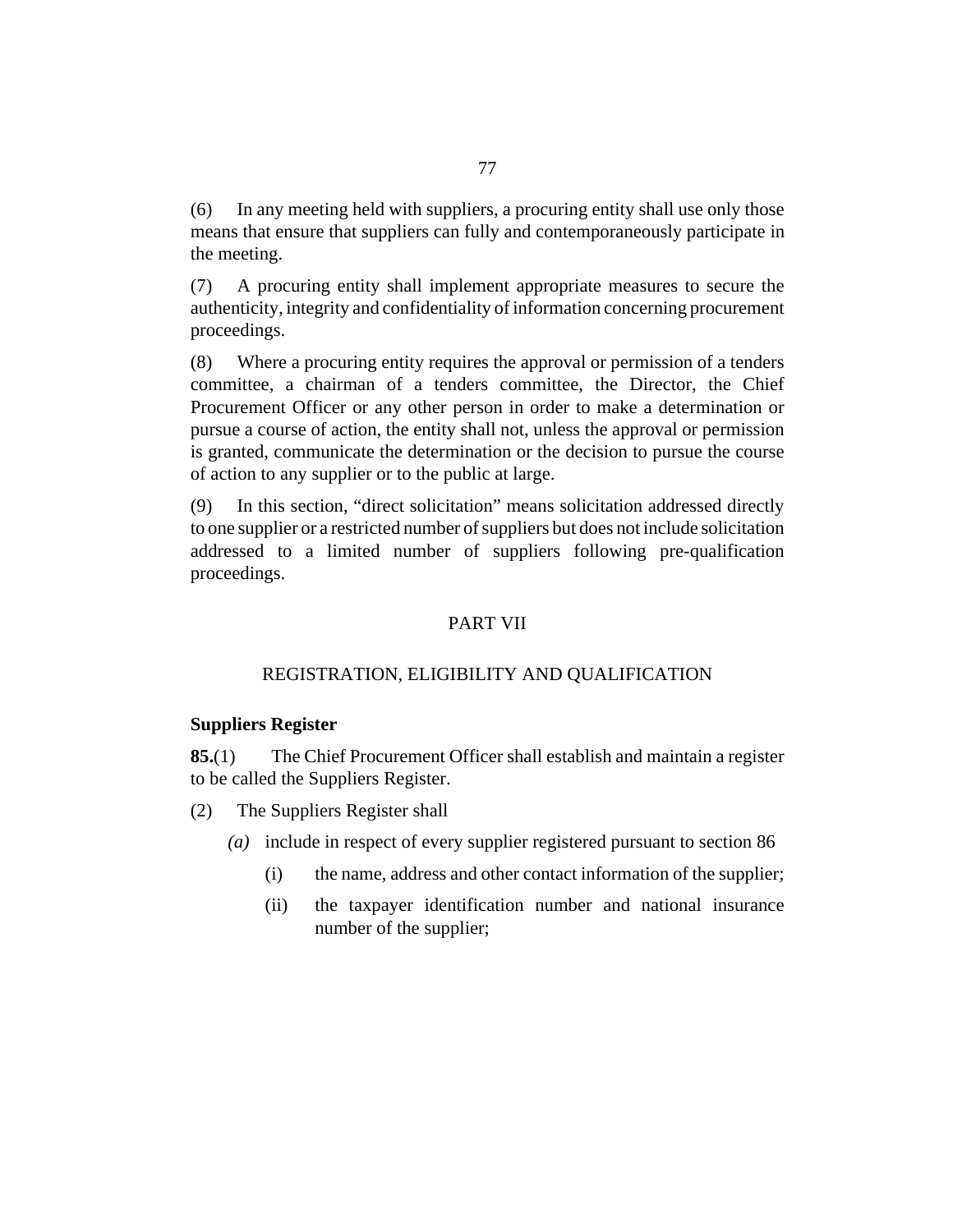- the bank account information of the supplier; (iii)
- the unique registration number assigned to the supplier pursuant to section  $86(4)$ ;  $(iv)$
- the date of registration; (v)
- any documentary evidence regarding the legal capacity of the supplier to enter into a procurement contract; (vi)
- any other information available as to the eligibility of the supplier to participate in public procurement; (vii)
- (viii) a statement as to whether the supplier is registered as a supplier of goods, services or works or a combination of the three;
- any information available as to the qualifications of the supplier to supply the goods, services or works he proposes to supply;  $(ix)$
- a record of the current and past procurement contracts of the supplier, if any, and of his performance under the contracts; and (x)
- such other information as the Chief Procurement Officer may consider appropriate; and  $(xi)$
- be reviewed and updated at least once every 6 months. *(b)*

Without prejudice to [section 87,](#page-79-0) a supplier shall, twice yearly, by 15th March and 15th September each year, ensure that the information entered in the Suppliers Register in relation to him is accurate and complete. (3)

The Chief Procurement Officer shall, on 31st March and 30th September each year, publicize the existence of the Suppliers Register and publish (4)

- (a) the procedure for applying for registration;
- $(b)$  the criteria to be satisfied for entry in the register and the documentary evidence to be submitted; and
- $\alpha$  the period for which registration is valid and any requirement for updating an entry in the register or for renewing registration.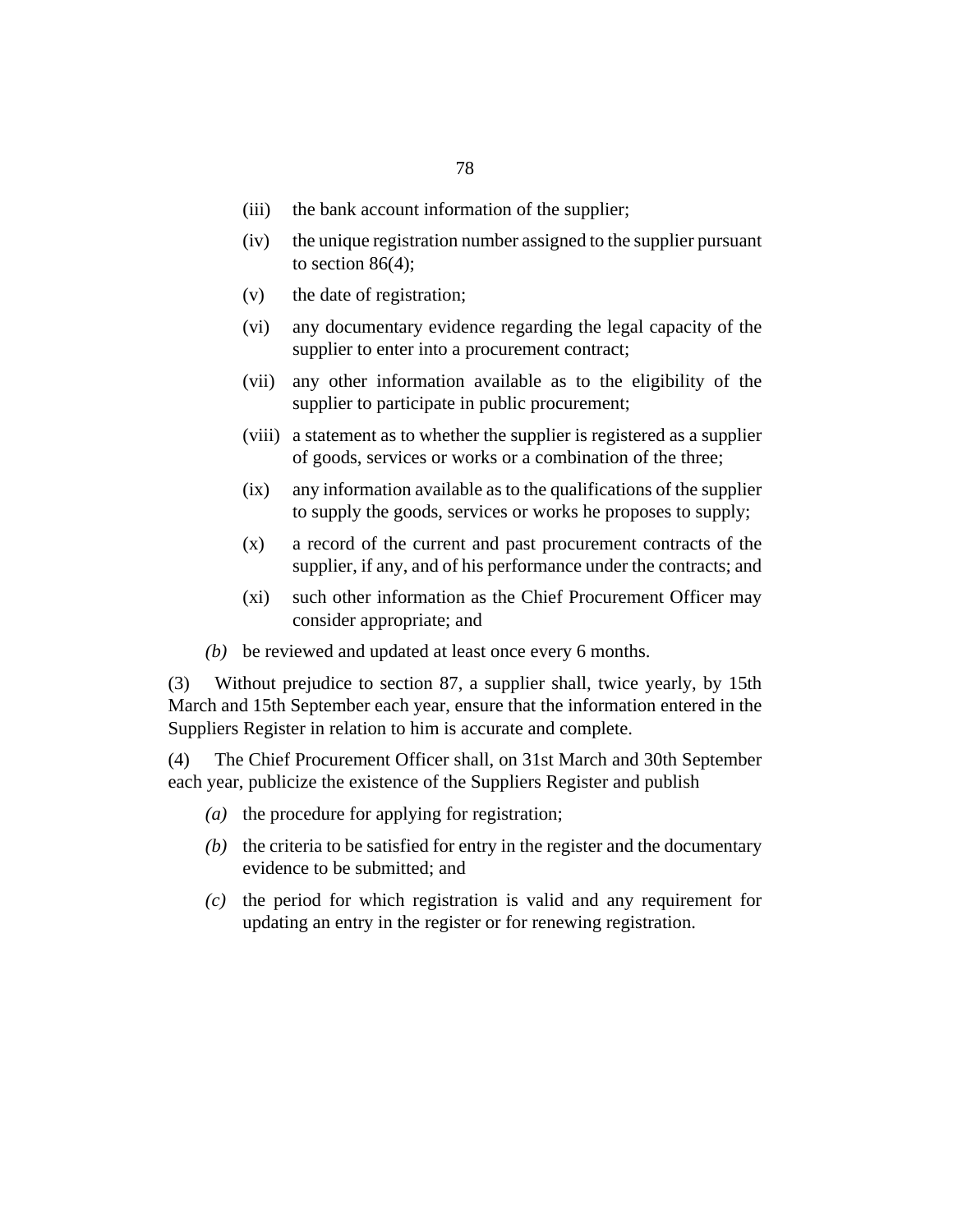<span id="page-78-0"></span>The entry of the name of a supplier in the Suppliers Register shall not be construed as an indication that the supplier is suitable to participate in any particular procurement. (5)

### **Suppliers to be registered**

A procuring entity shall not enter into a procurement contract with a supplier unless the supplier is registered under this section. **86.**(1)

A person may, in such form as the Chief Procurement Officer may require, apply to the Chief Procurement Officer for registration as a supplier. (2)

The Chief Procurement Officer shall, within 30 days of receipt of an application for registration and payment of such fee as may be prescribed, notify the supplier in writing of (3)

- (a) the approval of his application and the inclusion of his name in the Suppliers Register; or
- $(t)$  the rejection of his application and the reason for the rejection.

The Chief Procurement Officer shall issue a unique registration number to every supplier who is registered. (4)

Registration under this section is valid for 3 years and may be renewed, upon application to the Chief Procurement Officer, for further periods of 3 years. (5)

The Chief Procurement Officer shall, within 20 days of receipt of an application for renewal of registration, notify the supplier in writing of (6)

- (a) the renewal of his registration; or
- $(t)$  the rejection of his application and the reason for the rejection.

The Chief Procurement Officer may refuse to register a supplier or to renew the registration of a supplier where the supplier is or becomes ineligible to participate in public procurement. (7)

The Chief Procurement Officer shall not refuse to register a supplier or to renew the registration of a supplier unless he gives the supplier a reasonable (8)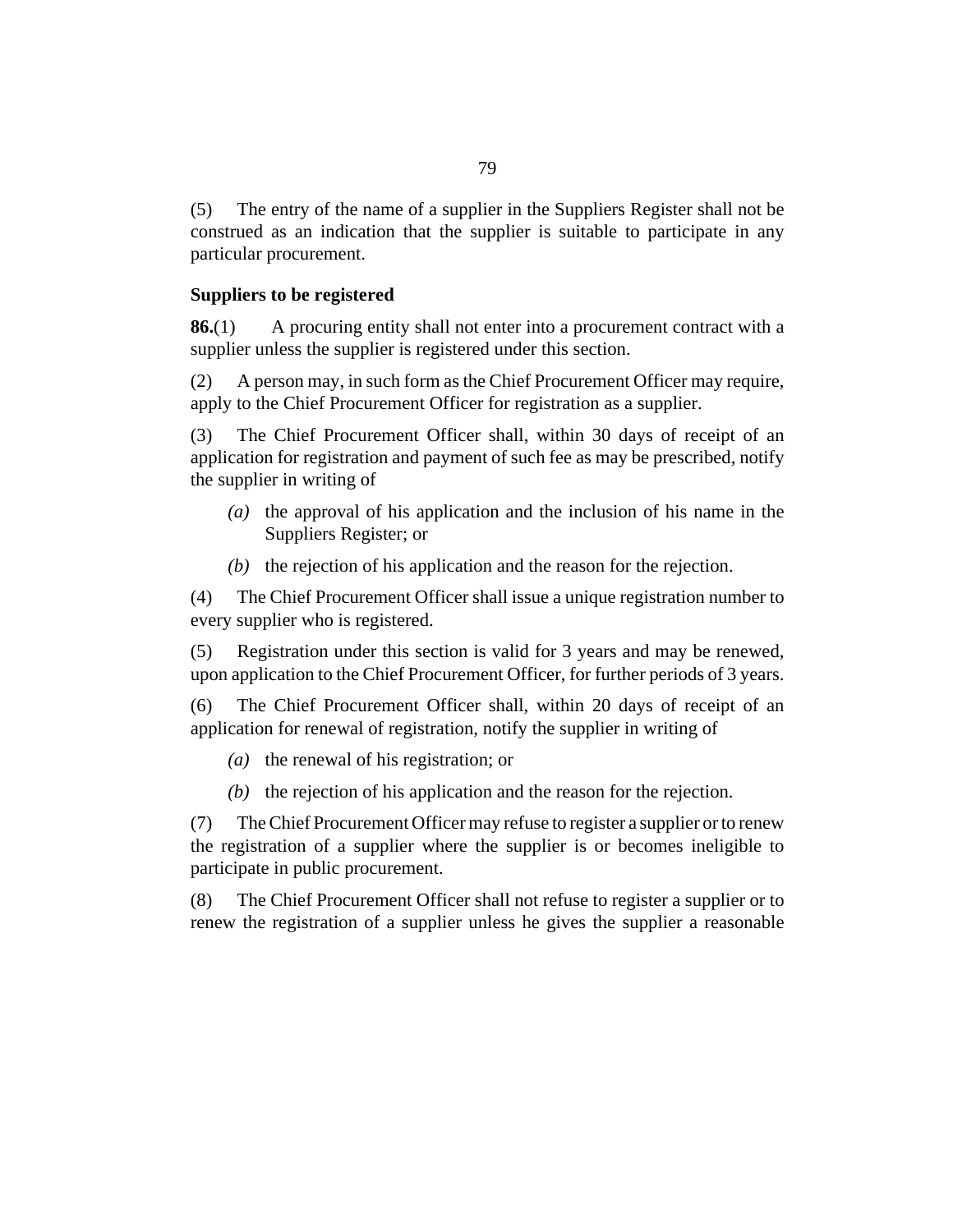<span id="page-79-0"></span>opportunity to be heard on why registration or renewal of registration should not be refused.

# **Changes affecting registration**

Where a material change in the circumstances of a supplier renders the information submitted to the Chief Procurement Officer for the purpose of registration in the Suppliers Register misleading, inaccurate or incomplete, the supplier shall, as soon as practicable and in any event within 14 days of the change, notify the Chief Procurement Officer in writing of the change. **87.**(1)

In subsection (1), "material change" includes a change that would render a supplier ineligible to participate in public procurement and a change of the name under which, or the address at which, the supplier conducts business. (2)

- The Chief Procurement Officer shall (3)
	- (a) upon receipt of a notification pursuant to subsection  $(1)$ ; or
	- where he is otherwise satisfied that any information in the Suppliers *(b)* Register is misleading, inaccurate or incomplete,

make such alteration to the register as may be necessary to ensure that the register is not misleading and that it is accurate and complete.

The Chief Procurement Officer shall, before making an alteration to the Suppliers Register pursuant to subsection (3)*(b)*, notify the supplier involved of his intention to make the alteration. (4)

The Chief Procurement Officer shall promptly notify in writing a supplier in respect of whom an alteration is made under subsection (3), of the fact of the alteration and the nature of it. (5)

# **Eligibility of suppliers to participate in public procurement**

A supplier is eligible to participate in public procurement where **88.**(1)

- (a) he has the legal capacity to enter into a procurement contract;
- (b) he is not insolvent, in receivership, bankrupt or being wound up;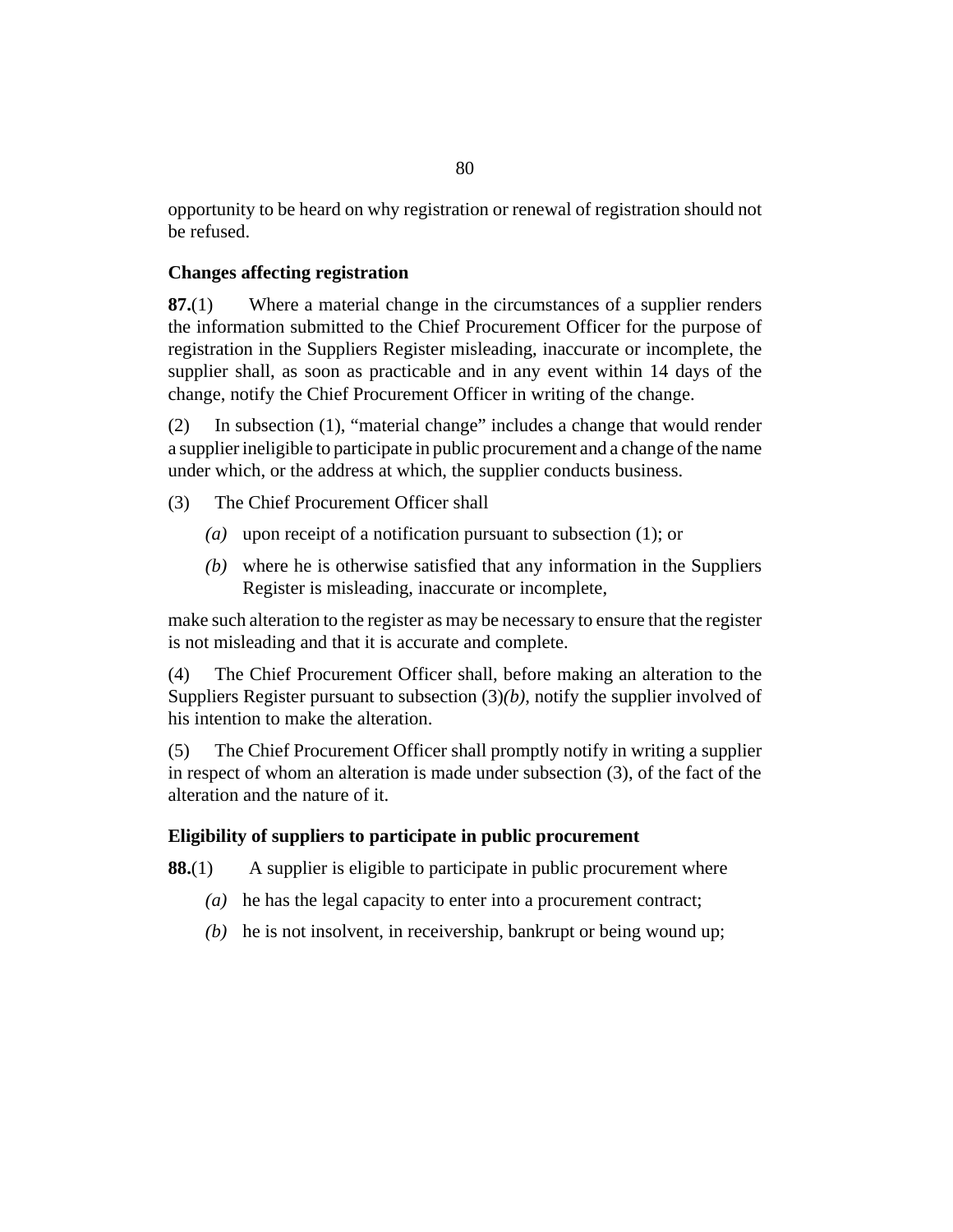- his affairs are not being administered by a person appointed by a court; *(c)* and
- he is not the subject of legal proceedings for any of the matters referred *(d)* to in paragraph*(b)*or*(c)*.

A supplier is ineligible to participate in public procurement where he, or in the case of a supplier that is a body corporate, any of its directors or officers, within a period of 5 years prior to his application for registration or the initiation of procurement proceedings, as the case may be (2)

- knowingly or recklessly provided false information in a submission or *(a)* any other document submitted to a procuring entity in connection with procurement proceedings or a procurement contract;
- (b) interfered with the participation of other suppliers in public procurement;
- engaged in misconduct in relation to procurement proceedings or a *(c)* procurement contract including
	- corrupt practices; (i)
	- (ii) fraudulent practices,
	- (iii) collusive practices;
	- (iv) coercive practices;
	- knowingly underpricing submissions; and (v)
	- breaches of confidentiality; (vi)
- (d) did not perform substantially, contractual obligations under a procurement contract, where the non-performance was not due to circumstances beyond his control;
- refused to furnish a security for the performance of a procurement *(e)* contract in accordance with the terms of the solicitation document;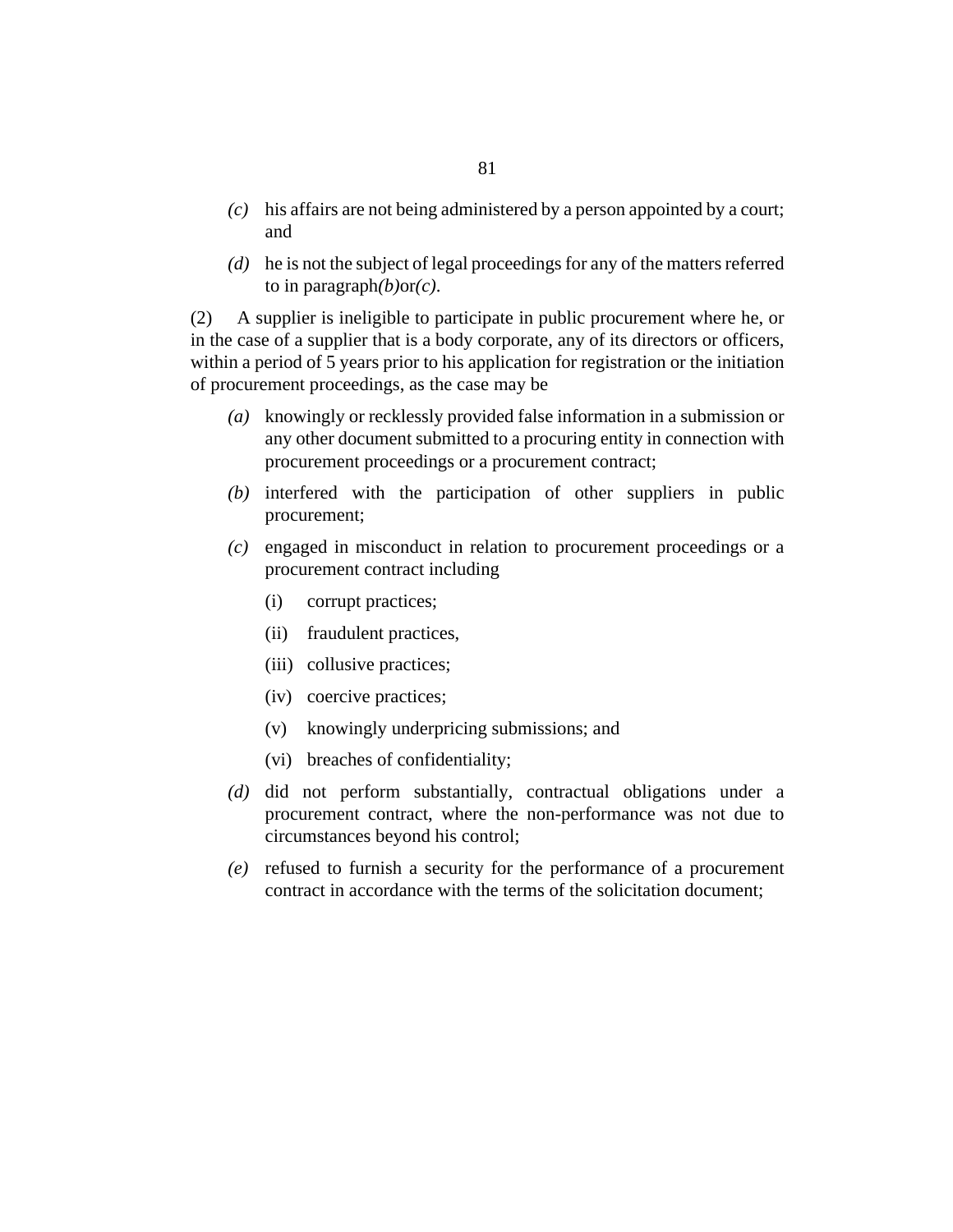- was convicted of an offence under this Act or related to *(f)*
	- (i) obtaining a procurement contract or sub-contract; or
	- (ii) dishonesty or professional activities;
- was suspended, disbarred or disqualified by any professional body; or *(g)*
- was suspended or prohibited from participating in procurement by an *(h)* international organization or a foreign government, provided that the Chief Procurement Officer verified that the proceedings of the international organization or foreign government that led to the suspension or prohibition
	- were based on a fair, independent review of the facts of the case; (i) and
	- (ii) provided the supplier with the opportunity to be heard in his defence and to appeal to an independent body against the original decision.

A foreign supplier shall be permitted to submit, as documentary evidence of eligibility to participate in public procurement (3)

- certified copies of equivalent documents from the relevant authority of *(a)* the country in which the supplier is incorporated or otherwise organized; or
- an official statement certifying that equivalent documentation is not *(b)* issued in the country in which the supplier is incorporated or otherwise organized.

The Director may, upon the recommendation of the Chief Procurement Officer, determine in accordance with this section that a supplier is ineligible to participate in public procurement but such a decision shall not be made unless (4)

(a) the Chief Procurement Officer conducts a thorough investigation of the facts of the case; and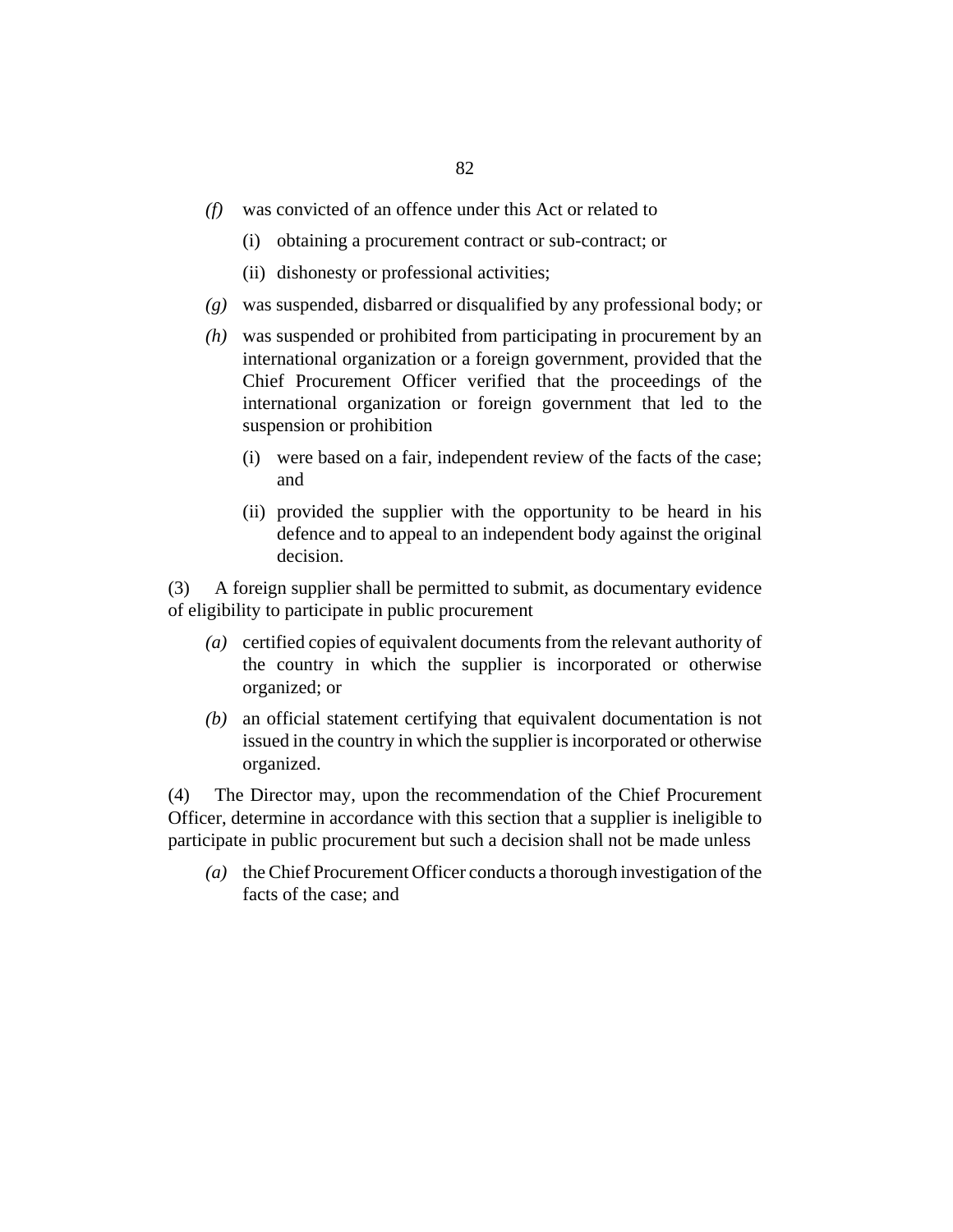$(b)$  the supplier receives reasonable notice, in writing, of the grounds for the decision and the details of the grounds, and is given a reasonable opportunity to be heard on the matter.

A decision that a supplier is ineligible to participate in public procurement and the reason for the decision shall be promptly communicated to the supplier. (5)

# **Exclusion of supplier from particular procurement proceedings**

A procuring entity shall, with the approval of the Director upon the recommendation of the Chief Procurement Officer, exclude a supplier from participation in procurement proceedings where the supplier **89.**(1)

- has a conflict of interest that is likely to impair the integrity of the *(a)* procurement proceedings; or
- $(b)$  is or becomes ineligible to participate in public procurement.

A supplier shall not be excluded from participation in procurement proceedings unless (2)

- (a) the Chief Procurement Officer conducts a thorough investigation of the facts of the case; and
- $(b)$  the supplier receives reasonable notice, in writing, of the grounds for the proposed exclusion and the details of the grounds, and is given a reasonable opportunity to be heard on why he should not be excluded.

A decision to exclude a supplier from participation in procurement proceedings and the reason for the exclusion shall be promptly communicated to the supplier. (3)

### **Removal from Suppliers Register**

The Chief Procurement Officer may remove from the Suppliers Register, the name of a supplier who becomes ineligible to participate in public procurement. **90.**(1)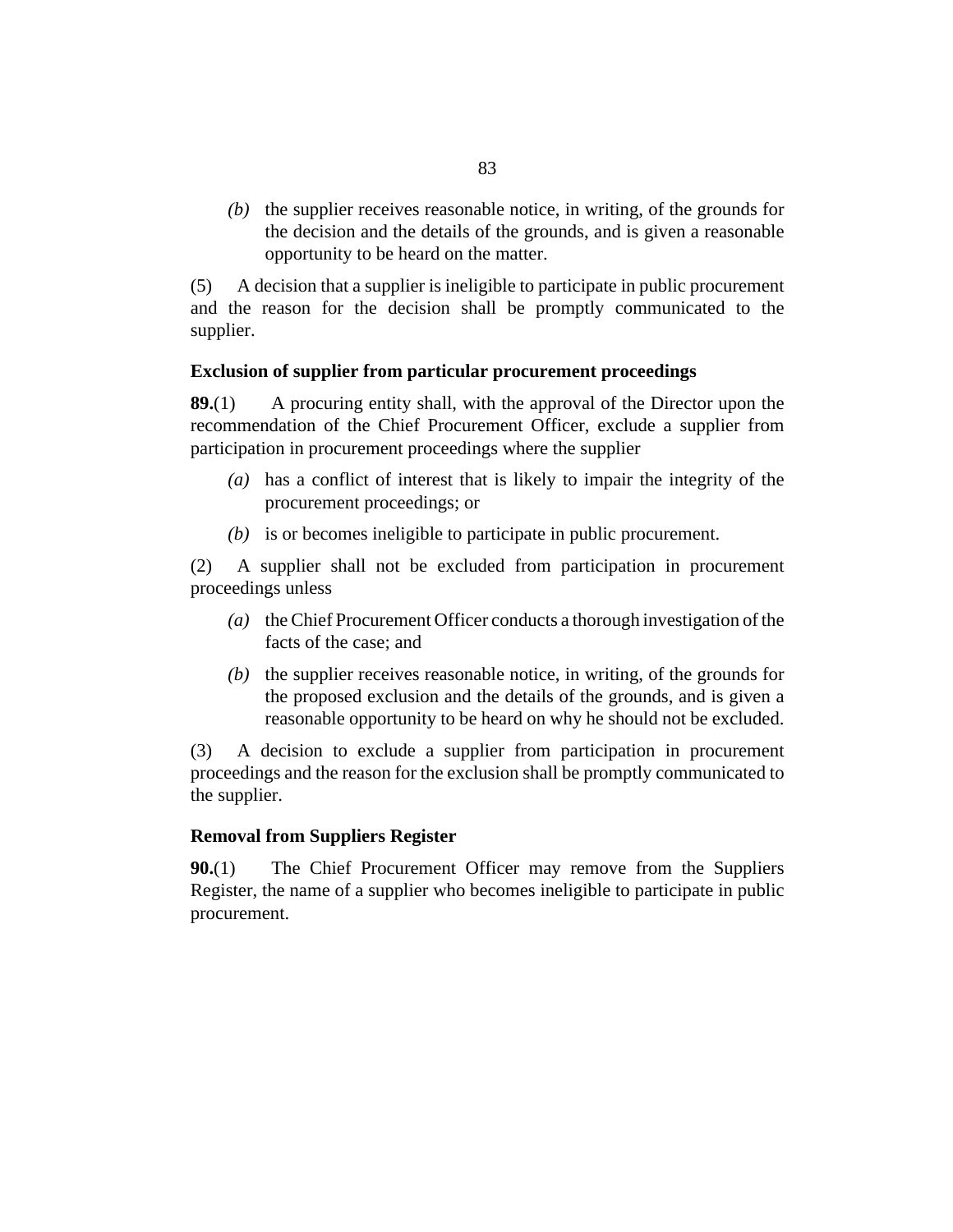<span id="page-83-0"></span>The Chief Procurement Officer shall not remove the name of a supplier from the Suppliers Register pursuant to subsection (1) unless he gives the supplier a reasonable opportunity to be heard on why his name should not be removed from the register. (2)

The Chief Procurement Officer shall promptly notify in writing a supplier whose name has been removed from the Suppliers Register of the fact of the removal and the reason for it. (3)

### **Qualifications of suppliers**

A procuring entity may, at any stage of procurement proceedings, including through pre-qualification proceedings, require a supplier to **91.**(1)

- meet such qualification criteria as the entity considers appropriate in *(a)* the circumstances; and
- (b) demonstrate that he has the capability and resources to perform the procurement contract effectively.
- Qualification criteria may include (2)
	- professional, technical and environmental qualifications; *(a)*
	- (b) professional and technical competence;
	- financial resources and equipment and other physical facilities; *(c)*
	- managerial capability, reliability and experience; and *(d)*
	- a sufficient number of personnel capable of discharging the obligations *(e)* of the supplier under the procurement contract.

A procuring entity may, at any stage of procurement proceedings, verify the qualifications of a supplier. (3)

- A procuring entity shall (4)
	- impose on or apply to a supplier, whether in pre-qualification *(a)* proceedings or otherwise, no qualification criterion other than that set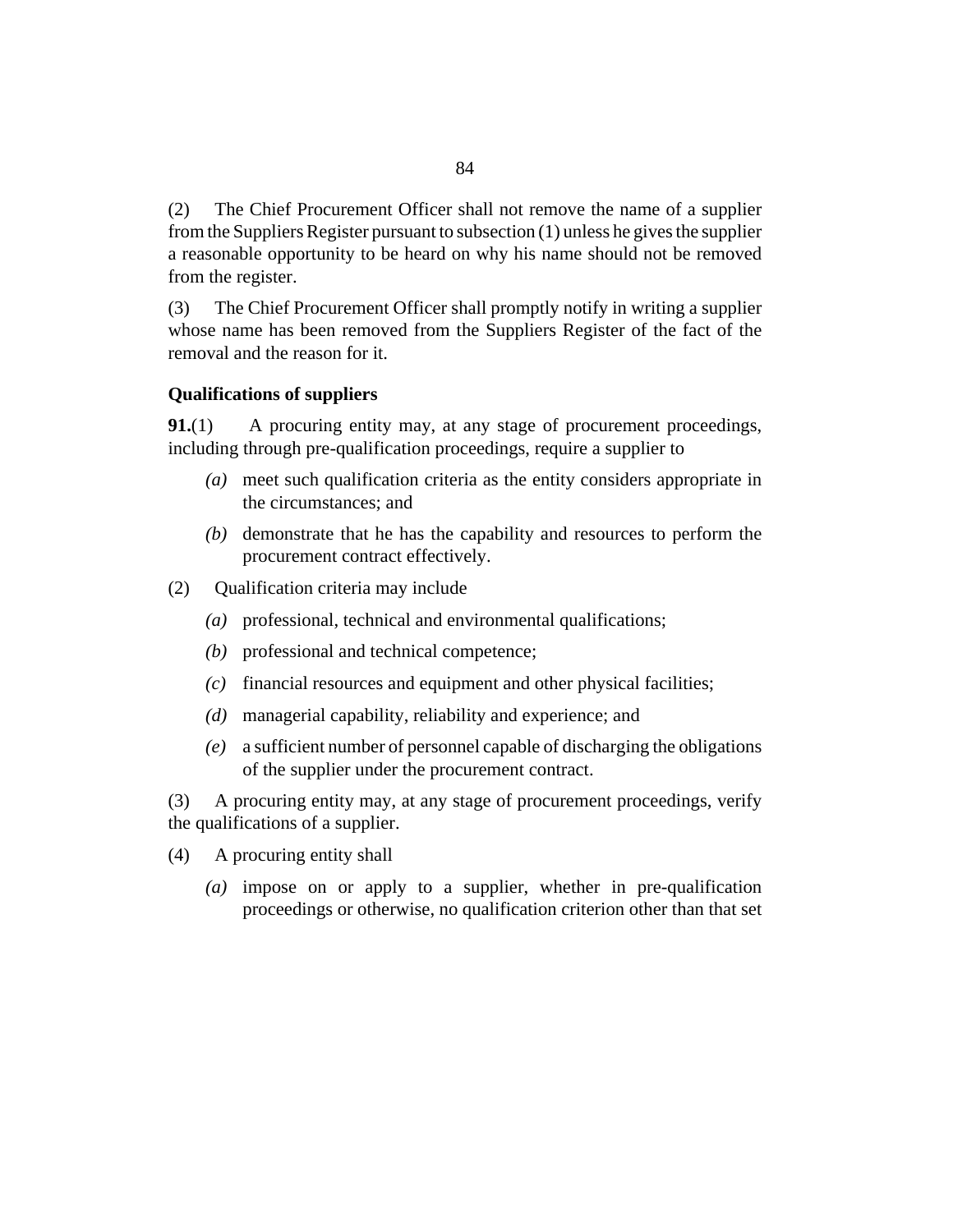out in the pre-qualification notice or document, if any, or in the solicitation document;

- in determining whether to qualify a supplier, apply qualification *(b)* criteria equally to all suppliers and evaluate the qualifications of each supplier in accordance with such criteria;
- establish no qualification criterion, requirement or procedure that *(c)* discriminates against or among suppliers or categories of suppliers unless the criterion is objectively justifiable.

Where a procuring entity assesses the qualifications of suppliers, the entity shall (5)

- promptly notify each supplier in writing of whether or not he qualified, *(a)* and where the supplier did not qualify, inform the supplier, upon his request, of the reasons that he did not qualify; and
- supply to any person upon his request, the names of the suppliers who *(b)* qualified.

### **Pre-qualification of suppliers**

A procuring entity may engage in pre-qualification proceedings in order to identify, prior to solicitation, suppliers who are qualified to present submissions. **92.**(1)

A procuring entity shall, in particular, consider engaging in prequalification proceedings where (2)

- (a) the subject matter of the procurement is highly complex or specialised or requires detailed design or methodology;
- $(t)$  the cost of preparing a detailed submission would discourage competition; or
- $\alpha$  the evaluation of a submission would necessarily be particularly detailed and the evaluation of a large number of submissions would therefore require excessive time and resources from the entity.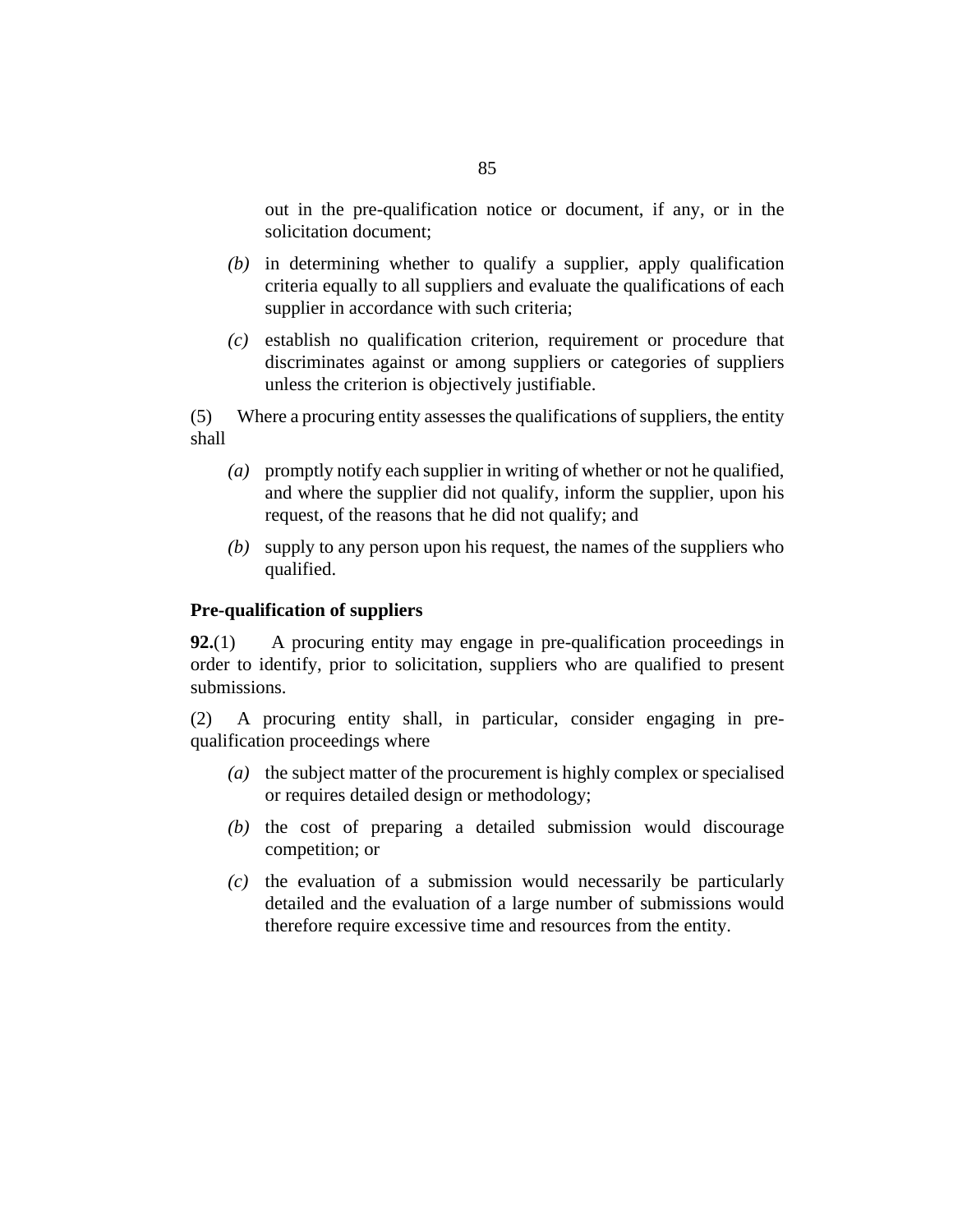Where a procuring entity desires to have suppliers pre-qualify, the entity shall publish a notice, to be called a pre-qualification notice, inviting suppliers to submit applications to pre-qualify. (3)

- The pre-qualification notice shall include (4)
	- (a) the principal terms and conditions of the procurement contract;
	- whether a pre-qualification document is to be issued or whether *(b)* applications to pre-qualify should be submitted to the entity;
	- where no pre-qualification document is to be issued, the qualification *(c)* criteria and the procedures to be used for ascertaining the qualifications of suppliers;
	- whether tenders are to be solicited from all pre-qualified suppliers or *(d)* only from a limited number of suppliers who best meet the qualification criteria;
	- where tenders are to be solicited only from a limited number of *(e)* suppliers, the maximum number of pre-qualified suppliers from whom tenders are to be solicited and the manner in which that number is to be selected; and
	- the procedure, place and deadline for submitting applications to pre-*(f)* qualify.
- Where a pre-qualification document is to be issued, the entity shall (5)
	- prepare the document in the form of the standard document, if any, *(a)* issued or approved by the Director for the purpose;
	- (b) include in the document
		- (i) instructions for preparing and submitting applications to prequalify; and
		- (ii) a clear statement of the qualification criteria and of any documentary evidence or information required to be submitted to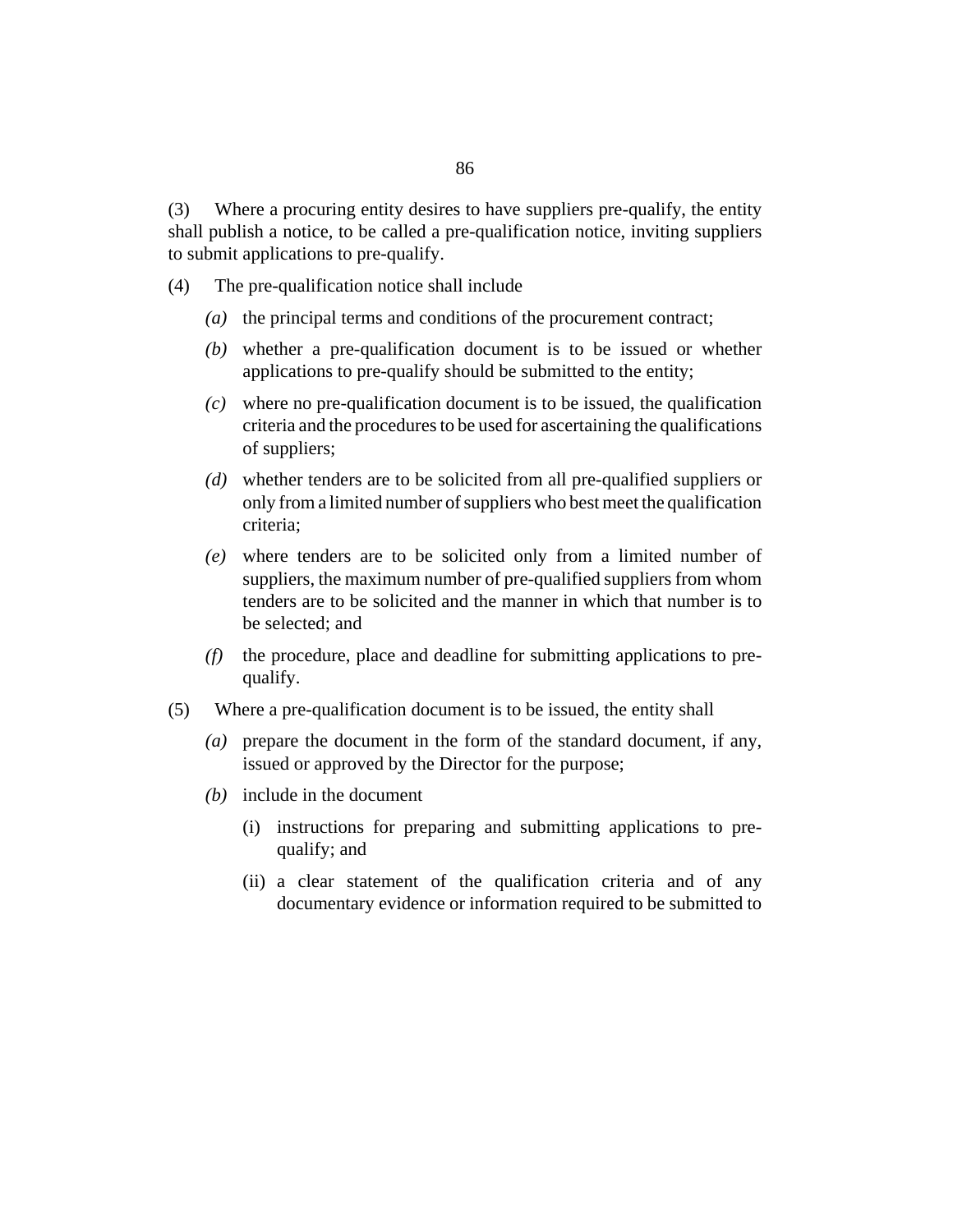demonstrate, and the procedures to be used to ascertain, the qualifications of suppliers; and

supply the document to any supplier who requests it. *(c)*

Where a procuring entity engages in pre-qualification proceedings, only suppliers that the entity has pre-qualified are entitled to participate further in the procurement proceedings. (6)

# **Clarification of pre-qualification notices and documents**

Where a procuring entity receives, within a reasonable time prior to the deadline for the submission of applications to pre-qualify, a request from a supplier for clarification of a pre-qualification notice or a pre-qualification document, the entity shall **93.**(1)

- provide the clarification to the supplier; and *(a)*
- without identifying the source of the request, in the case of *(b)*
	- a pre-qualification notice, publish the clarification; or (i)
	- (ii) a pre-qualification document, communicate the clarification to all other suppliers to whom the entity provided the document.

A procuring entity shall provide a clarification referred to in subsection (1), whether by publication or otherwise, to all suppliers at the same time and within sufficient time to enable them to present their applications to pre-qualify before the deadline for submission. (2)

A procuring entity may, prior to the deadline for submitting applications to pre-qualify, and, where required pursuant to [section 7](#page-18-0), with the approval of the relevant tenders committee, whether on its own initiative or as a result of a request for clarification by a supplier, modify a pre-qualification notice or a prequalification document by issuing an addendum. (3)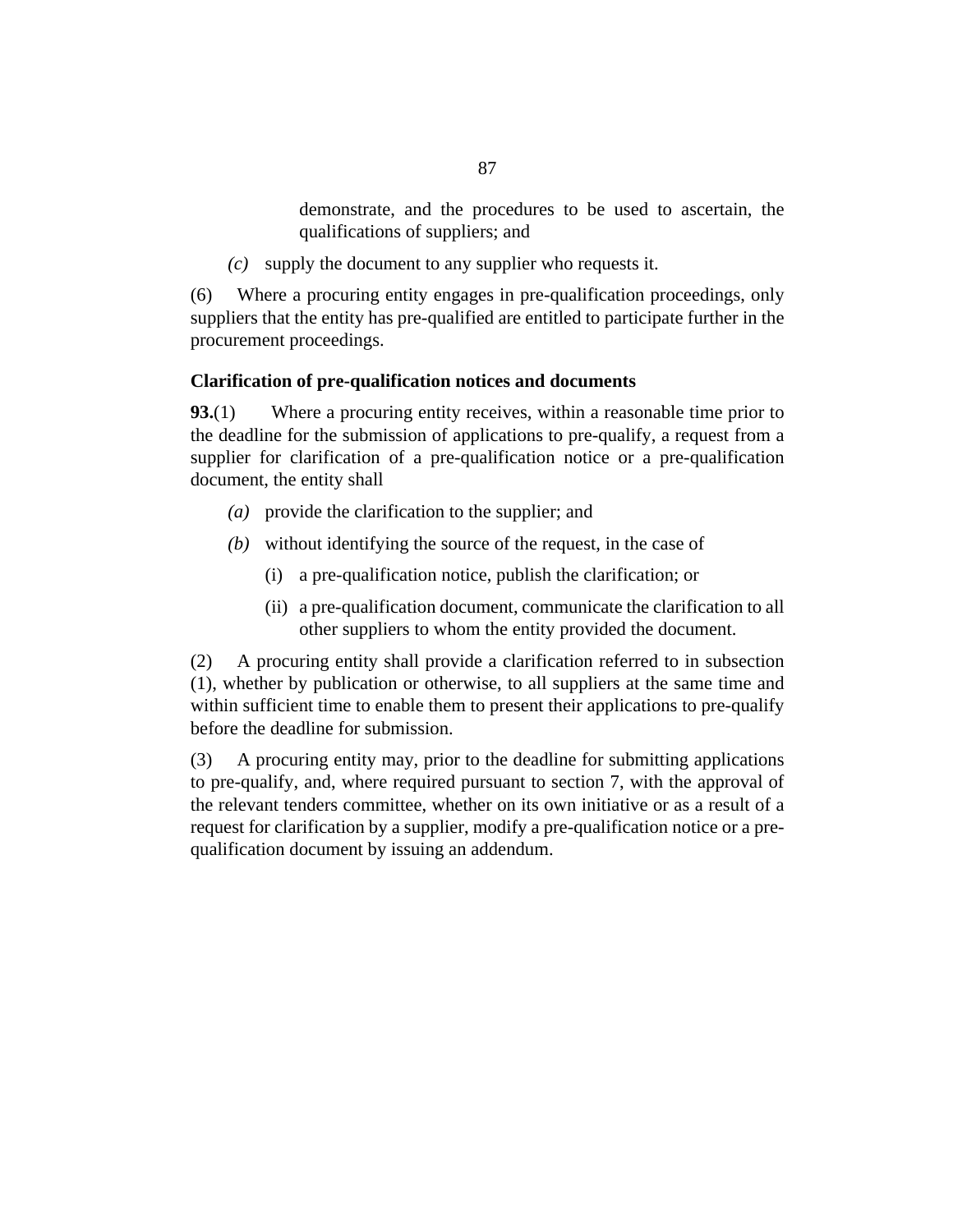- The addendum shall (4)
	- (*a*) in the case of
		- a pre-qualification notice, be published promptly; and (i)
		- (ii) a pre-qualification document, be communicated promptly to the suppliers to whom the entity provided the pre-qualification document; and
	- $(b)$  be binding on the suppliers.

Where a procuring entity issues a clarification or modification of a prequalification notice or a pre-qualification document, the entity shall, prior to the deadline for presenting applications to pre-qualify, extend, or where required pursuant to [section 7,](#page-18-0) request the relevant tenders committee to extend the deadline where necessary in order to afford suppliers sufficient time to take the clarification or modification into account in preparing their applications. (5)

The procuring entity, or where required pursuant to [section 7,](#page-18-0) the relevant tenders committee may, in its absolute discretion, prior to a deadline for presenting applications to pre-qualify, extend the deadline where it is not possible for one or more suppliers to present their applications by the deadline because of any circumstance beyond their control. (6)

- Notice of an extension of a deadline shall (7)
	- in the case of a pre-qualification notice, be published; and *(a)*
	- $(b)$  in the case of a pre-qualification document, be given to all suppliers to whom the entity provided the document.

The functions of a tenders committee under this section shall be discharged by the chairman of the committee. (8)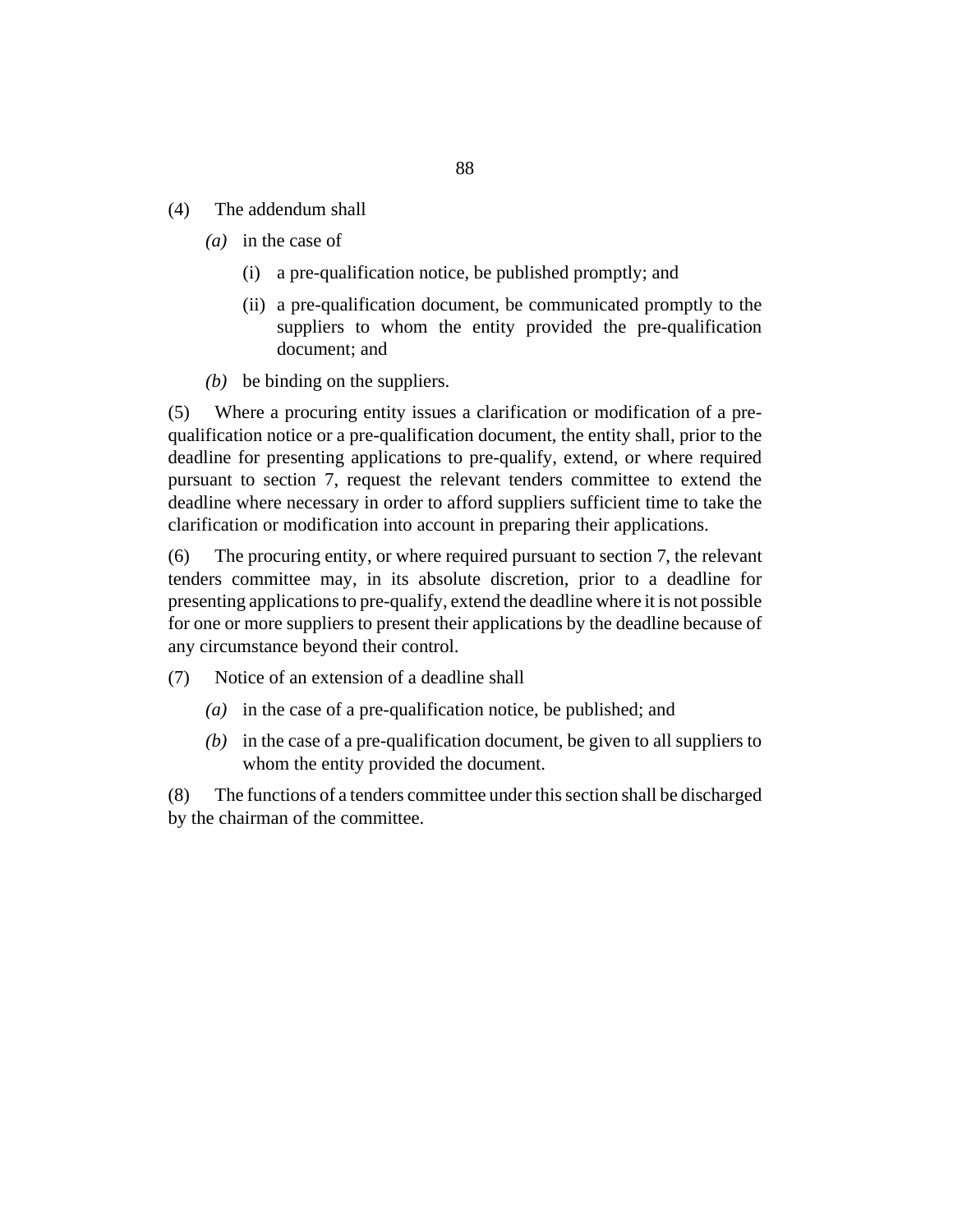# PART VIII

### CHALLENGE PROCEEDINGS

### <span id="page-88-0"></span>**Appeals to Tribunal in respect of registration, exclusion etc.**

A supplier may, upon payment of such fee as may be prescribed, appeal to the Tribunal against a decision **94.**

- (a) to refuse to register him or renew his registration;
- $(b)$  that he is ineligible to participate in public procurement;
- $(c)$  to exclude him from participation in public procurement; or
- $(d)$  to remove his name from the Suppliers Register.

# **Procedure for appeal**

An appeal under section 94 shall be **95.**(1)

- (*a*) in writing; and
- submitted within 14 days of receipt by the supplier of notice of a *(b)* decision referred to in that section.

The Tribunal shall, within 15 days of receipt of the appeal, determine whether to entertain or dismiss the appeal. (2)

- The Tribunal may dismiss an appeal where it determines that the appeal (3)
	- is manifestly without merit; or *(a)*
	- (b) was not submitted by the deadline set out in subsection  $(1)(b)$ ,

and a dismissal constitutes a decision on the appeal.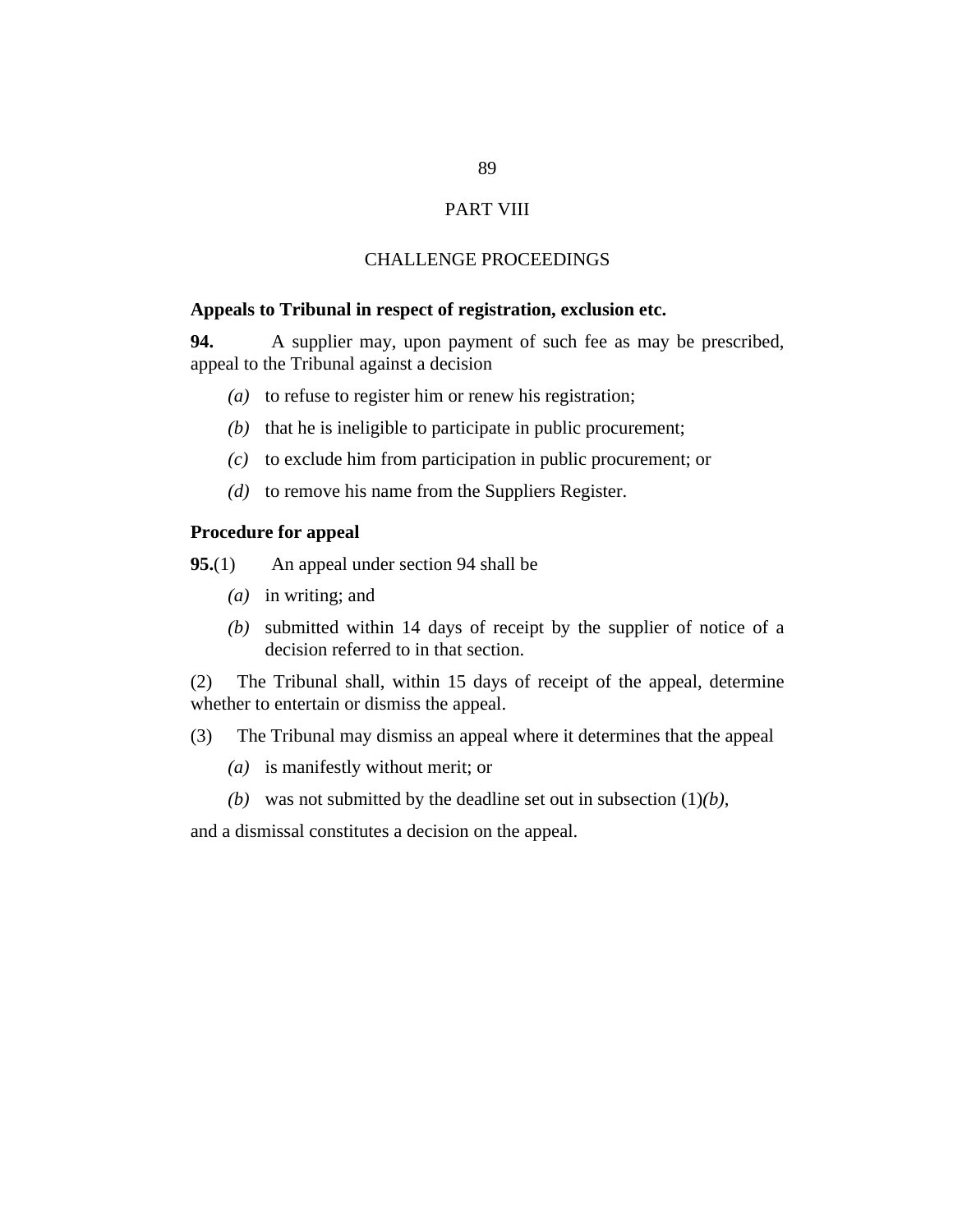# <span id="page-89-0"></span>**Reconsideration of decision or action by procuring entity or tenders committee**

A supplier who participates in procurement proceedings and alleges that he has suffered or is likely to suffer loss or injury because a decision or action of a procuring entity or tenders committee in relation to the proceedings does not comply with this Act may, upon payment of such fee as may be prescribed, apply to the entity or committee to reconsider the decision or action. **96.**(1)

- An application for reconsideration shall (2)
	- be in writing; *(a)*
	- (b) include particulars of the decision or action that the supplier alleges does not comply with this Act; and
	- where the application relates to *(c)*
		- (i) the terms of solicitation or pre-qualification or a decision or action taken in pre-qualification proceedings, be submitted prior to the deadline for presenting submissions; or
		- (ii) any other decision or action taken in the procurement proceedings, be submitted within the standstill period, if any, or, where no standstill period is applied, prior to the execution of
			- (A) the procurement contract; or
			- (B) the framework agreement, where a framework agreement is involved.
- A procuring entity or tenders committee shall (3)
	- within 5 days of receipt of an application for reconsideration *(a)*
		- publish a notice of the application; and (i)
		- (ii) notify all participants in the procurement proceedings of the submission of the application and its substance; and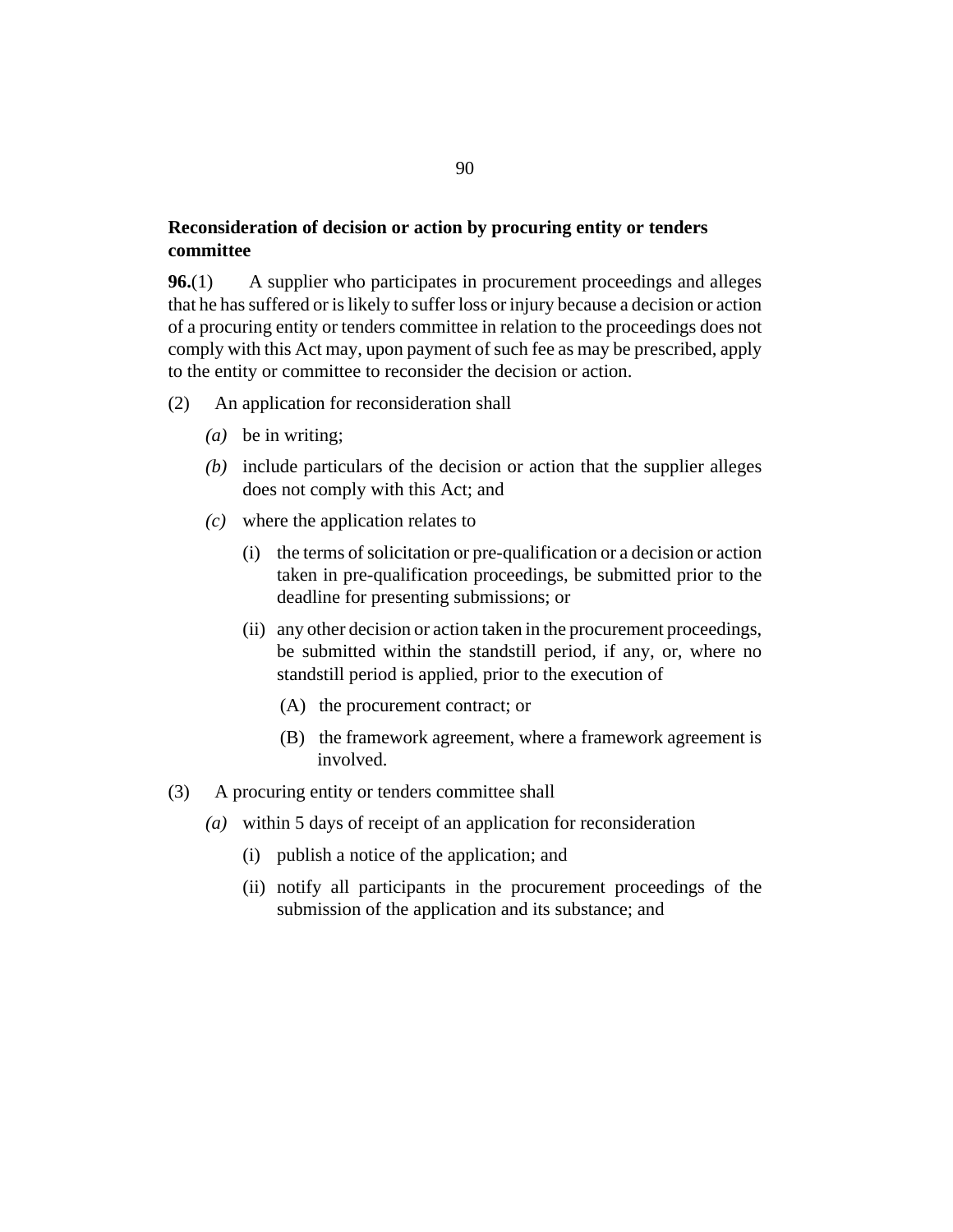- within 10 days of publication of the notice *(b)*
	- (i) determine whether to entertain or dismiss the application and, where it determines to entertain the application, whether to suspend the procurement proceedings to which the application relates; and
	- (ii) notify the applicant and all other participants in the procurement proceedings of its decision to entertain or dismiss the application and where the application is
		- (A) to be entertained, of whether the procurement proceedings are suspended and if so, the duration of the suspension or, if not, the reason for the decision not to suspend the proceedings; or
		- (B) dismissed, the reason for the dismissal.

A procuring entity or tenders committee may dismiss an application for reconsideration where it determines that the application (4)

- is manifestly without merit; or *(a)*
- (b) was not submitted by the deadline set out in subsection  $(2)(c)$ ,

and a dismissal constitutes a decision on the application.

Where a procuring entity or tenders committee determines to entertain an application for reconsideration, the entity or committee (5)

- may overturn, correct, vary or uphold any decision or action it took in *(a)* the procurement proceedings to which the application relates or the entity may cancel the procurement; and
- shall, within 20 days of publication of the notice referred to in *(b)* subsection (3)*(a)*,
	- (i) issue its decision on the application; and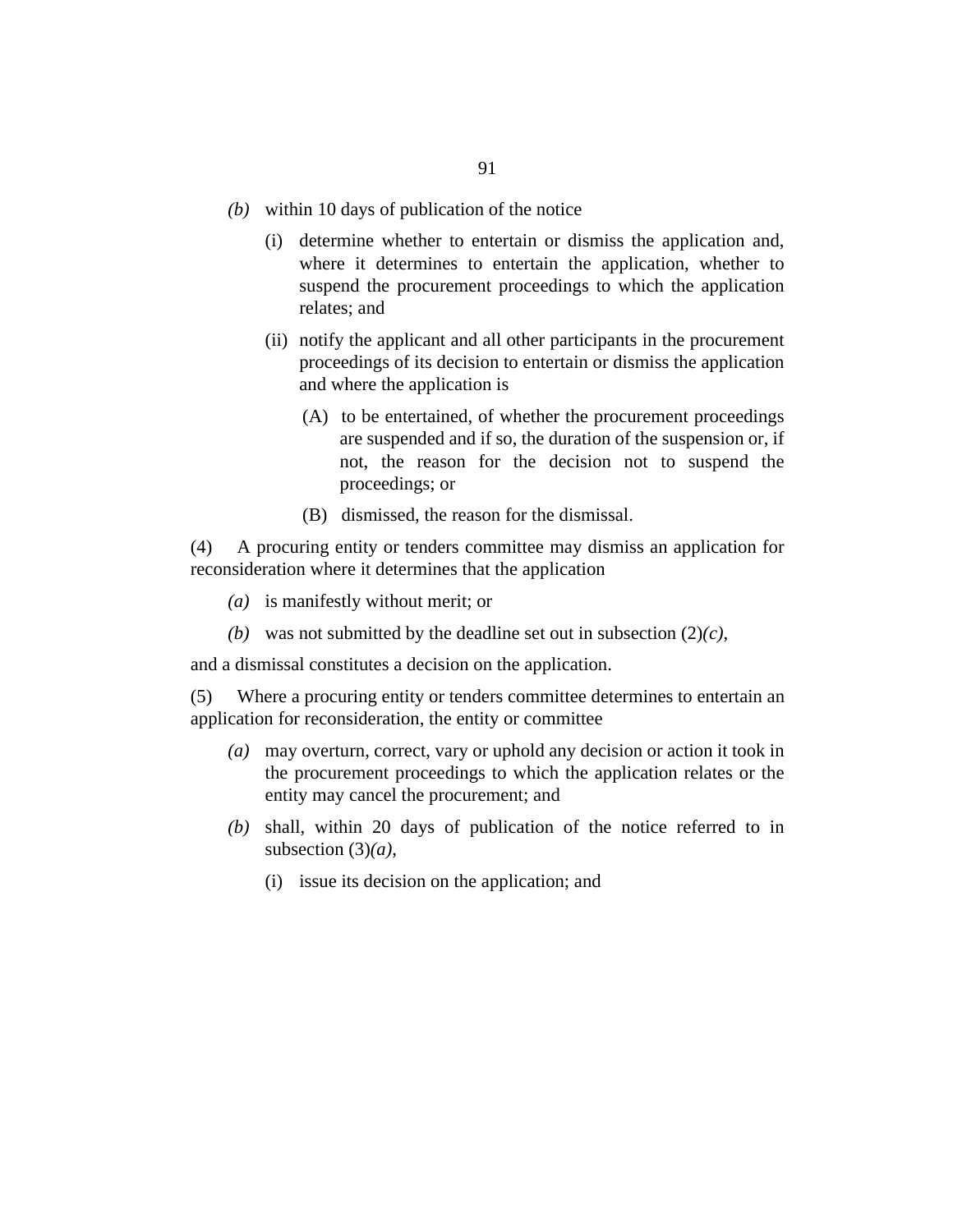<span id="page-91-0"></span>(ii) communicate its decision to the applicant, all other participants in the proceedings for reconsideration and all other participants in the procurement proceedings.

A procuring entity or tenders committee shall give its decision and the reason for it, and state any action taken pursuant to it, in writing. (6)

### **Appeals to Tribunal in respect of reconsideration proceedings**

A supplier who applies to a procuring entity or tenders committee for reconsideration of a decision or action may, upon payment of such fee as may be prescribed, appeal to the Tribunal where **97.**(1)

- (a) the entity or committee does not
	- (i) give notice to him in accordance with section  $96(3)(b)(ii)$  and (6); or
	- (ii) communicate its decision to him in accordance with section  $96(5)$ and (6); or
- $(b)$  he is dissatisfied with the decision of the entity or committee in respect of his application.
- An appeal to the Tribunal shall (2)
	- be in writing; and *(a)*
	- where *(b)*
		- (i) it relates to a failure of a procuring entity or tenders committee to
			- (A) give notice to a supplier in accordance with section  $96(3)(b)$  $(ii)$  and  $(6)$ ; or
			- (B) communicate its decision to a supplier in accordance with section  $96(5)$  and  $(6)$ ,

be submitted within 14 days after the notice should have been given or the decision should have been communicated to the supplier in accordance with [section 96](#page-89-0); or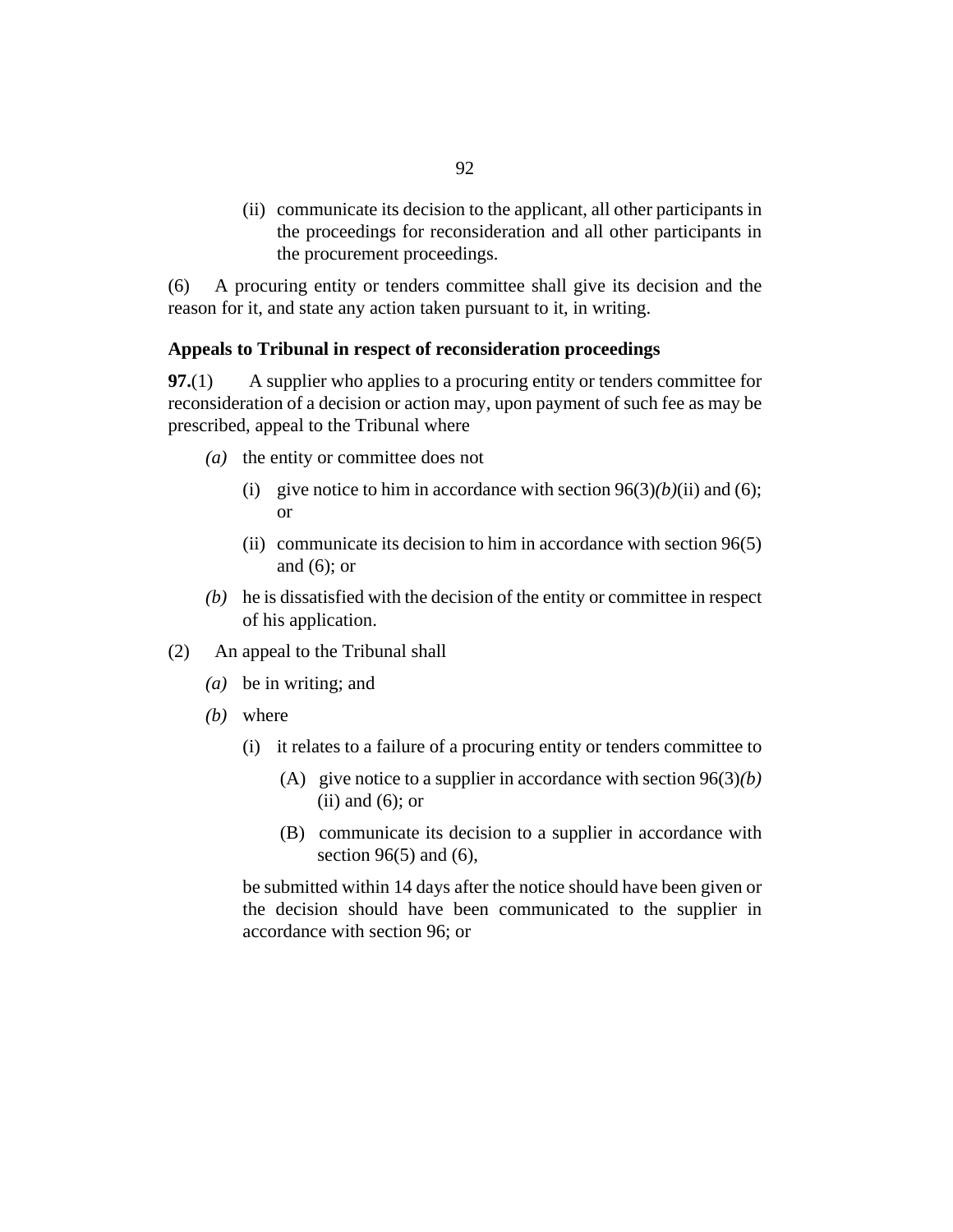- (ii) it is against a decision of a procuring entity or tenders committee in respect of an application for reconsideration, be submitted within 14 days of the communication to the supplier of the decision of the entity or committee.
- Where a supplier appeals to the Tribunal (3)
	- (a) the authority of the procuring entity or tenders committee to entertain his application ceases; and
	- $(b)$  the entity or committee shall, upon receipt from the Tribunal of notice of the appeal, promptly provide the Tribunal with all documents relating to the procurement proceedings.
- The Tribunal shall (4)
	- within 5 days of receipt of an appeal, publish a notice of the appeal; *(a)* and
	- within 10 days of publication of the notice, *(b)*
		- (i) unless it decides that urgent public interest considerations require the procurement proceedings to continue, order the suspension of the proceedings where and for as long as it determines that a suspension is necessary to protect the interests of the appellant; and
		- (ii) notify the procuring entity, the tenders committee and all participants in the procurement proceedings to which the appeal relates of the appeal and its substance and its decision
			- (A) to suspend the proceedings and the duration of the suspension; or
			- (B) not to suspend the proceedings and the reason for its decision.

The Tribunal may order that any suspension imposed under subsection (4) be extended or lifted. (5)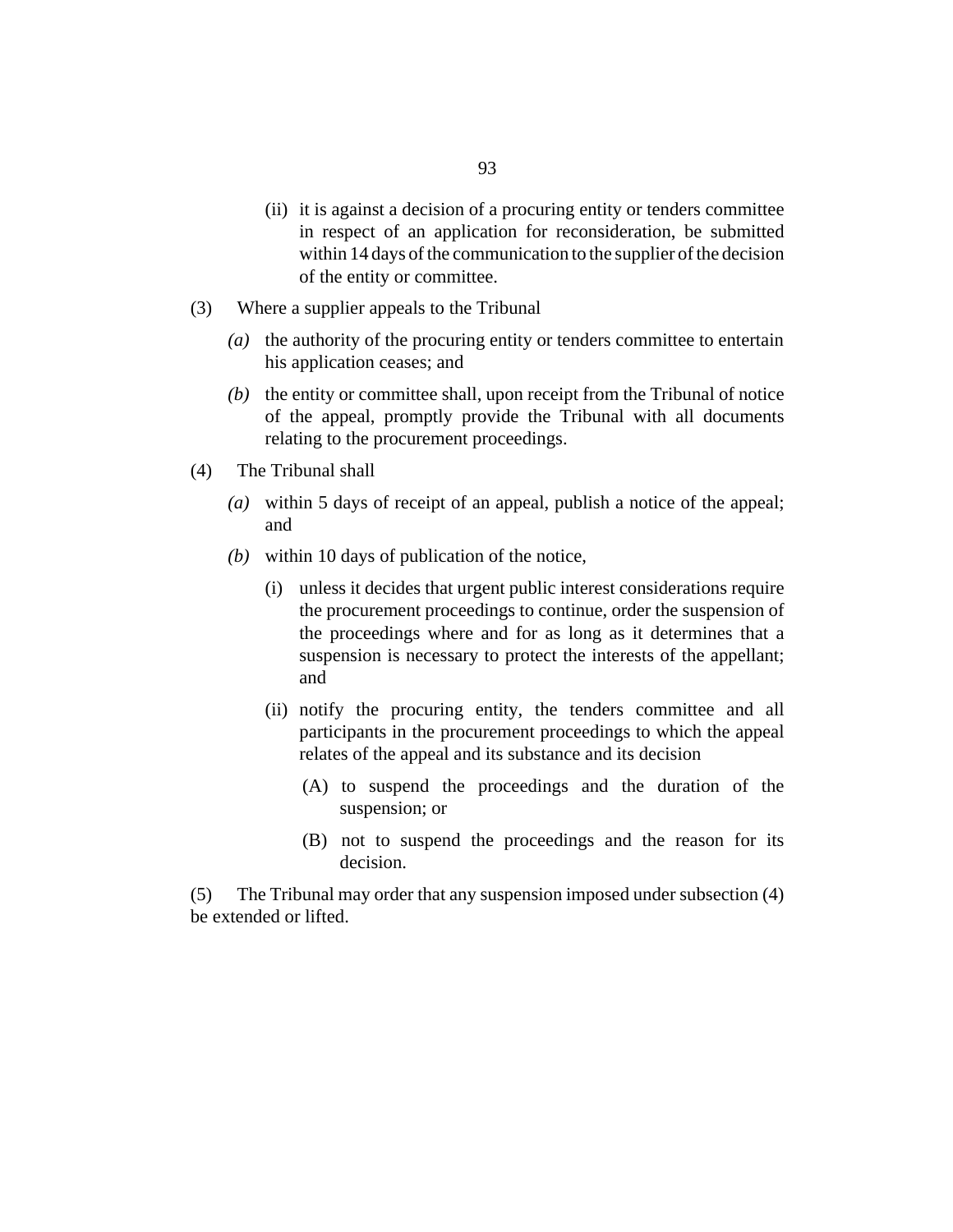<span id="page-93-0"></span>The Tribunal may dismiss an appeal and order that any suspension imposed be lifted where it determines that the appeal (6)

- is manifestly without merit; or *(a)*
- (b) was not submitted by the deadline set out in subsection  $(2)(b)$ ,

and a dismissal constitutes a decision on the appeal.

The Tribunal shall within 20 days of publication of the notice referred to in subsection (4)*(a)* (7)

- (a) issue its decision on the appeal; and
- $(b)$  communicate its decision to the appellant, the procuring entity, the tenders committee and all other participants in the procurement proceedings.

# **Hearing of appeal**

An appeal to the Tribunal shall be heard and determined by the chairman and not less than 2 members of the Tribunal selected by the chairman, and the chairman and the members so selected shall have all the powers of the Tribunal in relation to the appeal. **98.**(1)

In the event of a difference of opinion among members sitting together, the opinion of the majority shall prevail. (2)

The Tribunal may, if it thinks fit, receive oral or written evidence, and under oath or otherwise, but it is not bound by the rules of evidence in the *[Evidence Act](http://barbadosparliament-laws.com/en/showdoc/cs/121)*, Cap. 121 and it may take into account opinion evidence and such facts as it considers relevant and material. (3)

The Tribunal shall allow every party to an appeal to appear in person or by representative, and, where the Tribunal receives oral evidence, to examine and cross-examine witnesses. (4)

Notwithstanding subsection (4), the Tribunal may proceed in the absence of a party who has been given reasonable notice in writing to attend. (5)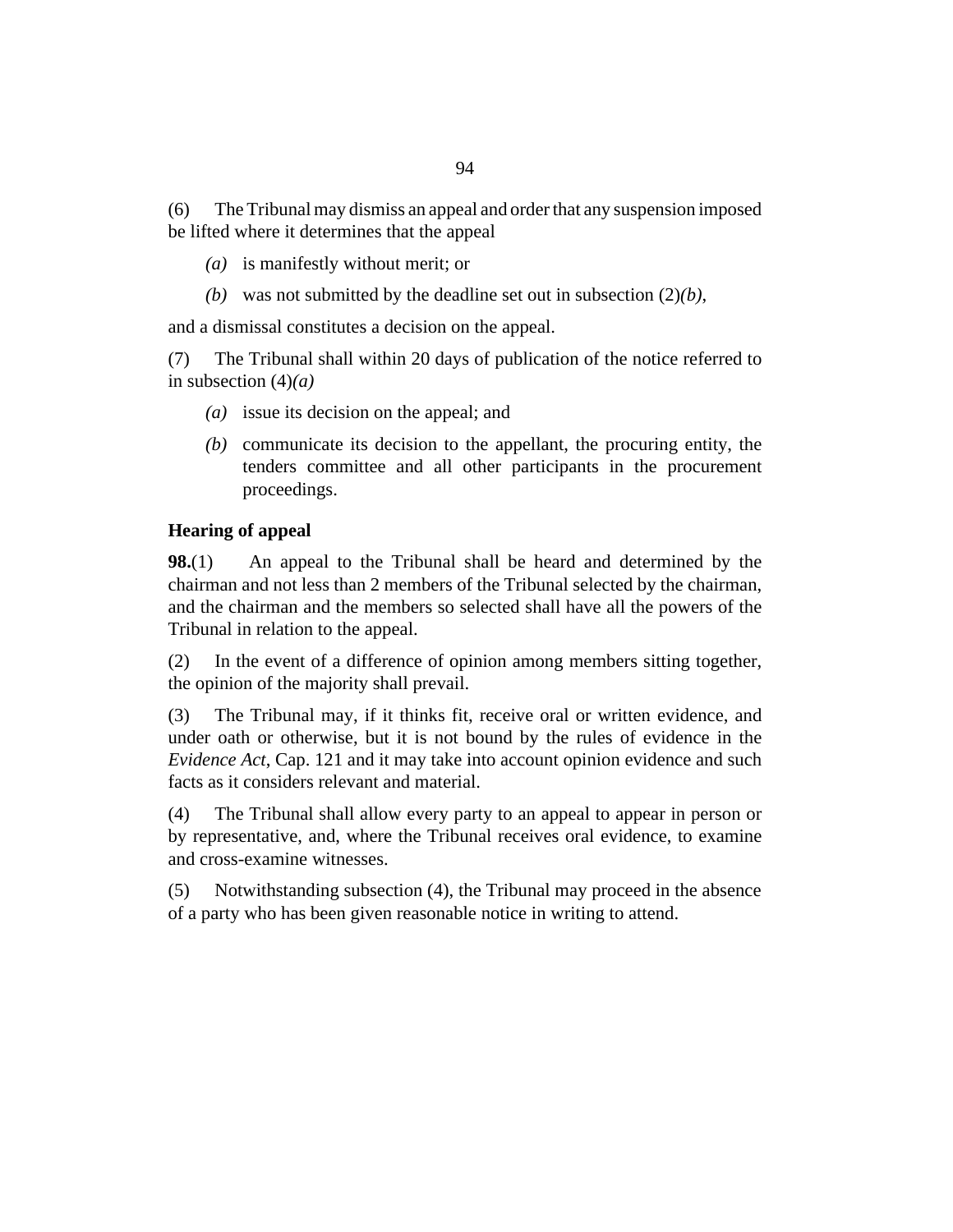<span id="page-94-0"></span>The Tribunal shall, subject to [section 101](#page-95-0), receive evidence in public. (6)

The Tribunal may issue summonses, make orders and give directions to such persons and in such manner as it thinks fit for the purpose of summoning witnesses, requiring the disclosure of documents or other evidence and requiring parties or witnesses to answer questions and, generally, for conducting its proceedings in a proper and orderly manner. (7)

The Tribunal may report to the High Court the conduct of any person who disobeys any subpoena, order or direction properly issued under subsection (7), or says or does any other thing that would, if the Tribunal were a superior court of law, be contempt of court. (8)

Where a report is made under subsection (8), the High Court shall hear the complaint and any defence, and may punish the person concerned in the same manner as if the person were guilty of contempt of the High Court. (9)

# **Decisions by Tribunal**

In taking its decision on an appeal that it has entertained, the Tribunal may review the whole case in respect of law and fact, and the exercise of any discretion, and shall determine the case in accordance with its own judgment. **99.**(1)

- Without prejudice to the generality of subsection (1), the Tribunal may (2)
	- confirm a lawful decision; *(a)*
	- (b) revise an unlawful decision or substitute its own decision for such a decision;
	- (c) overturn, wholly or in part, an unlawful act or decision, other than a decision that results in the execution of a procurement contract or framework agreement;
	- prohibit any individual or entity from acting or deciding unlawfully or *(d)* from following an unlawful procedure;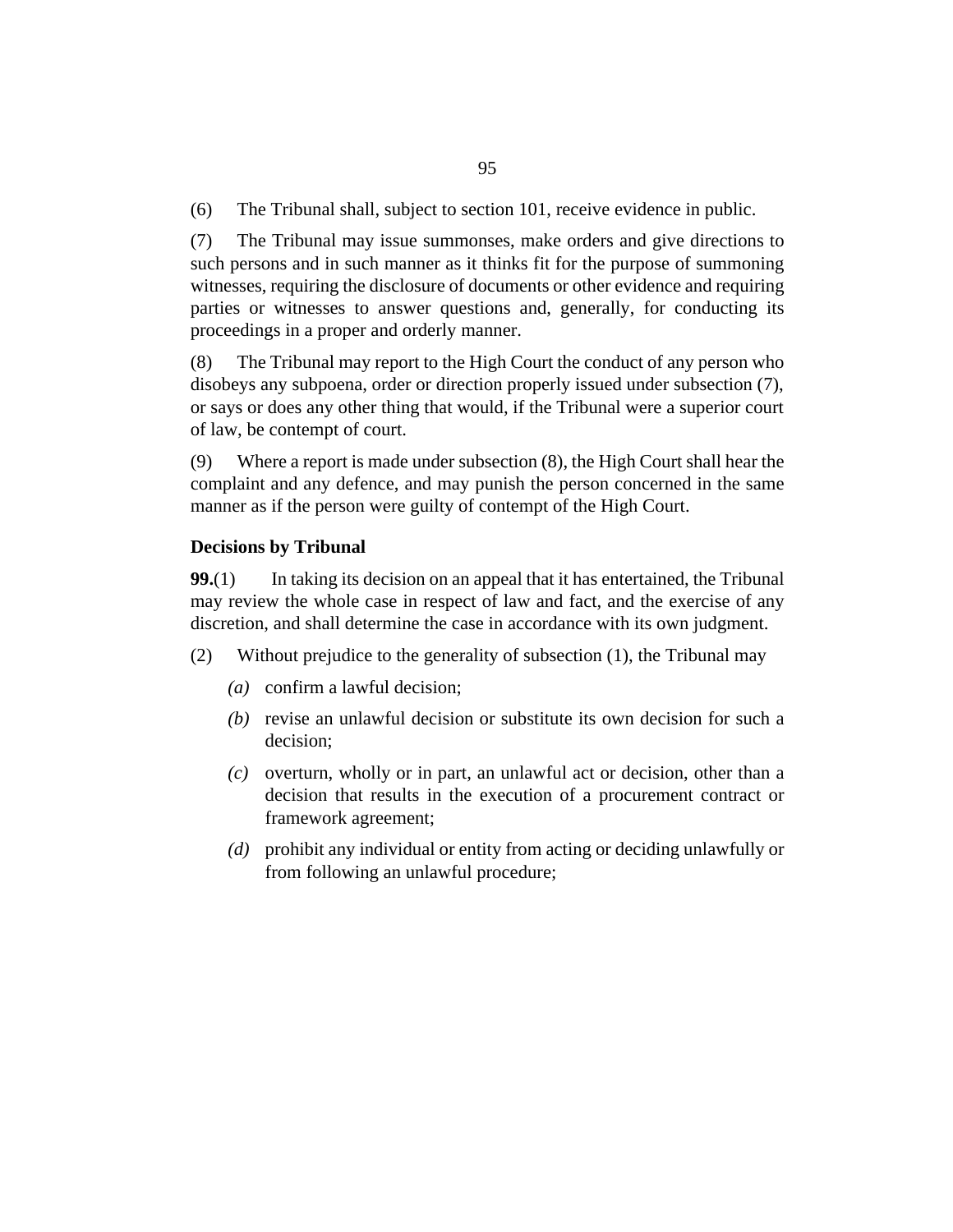- <span id="page-95-0"></span>require any individual or entity that has acted or proceeded in an *(e)* unlawful manner or that has reached an unlawful decision, to act or proceed in a lawful manner or reach a lawful decision;
- order that procurement proceedings be terminated; or *(f)*
- dismiss the appeal. *(g)*

The Tribunal shall give reasons for any decision it makes on a matter before it, including a decision to dismiss a matter, and shall state the decision and the reasons for it, in writing. (3)

Nothing in this Part shall permit the Tribunal to interfere with a procurement contract or framework agreement that has been executed. (4)

Decisions of the Tribunal shall be made available for public inspection. (5)

### **Costs**

The Tribunal shall not award costs to any party to an appeal other than sums in respect of the reasonable costs incurred in **100.**

- $(a)$  the preparation of the submission relating to an application for reconsideration or the appeal; and
- $(b)$  the obtaining of an expert report,

and any such award shall be at the discretion of the Tribunal.

### **Disclosure in reconsideration and appeal proceedings**

No information shall be disclosed in proceedings under [sections 94](#page-88-0) to [99](#page-94-0) and no public hearing shall be held under those sections where **101.**

(a) the Tribunal is of the opinion that evidence may be disclosed relating to financial or other personal circumstances of any person and that the balance of advantage is in favour of preventing the disclosure of the evidence in public, having regard both to the public interest and the interest of the person concerned; or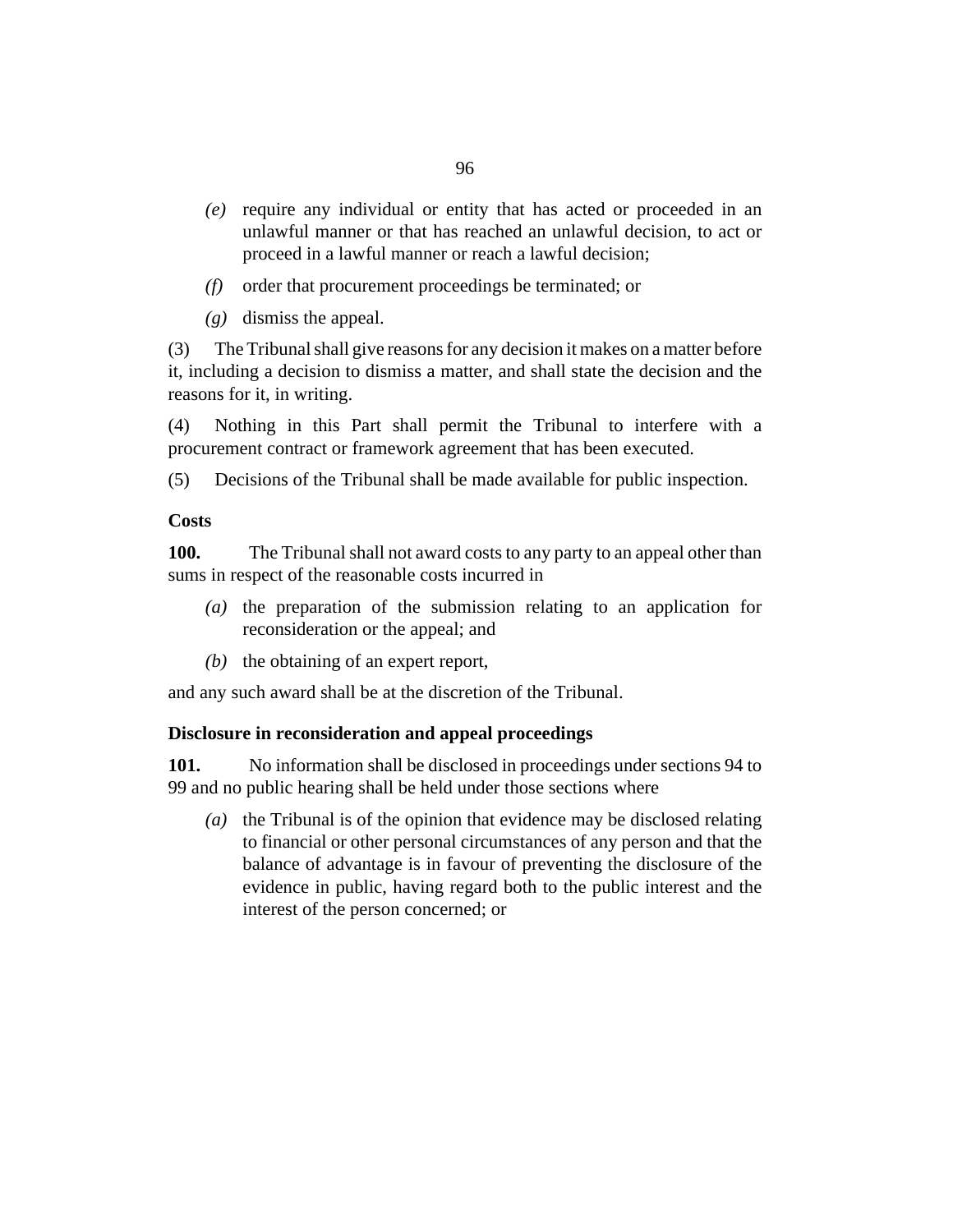(b) to do so would prejudice national security, impede law enforcement, prejudice the legitimate, commercial interests of a supplier or impede fair competition.

### **Rights of participants in reconsideration and appeal proceedings**

A supplier who is a party in procurement proceedings to which an application for reconsideration of a decision or action by a procuring entity or tenders committee or an appeal relates and the procuring entity, the tenders committee and any other governmental authority the interests of which are, or are likely to be, affected by the application or appeal have the right to **102.**(1)

- participate in the proceedings under [sections 94](#page-88-0) to [99](#page-94-0); *(a)*
- be present and represented at all hearings during the proceedings; *(b)*
- be heard; *(c)*
- (*d*) present evidence, including from witnesses;
- (e) request, subject to **[section 101](#page-95-0)**, that any hearing should take place in public; and
- obtain, subject to [section 101](#page-95-0), access to the record of the proceedings. *(f)*

A supplier who fails to participate in proceedings for a reconsideration or an appeal referred to in subsection (1) is barred from subsequently challenging the decisions or actions that are the subject matter of the application for reconsideration or the appeal. (2)

### **Effect of an application for reconsideration or an appeal**

A procuring entity shall not take any step that would result in the execution of a procurement contract or framework agreement where the entity receives, in respect of a decision or action taken in procurement proceedings related to the contract or agreement **103.**(1)

an application for reconsideration within the time limits prescribed in *(a)* [section 96](#page-89-0);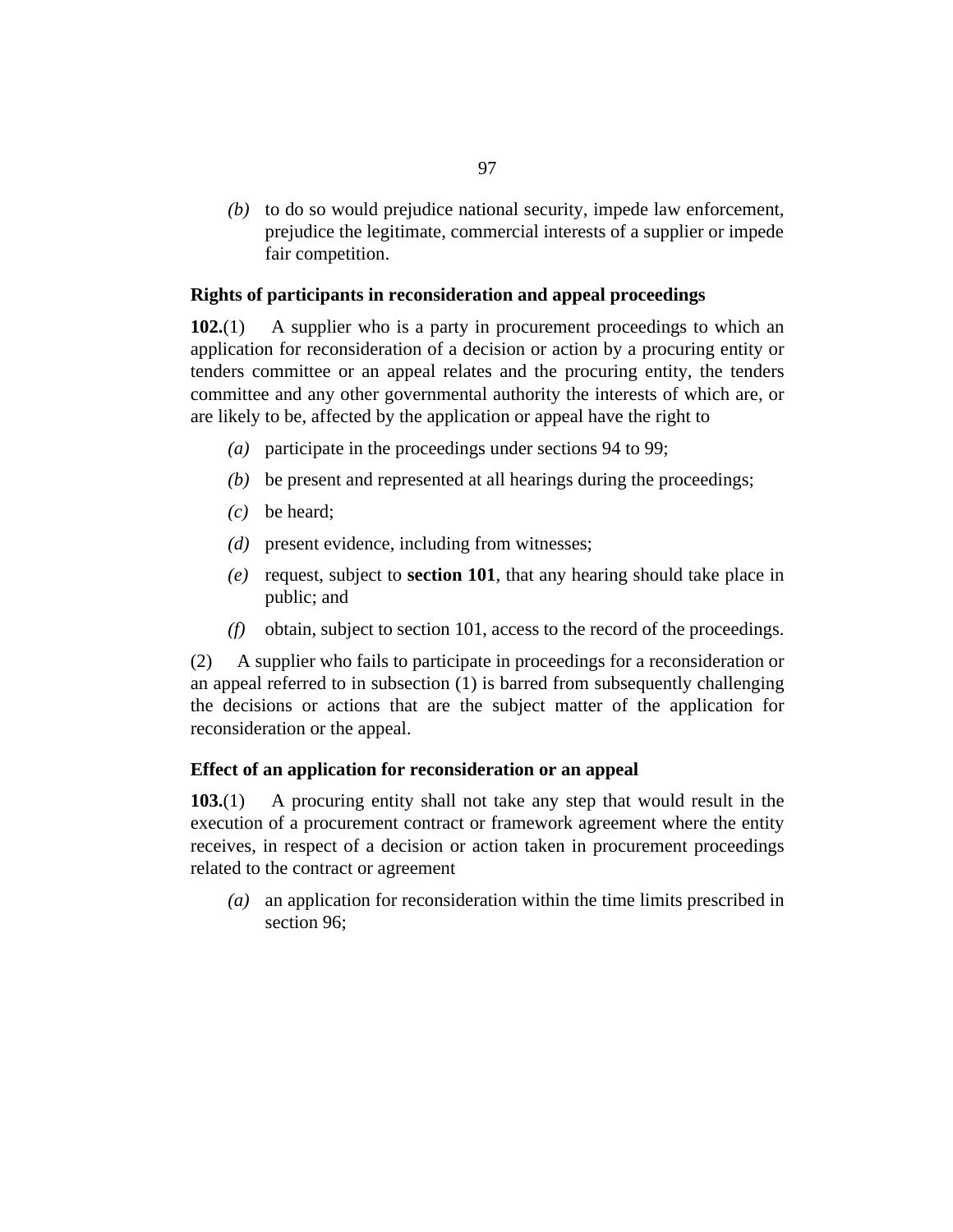- notice, from a tenders committee, of an application for reconsideration *(b)* submitted to the committee within the time limits prescribed in [section](#page-89-0) [96](#page-89-0); or
- notice of an appeal before the Tribunal under [section 97.](#page-91-0) *(c)*

The prohibition referred to in subsection (1) shall expire on the fifteenth day after the decision of the procuring entity, tenders committee or Tribunal on the application for reconsideration or the appeal, as the case may be, is communicated to (2)

- ( $a)$  the applicant or appellant, as the case may be;
- $(b)$  the procuring entity, where applicable;
- all other participants in the proceedings for reconsideration or all *(c)* parties to the appeal, as the case may be; and
- all other participants in the procurement proceedings to which the *(d)* application or appeal relates.

A procuring entity may, at any time, apply to the Tribunal to authorize the entity to enter into a procurement contract or framework agreement on the ground that urgent public interest considerations so justify. (3)

The decision of the Tribunal and the reason for the decision shall promptly be communicated to the persons referred to in paragraphs *(a)* to *(d)* of subsection  $(2).$ (4)

### **Court proceedings**

A party to an appeal to the Tribunal may appeal from the decision of the Tribunal to the Court of Appeal. **104.**(1)

- In disposing of an appeal under this section, the Court of Appeal may (2)
	- confirm or vacate the determination; *(a)*
	- make an order referring the determination back to the Tribunal for re-*(b)* determination in accordance with the directions of the court; or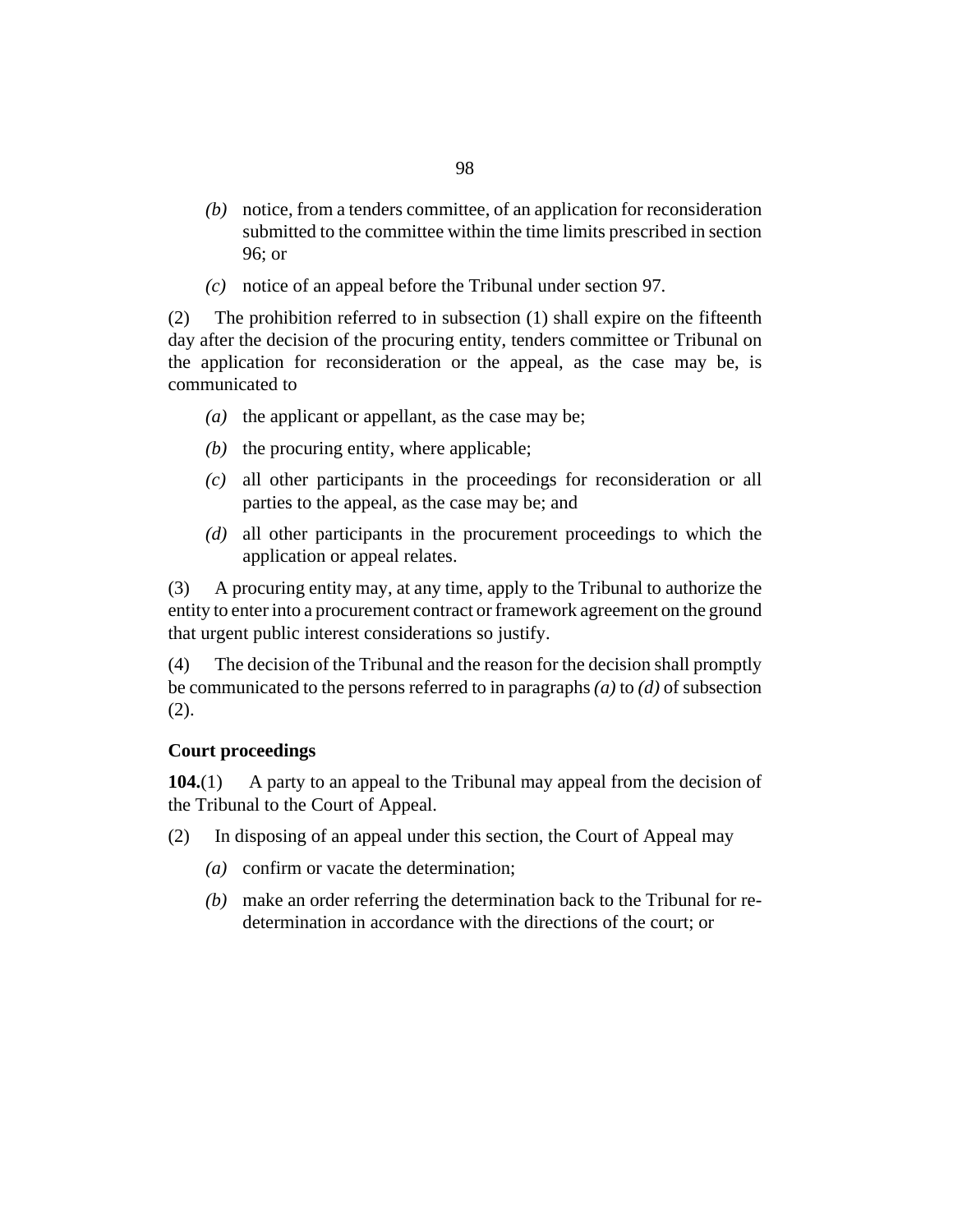# make such other orders as it considers necessary. *(c)*

# PART IX

### **MISCELLANEOUS**

#### **Form of procurement contract**

A procurement contract shall, subject to subsection (2), be a written agreement drawn up in a form approved by the Solicitor General. **105.**(1)

Where the estimated value of the procurement contract is less than \$50 000, the contract may be a purchase order in a form approved by the Director. (2)

All contract documents shall be in the form, and include the terms and conditions, included or indicated in the solicitation document, subject to any changes resulting from the acceptance of the successful submission or from negotiations. (3)

- Where (4)
	- (a) the value of a contract equals or exceeds the relevant threshold specified in [section 16](#page-23-0)(1)*(a)*; or
	- $(b)$  the contract includes terms and conditions other than those provided in the standard form approved by the Solicitor General,

the procuring entity shall, prior to executing the contract, ensure that the contract is approved by the Solicitor General or another legal officer nominated by the Solicitor General, or, in the case of a procuring entity that is a state-owned enterprise or a commercial state-owned enterprise, by such legal officer as the entity may approve for the purpose.

- Where (5)
	- (a) the value of a contract exceeds 5 per cent of the operational budget of a state-owned enterprise or a commercial state-owned enterprise; or

99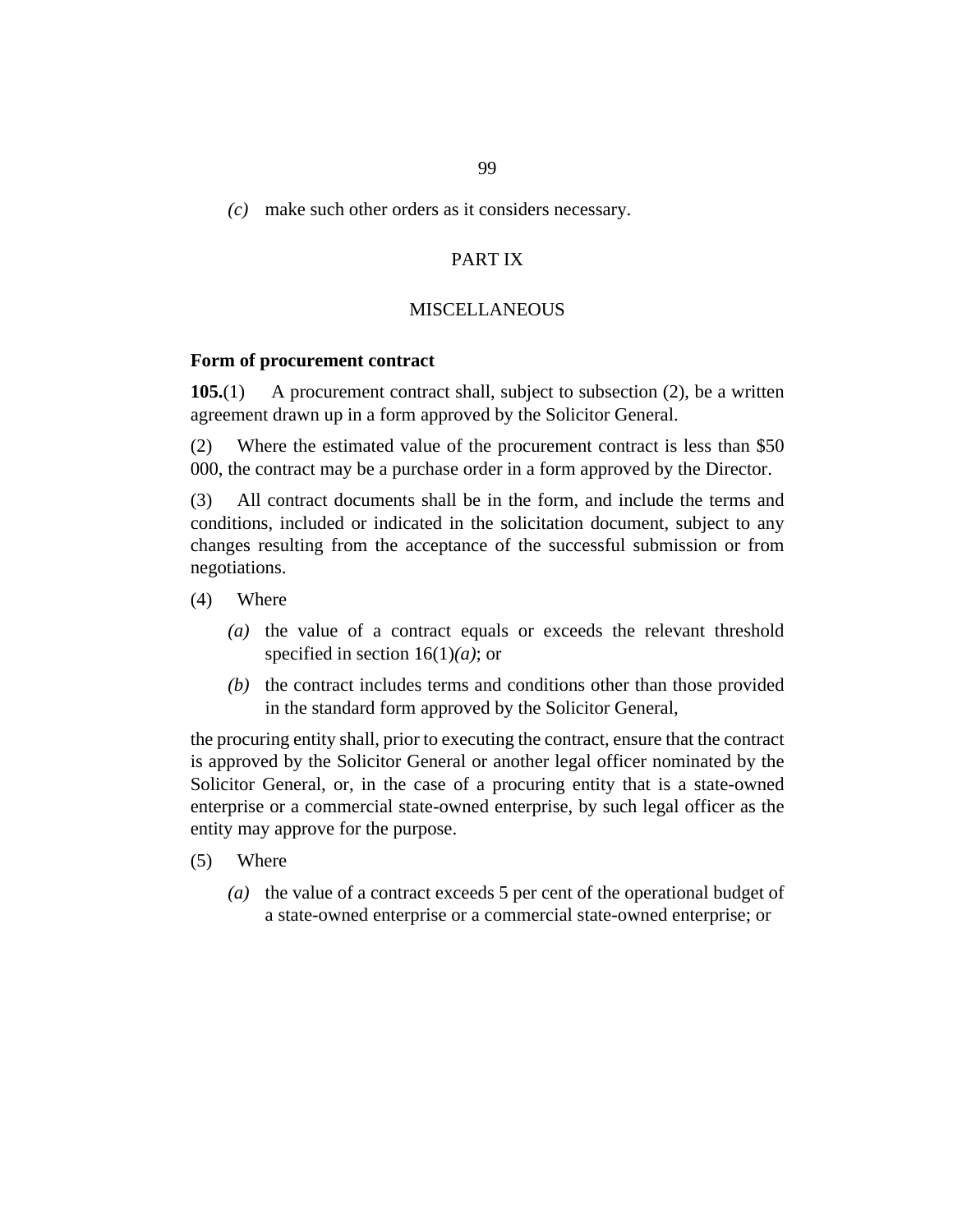$(b)$  the terms and conditions of a contract will result in more than one per cent of recurrent expenditure being added to the operational budget of any procuring entity,

the procuring entity shall, prior to executing the contract, in addition to complying with subsection (4), ensure that the contract is approved by the Minister.

# **Procurement record and contract management record**

A procuring entity shall maintain for a period of no less than 7 years from the date of completion of performance under a procurement contract, a record of **106.**(1)

- (a) the procurement proceedings; and
- $(b)$  the management of the procurement contract.
- A procurement record shall include (2)
	- any request to initiate the procurement proceedings and the consistency *(a)* of the request with a procurement plan;
	- a brief description of the goods, works or services involved**;** *(b)*
	- where a procuring entity uses a method of procurement other than open *(c)* tendering, a statement of the reasons and circumstances relied upon to justify the use of such other method and evidence of any permission granted for the use of the method;
	- a copy of any notice published; *(d)*
	- any list of suppliers or organizations to which an invitation to tender *(e)* or other similar notice was sent directly;
	- any shortlist of suppliers or list of pre-qualified suppliers used; *(f)*
	- a copy of any pre-qualification or solicitation document issued and any *(g)* amendment to, or clarification of, such document;
	- a record of the submissions received, including the name and address *(h)* of each supplier who presented a submission;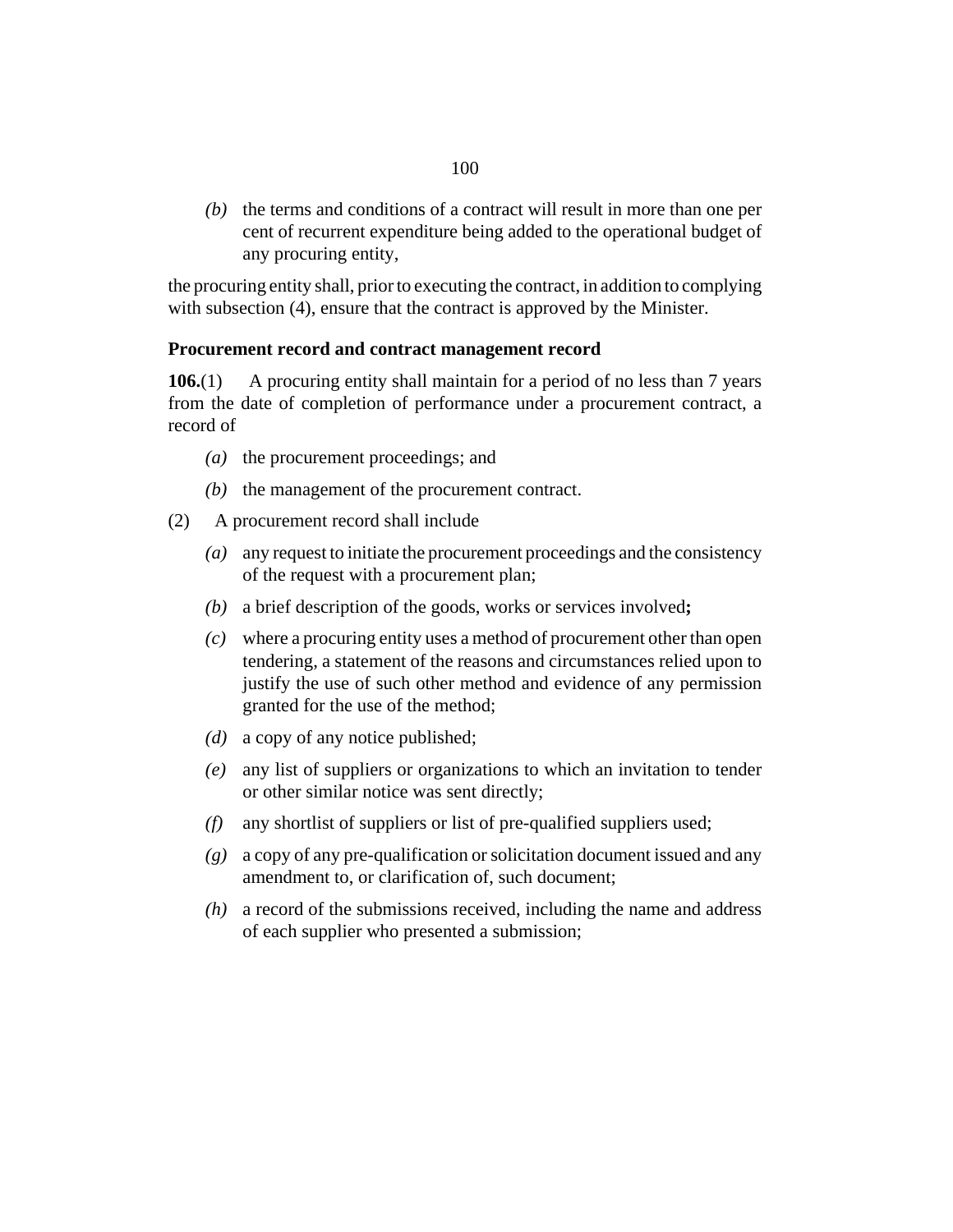- a record of any opening of tenders; *(i)*
- copies of all submissions evaluated and any clarification requested *(j)* from a supplier and the response received;
- any evaluation report prepared, including in respect of applications for *(k)* pre-qualification;
- minutes of any meeting held with suppliers; *(l)*
- (*m*) a copy of the successful tender notice, or, where no standstill period was applied and no successful tender notice issued, a statement of the reasons and circumstances relied upon by the procuring entity in deciding, in accordance with [section 34](#page-42-0)(5), not to apply a standstill period;
- $(n)$  the name and address of the successful supplier and a copy of the successful tender acceptance notice;
- any submissions to, and decisions of, a tenders committee; *(o)*
- any reason given to a supplier for the rejection of his submission; *(p)*
- any decision of a procuring entity to reject a submission as abnormally *(q)* low and the reason for the decision and, in particular, the concerns that led the entity to reject the submission and its reasons for holding such concerns, and all communications with the supplier in relation to the submission;
- any decision to cancel the procurement and the reason for the decision; *(r)*
- any decision to exclude a supplier from the procurement proceedings *(s)* and the reason for the decision; and
- in the case of an application for reconsideration or an appeal under Part *(t)* VIII, a copy of the application for reconsideration or appeal, as the case may be, and of all decisions taken in the relevant proceedings and the reasons for the decisions.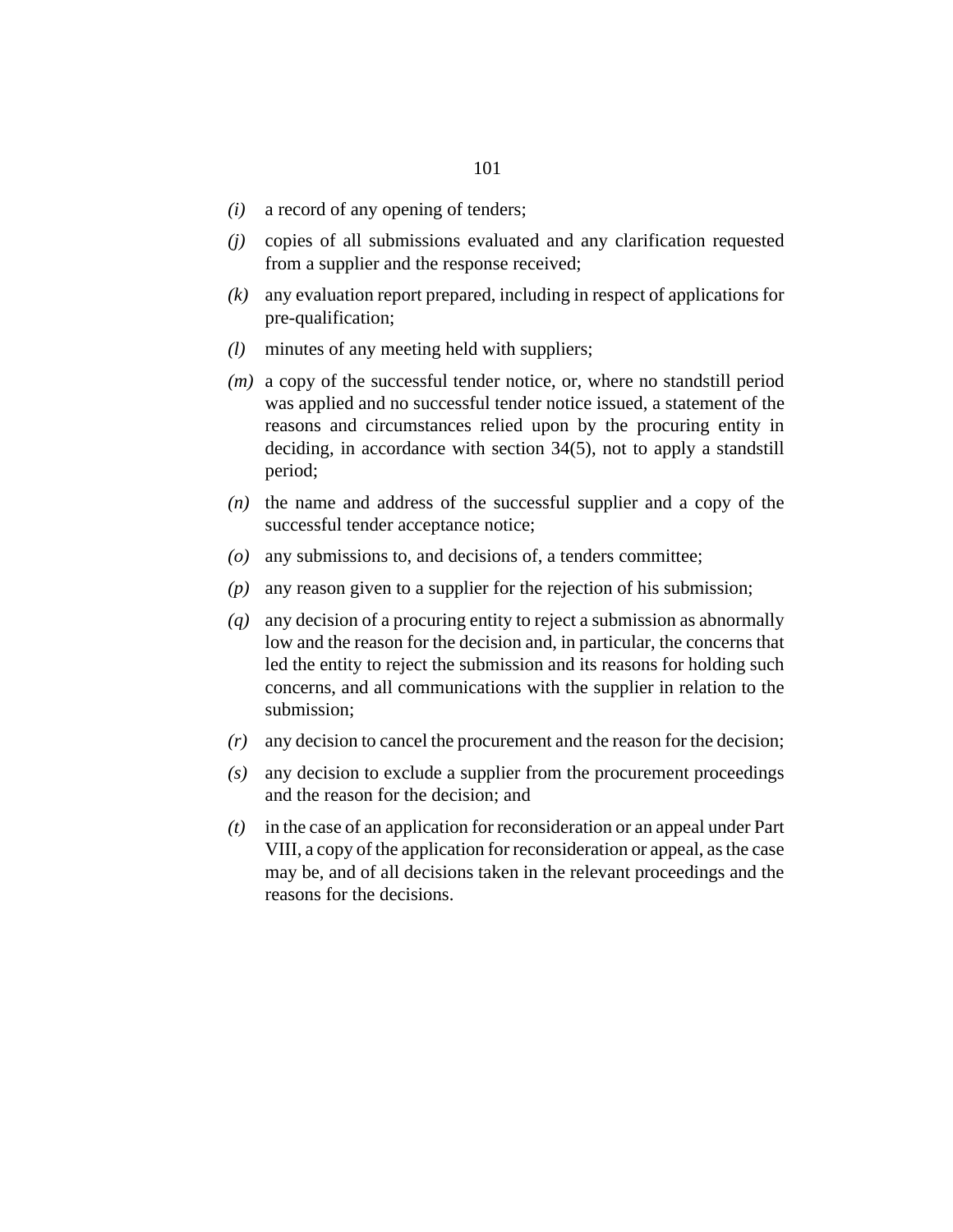- A contract management record shall include (3)
	- $(a)$  the successful tender acceptance notice;
	- a copy of the executed contract document and any agreed contract *(b)* amendments;
	- any variations issued under the contract or call-off orders issued under *(c)* a framework agreement;
	- all post-contract documentation relating to the fulfilment of contractual *(d)* obligations including copies of guarantees;
	- minutes of any meetings related to the management of the contract, *(e)* including contract progress or review meetings;
	- all documentation evidencing deliveries of goods or completion *(f)* certificates in relation to contracts for works or services;
	- copies of test reports relating to any tests performed on the goods and *(g)* works;
	- copies of all invoices including supporting documentation and details *(h)* of the actual payment authorized;
	- details of any claims made or penalties imposed by the procuring entity *(i)* in accordance with the contract;
	- all correspondence between the procuring entity and the supplier; and *(j)*
	- $(k)$  a copy of the report referred to in [section 40\(](#page-46-0)1).

Procurement records and contract management records shall be accurately maintained and kept up to date and may be in electronic form. (4)

Where procurement and contract management records are in electronic form, the procuring entity shall establish and maintain measures to safeguard the integrity and the reliability of the records. (5)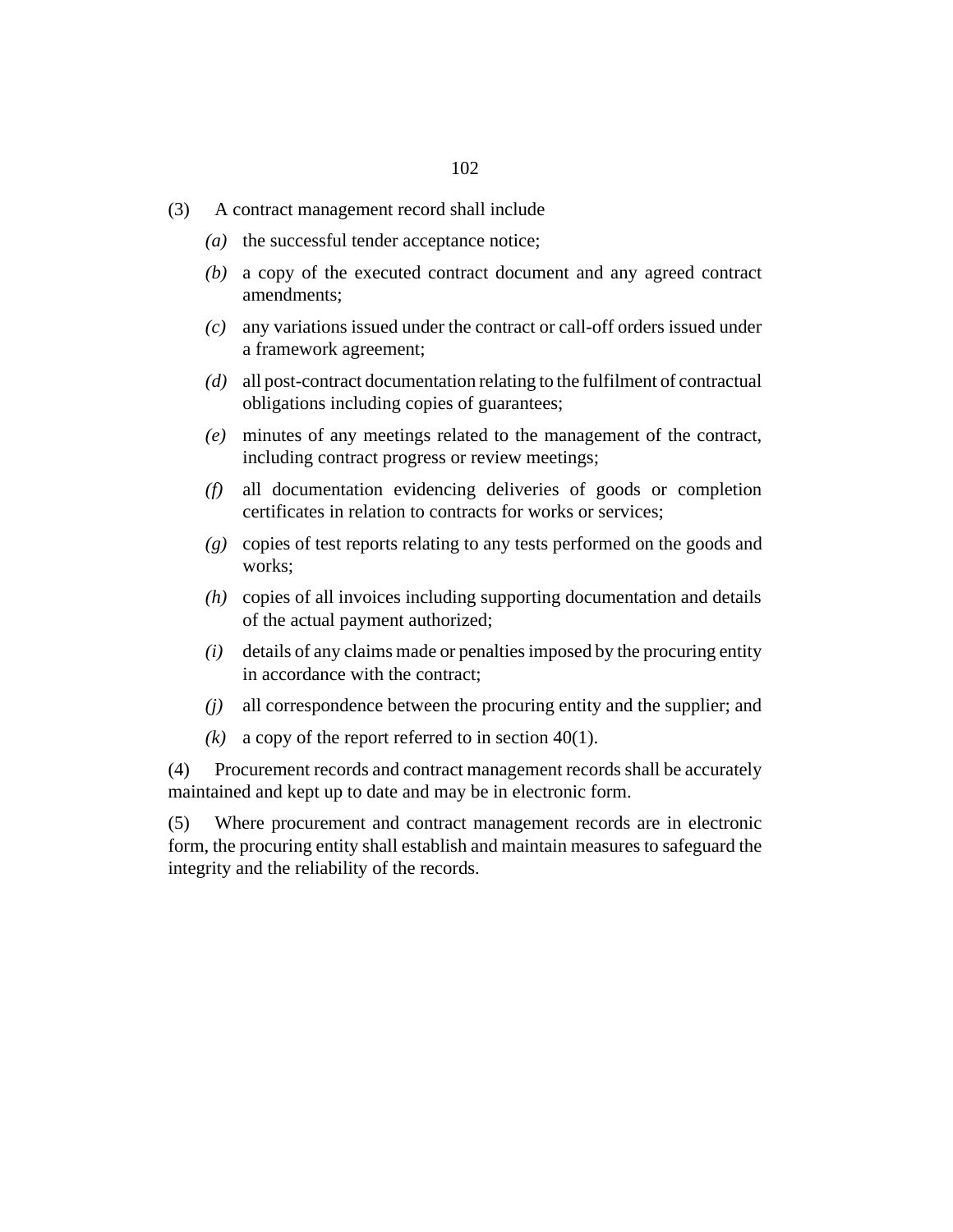### **Public procurement manuals, standard documents and instructions**

The Director may issue public procurement instructions and manuals to provide guidance on, and standard documents and forms for the implementation of, this Act. **107.**

### **Annual reports**

The Chief Procurement Officer shall, at the end of a financial year, prepare a report on the operation and performance of the public procurement system for the year. **108.**(1)

- The report shall include (2)
	- a figure representing the total value of contracts awarded by procuring *(a)* entities and another figure representing the cost of the total value of procurement contract variances for the year;
	- $(b)$  the number of unfulfilled contracts awarded;
	- a summary of the procurement activities of each procuring entity that *(c)* sets out
		- the number of procurement contracts awarded; (i)
		- the number of procurement contracts varied and the reason for the variance; (ii)
		- (iii) the quantum of the variances;
		- (iv) the number of unfulfilled procurement contracts and the quantum of cost incurred thereby;
		- with respect to procurement for a project, a brief description of the project and the name of the supplier to whom the contract was awarded and the value, scope of works and expected deliverables of the project; (v)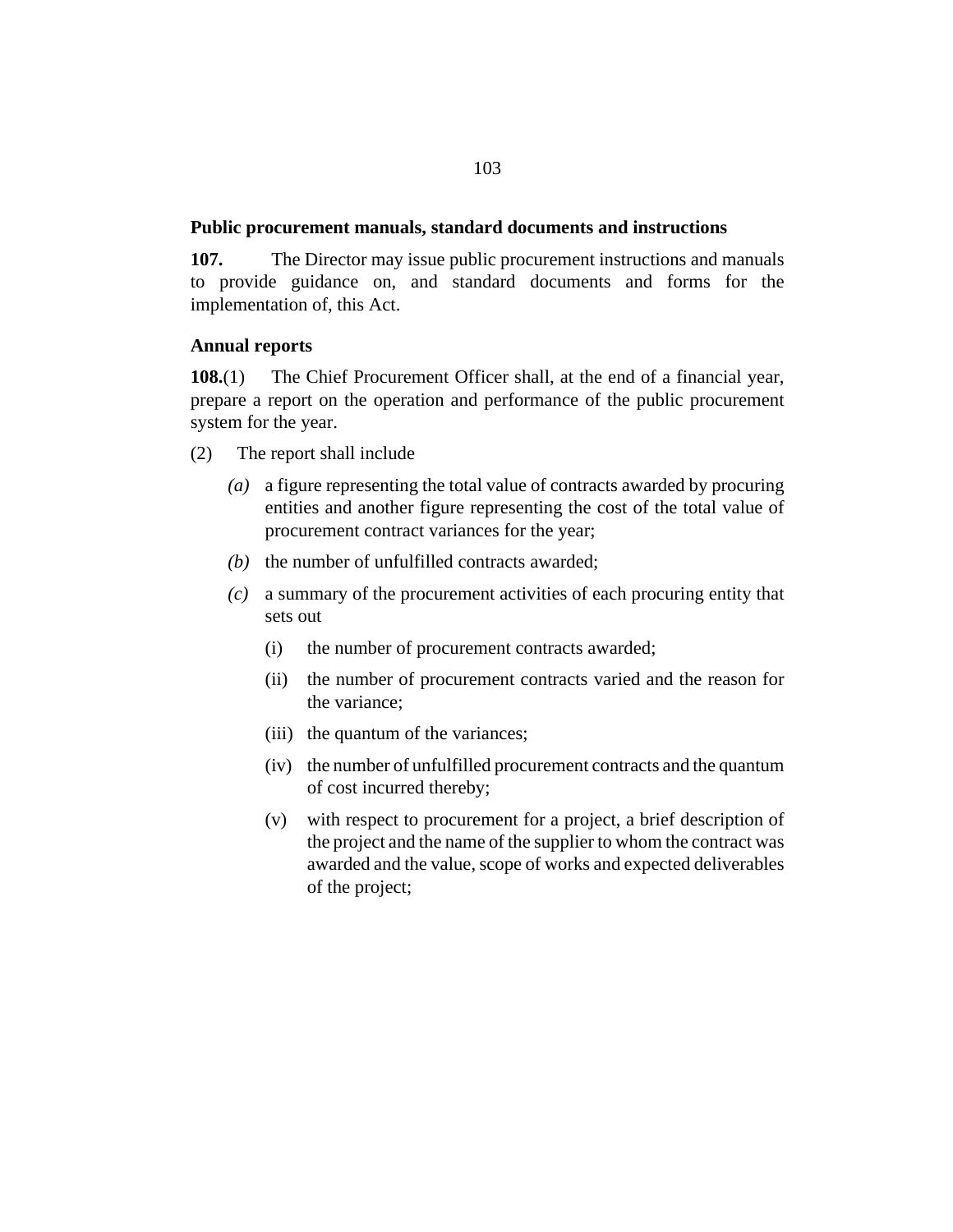- (vi) any lessons learnt as a consequence of the management of the procurement contracts; and
- (vii) the number of unsolicited proposal agreements entered into together with a brief description of the proposal, the name of the proponent and any procurement contract awarded as a result of the proposal;
- details of changes implemented to ensure that current best practice for *(d)* public procurement is observed;
- the names of any procuring entities that have failed to comply with this *(e)* Act;
- an assessment of the overall operation and performance of the public *(f)* procurement system;
- a summary of any issues to be resolved; and *(g)*
- any recommendations requiring action on the part of a procuring entity. *(h)*

The report need not include details of contracts valued at less than the relevant threshold specified in [section 16](#page-23-0)(1)*(a)* other than the total number and value. (3)

The Minister shall cause a report prepared pursuant to subsection (1) to be laid in Parliament within 4 months of the end of the financial year to which the report relates. (4)

### **Confidentiality in procurement proceedings**

A procuring entity shall not, unless in accordance with an order of the court, disclose any information related to its procurement proceedings or suppliers where to do so would prejudice national security, impede law enforcement, prejudice the legitimate, commercial interests of suppliers or impede fair competition. **109.**(1)

A procuring entity shall, unless it is required to provide or publish information in accordance with this Act or any rules made under this Act, treat (2)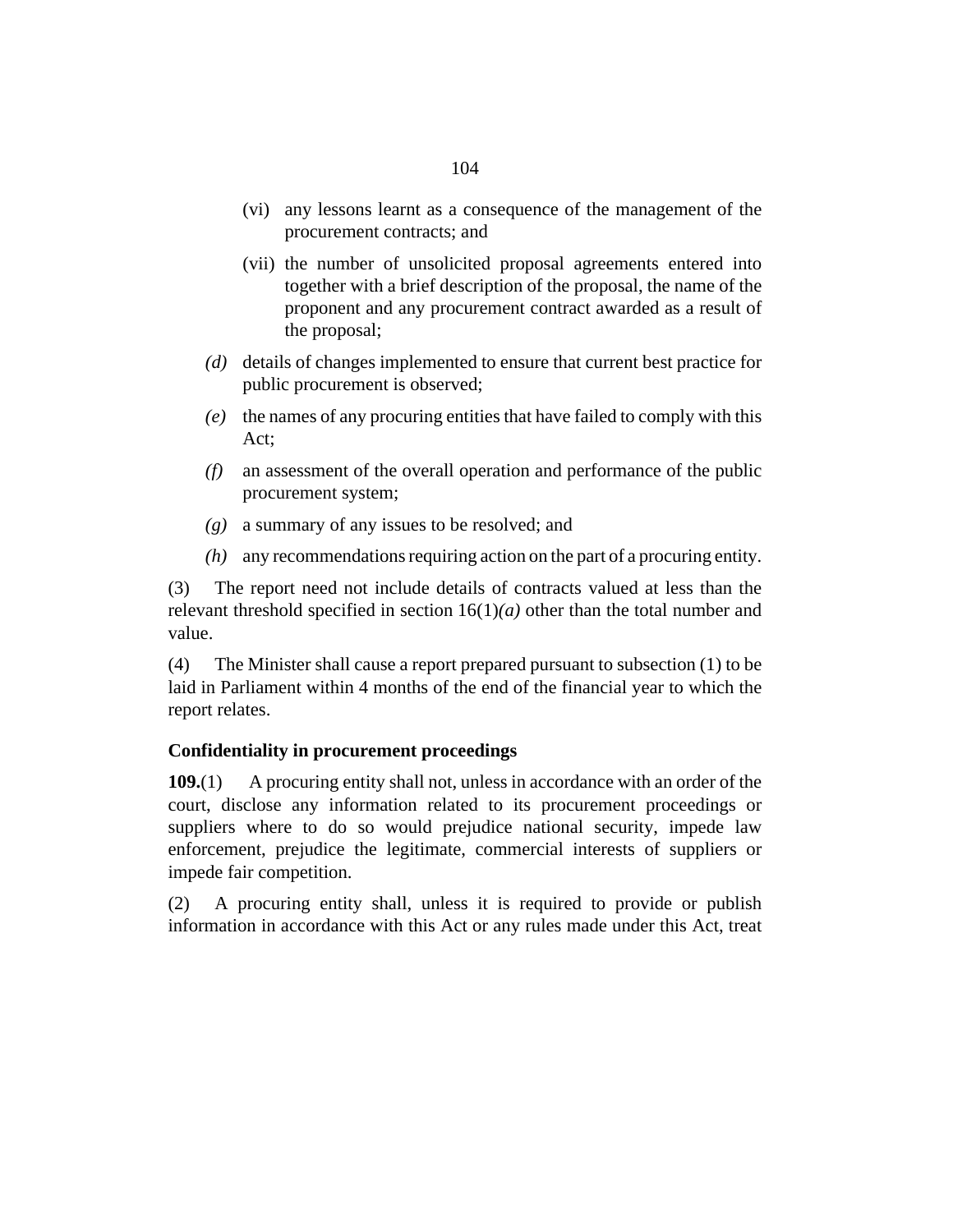applications to pre-qualify and submissions in such a manner as to avoid the disclosure of their contents to competing suppliers or to any other person not authorized to have access to the information.

Subject to subsection (1), in procurement involving information that a procuring entity considers to be secret, a procuring entity may (3)

- impose on suppliers requirements aimed at protecting the information; *(a)* and
- (b) require suppliers to ensure that their sub-contractors comply with such requirements.

A procuring entity shall, subject to any other law to the contrary, keep confidential the commercial and proprietary information that comes into its possession in relation to procurement proceedings. (4)

### **Disclosure of interest**

Where an officer or a member of a tenders committee or of the Tribunal is interested in any matter requiring the consideration and decision of the officer, committee or Tribunal, or is interested in any party to any such matter, the person so interested shall **110.**(1)

- (a) disclose such interest as soon as practicable after he becomes aware of the matter; and
- absent himself from, and refrain from participation in, the deliberations *(b)* or decision-making process in relation to the matter.

A disclosure of interest shall be recorded in the minutes of the meeting at which it is made or to which it relates or in the record of the hearing of the Tribunal to which it relates. (2)

Subsections (1) and (2) apply, with such modifications and adaptations as may be necessary, to advisers and technical specialists who provide advice to a tenders committee or the Tribunal and to staff who provide secretarial services to a tenders committee or the Tribunal. (3)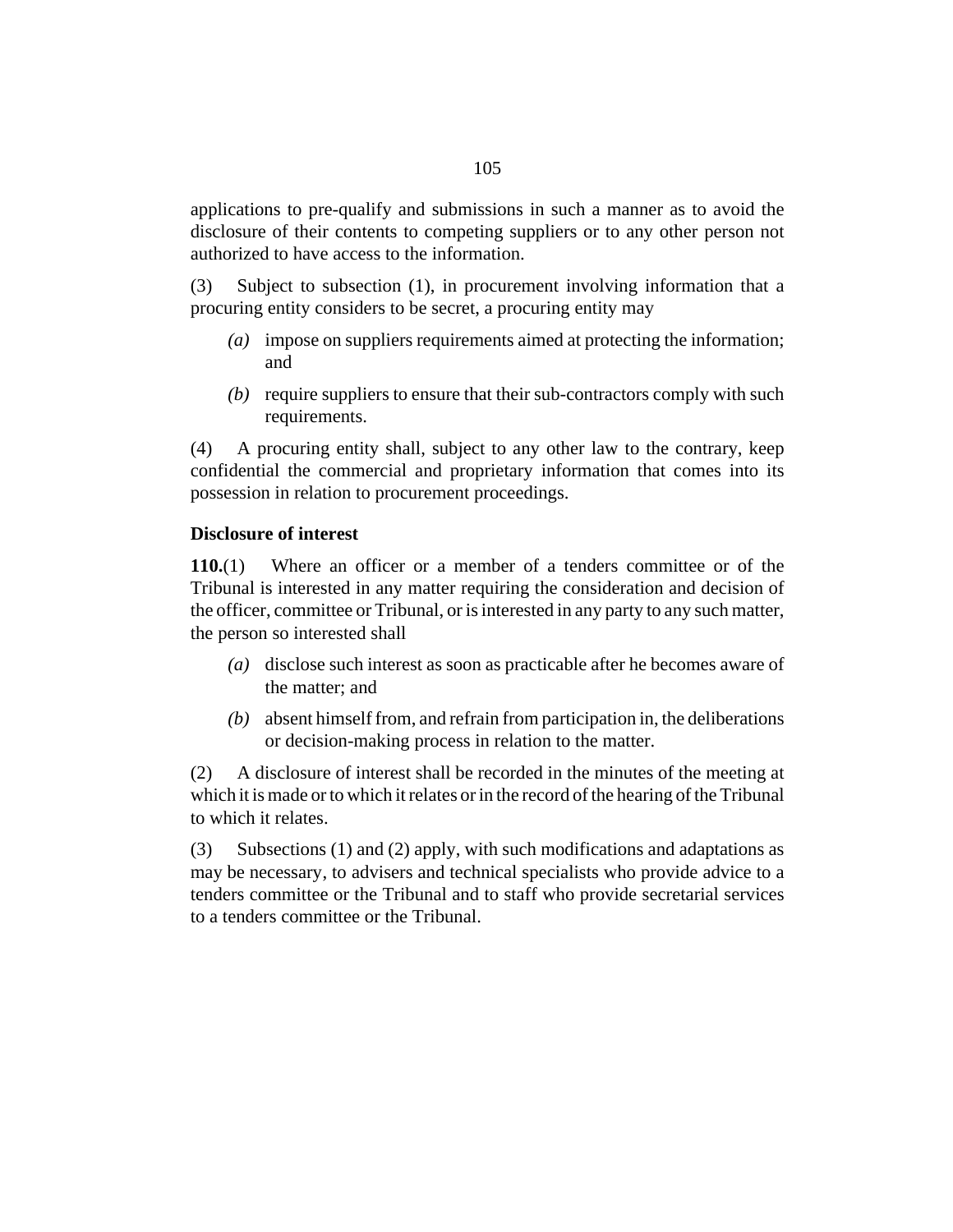### **Protection from suit, victimization etc.**

No action shall be instituted against a member of the Tribunal in respect of the discharge or purported discharge, in good faith, of his functions under this Act. **111.**(1)

Notwithstanding any other law, a person shall not be discharged, demoted, suspended, threatened, harassed, financially prejudiced or otherwise discriminated against or victimized for making a report under section 112(1)*(d)*. (2)

A person who is discharged, demoted, suspended, threatened, harassed, financially prejudiced or otherwise discriminated against or victimized for making a report under section 112(1)*(d)* shall, where applicable, be reinstated in his original office with no loss of benefit and without prejudice to any other legal recourse available to him. (3)

A person who discharges, demotes, suspends, threatens, harasses or in any manner discriminates against or victimizes a person or acts so as to prejudice the livelihood of a person as a consequence of his making a report under section 112(1)*(d)* is guilty of an offence and is liable on summary conviction to a fine of \$100 000 or to imprisonment for 3 years or to both such fine and imprisonment. (4)

# **Officers engaged in procurement activities**

An officer who is engaged in the procurement activities of a procuring entity shall **112.**(1)

- have regard to the objectives specified in [section 12](#page-21-0) in relation to public *(a)* procurement and otherwise comply with this Act;
- exercise any functions that he has in relation to public procurement *(b)*
	- (i) diligently and with the degree of care and efficiency that a reasonable person would exercise in the circumstances; and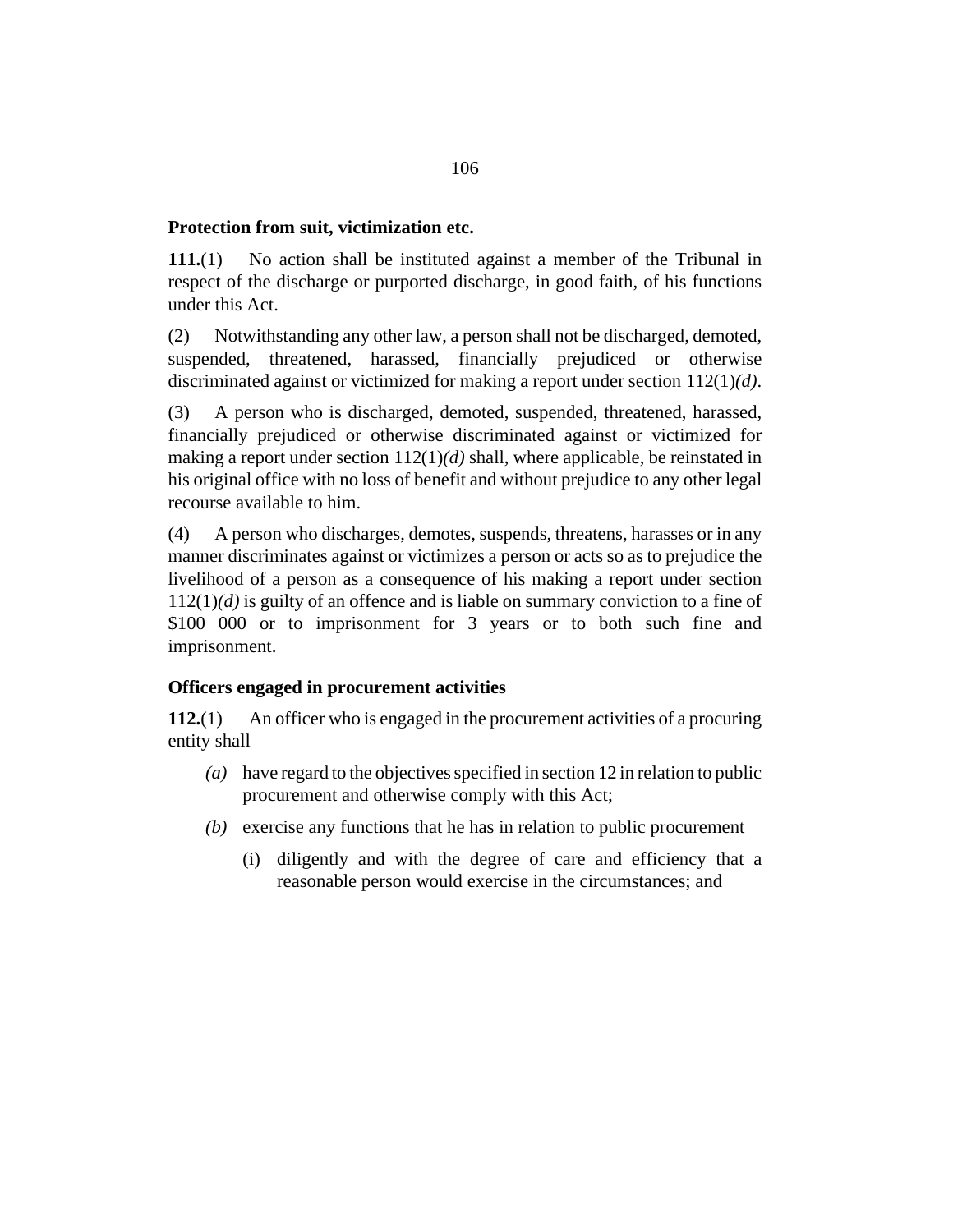- (ii) impartially to ensure that suppliers have fair and competitive access to opportunities in public procurement;
- keep confidential any information relating to public procurement that *(c)* comes into his possession including any proprietary information of suppliers; and
- (d) disclose to the Chief Procurement Officer any information in his possession concerning any act of impropriety or illegality in respect of such activities or any breach of this Act.

An officer who is engaged in the procurement activities of a procuring entity shall not participate as a supplier in such activities. (2)

Where the Chief Procurement Officer or the Tribunal has reasonable cause to believe that there has been misconduct or a breach of this Act by an officer, the Chief Procurement Officer or Tribunal shall refer the matter to the appropriate authority for further investigation. (3)

### **Offences and penalties**

A person who **113.**(1)

- is not a public officer and does not declare a conflict of interest as *(a)* required by [section 28](#page-34-0)(4);
- without reasonable excuse, fails or refuses to give information, or *(b)* produce any books, documents or records required under [section 5](#page-16-0)(2) or [section 98](#page-93-0)(7);
- without reasonable excuse, refuses to answer a summons as required *(c)* under **[section 98](#page-93-0)**(7);
- knowingly gives false or misleading information or evidence in *(d)* purported compliance with a request or summons under [section 5](#page-16-0)(2) or **[section 98](#page-93-0)**(7);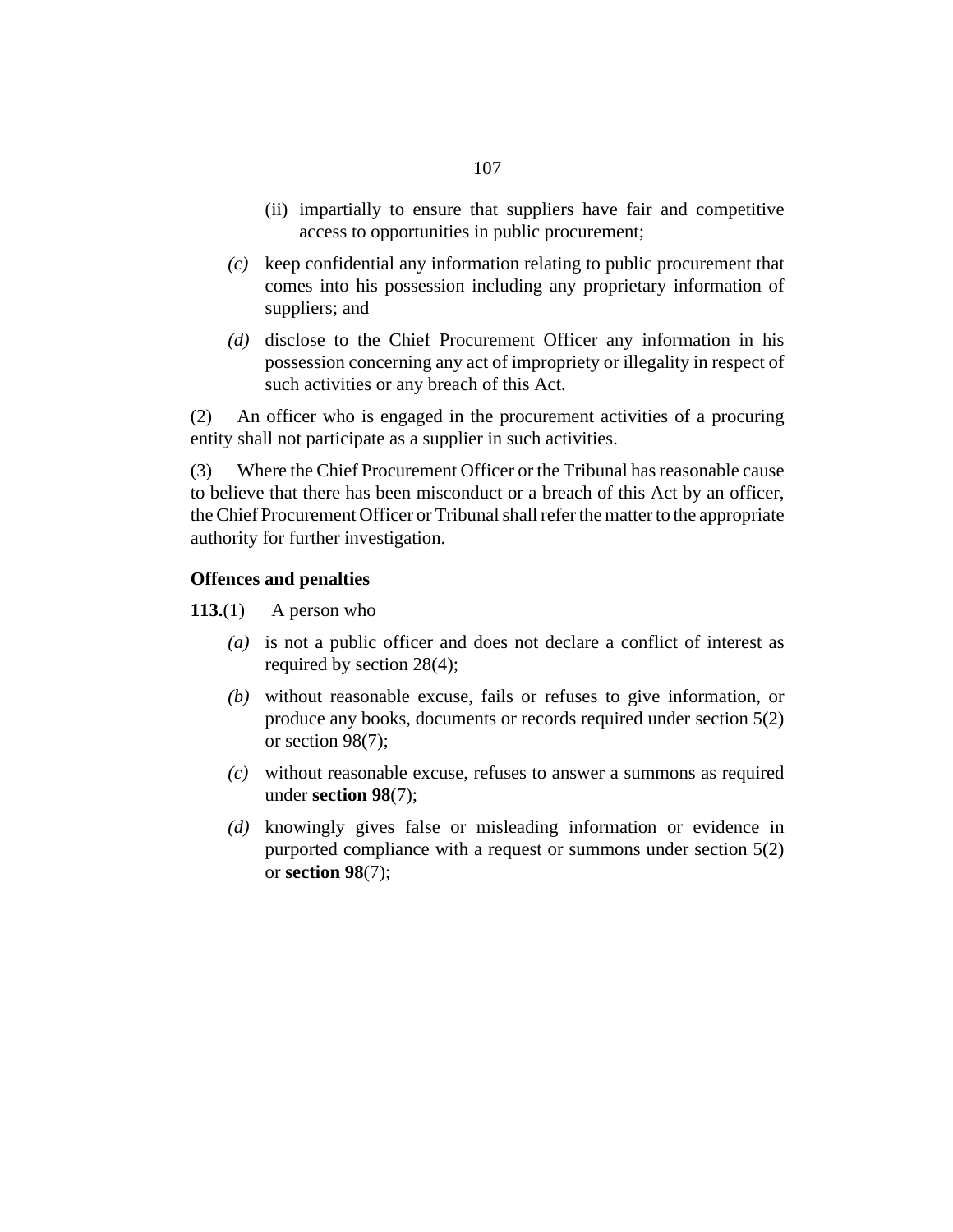- assaults, resists or obstructs the Chief Procurement Officer or staff *(e)* designated by him, in the exercise of their powers to access or require relevant information in accordance with [section 5\(](#page-16-0)2); or
- contrary to this Act, interferes, with or exerts undue influence on, the *(f)* Director or the Chief Procurement Officer or any officer appointed to assist the Director or the Chief Procurement Officer or on a procuring entity in the performance of the functions assigned to the person or entity or in the exercise of the powers granted under this Act,

is guilty of an offence and is liable on conviction on indictment to a fine of \$170 000 or to imprisonment for 7 years or to both such fine and imprisonment.

Notwithstanding subsection (1), a person who fails or refuses to answer any question or make any statement that may incriminate him is not guilty of an offence under that subsection. (2)

# **Rules**

The Minister may make Rules for giving effect to this Act. **114.**

# **Repeal and consequential changes**

The *[Financial Management and Audit \(Supplies\) Rules, 1971](http://barbadosparliament-laws.com/en/showdoc/cr/1971/47) [\(S.I. 1971 No. 47\)](http://barbadosparliament-laws.com/en/showdoc/cr/1971/47)* are repealed. **115.**(1)

The enactment set out in first column of the *Fourth Schedule* is amended to the extent set out opposite thereto in the second column. (2)

# **Transitional provisions**

This Act does not apply to procurement initiated before the commencement of this Act and such procurement shall be conducted and dealt with as if this Act had not commenced. **116.**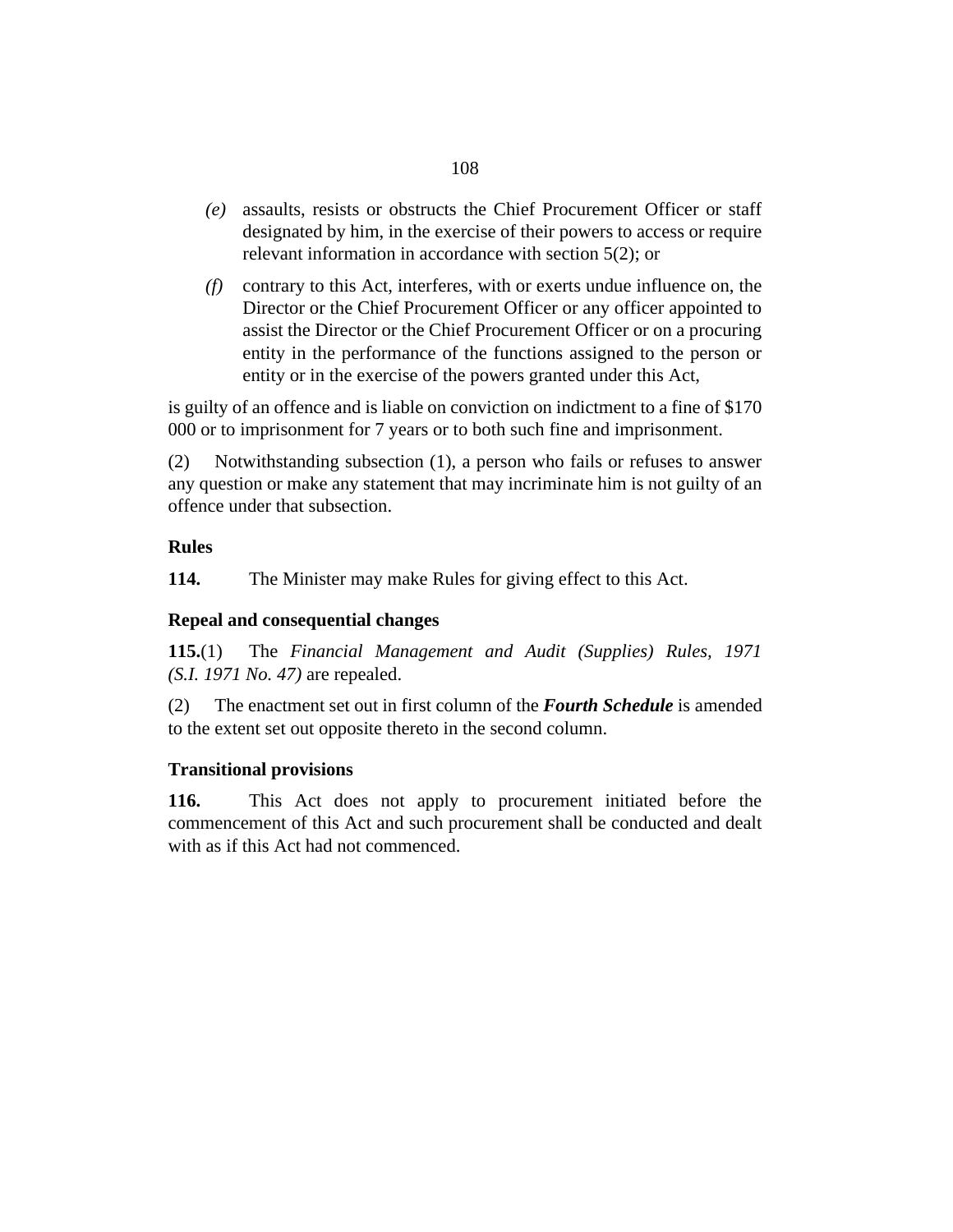# **Commencement**

This Act shall come into operation on a day to be fixed by Proclamation. **117.**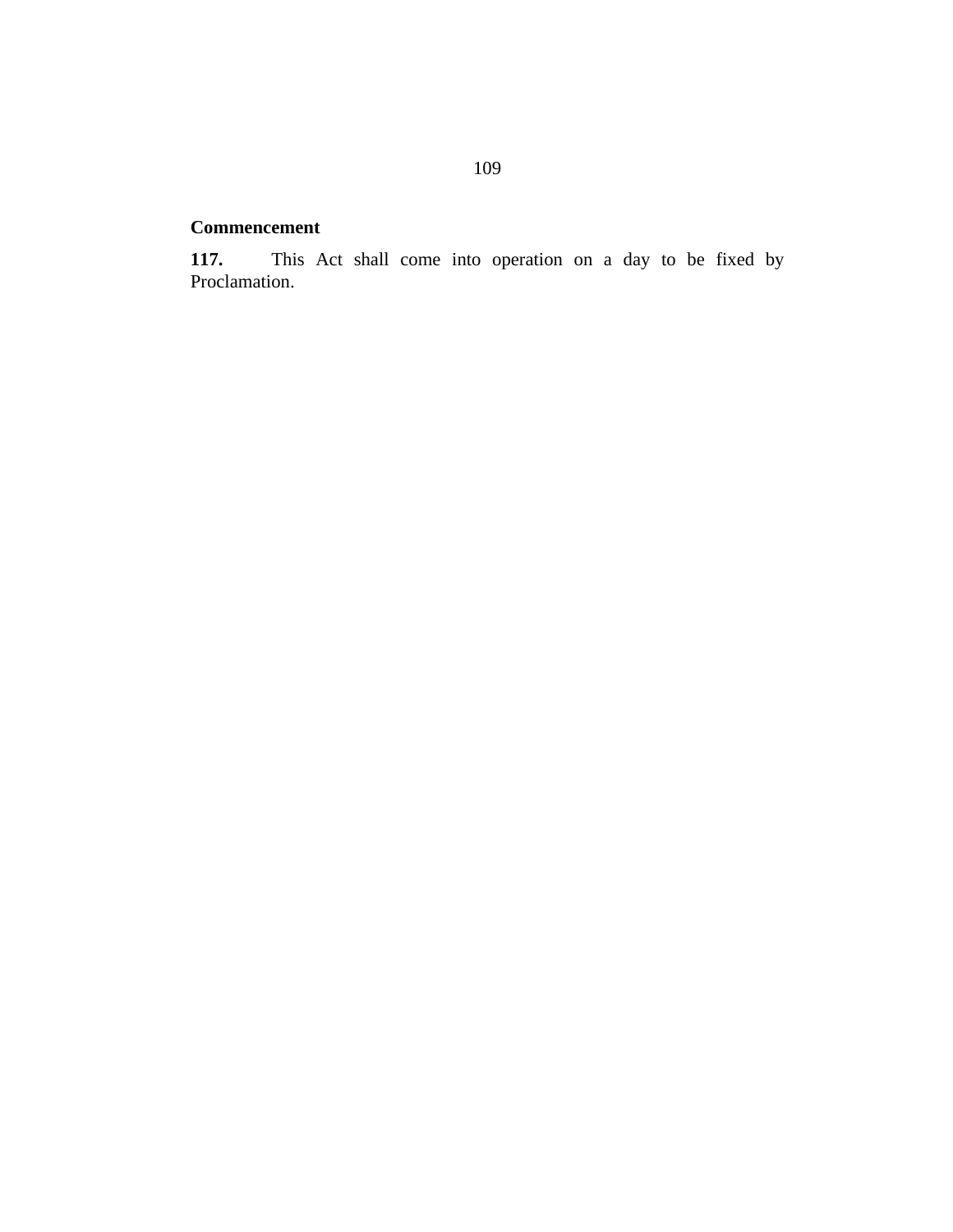# **FIRST SCHEDULE**

*(Sections 2 and 3)*

*Public Procurement Bill, 2021* (Act 2021- )

# **PROTOCOL**

**ON**

# **PUBLIC PROCUREMENT**

# **FOR THE CARIBBEAN COMMUNITY**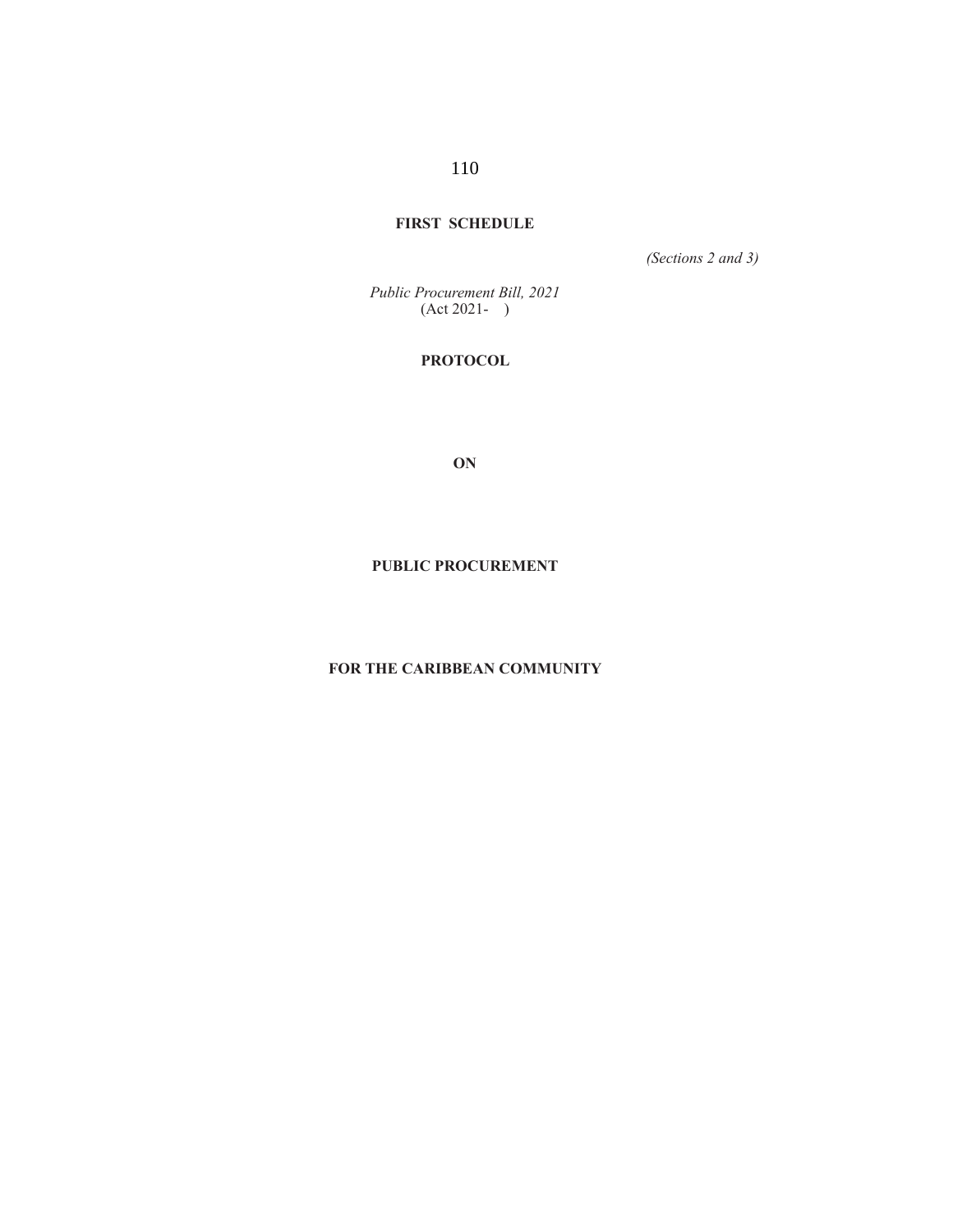111

*First Schedule - (Cont'd)*

# **ARRANGEMENT OF ARTICLES**

**PREAMBLE**

# **PART ONE**

# **GENERAL PROVISIONS**

# **ARTICLE**

- **1 USE OF TERMS**
- **2 OBJECTIVES**
- **3 OPERATING PRINCIPLES**
- **4 IMPLEMENTATION**

# **PART TWO**

# **SCOPE AND COVERAGE**

- **5 SCOPE OF APPLICATION**
- **6 THRESHOLD REVIEW**
- **7 CONTRACT VALUATION RULES**
- **8 RULES OF ORIGIN**
- **9 PROHIBITION OF OFFSETS**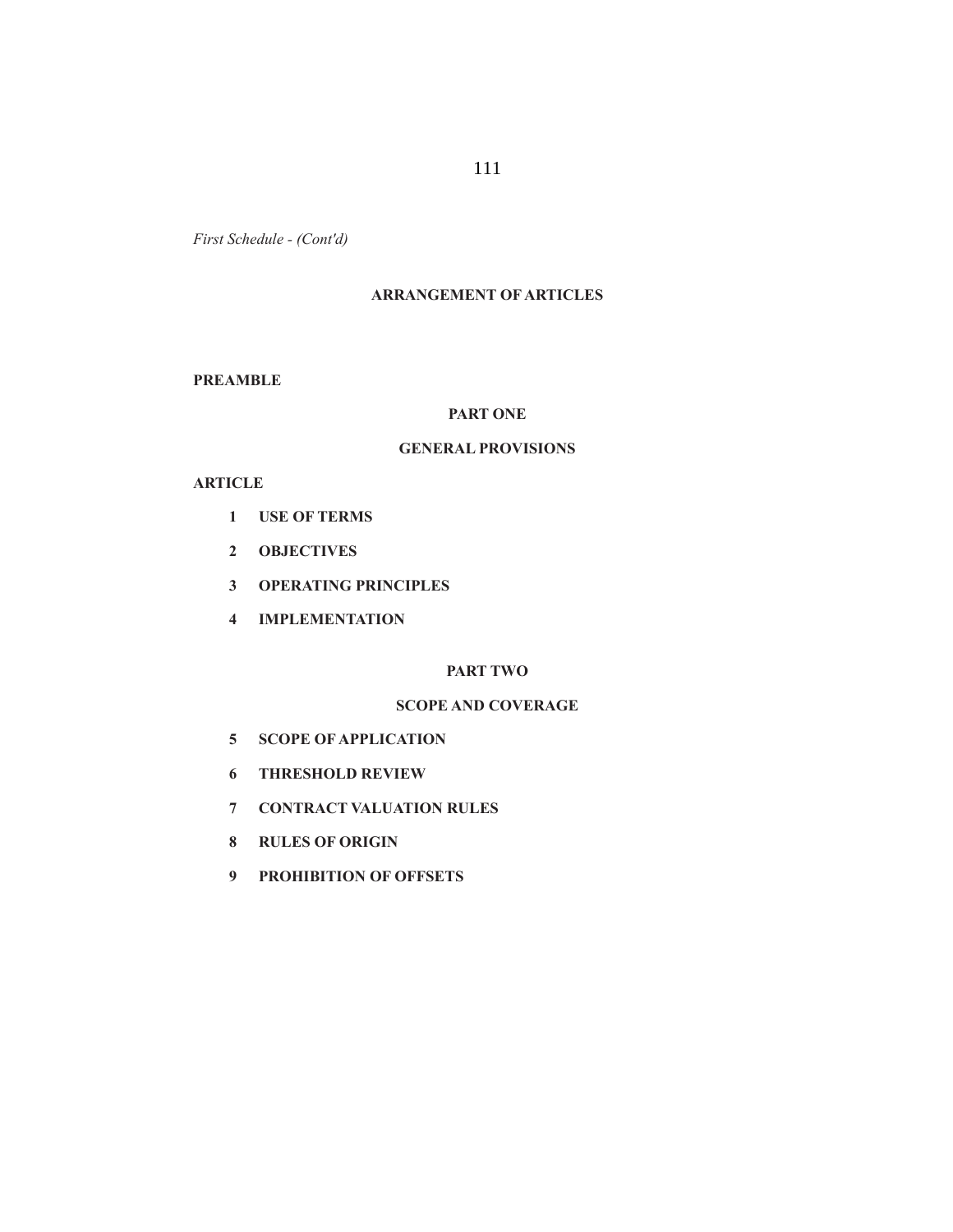# **PART THREE**

# **INFORMATION AND COMMUNICATION TECHNOLOGIES**

- **10 COMMUNICATION MODALITIES**
- **11 INFORMATION SYSTEMS**

# **PART FOUR**

# **PROCUREMENT PROCEEDINGS**

- **12 COMMUNITY STANDARD BIDDING DOCUMENTS**
- **13 ANNUAL PROCUREMENT PLAN**
- **14 PUBLICATION OF PROCUREMENT OPPORTUNITIES**
- **15 PROCUREMENT METHODS**
- **16 TIME LIMITS**
- **17 SUBMISSION, RECEIPT AND OPENING OF BIDS**
- **18 EVALUATION OF BIDS AND NOTICE OF SUCCESSFUL BID**
- **19 PUBLICATION OF NOTICE OF CONTRACT AWARD**
- **20 RECORD OF PROCUREMENT PROCEEDINGS**
- **21 CONTRACT ADMINISTRATION**
- **22 STATISTICAL REPORTING**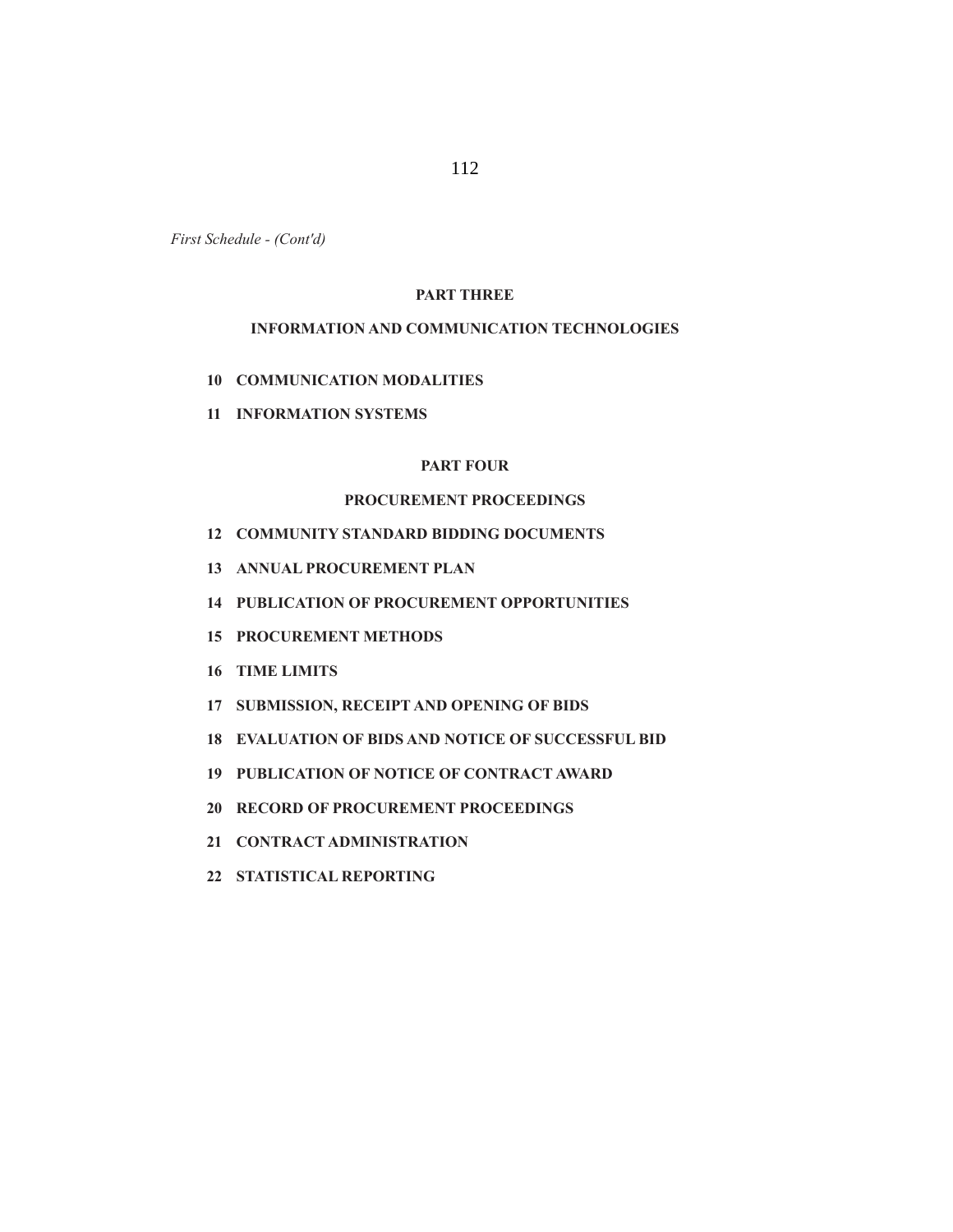113

*First Schedule - (Cont'd)*

# **PART FIVE**

# **TRANSPARENCY, FAIRNESS AND SUPPLIER CHALLENGE**

- **23 TECHNICAL SPECIFICATIONS**
- **24 QUALIFICATION AND ELIGIBILITY OF SUPPLIERS**
- **25 LIMITATION ON DISCLOSURE OF INFORMATION**
- **26 ANTI-CORRUPTION AND CONFLICTS OF INTEREST**
- **27 NORMS AND STANDARDS**
- **28 SUPPLIER CHALLENGE AND REVIEW**

# **PART SIX**

# **TECHNICAL COOPERATION AND ASSISTANCE**

 **29 TECHNICAL COOPERATION AND ASSISTANCE**

## **PART SEVEN**

# **INSTITUTIONAL ARRANGEMENTS**

- **30 THE PERMANENT JOINT COUNCIL ON PUBLIC PROCUREMENT**
- **31 COMMUNITY PUBLIC PROCUREMENT NOTICE BOARD**
- **32 COMMUNITY AND NATIONAL SUPPLIERS REGISTERS**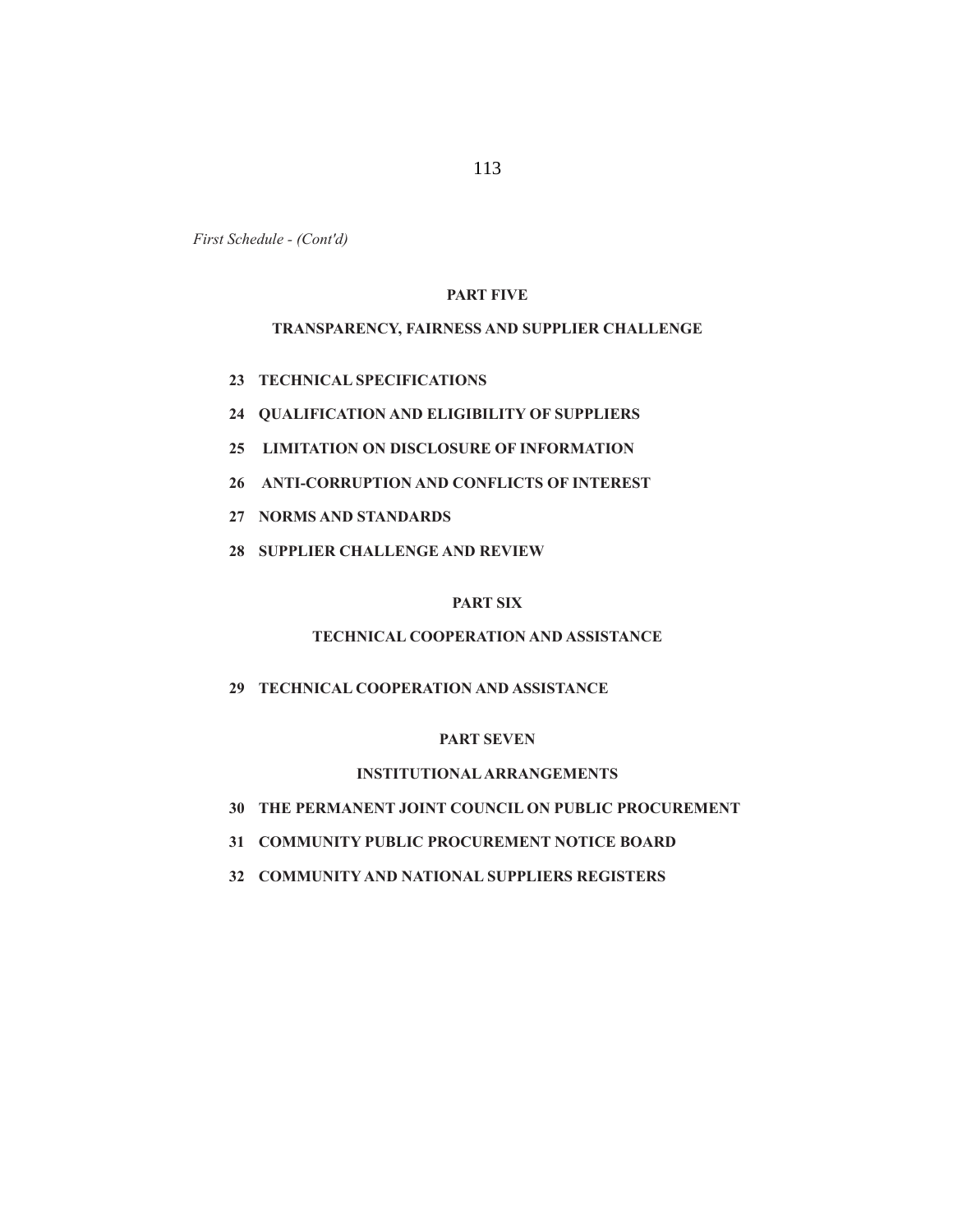114

*First Schedule - (Cont'd)*

# **PART EIGHT**

# **SPECIAL PROVISIONS**

- **33 DISPUTE SETTLEMENT**
- **34 PUBLIC PROCUREMENT AND THE ENVIRONMENT**
- **35 GENERAL AND SECURITY EXCEPTIONS**

# **PART NINE**

# **FINAL PROVISIONS**

- **36 SIGNATURE AND PROVISIONAL APPLICATION**
- **37 RATIFICATION**
- **38 ENTRY INTO FORCE**
- **39 AMENDMENTS**
- **40 RESERVATIONS**
- **41 ACCESSION**

 **ANNEX A**

 **ANNEX B**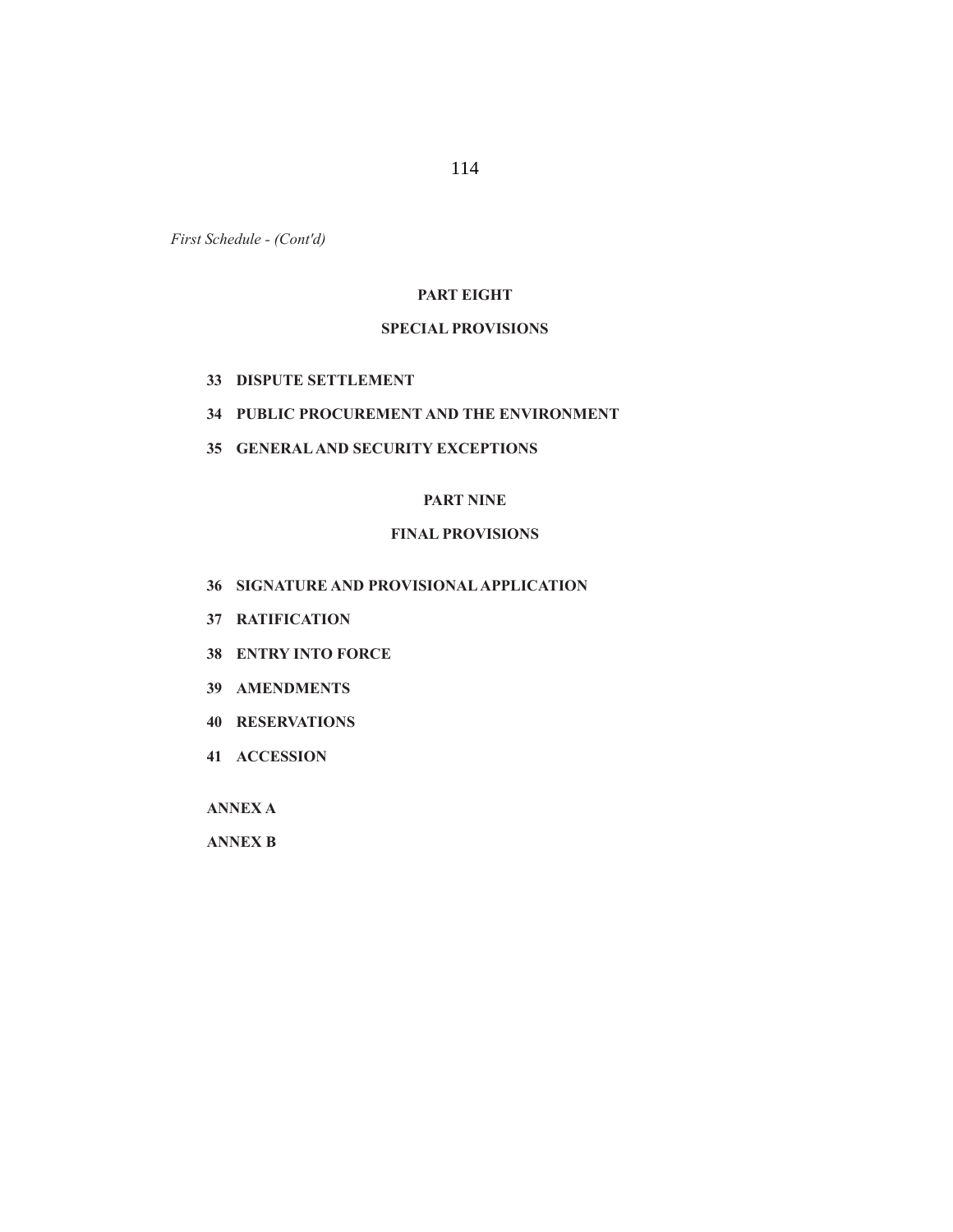# **PREAMBLE**

# **THE STATES PARTIES,**

**Recalling** the undertaking of the Member States in Article 239 of the Revised Treaty of Chaguaramas to elaborate a Protocol relating, *inter alia*, to government procurement;

**Recognising** the importance of the contribution of government procurement to the gross domestic product (GDP) of the Member States;

**Conscious** of the Member States' transition from government procurement to public procurement;

**Aware** that the Member States provide considerable procurement opportunities for CARICOM-based suppliers of goods, services and works in the CARICOM Single Market and Economy (CSME);

**Conscious** that the Member States are likely to secure the best value for money if the procurement policies of their Governments are informed by policies of fair competition, nondiscrimination and transparency;

**Desirous** of strengthening the regional supplier base and providing opportunities for micro, small and medium-sized enterprises to participate in procurement opportunities;

**Acknowledging** that the Less Developed Countries are disadvantaged by reason of the size, structure and vulnerability of their economies and require a greater policy space in the context of public procurement contracts for the procurement of works in order to facilitate adjustment to competition in the Community public procurement regime;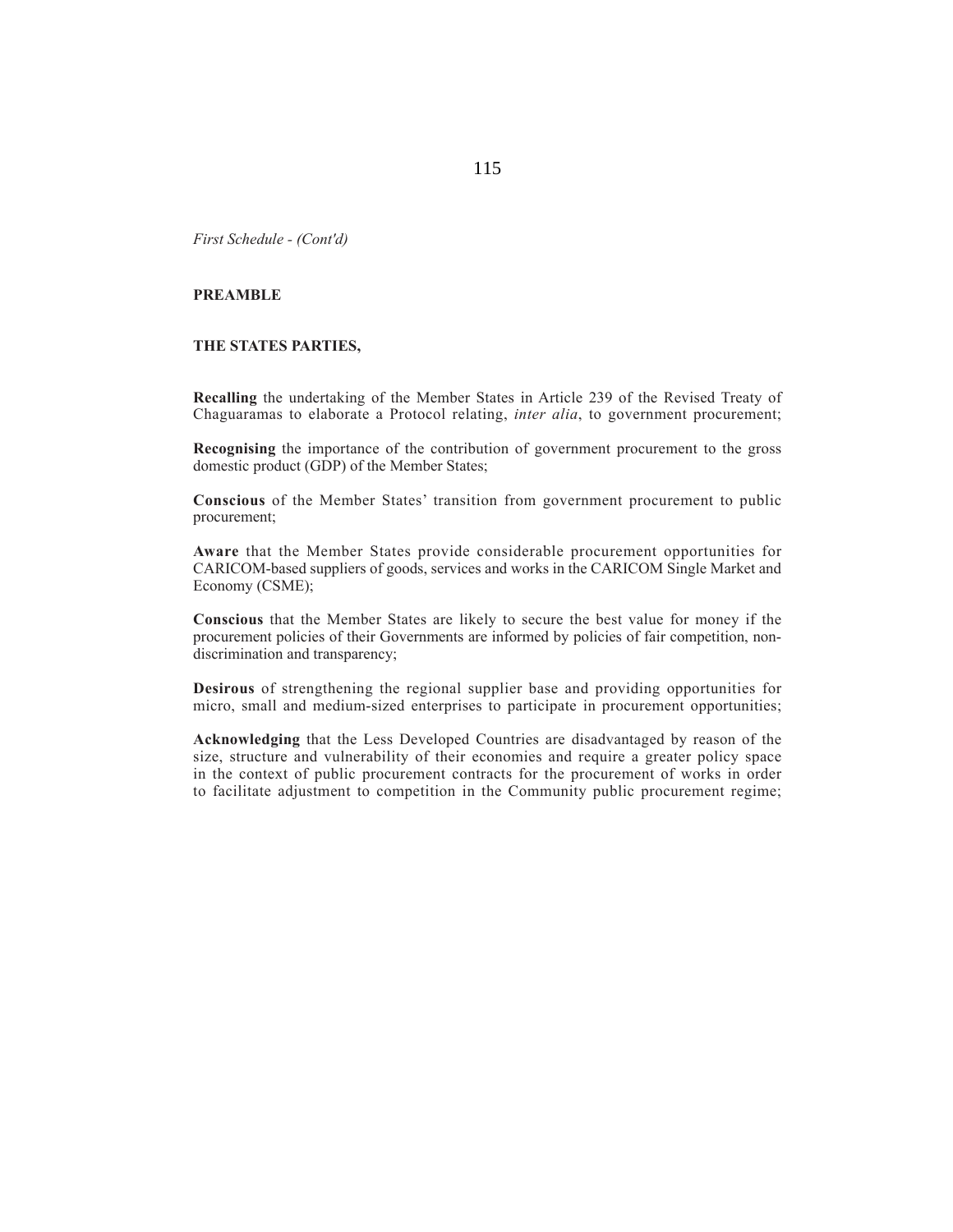**Committed** to enhancing the quality of governance in the Caribbean Community through the promotion of fairness, transparency and accountability in the supply of goods, services and works within the CSME;

Convinced that a sound, efficient, transparent and credible policy of public procurement by the Member States will contribute significantly to the achievement of the objectives of the Caribbean Single Market,

**Have agreed** as follows: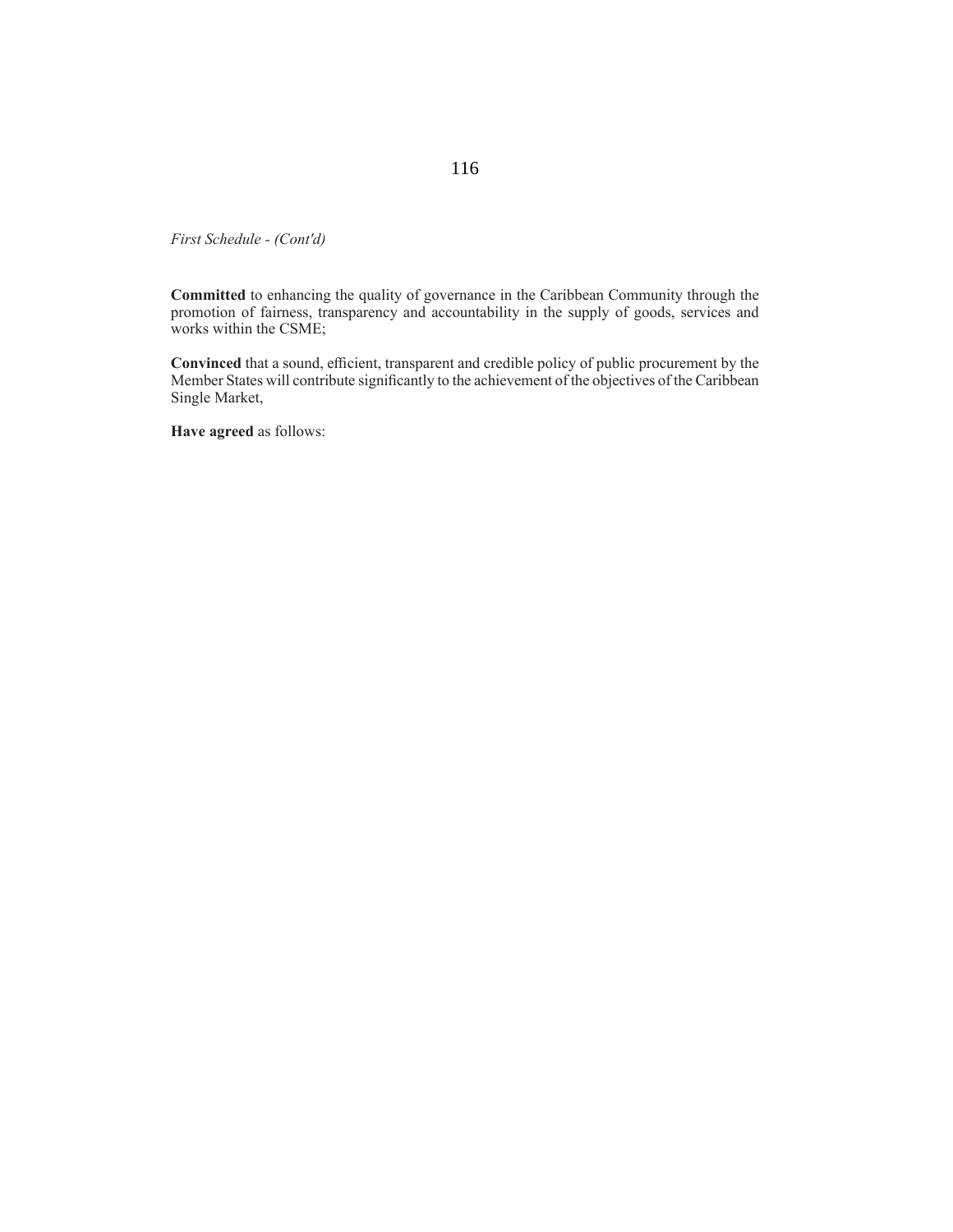# **PART ONE**

### **GENERAL PROVISIONS**

# **ARTICLE 1**

## **USE OF TERMS**

In this Protocol, unless the context otherwise requires:

**"bidder"** means a supplier who has submitted a bid;

**"bidding documents"**:

- (a) means documentation containing information in respect of a procurement opportunity; and
- (b) includes the invitation to bid, specific information concerning the item(s) to be procured including any technical or other specifications, conditions for supplier participation, the manner, date and time for the submission of bids, the form and format of the bid, evaluation criteria, the form of contract, the implementation period and any other relevant information;

**"CARICOM"** means the Caribbean Community;

**"Community"** means the Caribbean Community established by Article 2 of the Revised Treaty and includes the CSME as established by the Revised Treaty;

**"Community Council of Ministers" or "Community Council"** means the Organ of the Community so named in paragraph 1(b) of Article 10 of the Revised Treaty;

**"Community Public Procurement Notice Board"** means the electronic notice board established by the Contracting Parties pursuant to Article 31;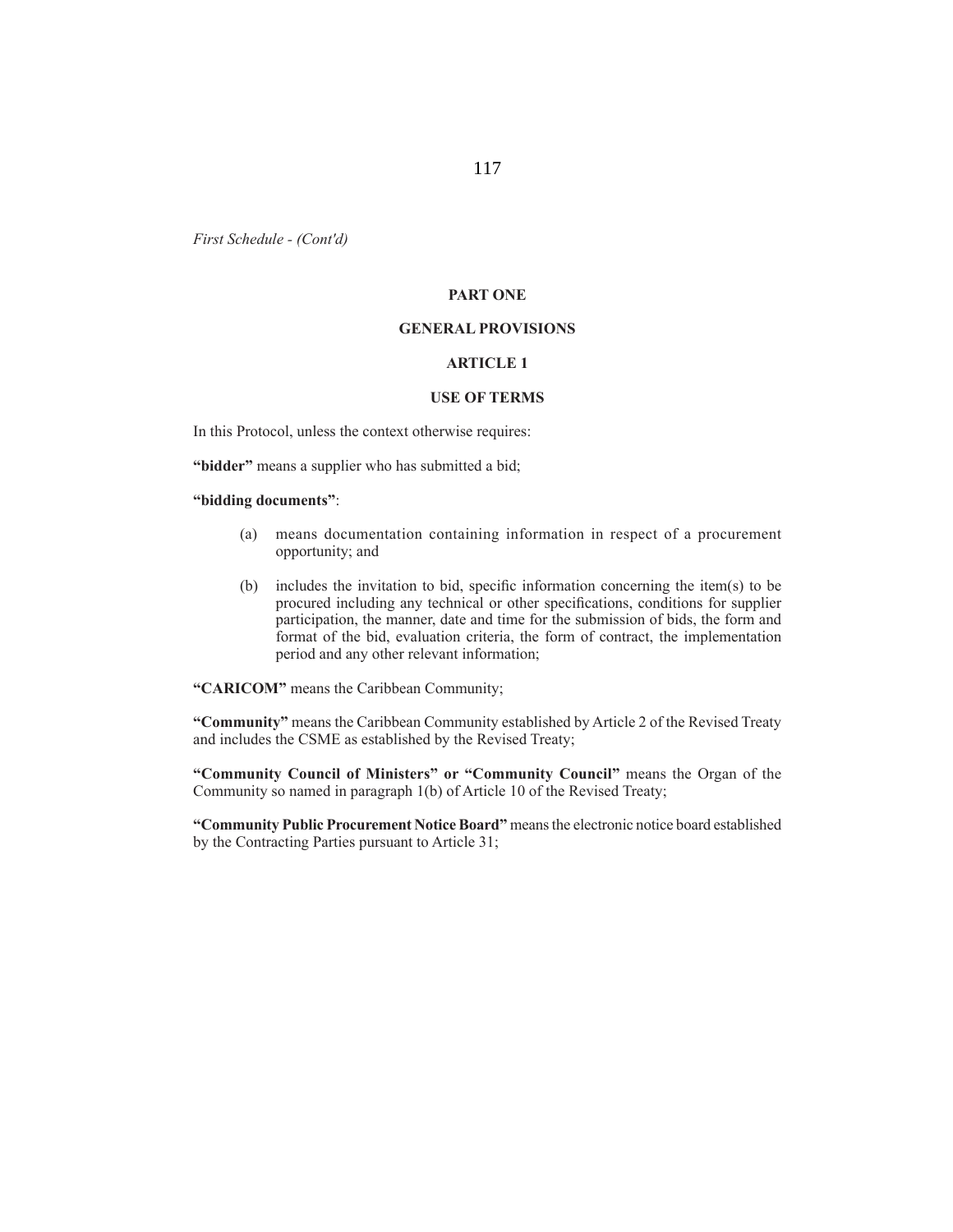**"Community public procurement regime"** means the regime operated among Contracting Parties in which public procurements to which this Protocol applies are conducted;

**"Community Rules of Origin"** means the Rules of Origin set out in Article 84 of the Revised Treaty, in so far as they may be applicable, and as amended from time to time;

**"Community Suppliers Register"** means the register described in paragraph 1 of Article 32;

**"concession"** means a long-term contract for works in relation to which:

- (a) the consideration for the works to be carried out consists:
	- (i) solely of the right to exploit the activity; or
	- (ii) of a combination of the right set out in subparagraph (i) and the right to payment; and
- (b) the concessionaire bears the risk inherent in the exploitation by providing funding for the activity or otherwise;

**"Contracting Party"** means a Member State that is a party to this Protocol;

**"Council for Trade and Economic Development" or "COTED"** means the Organ of the Community so named in paragraph 2 (b) of Article 10 of the Revised Treaty;

**"CSME"** means the regime established by the provisions of the Revised Treaty replacing Chapters Three through Seven of the Annex to the Treaty Establishing the Caribbean Community and Common Market signed at Chaguaramas, The Republic of Trinidad and Tobago on 4 July 1973;

**"disadvantaged country, region or sector"** means a country, region or sector so designated under paragraph 2 of Article 142 of the Revised Treaty;

**"eff ectively controlled"** in the context of a company or other legal entity, means the power to name a majority of its directors or to otherwise legally direct its actions;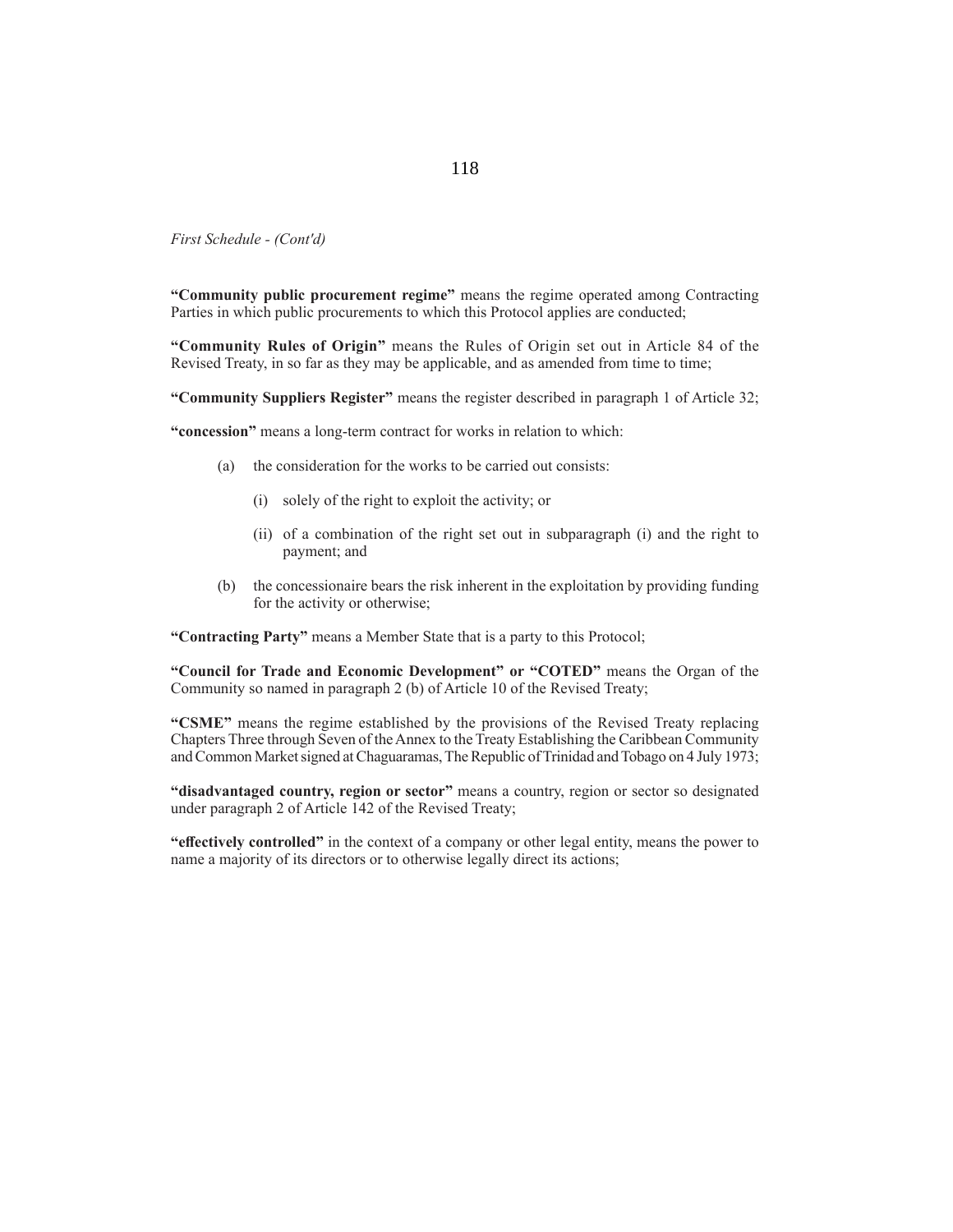# **"force majeure":**

- (a) means an event that is beyond the reasonable control of a person and which makes the person's performance of his or her obligations impossible or so impractical as to be reasonably considered to be impossible in the circumstances; and
- (b) includes
	- (i) war, riots, civil disorder, strikes, lockouts, industrial action (except where such strikes, lockouts or industrial action are within the power of the person invoking the force majeure), confiscation or any other action by Government agencies; and
	- (ii) earthquakes, fire, floods, storms or explosions;

**"green procurement"** means the acquisition of goods, services or works in a manner that causes minimal adverse environmental impact and includes:

- (a) improved recyclability;
- (b) high recycled content;
- (c) greater energy efficiency;
- (d) utilising clean technology or clean fuels;
- (e) reduced water consumption;
- (f) reduced emissions of irritating or toxic substances during installation or use; and
- (g) reduced production of toxic substances during use or disposal;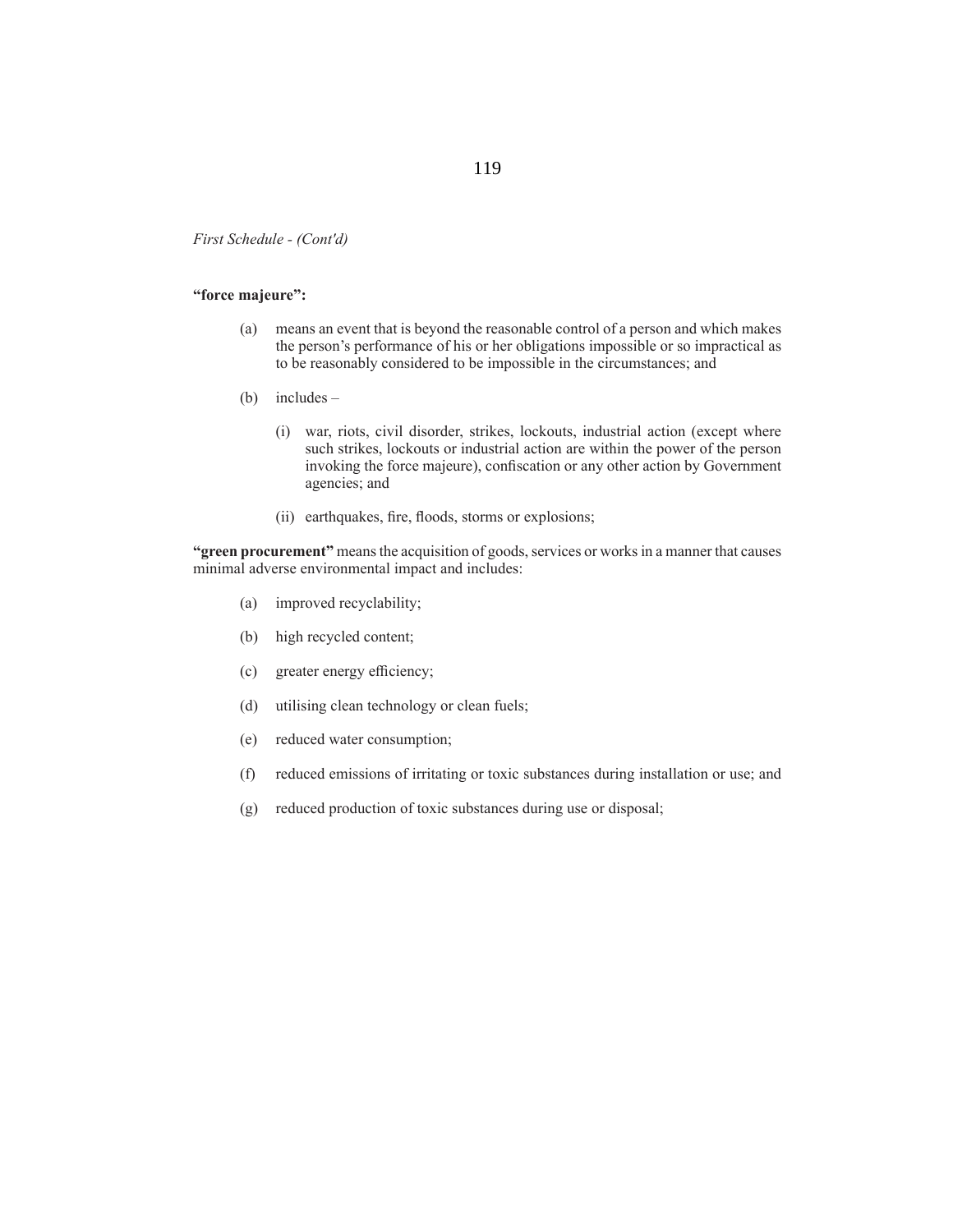**"in writing"** means any expression of information in words, numbers or other symbols, including electronic symbols which can be read, reproduced and stored;

**"less developed countries"** means the countries referred to as less developed countries in Article 4 of the Revised Treaty;

**"Member State"** means a Member State of the Community, excluding an Associate Member within the meaning of Article 231 of the Revised Treaty;

**"more developed countries"** means the countries referred to as more developed countries in Article 4 of the Revised Treaty;

**"national of a Contracting Party"** means:

- (a) an individual who:
	- (i) is a citizen of a Contracting Party; or
	- (ii) has a connection with a Contracting Party of a kind which entitles him to be regarded as belonging to it or as being a native or resident of a Contracting Party for the purposes of the laws of the respective Contracting Party relating to immigration; or
- (b) a company or other legal entity constituted in a Contracting Party in conformity with the laws thereof and which that Contracting Party regards as belonging to it, provided that such company or other legal entity:
	- (i) has its registered office and central administration, and carries on substantial activity within a Contracting Party; and
	- (ii) is substantially owned and effectively controlled by an individual mentioned in paragraph (a);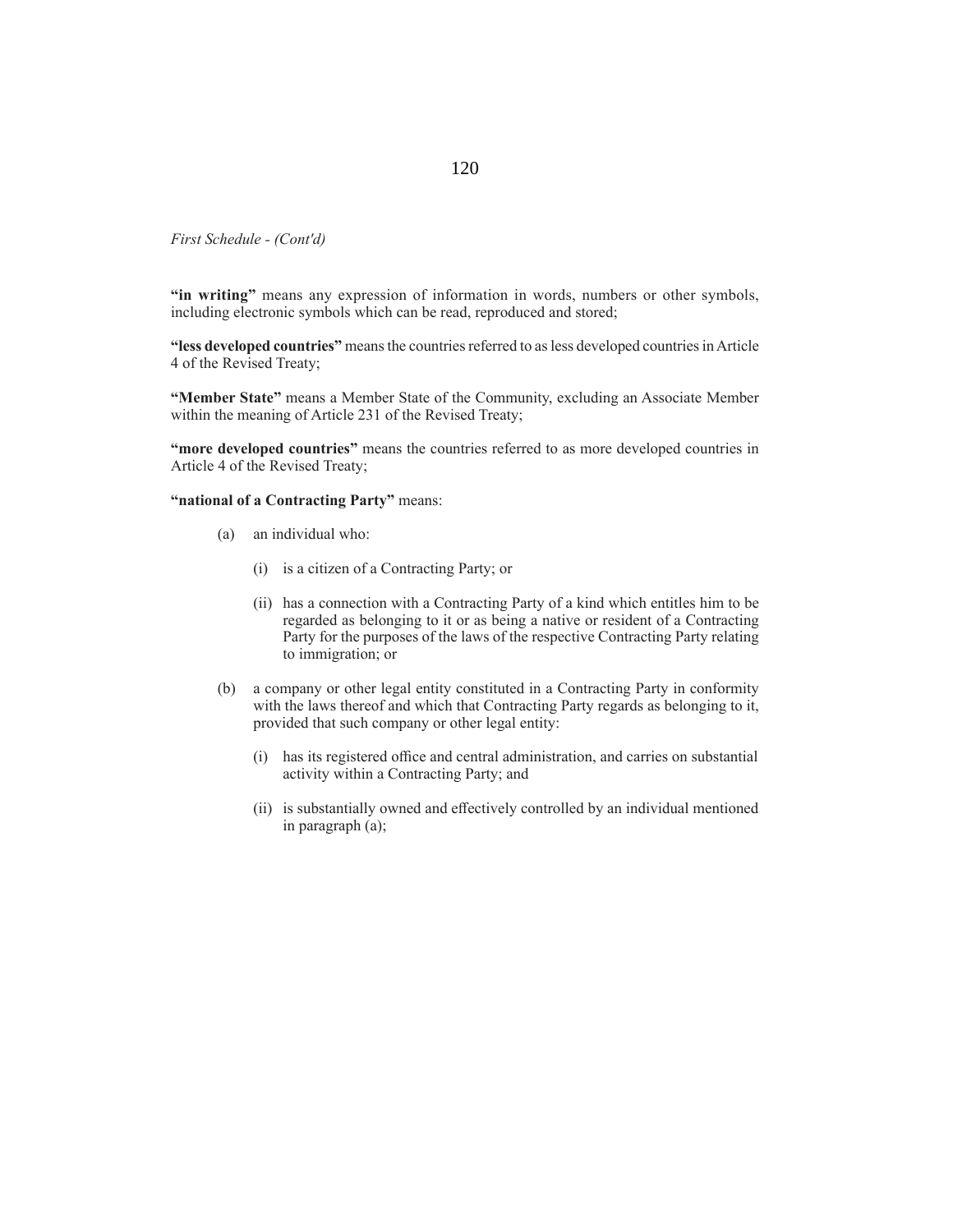**"off sets"** means any conditions or undertakings that encourage local development or improve a Contracting Party's balance of payments account, such as the application of margins of preference for the use of domestic content or domestic suppliers, requirements for the licensing or the transfer of technology, domestic investment requirements, counter trade and similar actions;

**"open bidding"** means a procurement method in which an interested supplier may submit a bid for a procurement contract;

**"Permanent Joint Council"** means the Permanent Joint Council on Public Procurement established under Article 30;

**"private party"** in the context of public-private partnerships, means a majority privately owned company or consortium;

**"procurement"** means the acquisition of goods, services or works or any combination thereof;

**"procurement method"** means the method to be used to engage in public procurement;

**"procurement opportunity"** means an opportunity for suppliers to participate in procurement proceedings;

"**procurement proceedings**" means the initiation and conduct of the process of effecting a public procurement up to the award of a contract;

**"procuring entity"** in relation to a Contracting Party, means a central, sub-central or local government entity, statutory body, state-owned entity or other undertaking in a Contracting Party that engages in public procurement;

**"public asset"** means any new or existing infrastructure for public use;

**"public funds"** means monies derived from:

 (a) revenue including all tolls, taxes, imposts rates, duties, fees, penalties, forfeitures, rents and dues, proceeds of sale and all other receipts of a Contracting Party's Government, from whatever sources arising, and over which Parliament has the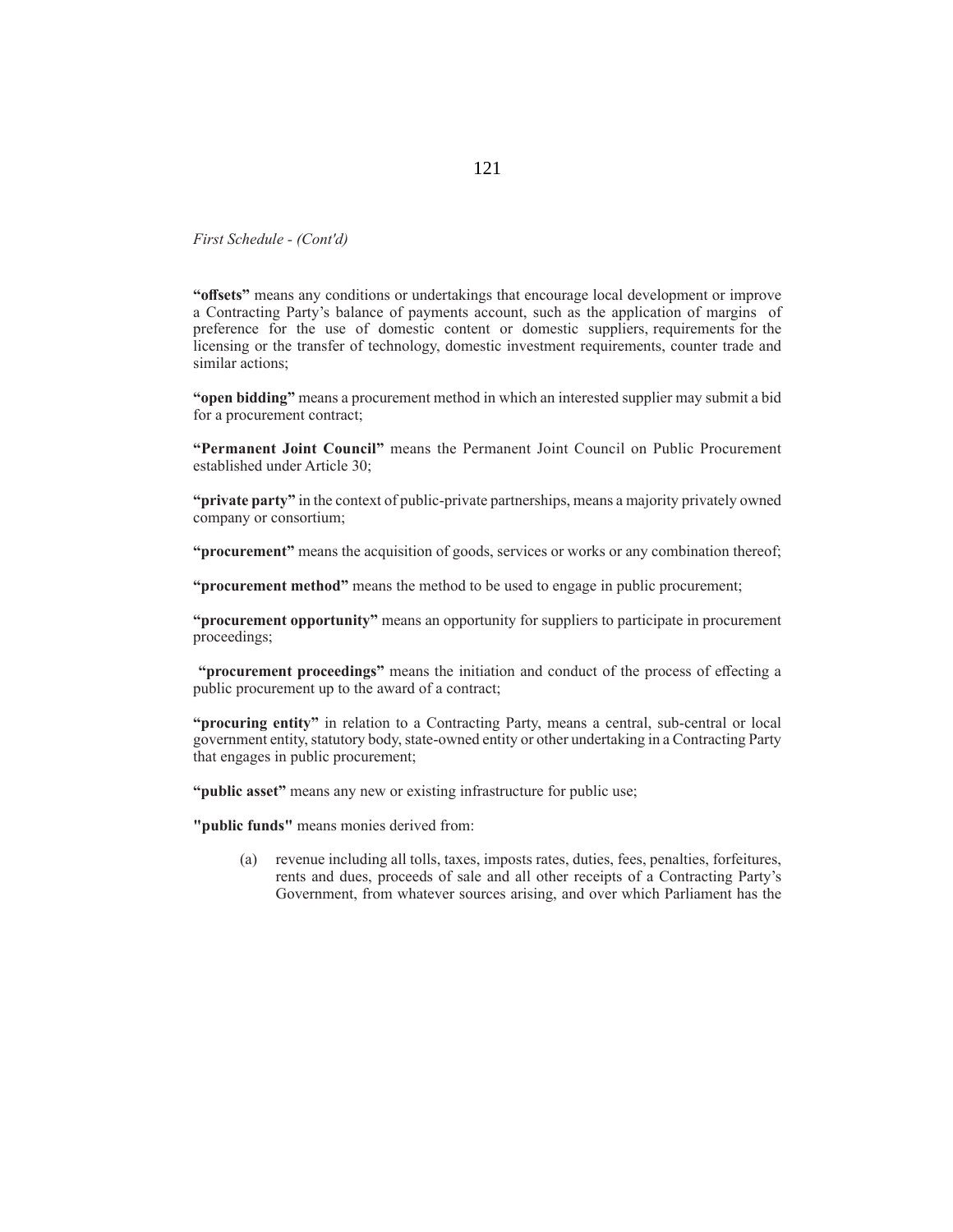power of appropriation, including the proceeds of all loans raised; and

 (b) any trust or other monies held, whether temporarily or otherwise, in the name of a Contracting Party's Government;

**"public-private partnership"** means a long-term contract between a procuring entity and a private party:

- (a) to develop (possibly by significant upgrade or renovation) and to manage a public asset or to provide a service on behalf of the procuring entity;
- (b) in which the private party bears significant risk and management responsibility throughout the life of the contract;
- (c) in which the private party provides a significant portion of the finance at its own risk; and
- (d) where the remuneration to the private party is significantly linked to performance or the demand for or use of the public asset or service related to, or offered by means of, the public asset so as to align the interests of the procuring entity and the private party;

**"public procurement"** means procurement for or on behalf of a procuring entity using public funds by way of purchase, rental, lease, concession or hire-purchase with or without an option to buy but not with a view to commercial resale or use in the production of goods and services by private commercial entities for commercial use;

"**public use**" means for use by or for the benefit of the public;

**"publish"** means to disseminate information in an electronic, paper or other medium that is distributed widely and is readily accessible to suppliers who are entitled to participate and are interested in participating in a procurement opportunity;

**"Revised Treaty"** means the Revised Treaty of Chaguaramas signed at Nassau, The Bahamas on 5 July 2001;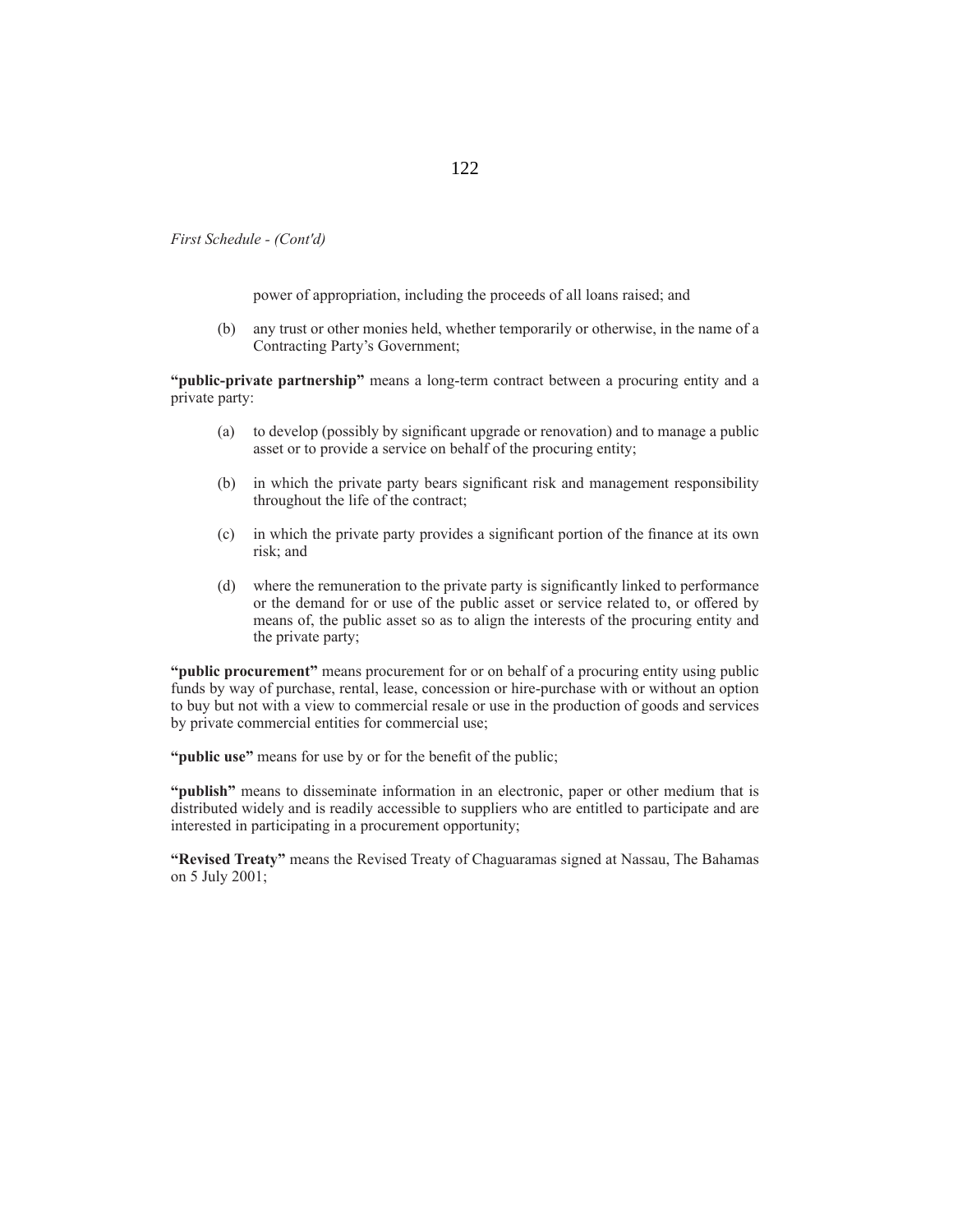**"Secretariat"** means the Secretariat of the Community referred to in Article 23 of the Revised Treaty;

**"substantially owned"** in the context of a company or other legal entity, means having a beneficial ownership of more than 50 per cent of the equity interest therein;

"supplier" means a national of a Contracting Party, who offers the execution of works or the supply of goods or services on a market but does not include State-owned entities;

"technical specification" means a detailed description which:

- (a) specifies the characteristics of the goods, services or works to be procured or their related processes and production methods, including the applicable administrative provisions, and a requirement relating to conformity assessment procedures that a procuring entity prescribes; and
- (b) addresses quality, performance, safety, dimensions, symbols, terminology, packaging, marking and labelling as they apply to a good, process, service, production or operating method;

**"third country"** means a country that is not a Member State;

**"traditional media"** includes television, radio, newspapers, magazines, newsletters and other print publications; and

**"Treaty"** means the Treaty Establishing the Caribbean Community and Common Market signed at Chaguaramas, The Republic of Trinidad and Tobago on 4 July 1973;

#### **ARTICLE 2**

#### **OBJECTIVES**

This Protocol establishes the conditions and procedures for the progressive integration of the national public procurement market of each Contracting Party into a single, unified and open area through the design and implementation of a regional best practice regime for public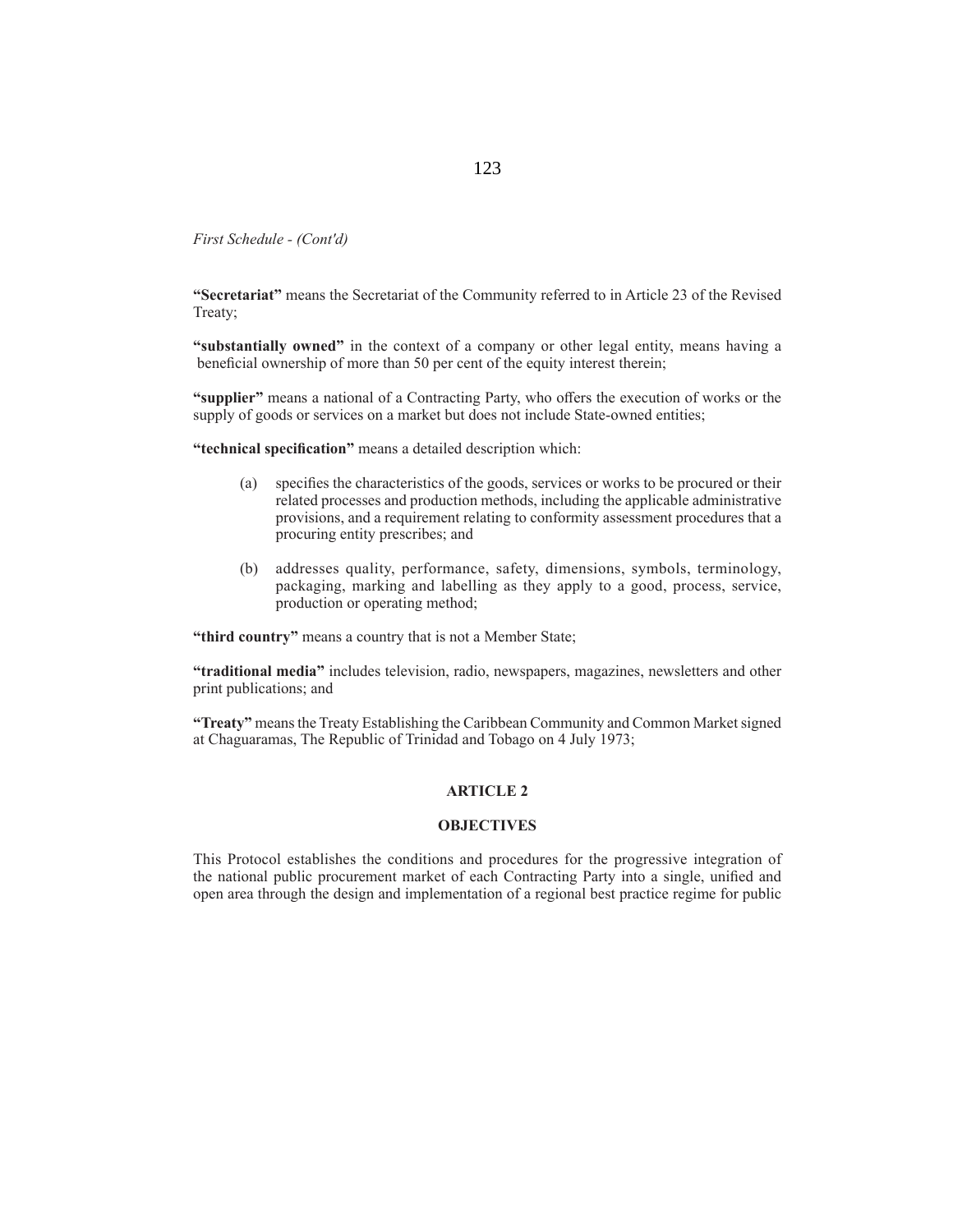procurement and, in so doing:

- (a) creates the necessary competitive and non-discriminatory conditions to facilitate achievement of best value for money;
- (b) provides opportunities for access to a single market with regional sales opportunities;
- (c) strengthens the competitiveness of the regional supplier base in particular in relation to micro, small and medium-sized enterprises; and
- (d) encourages the rational use of scarce resources.

# **ARTICLE 3**

### **OPERATING PRINCIPLES**

- 1. Consistent with the objective of this Protocol, each Contracting Party shall, in its public procurements to which this Protocol applies, give effect to the following principles:
	- (a) national treatment and most favoured nation treatment;
	- (b) transparency;
	- (c) accountability;
	- (d) best value for money; and
	- (e) procedural fairness.
- 2. In accordance with paragraph 1, each Contracting Party shall:
	- (a) ensure that procurement policies, administrative rules, guidelines, procedures and practices which are within the scope of application of this Protocol, as set out in Article 5, are not prepared, adopted or applied so as to afford protection or favour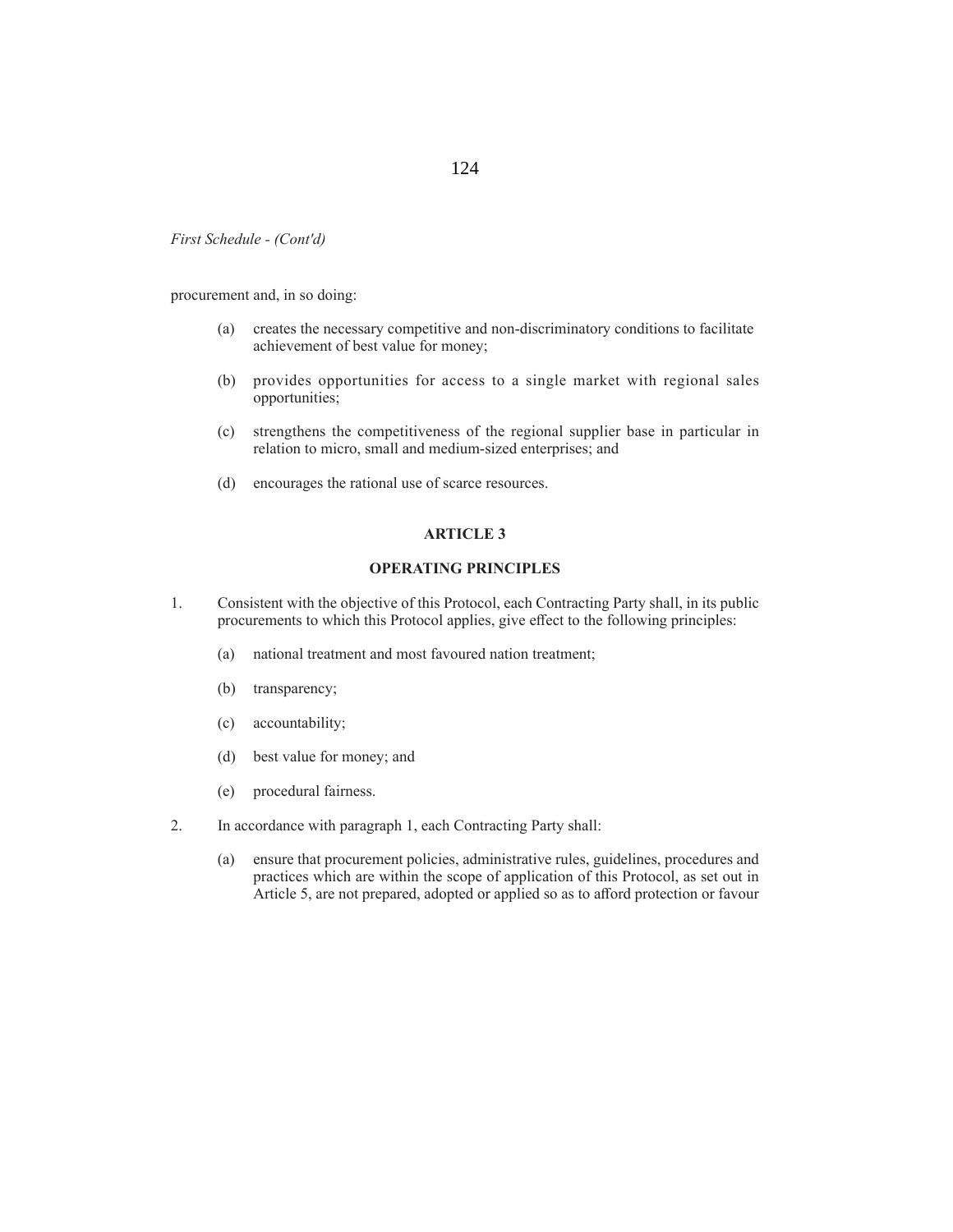to, or bias against, the goods, services, works or suppliers of any other Contracting Party;

- (b) grant the goods, services, works and suppliers of any other Contracting Party treatment that is no less favourable than that accorded by them to domestic goods, services, works and suppliers;
- (c) grant the goods, services, works and suppliers of any other Contracting Party treatment that is no less favourable than that accorded by them to the goods, services, works and suppliers of a Member State not party to this Protocol or a third country;
- (d) ensure that procuring entities do not treat a locally established supplier less favourably than another locally established supplier on the basis of the degree of affiliation to, or ownership by a person or persons of any other Contracting Party; and
- (e) ensure that adequate and relevant information on public procurement and procurement opportunities is made accessible and widely available to suppliers in a consistent and timely manner at reasonable or no cost.

#### **ARTICLE 4**

### **IMPLEMENTATION**

In the context of public procurements to which this Protocol applies, each Contracting Party:

- (a) shall enact, monitor and enforce appropriate public procurement legislation that is compatible with the provisions of this Protocol;
- (b) shall establish, strengthen and maintain national institutional arrangements to ensure the enforcement of and compliance with public procurement legislation enacted in accordance with paragraph (a); and
- (c) shall not introduce in its territory any new restrictions, whether or not so expressly stated, the effect of which would be to prohibit or otherwise limit the participation of suppliers in public procurements to which this Protocol applies.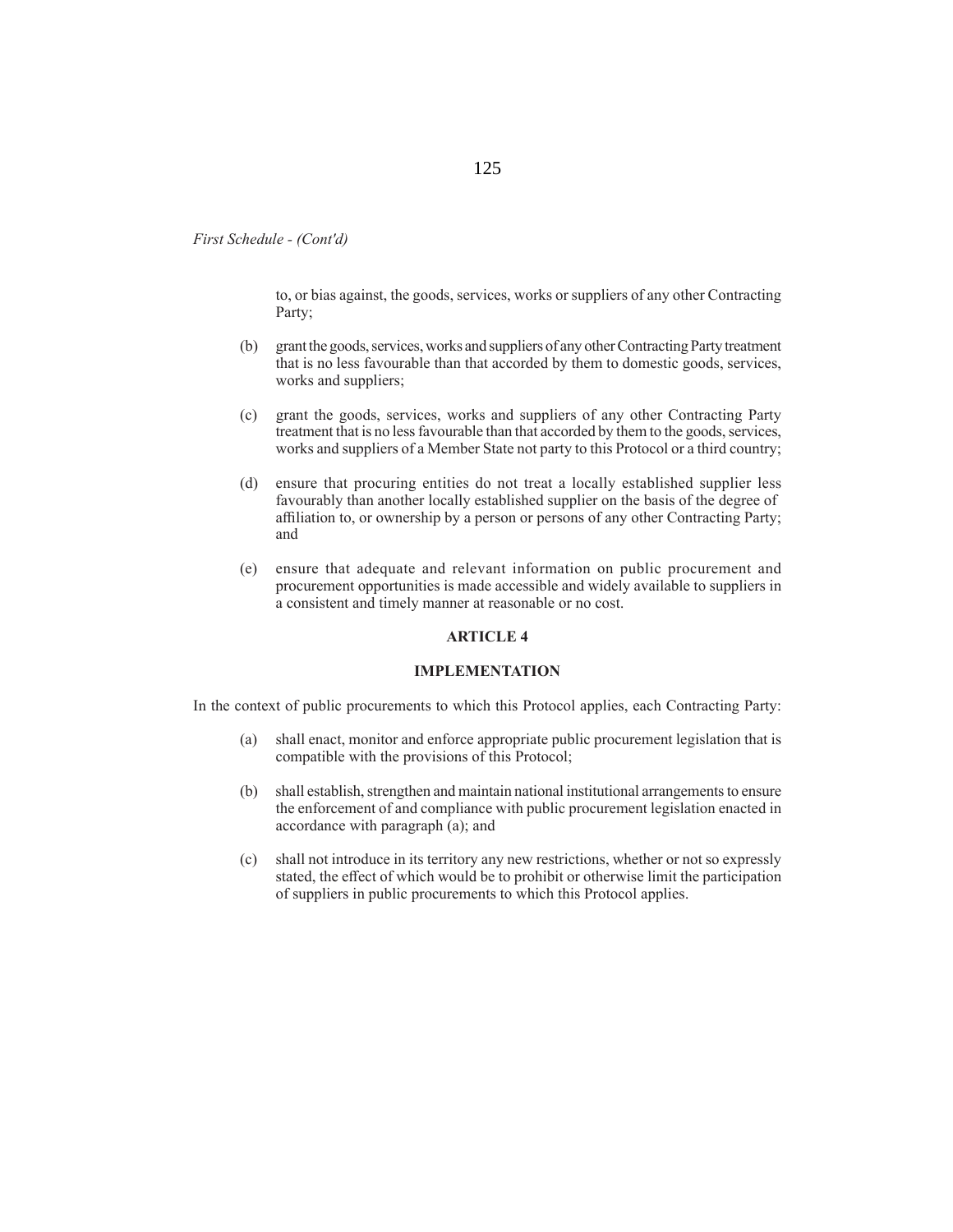## **PART TWO**

# **SCOPE AND COVERAGE**

- 1. Subject to paragraph 2, this Protocol applies to every public procurement of a value equal to or greater than the relevant threshold specified in Annex A.
- 2. The provisions of this Protocol shall not apply to public procurements:
	- (a) under agreements between a Contracting Party and an international organisation which limit participation in public procurement;
	- (b) under agreements between a Contracting Party and:
		- (i) a Member State that is not party to this Protocol; or
		- (ii) a third country,

 for the joint implementation or exploitation of a project by the parties which are financed by the Member State or third country and limit participation in public procurement; or

(c) of the types specified in Annex B.

## **ARTICLE 6**

### **THRESHOLD REVIEW**

- 1. Subject to paragraph 2, the Contracting Parties may, from time to time, amend Annex A in accordance with Article 39, in order to ensure the achievement of the objectives of this Protocol.
- 2. The Permanent Joint Council shall review the thresholds specified in Annex A at least every two years, taking into account the considerations referred to in paragraph 4 and shall, where necessary and appropriate, recommend to the Contracting Parties that the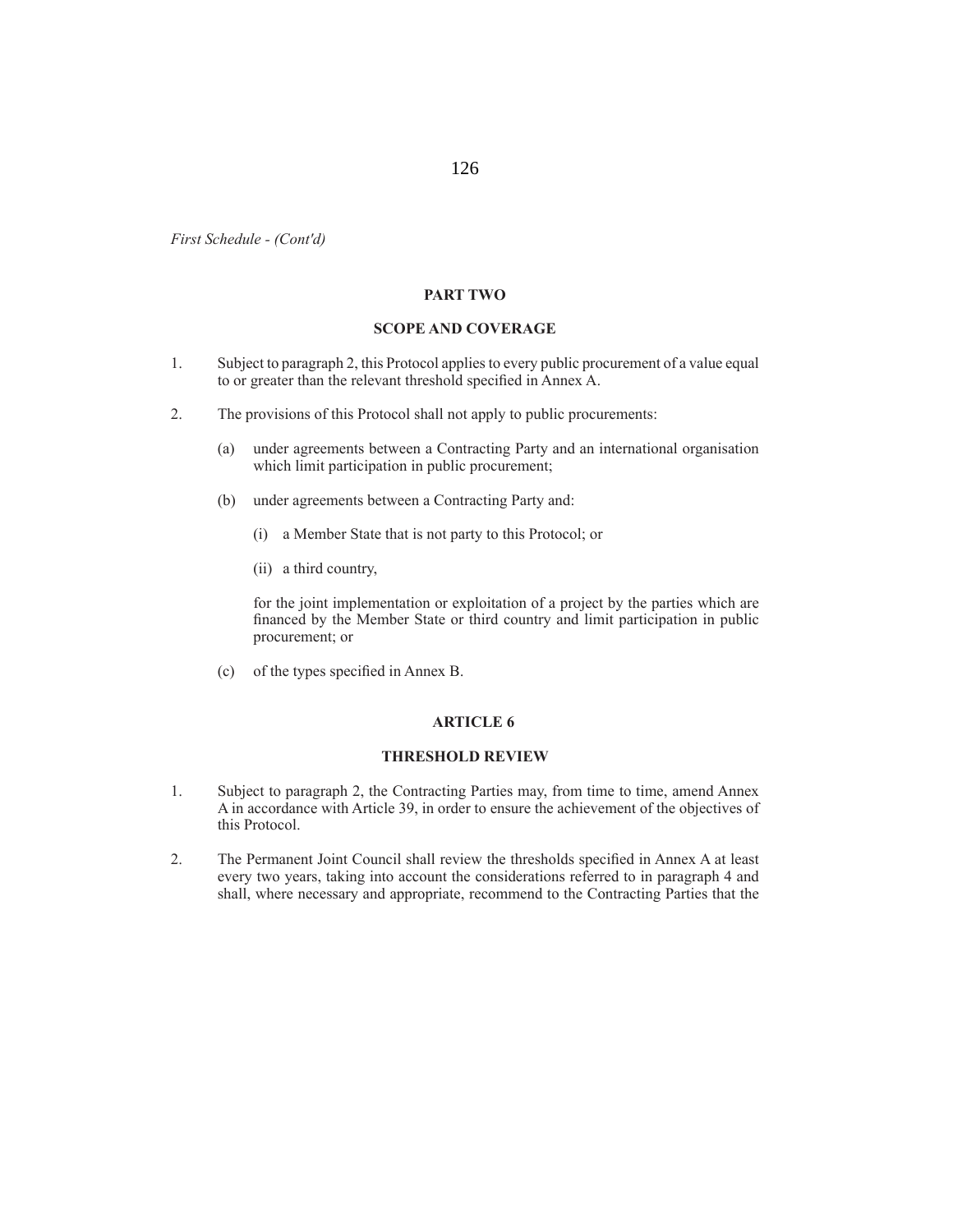thresholds be amended.

- 3. Recommendations of the Permanent Joint Council shall be made on the affirmative vote of two-thirds of the members of the Permanent Joint Council, present and voting.
- 4. The Permanent Joint Council and the Contracting Parties shall take the following into consideration to determine whether to recommend the amendment of the thresholds or to amend the thresholds, respectively –
	- (a) the strength of the economies;
	- (b) the strength of the currencies; and
	- (c) such other factors as the Permanent Joint Council and the Contracting Parties consider appropriate.

#### **ARTICLE 7**

### **CONTRACT VALUATION RULES**

- 1. Paragraphs 2 to 6 shall apply in determining the value of individual public procurement contracts to which this Protocol applies.
- 2. Valuation shall take into account all forms of remuneration, including any premiums, fees, commissions and interest receivable.
- 3. Each Contracting Party shall ensure that its procuring entities do not select valuation methods or divide public procurement into multiple parts with the intention of avoiding the application of this Protocol.
- 4. Where the public procurement is to be conducted in multiple parts, with contracts to be awarded at the same time or over a given period to one or more suppliers (hereinafter referred to as "recurring contracts"), the basis for calculating the estimated total maximum value shall be: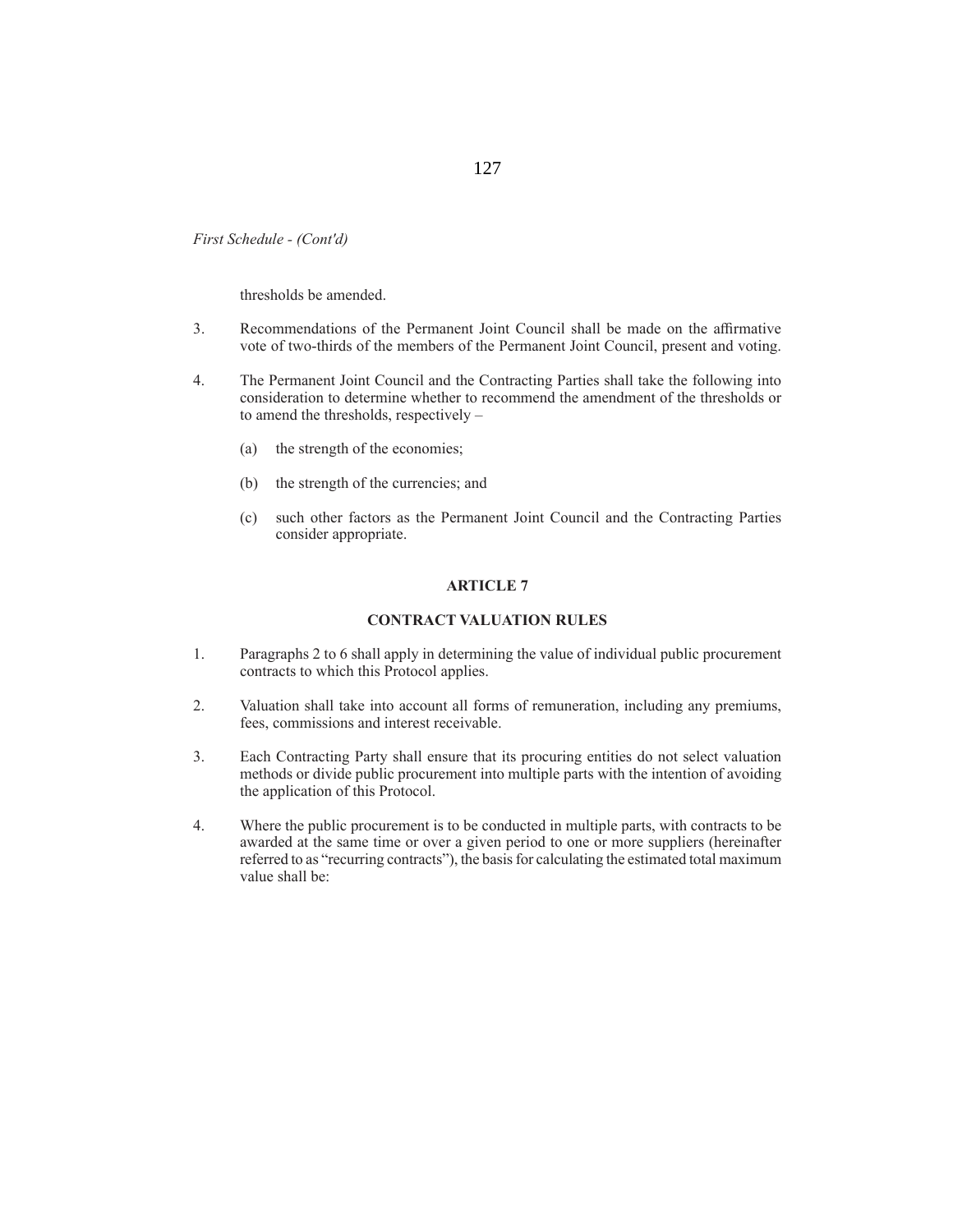- (a) where no similar recurring contracts have been concluded over the previous 12 months, the estimated value of similar recurring contracts to be concluded during the 12 months subsequent to the initial contract; or
- (b) the actual value of similar recurring contracts concluded over the previous 12 months adjusted, where possible, for anticipated changes in quantity and value over the subsequent 12 months;
- 5. Where the public procurement is to be conducted in a single lot and the total price is not known, the basis for estimating the value shall be, with respect to:
	- (a) a fixed-term contract where the term:
		- (i) is 12 months or less, the total estimated contract value for the contract's duration; or
		- (ii) exceeds 12 months, the total estimated contract value, including the estimated residual value, where applicable; or
	- (b) a contract for an indefinite period, the estimated monthly instalment multiplied by 36.
- 6. In cases where an intended public procurement specifies the need for option clauses, the basis for valuation shall be the total value, inclusive of optional purchases.

## **ARTICLE 8**

### **RULES OF ORIGIN**

Each Contracting Party shall apply the Community Rules of Origin to public procurements under this Protocol.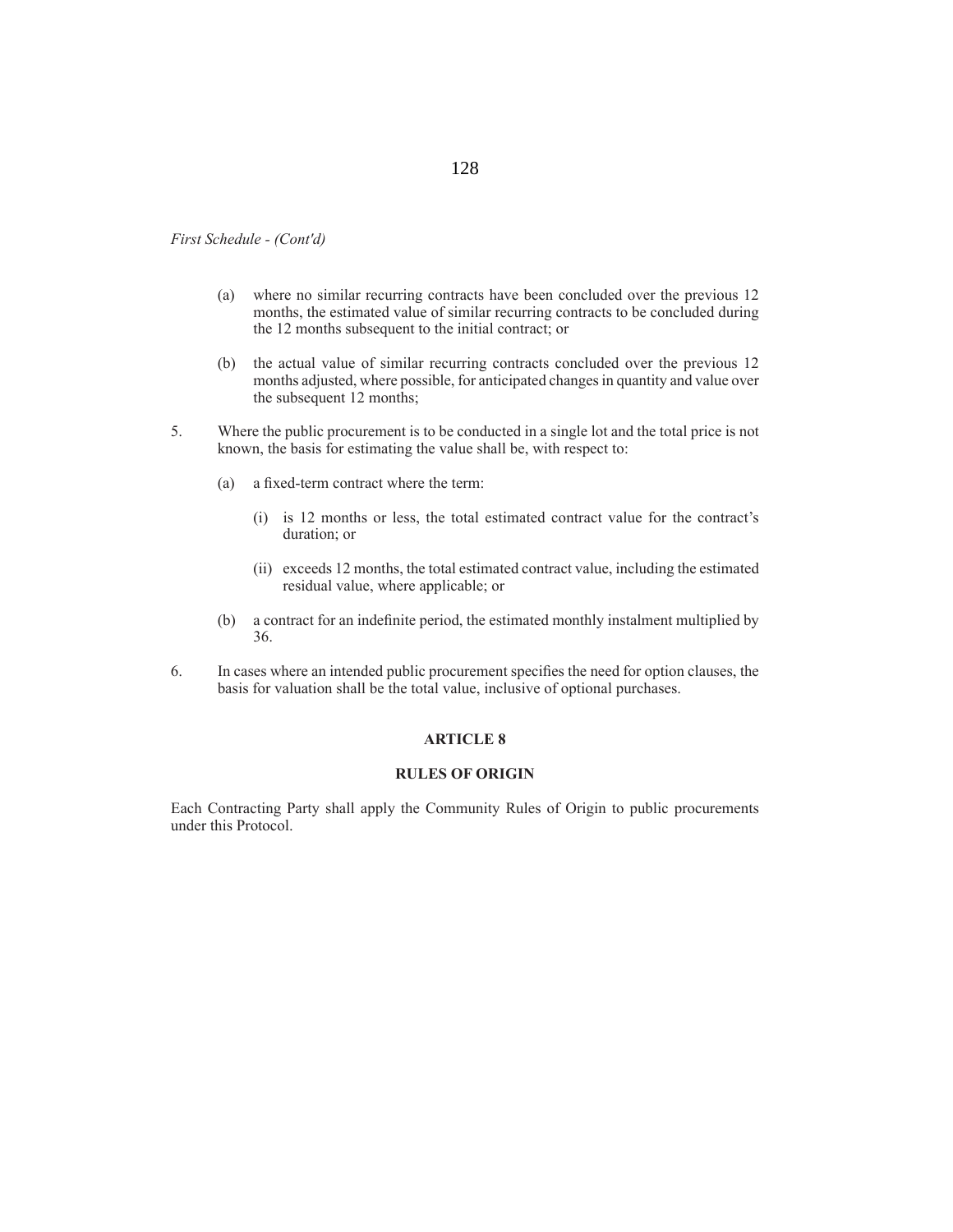### **ARTICLE 9**

### **PROHIBITION OF OFFSETS**

Each Contracting Party shall ensure that its procuring entities do not seek to impose offsets against suppliers in the:

- (a) qualification and selection of suppliers;
- (b) evaluation of bids; or
- (c) award of contracts.

### **PART THREE**

# **INFORMATION AND COMMUNICATION TECHNOLOGIES**

# **ARTICLE 10**

# **COMMUNICATION MODALITIES**

- 1. Unless otherwise required by this Protocol, and consistent with the requirements of the procuring entity and the conditions of the market, information dissemination and other communication shall be effected through electronic or paper media.
- 2. Each Contracting Party shall employ its best endeavours in the use of information technology taking into consideration:
	- (a) the high cost of paper publication;
	- (b) the volume of publication necessary in the operation of the Community public procurement regime;
	- (c) the complexities of intra-regional transport and delivery of documents;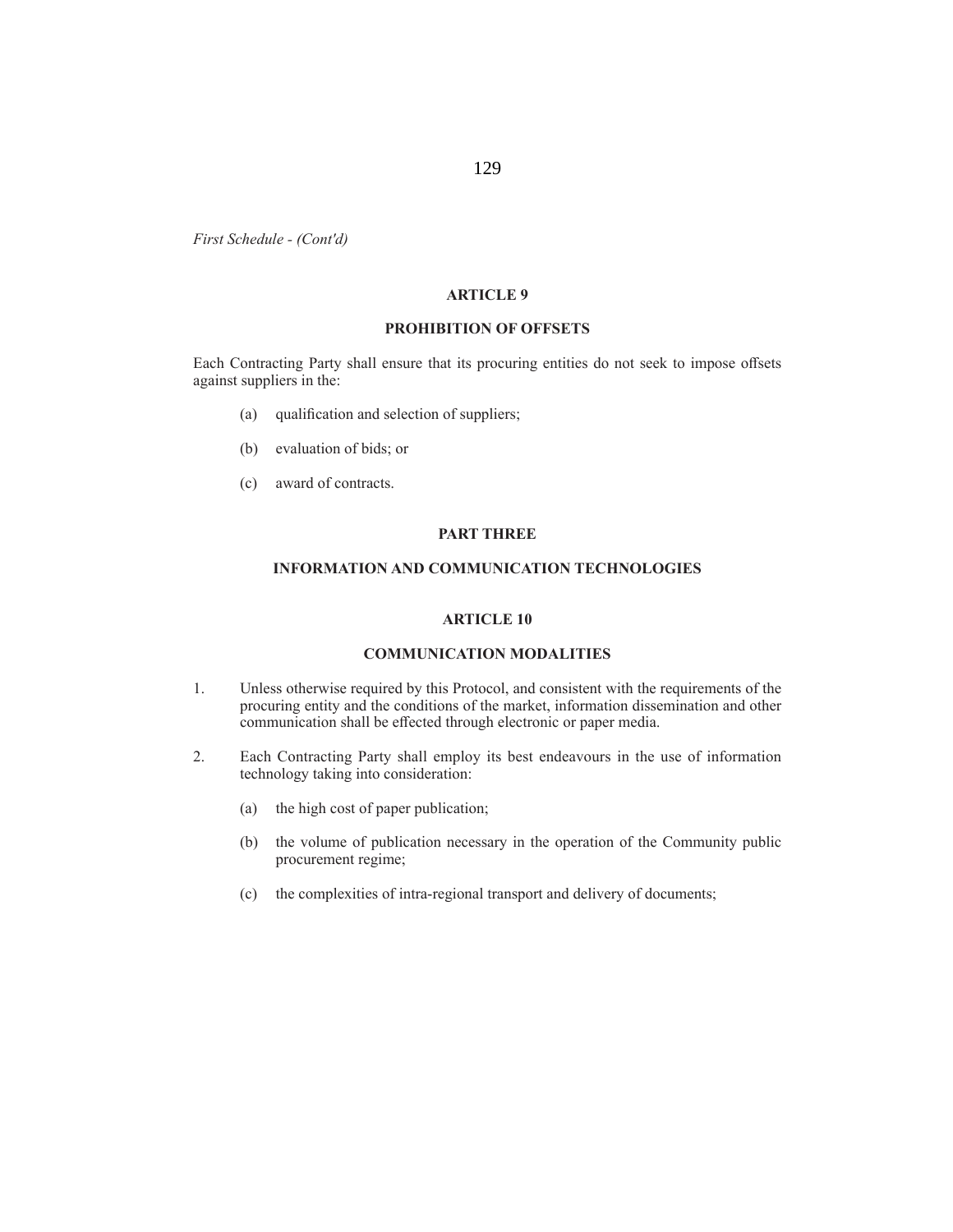# 130

*First Schedule - (Cont'd)*

- (d) time constraints involved in the Community public procurement regime; and
- (e) regional progress in the use of electronic data processing and telecommunication technologies.

## **ARTICLE 11**

# **INFORMATION SYSTEMS**

Each Contracting Party shall establish information systems comprising traditional and electronic media which shall be accessible by procuring entities and suppliers.

# **PART FOUR**

# **PROCUREMENT PROCEEDINGS**

# **ARTICLE 12**

# **COMMUNITY STANDARD BIDDING DOCUMENTS**

- 1. The Community Standard Bidding Documents shall include:
	- (a) standard forms and content of the invitation to bid;
	- (b) instructions to bidders;
	- (c) form of bid;
	- (d) form and conditions of contract; and
	- (e) any necessary appendices, such as formats for bid securities.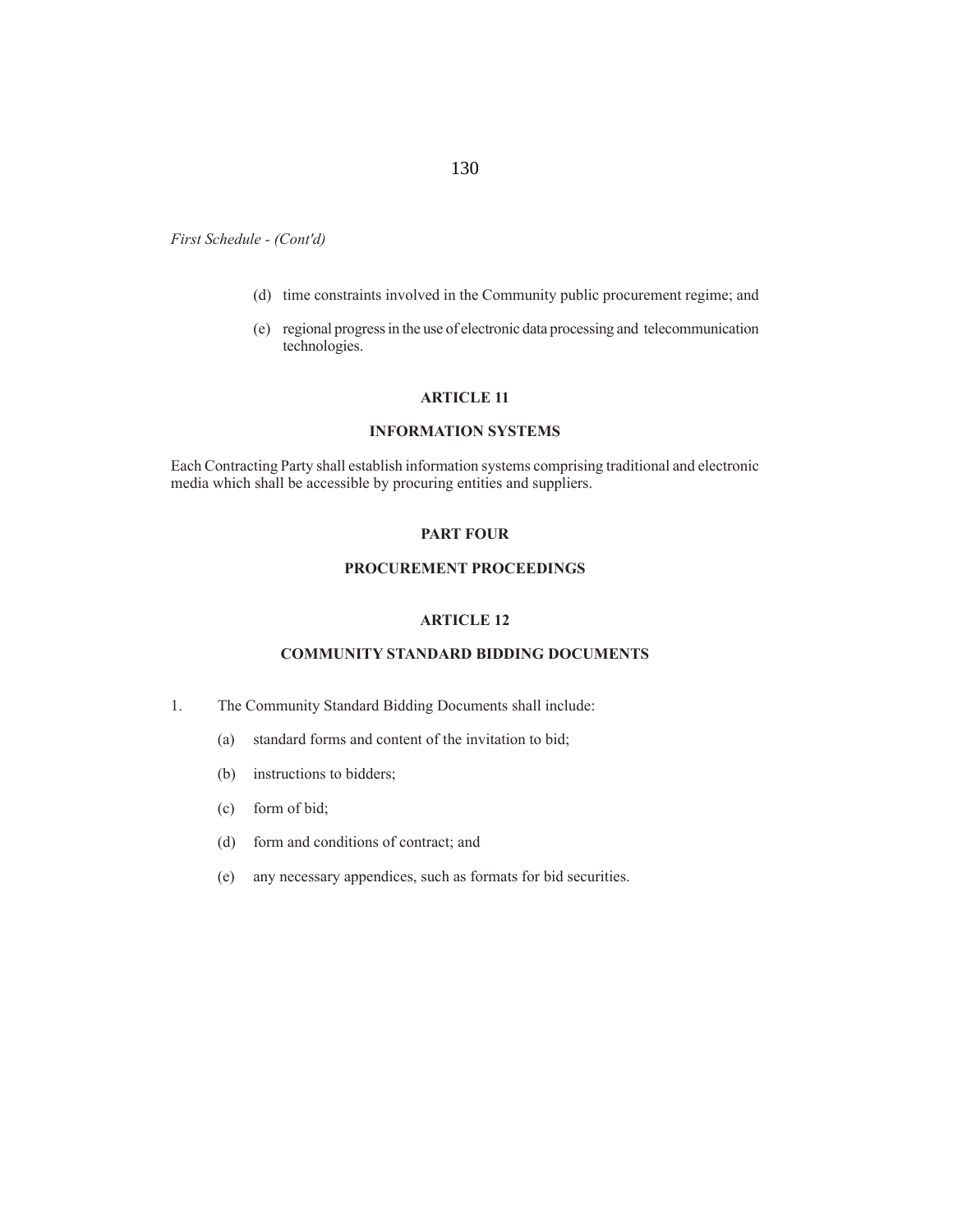- 2. The Community Standard Bidding Documents shall be published on the Community Public Procurement Notice Board.
- 3. Subject to paragraph (6), each Contracting Party shall ensure that its procuring entities use the Community Standard Bidding Documents in public procurements to which this Protocol applies.
- 4. The Permanent Joint Council shall be responsible for considering and approving any modifications of or amendments to the Community Standard Bidding Documents as well as ensuring the accuracy and currency of such documentation.
- 5. Each Contracting Party may submit requests for modifications of and amendments to the Community Standard Bidding Documents to the Permanent Joint Council for its consideration and approval.
- 6. Notwithstanding paragraph 3, the Permanent Joint Council may approve the use of a Contracting Party's bidding documents for use in public procurements to which this Protocol applies.

#### **ARTICLE 13**

# **ANNUAL PROCUREMENT PLAN**

- 1. Each Contracting Party shall ensure that its procuring entities publish their Annual Procurement Plans on the Community Public Procurement Notice Board as early as possible in every fiscal year.
- 2. A procuring entity's Annual Procurement Plan shall contain information concerning its intended public procurements to which this Protocol applies for the relevant year, including the subject matter of the intended public procurements together with volumes and values, and the proposed dates or range of dates for the publication of related invitations to bid, where such information is available.
- 3. Each Contracting Party shall employ its best endeavours to ensure that its procuring entities conduct procurement proceedings in accordance with their Annual Procurement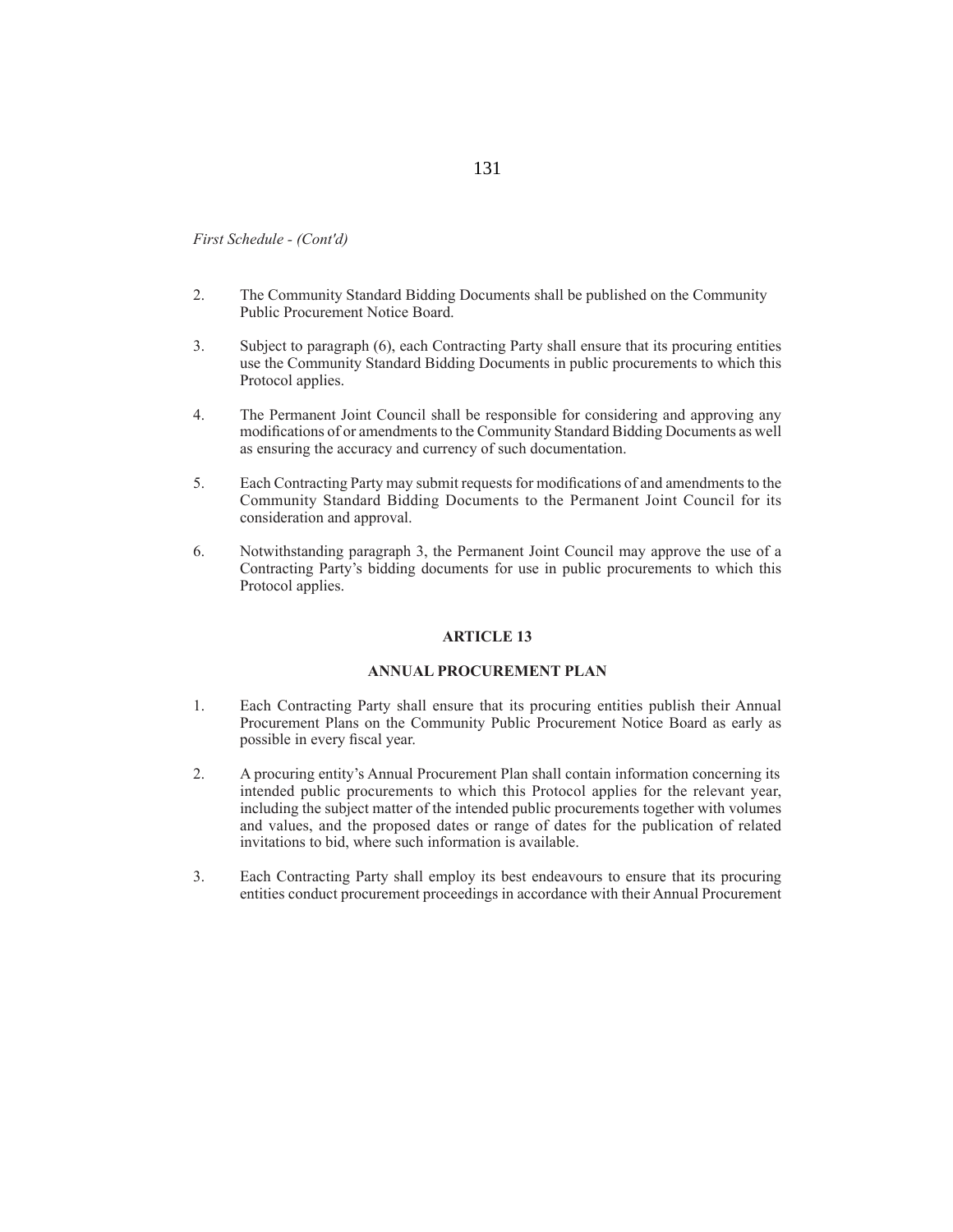Plans.

4. Annual Procurement Plans shall not be binding on the procuring entities that publish them.

#### **ARTICLE 14**

## **PUBLICATION OF PROCUREMENT OPPORTUNITIES**

- 1. Subject to paragraph 2, each Contracting Party shall ensure that its procuring entities publish invitations to bid on the Community Public Procurement Notice Board.
- 2. Where a method which does not require the publication of an invitation to be bid is being employed, paragraph 1 shall not apply.

#### **ARTICLE 15**

#### **PROCUREMENT METHODS**

- 1. Subject to paragraph 2, each Contracting Party, shall ensure that its procuring entities employ open bidding for public procurements valued at or above the relevant threshold.
- 2. Notwithstanding paragraph 1, a Contracting Party may permit its procuring entities to employ procurement methods other than open bidding if:
	- (a) there is an extremely urgent need for the subject matter of the procurement and an open and competitive method of procurement is impractical because of the time involved in using such a method;
	- (b) in relation to a specific procurement opportunity, the procuring entity reasonably decides that only a limited number of suppliers can perform the contract for technical or artistic reasons or reasons connected with the protection of exclusive rights and no reasonable alternative or substitute for the goods, services or works to be procured exists;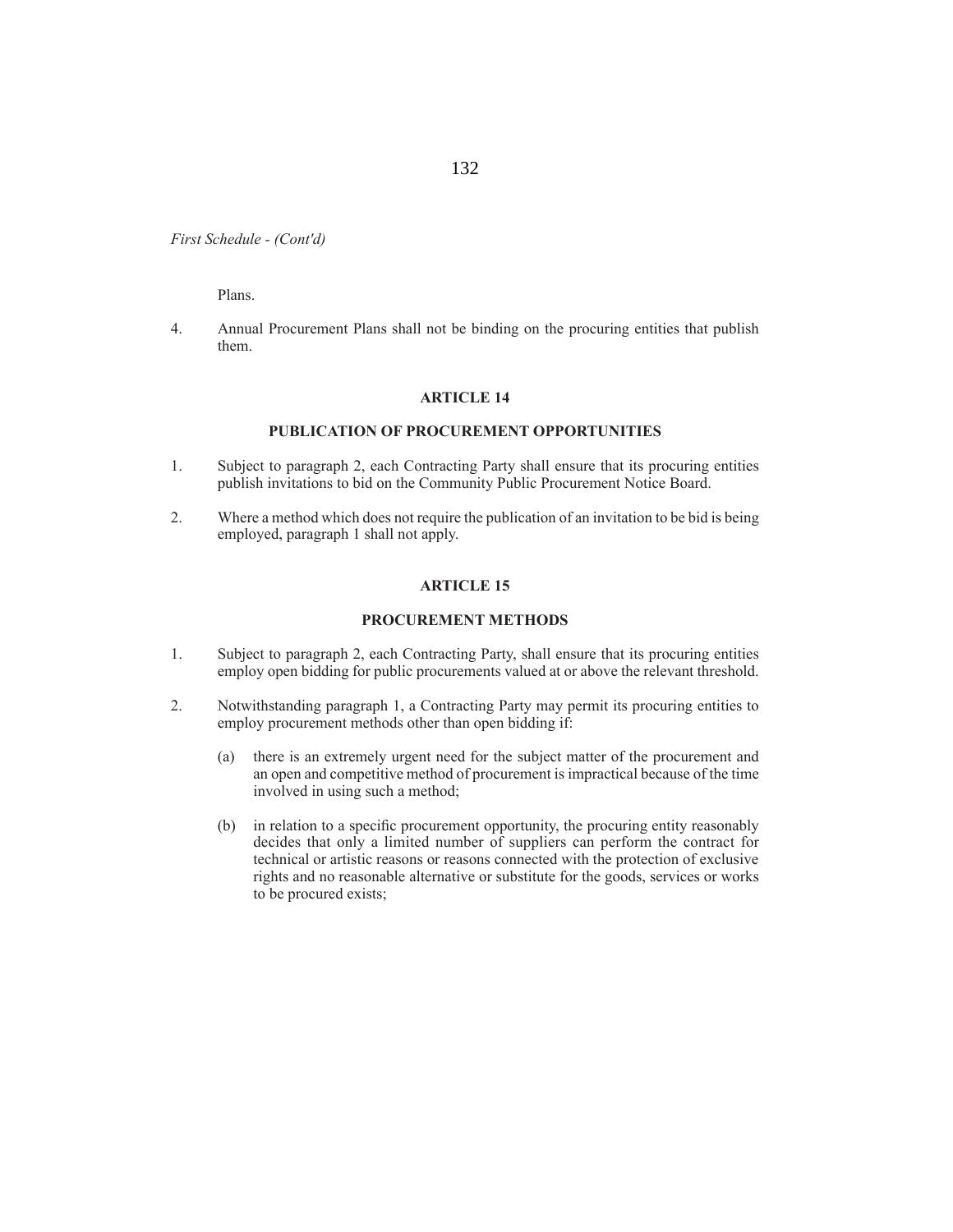- (c) additional goods, services or works which were not included in the initial procurement contract, but which were within the objectives of the original bidding documents have, through unforeseen circumstances, become necessary to satisfactorily complete the procurement, provided that the total value of the contract awarded for such additional goods, services or works does not exceed fifty per cent (50%) of the amount of the initial contract;
- (d) goods are purchased on commodity markets or where goods and services are made available under exceptionally advantageous conditions that only arise in the very short term;
- (e) no suitable bids were received in response to an earlier invitation to suppliers to participate in an open bid;
- (f) due to a catastrophic event, there is an extremely urgent need for the subject matter of the procurement, and engaging in open bidding would be impractical because of the time involved in using such a method;
- (g) the procuring entity has:
	- (i) procured from a particular supplier goods, services or works which are, to the procuring entity's satisfaction, effective in meeting the needs of the procuring entity; and
	- (ii) determined the need for additional supplies to be procured from the supplier for reasons of standardisation or compatibility with existing goods, services or works;
- (h) the public procurement contract is awarded to the winner of a design or artistic contest; or
- (i) the procurement is between procuring entities.
- 3. Where the procuring entities within a Contracting Party employ a procurement method other than open bidding, the Contracting Party shall ensure that procuring entities select bidders in a non-discriminatory manner so as to maximise competition to the extent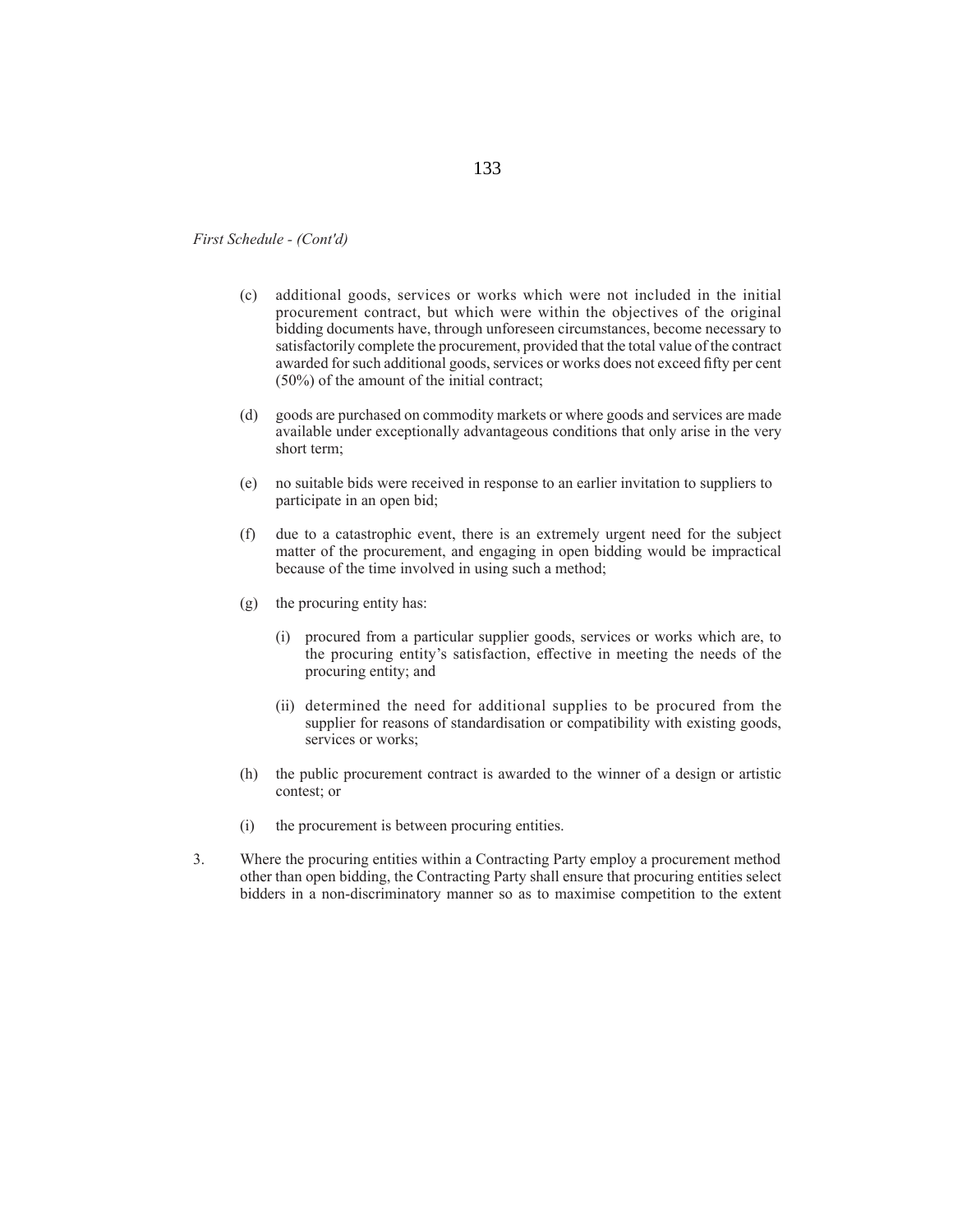practicable.

4. In establishing procedures for procurement methods, each Contracting Party shall develop appropriate and effective rules and guidelines governing procurement planning, advertising media, e-procurement, security of bids, establishment of bid evaluation committees, time-frames and content and fees for bidding documents.

# **ARTICLE 16**

### **TIME LIMITS**

Each Contracting Party shall ensure that:

- (a) all time limits applied to procurement opportunities offered by procuring entities under this Protocol are adequate to allow interested suppliers to prepare and submit bids;
- (b) its procuring entities take into account the complexity of the procurement opportunity, the possibility of publication delays and the implications of cross-border transport of relevant documentation consistent with the procuring entity's own reasonable needs when determining time limits;
- (c) where its procuring entities use open bidding, they shall provide no less than forty (40) calendar days between the date of publication of the bid and the deadline for the submission of bids; and
- (d) when its procuring entities use procurement methods other than open bidding they comply with paragraph (b) and provide reasonable time limits consistent with the requirements of the procurement and the objectives of this Protocol.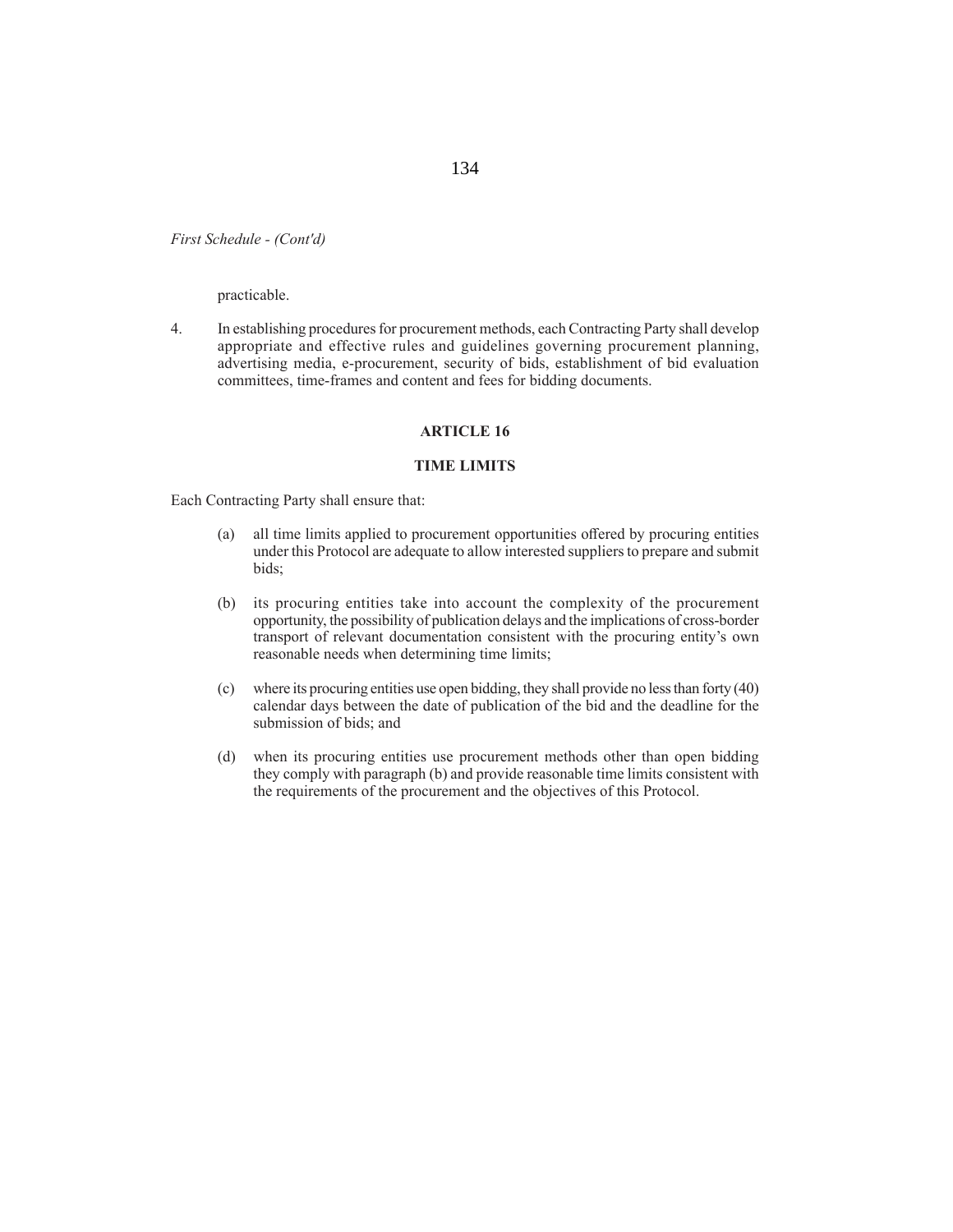135

*First Schedule - (Cont'd)*

### **ARTICLE 17**

### **SUBMISSION, RECEIPT AND OPENINGS OF BIDS**

- 1. Each Contracting Party shall ensure that procuring entities:
	- (a) require the submission of bids in writing;
	- (b) receive and open bids under conditions and procedures that guarantee transparency, fairness and objectivity; and
	- (c) subject to paragraph 2, return unopened to the senders, bids received after the closing date and time for submission.
- 2. Notwithstanding paragraph 1(c), each Contracting Party shall ensure that its legislation permits procuring entities to accept late bids in circumstances where it can be ascertained that the submission of such bids was delayed by *force majeure*.
- 3. Each Contracting Party shall elaborate procedures and conditions that guarantee transparency, fairness and objectivity in the receiving and opening of bids.

# **ARTICLE 18**

## **EVALUATION OF BIDS AND NOTICE**

### **OF SUCCESSFUL BID**

- 1. Each Contracting Party shall ensure that procuring entities:
	- (a) evaluate only bids which, at the time of opening, materially comply with the requirements for participation as described in the bidding documents; and
	- (b) evaluate bids fairly and objectively and solely on the basis of the evaluation criteria contained in the relevant bidding documents.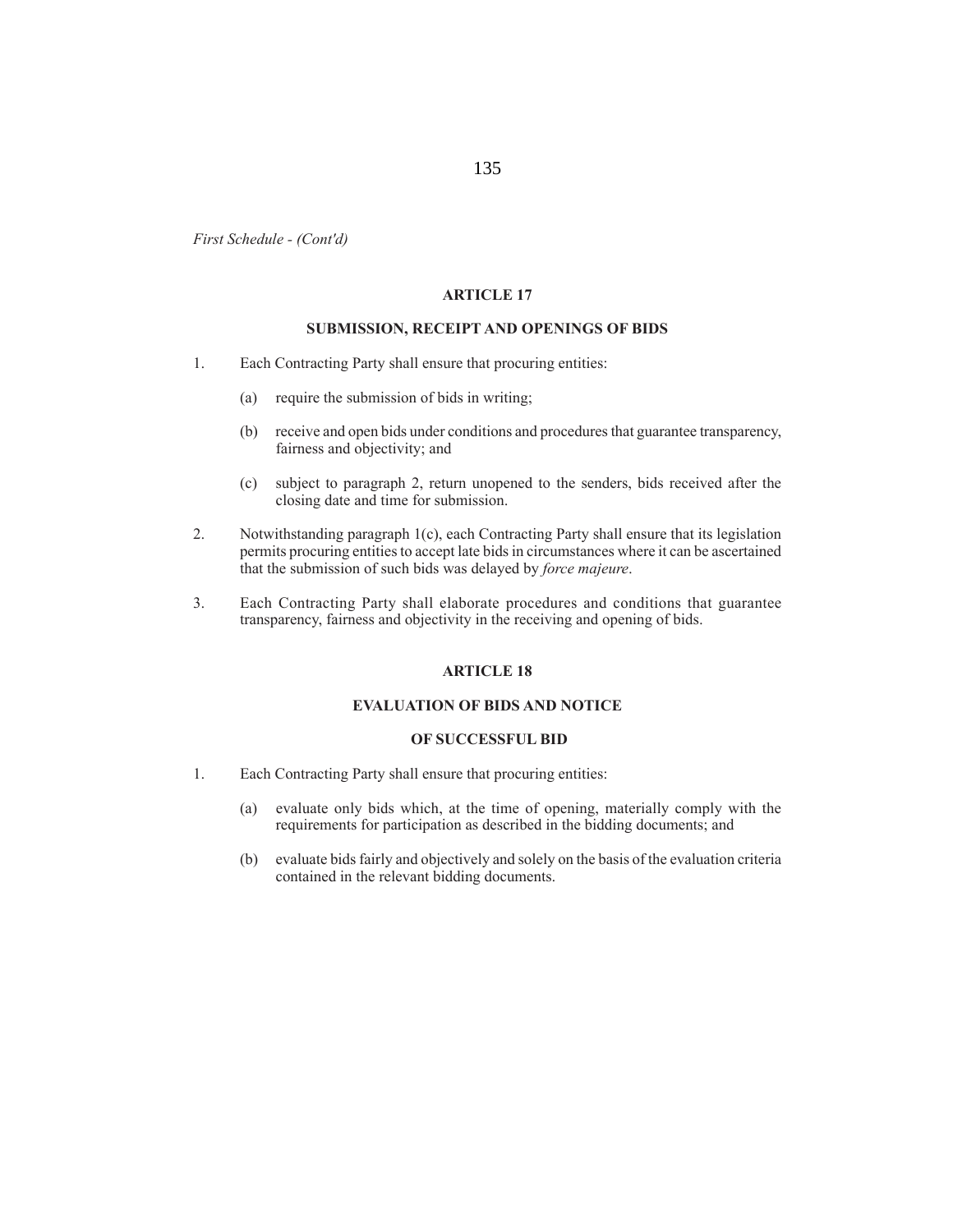- 2. Subject to paragraph 4, each Contracting Party shall ensure that procuring entities issue a notice of successful bid to the bidder whose bid is determined to be the most advantageous based on the criteria in the bidding documents. The notice of successful bid shall be transmitted simultaneously to all participating bidders.
- 3. Each Contracting Party shall ensure that procuring entities provide reasons for rejecting a bid to the unsuccessful bidder who so requests. Such request must be received by the procuring entity within five  $(5)$  working days of notification of the successful bid. The procuring entity shall respond to such requests within ten (10) calendar days of receipt of same.
- 4. Each Contracting Party shall ensure that where its procuring entities cancel procurement opportunities:
	- (a) such cancellations are done prior to an award of contract; and
	- (b) the procuring entities provide reasons for cancellations, within a reasonable time, to any supplier who so requests.

#### **ARTICLE 19**

### **PUBLICATION OF NOTICE OF CONTRACT AWARD**

- 1. In the context of public procurement to which this Protocol applies, each Contracting Party shall ensure that when its procuring entities award procurement contracts, the procuring entities:
	- (a) immediately notify all bidders participating in the procurement proceedings of the contract award;
	- (b) publish a notice of contract award on the Community Public Procurement Notice Board for general information; and
	- (c) ensure that notifications and publications done pursuant to sub-paragraphs (a) and (b), respectively, are dispatched within three (3) working days from the date of the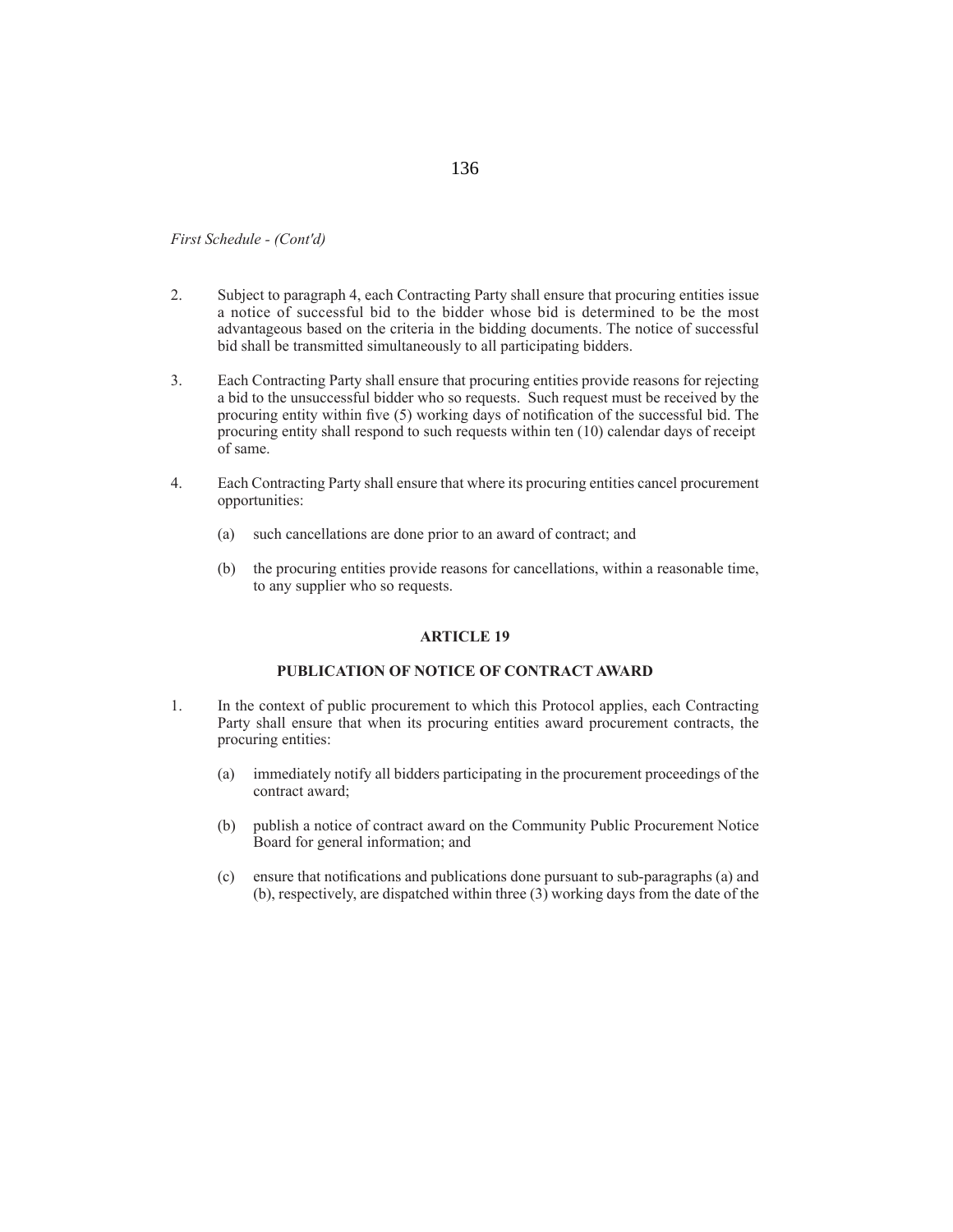award of contract.

2. Notices of contract award shall remain posted on the Community Public Procurement Notice Board for at least thirty (30) calendar days following the date of publication.

#### **ARTICLE 20**

# **RECORD OF PROCUREMENT PROCEEDINGS**

- 1. Each Contracting Party shall ensure that its procuring entities establish, document and maintain records of their procurement proceedings in the manner specified in paragraph 2 of this Article.
- 2. Without prejudice to the means of retention or storage employed, each Contracting Party shall ensure that its procuring entities' procurement records are retained for a period of at the least five  $(5)$  years and contain, at the minimum:
	- (a) a brief description of the works, goods or services procured;
	- (b) the names and addresses of the bidders;
	- (c) the procurement method employed;
	- (d) the name and address of the successful bidder;
	- (e) the date of contract award;
	- (f) the contract price and actual completion cost;
	- (g) the duration of the contract;
	- (h) information relating to the qualification of bidders;
	- (i) a summary of the evaluation and comparison of bids;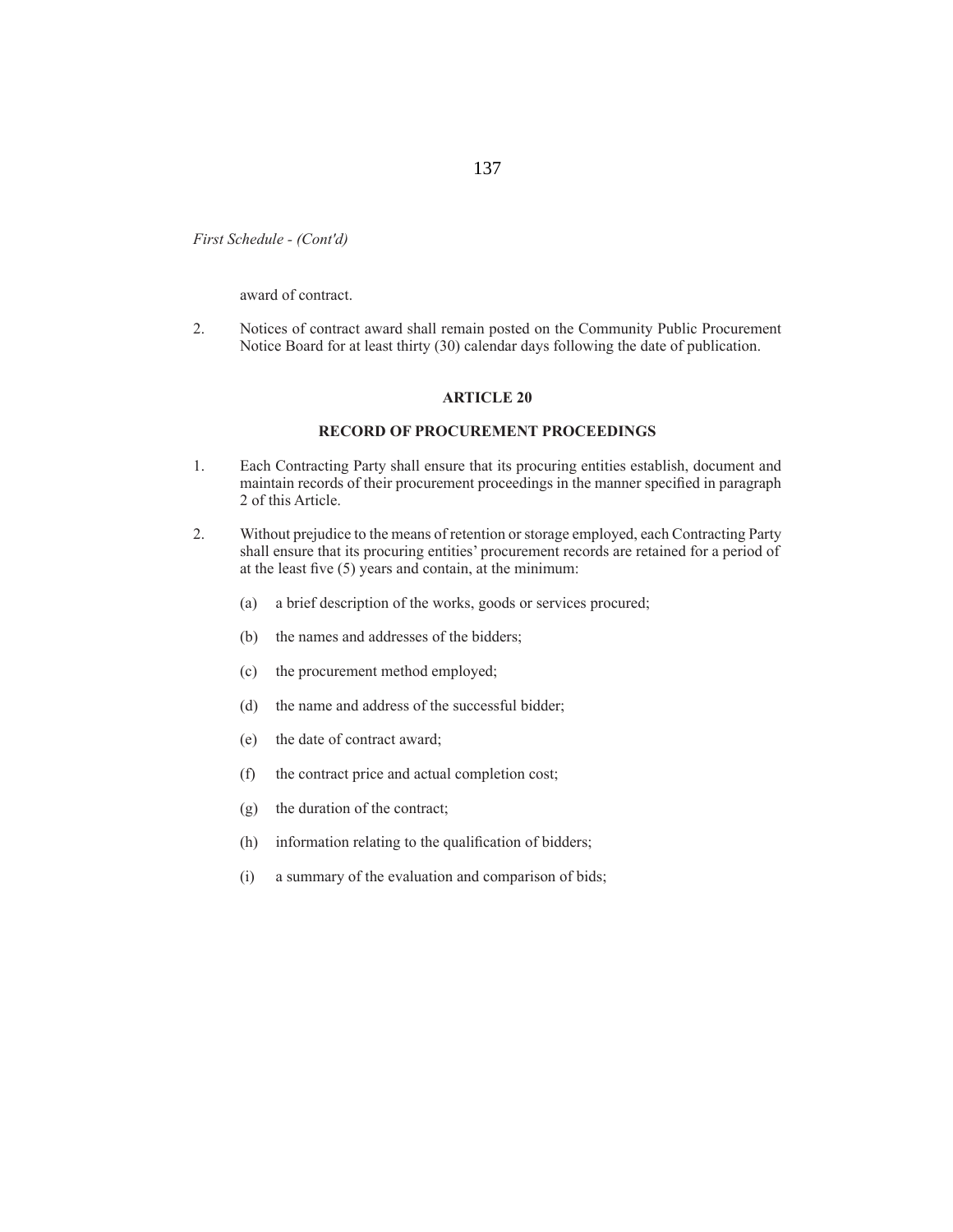- (j) the reasons for the rejection of any or all bids;
- (k) a summary of the requests for clarification or verification of the bid documents and any modifications thereof;
- (l) information relating to the successful bidder's performance on the contract; and
- (m) information relating to any complaints and their determination including their determination on appeal.

#### **ARTICLE 21**

#### **CONTRACT ADMINISTRATION**

- 1. Each Contracting Party shall employ its best endeavours to ensure that procurement personnel are adequately trained and qualified to administer procurement and contract administration procedures.
- 2. On an ongoing basis, best endeavours shall be made to design regional training programmes on public procurement and to assist the Contracting Parties with the implementation of such programmes.

### **ARTICLE 22**

### **STATISTICAL REPORTING**

- 1. Each Contracting Party shall record, compile and store information relating to public procurement proceedings and shall submit the information annually to the Secretariat for inclusion in the database referred to in paragraph 3.
- 2. The Contracting Parties shall develop common rules with respect to the content, submission, maintenance and accessibility of the information to be submitted pursuant to paragraph 1.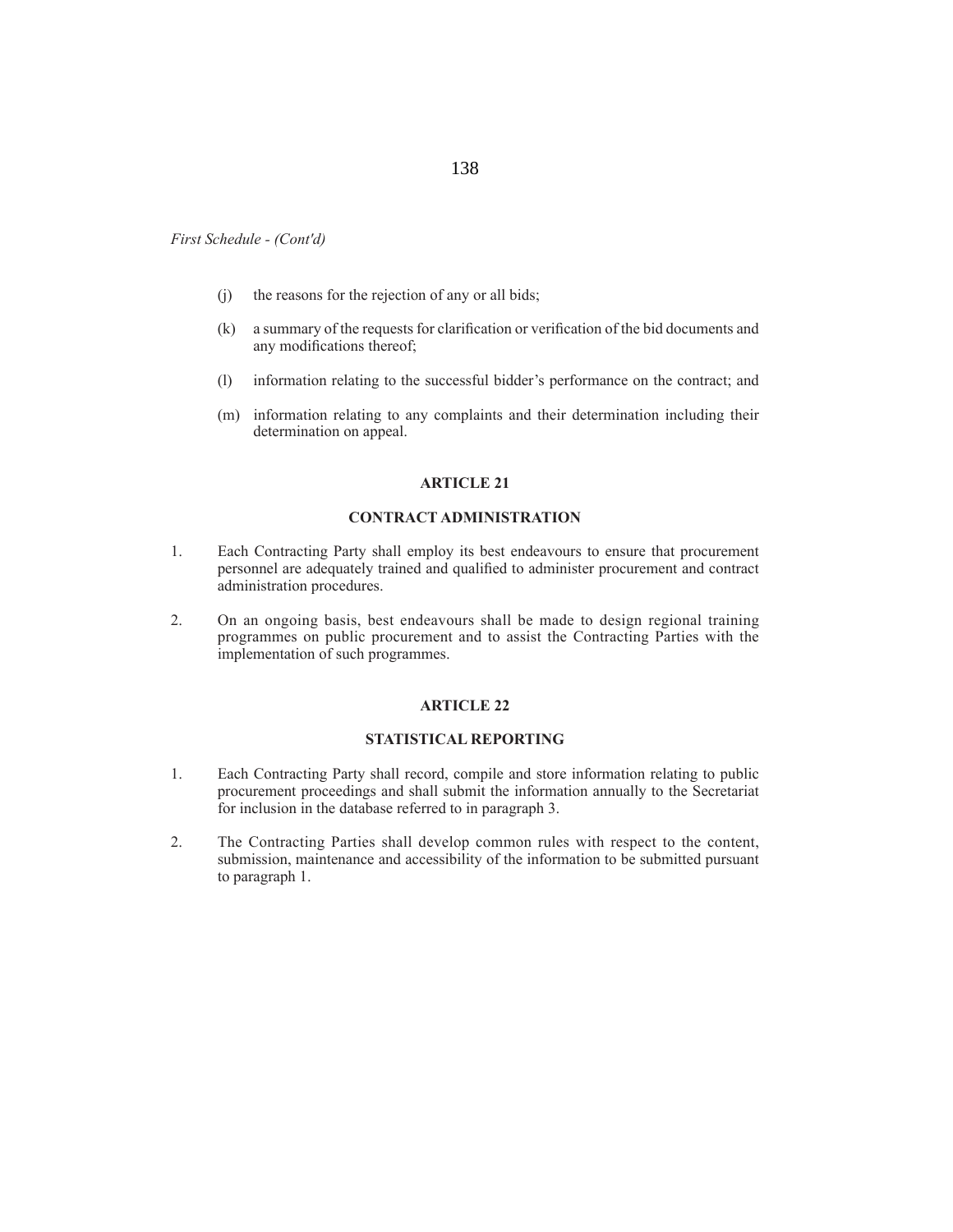- 3. An electronic database of statistical information shall be developed for the storage of information submitted by each Contracting Party pursuant to paragraph 1.
- 4. Subject to paragraph 2, each Contracting Party shall have access to the database.

### **PART FIVE**

# **TRANSPARENCY, FAIRNESS AND SUPPLIER CHALLENGE**

#### **ARTICLE 23**

#### **TECHNICAL SPECIFICATIONS**

- 1. Each Contracting Party shall ensure that its procuring entities' use of design and technical specifications in their procurement proceedings is not intended to and does not have the effect of, unfairly limiting competition by directing the award of a contract to a particular supplier.
- 2. Each Contracting Party shall ensure that where its procuring entities prescribe technical specifications, such specifications:
	- (a) are included in the bidding documents;
	- (b) are worded in terms of performance, conformance and functional requirements, wherever possible, rather than design or descriptive characteristics;
	- (c) are based on regional standards, where available, or on national standards or internationally recognised standards or codes; and
	- (d) do not refer to a particular trademark, patent, copyright, design or type, specific origin, producer or supplier, unless there is no other sufficiently precise or intelligible way of describing the requirements.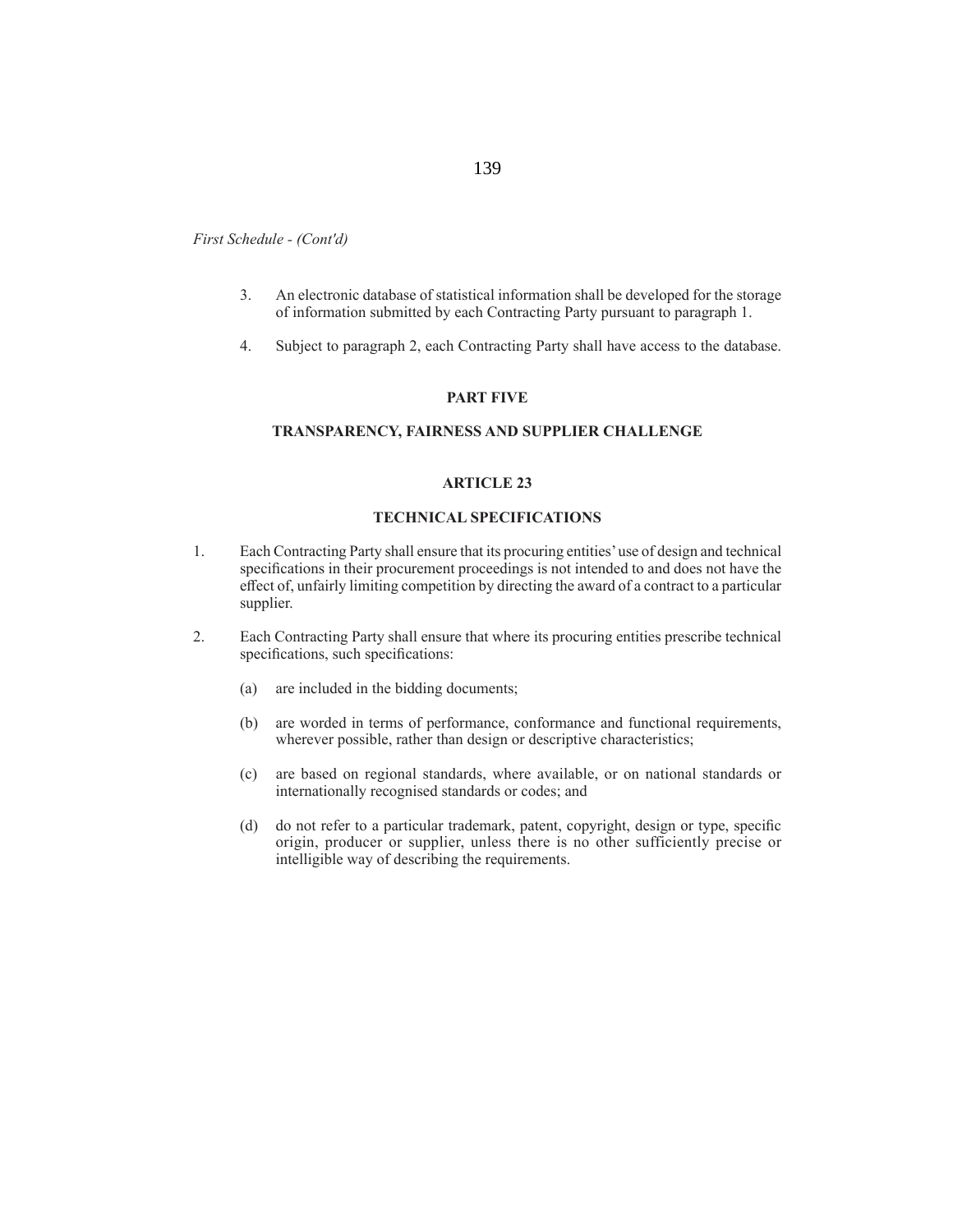3. Where a specification referred to in paragraph  $2$  (d) is unavoidable, words such as "equivalent to" or "similar to" shall be included in the specification.

# **ARTICLE 24**

# **QUALIFICATION AND ELIGIBILITY OF SUPPLIERS**

- 1. Each Contracting Party shall ensure that:
	- (a) any conditions for participation in a procurement opportunity that a procuring entity requires of an interested supplier are limited to conditions necessary to ensure that the supplier possesses the capabilities to fulfil the requirements of the procurement contract;
	- (b) its procuring entities do not discriminate between suppliers who are their own nationals and suppliers who are nationals of other Contracting Parties when identifying suppliers who are qualified to participate in a procurement opportunity;
	- (c) its procuring entities' decisions regarding the qualifications of suppliers are based solely on the conditions for participation specified in the bidding documents;
	- (d) where a supplier is rejected on the basis of qualifications, the procuring entity, at the request of the supplier, communicates to the supplier the reasons for its decision within a reasonable time.
- 2. Nothing in this Protocol shall prevent a Contracting Party from permitting a procuring entity to disqualify a supplier from a procurement opportunity on the grounds of unfair competitive advantage, conflict of interest, bankruptcy, false declarations or conviction for criminal offences.
- 3. Each Contracting Party shall ensure that its procuring entities do not, as a prerequisite for award of a contract, impose artificial constraints that serve to limit procurement opportunities, such as conditions that require previous awards of contracts by the procuring entity or prior work experience in the territory of the procuring entity.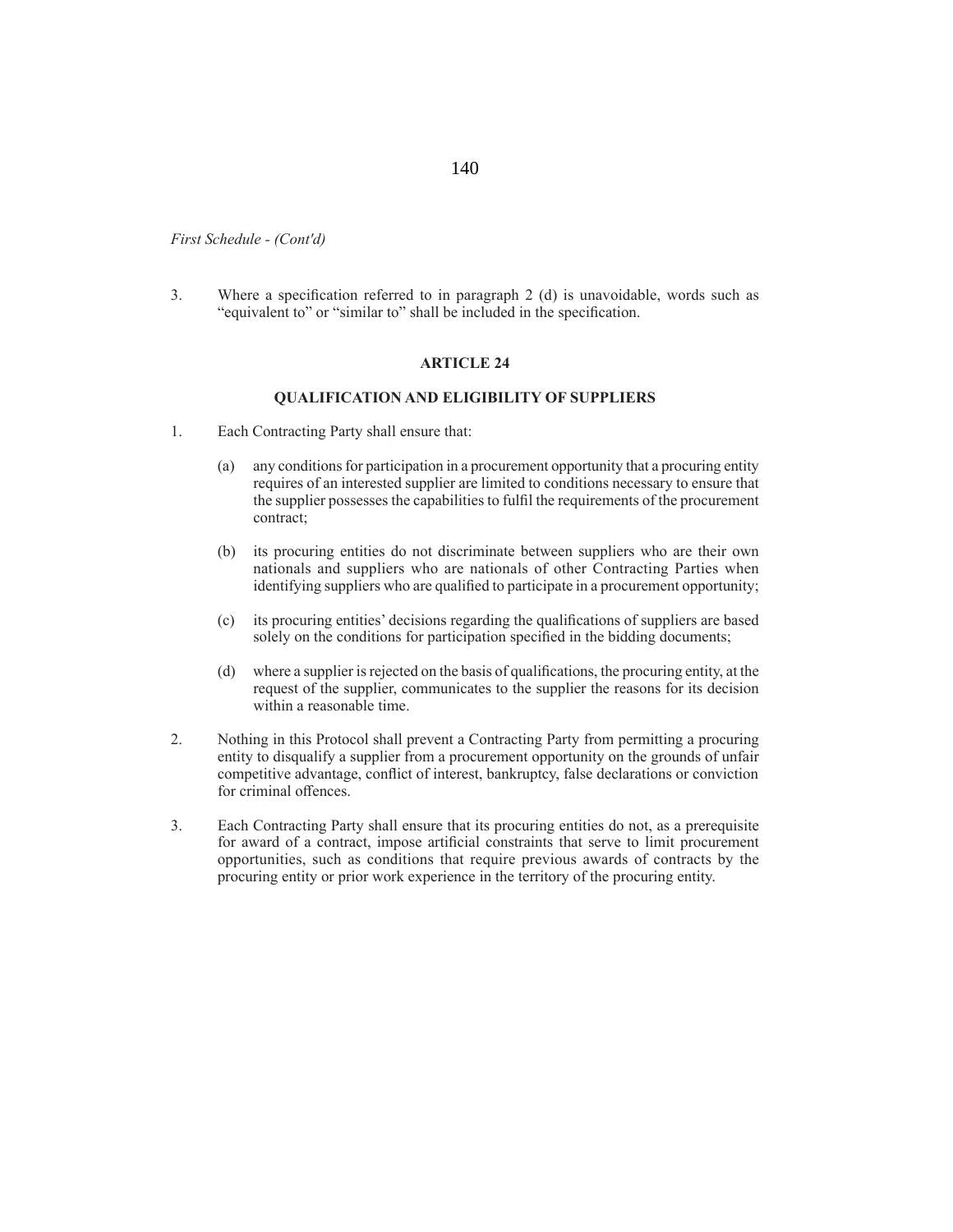- 4. The Contracting Parties shall establish common rules for the disqualification of suppliers mentioned in paragraph 2.
- 5. The Contracting Parties shall establish common rules and minimum standards for procuring entities' use in their assessments of a supplier's eligibility to participate in procurement proceedings.

## **ARTICLE 25**

# **LIMITATION ON DISCLOSURE OF INFORMATION**

Each Contracting Party shall ensure that, unless ordered to do so by a court of competent jurisdiction and subject to the conditions of such an order, its procuring entities do not disclose information:

- (a) that prejudices legitimate commercial interests of bidders or inhibits fair competition; or
- (b) that relates to the examination, evaluation and comparison of bids, other than the summary referred to in Article 20 (2) (i).

#### **ARTICLE 26**

## **ANTI-CORRUPTION AND CONFLICTS OF INTEREST**

- 1. Each Contracting Party shall establish legal and administrative frameworks which require the procurement personnel of its procuring entities to:
	- (a) discharge their duties impartially so as to ensure that qualified suppliers have fair and competitive access to procurement opportunities to which this Protocol applies; and
	- (b) conduct themselves in such a manner as to foster public confidence in the integrity of the Community public procurement regime.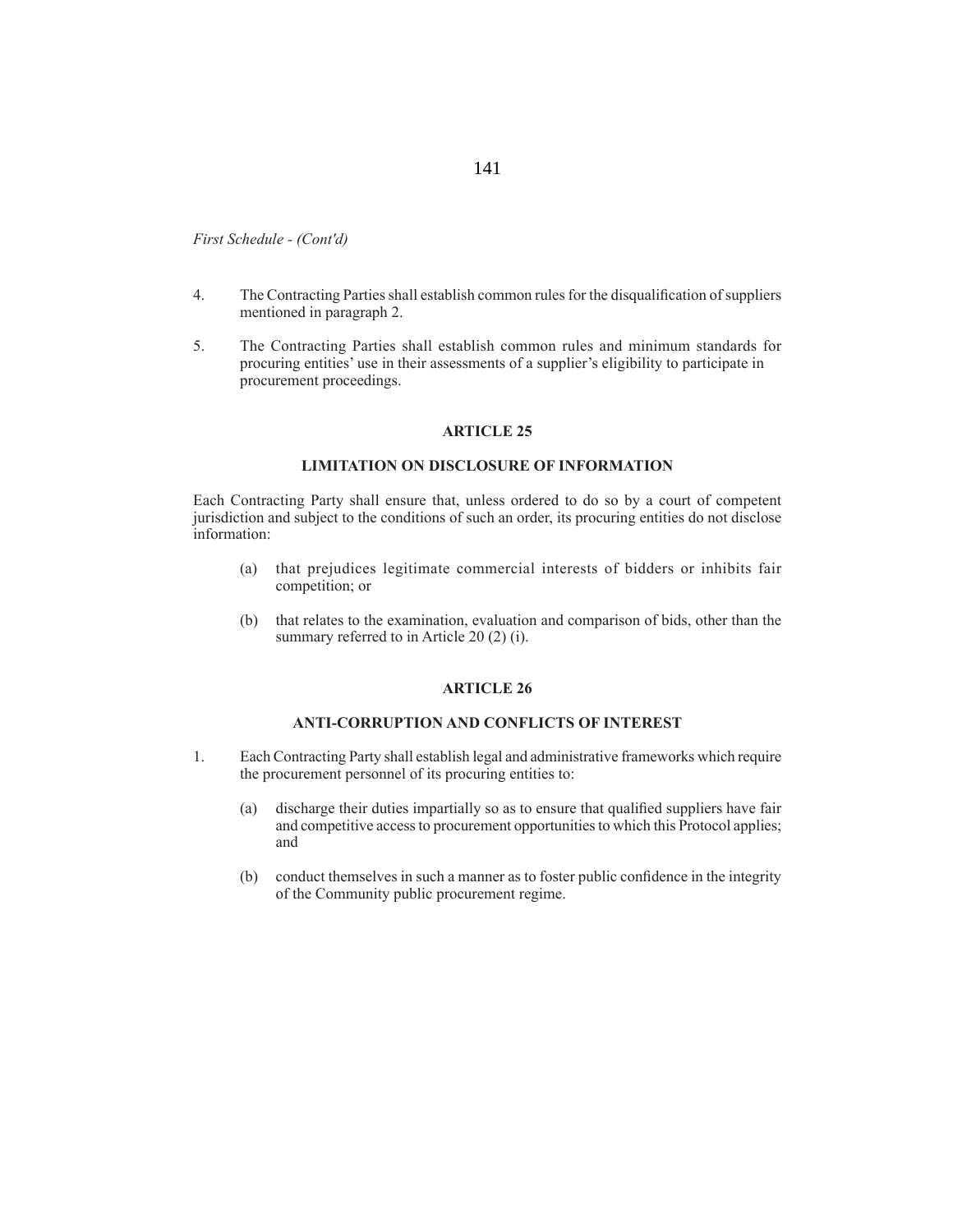- 2. Notwithstanding the generality of paragraph 1, the legal and administrative frameworks shall require procurement personnel to:
	- (a) abstain from attempting to realise personal gain from public office by conduct inconsistent with the proper discharge of duties;
	- (b) avoid direct or indirect involvement in public procurement proceedings where:
		- $(i)$  an officer or a member of the officer's immediate family has a financial interest pertaining to the procurement;
		- $(i)$  a business or organisation in which the officer or any member of the officer's immediate family has a financial interest is involved in the procurement; or
		- (iii) any other person, business or organisation with whom the officer or any member of the officer's immediate family is negotiating or has an arrangement concerning prospective employment is involved in the procurement;
	- (c) abstain from soliciting or accepting from a supplier a gratuity or offer of employment in connection with any decision, approval, disapproval, recommendation, preparation of any part of a procurement, influencing the content of any specification, rendering of advice, investigation, auditing or in any other advisory capacity in any proceeding or application, request for ruling, determination, claim or controversy or other particular matter pertaining to any public procurement contract, sub-contract or activity; and
	- (d) abstain from using confidential information for their actual or anticipated personal gain or for the actual or anticipated gain of any other person.
- 3. Each Contracting Party shall ensure that where an officer is involved in or is about to become involved in procurement proceedings under any of the circumstances referred to in paragraph 2 (b), the officer immediately declares his or her interest, in writing, and recuses himself from the procurement proceedings.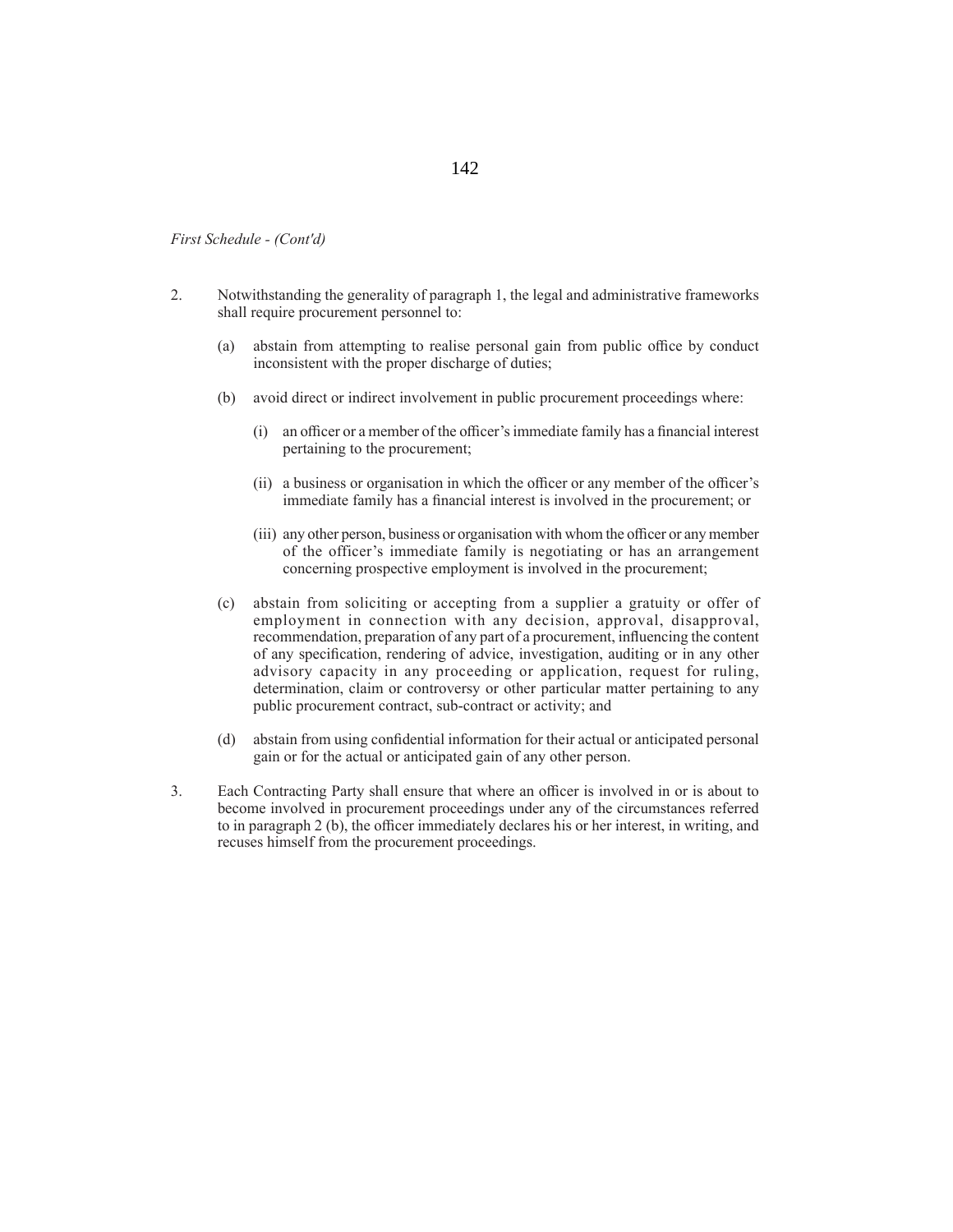#### **ARTICLE 27**

#### **NORMS AND STANDARDS**

The Contracting Parties shall develop and adopt norms and standards to be complied with by the procuring entities' procurement personnel as well as by suppliers and bidders to be included in the Community public procurement regime for the implementation and enforcement by all Contracting Parties. Non-compliance with these norms and standards shall be subject to the laws of the Contracting Party where the non-compliance occurred.

### **ARTICLE 28**

#### **SUPPLIER CHALLENGE AND REVIEW**

- 1. The Contracting Parties shall develop common non-discriminatory, timely, transparent and effective challenge and review procedures.
- 2. Each Contracting Party shall provide for the independent hearing and consideration of supplier challenges. Such hearings may be at the administrative or judicial levels. Where an authority other than a court hears a supplier challenge, the Contracting Party shall ensure that the supplier's right to seek judicial review is not prejudiced.
- 3. Each Contracting Party shall ensure that the exercise of a supplier's right to challenge and seek review of a procuring entity's procurement decisions does not prejudice that supplier's participation in ongoing or future procurement opportunities within the Contracting Party to which the procuring entity belongs.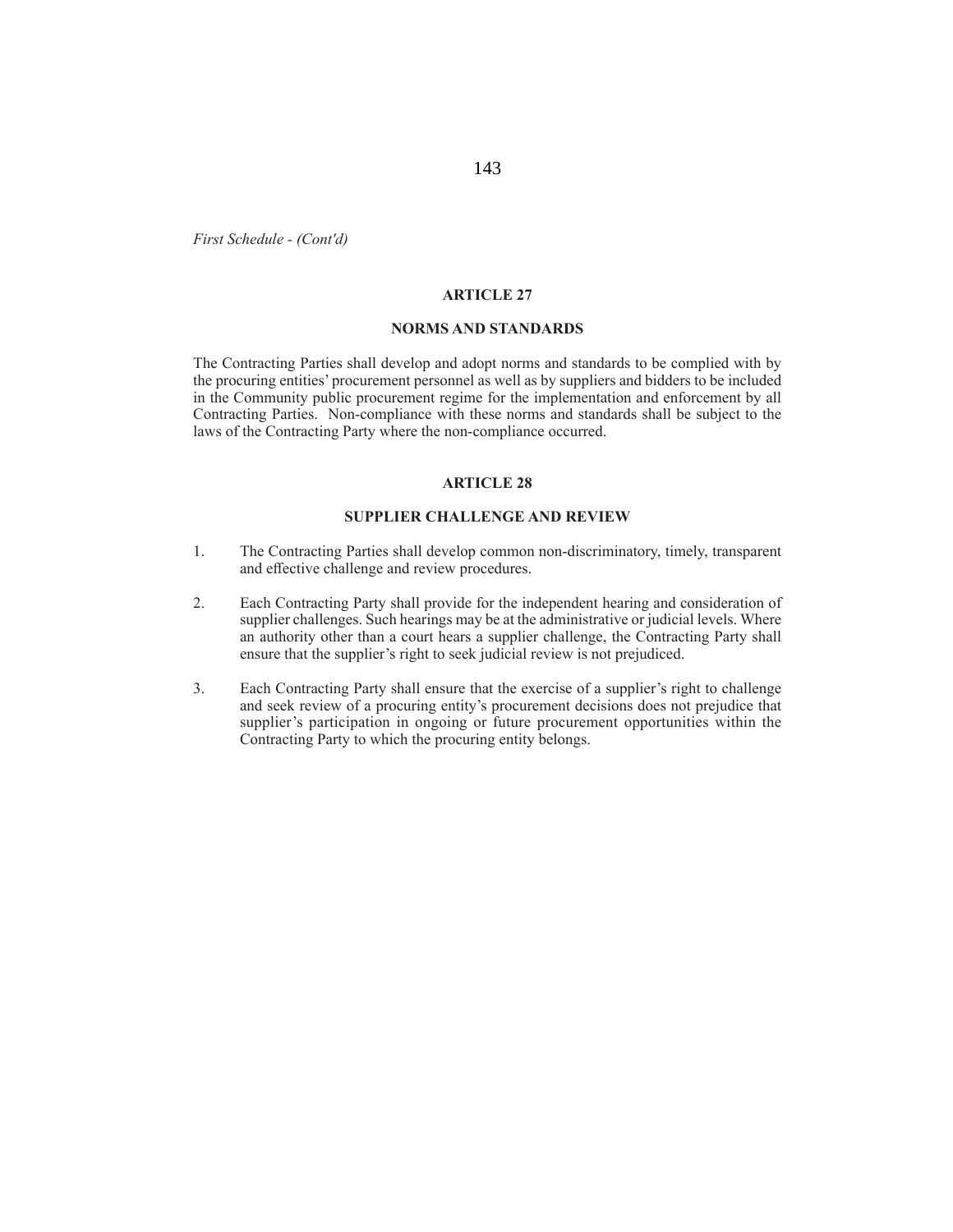# **PART SIX**

### **TECHNICAL COOPERATION AND ASSISTANCE**

### **ARTICLE 29**

## **TECHNICAL COOPERATION AND ASSISTANCE**

- 1. At the request of any disadvantaged country, region or sector, the COTED shall provide technical cooperation and assistance for the purpose of enabling the disadvantaged country, region or sector to participate in the Community public procurement regime and to discharge relevant responsibilities thereunder.
- 2. The mode, scope and extent of such technical cooperation and assistance shall be determined by the COTED and notified to the Permanent Joint Council.

### **PART SEVEN**

# **INSTITUTIONAL ARRANGEMENTS**

### **ARTICLE 30**

## **THE PERMANENT JOINT COUNCIL ON PUBLIC PROCUREMENT**

- 1. There is hereby established, for the purposes of this Protocol, the Permanent Joint Council on Public Procurement which shall:
	- (a) oversee the implementation of the Community Policy on Public Procurement and compliance with the provisions of this Protocol;
	- (b) have responsibility for the long-term monitoring of the Community public procurement regime with the assistance of the Caribbean Community Secretariat and shall draw the attention of the Community Council of Ministers to breaches of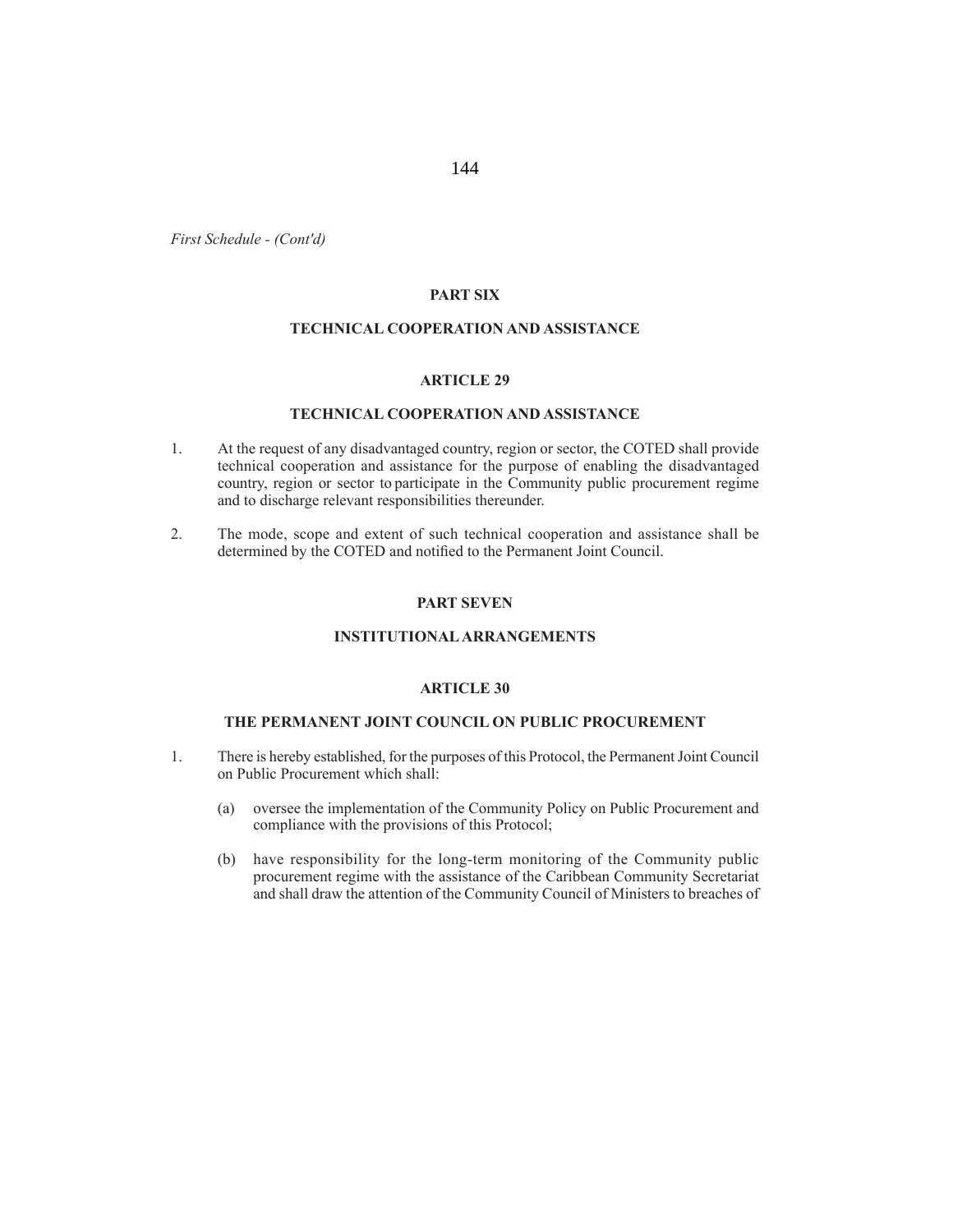this Protocol;

- (c) in accordance with Article 6, at least every two years review the thresholds specified in Annex A and, where necessary and appropriate, recommend that the Contracting Parties amend Annex A;
- (d) convene, as necessary, to examine and evaluate the operation of the Community public procurement regime and its progress in achieving its objectives, including performance of the periodic reviews in respect of the disadvantaged countries, regions and sectors;
- (e) report to COTED on the Community public procurement regime every two (2) years to enable COTED to take action, as necessary, pursuant to Article 29;
- (f) pursuant to Article 12 paragraph 4, be responsible for considering and approving modifications of and amendments to the Community Standard Bidding Documents;
- (g) pursuant to Article 12 paragraph 6, be responsible for approving the use of a Contracting Party's bidding documents for use in public procurements to which this Protocol applies;
- (h) in its decision-making processes promote, as far as practicable, the use of electronic communications in light of the reasonableness of cost, scope and ease of access;
- (i) coordinate the development of an electronic database of statistical information relating to public procurement proceedings for use by the Contracting Parties and make recommendations to the Contracting Parties regarding common rules for the content, submission, maintenance and accessibility of the information it contains; and
- (j) coordinate and promote the design of training programmes, as necessary, and support the implementation processes in Contracting Parties.
- 2. The report referred to in paragraph 1(e) shall include information on the application of any provisions pursuant to Part Six of this Protocol and Chapter 7 of the Revised Treaty and shall be made available to the Contracting Parties at the earliest opportunity after its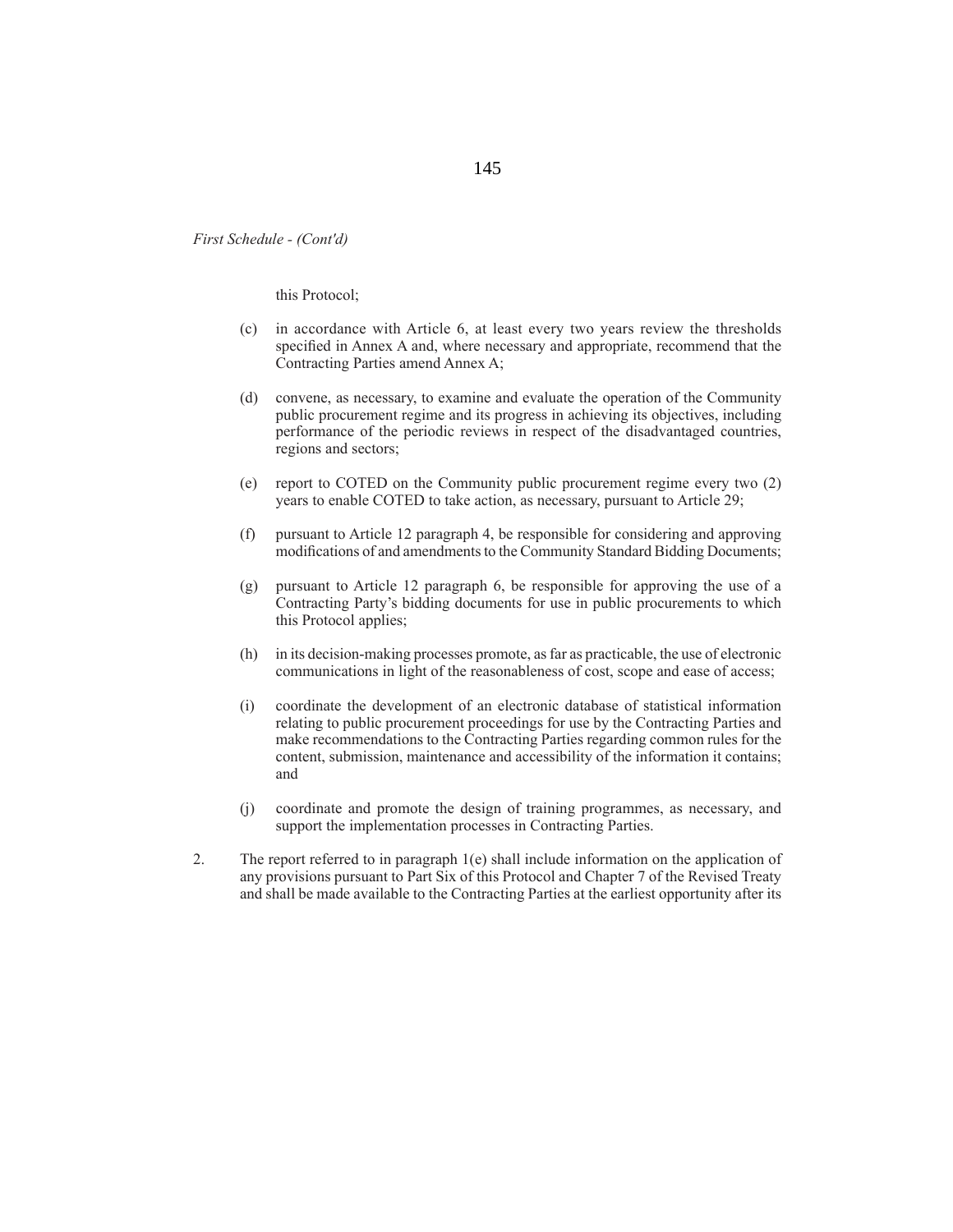completion.

- 3. The Permanent Joint Council shall consist of senior public procurement officials or senior trade officials designated by the Contracting Parties. Each Contracting Party shall designate one senior public procurement official or senior trade official as its representative on the Permanent Joint Council.
- 4. At its first meeting, the Permanent Joint Council shall determine its rules of procedure.
- 5. The Permanent Joint Council shall establish, as it considers necessary, ad hoc working groups comprised of trade and public procurement officials to assist in the discharge of its responsibilities detailed in this Protocol.

#### **ARTICLE 31**

#### **COMMUNITY PUBLIC PROCUREMENT**

#### **NOTICE BOARD**

- 1. There shall be, for the purposes of this Protocol, a Community Public Procurement Notice Board which shall be:
	- (a) established by the Contracting Parties;
	- (b) used for the purposes of displaying the information relating to the obligations specified in paragraph 2; and
	- (c) accessible to all interested stakeholders.
- 2. Each Contracting Party shall use the Community Public Procurement Notice Board to discharge their obligations under this Protocol, including those relating to:
	- (a) supplier exchange of information to facilitate joint bidding activities;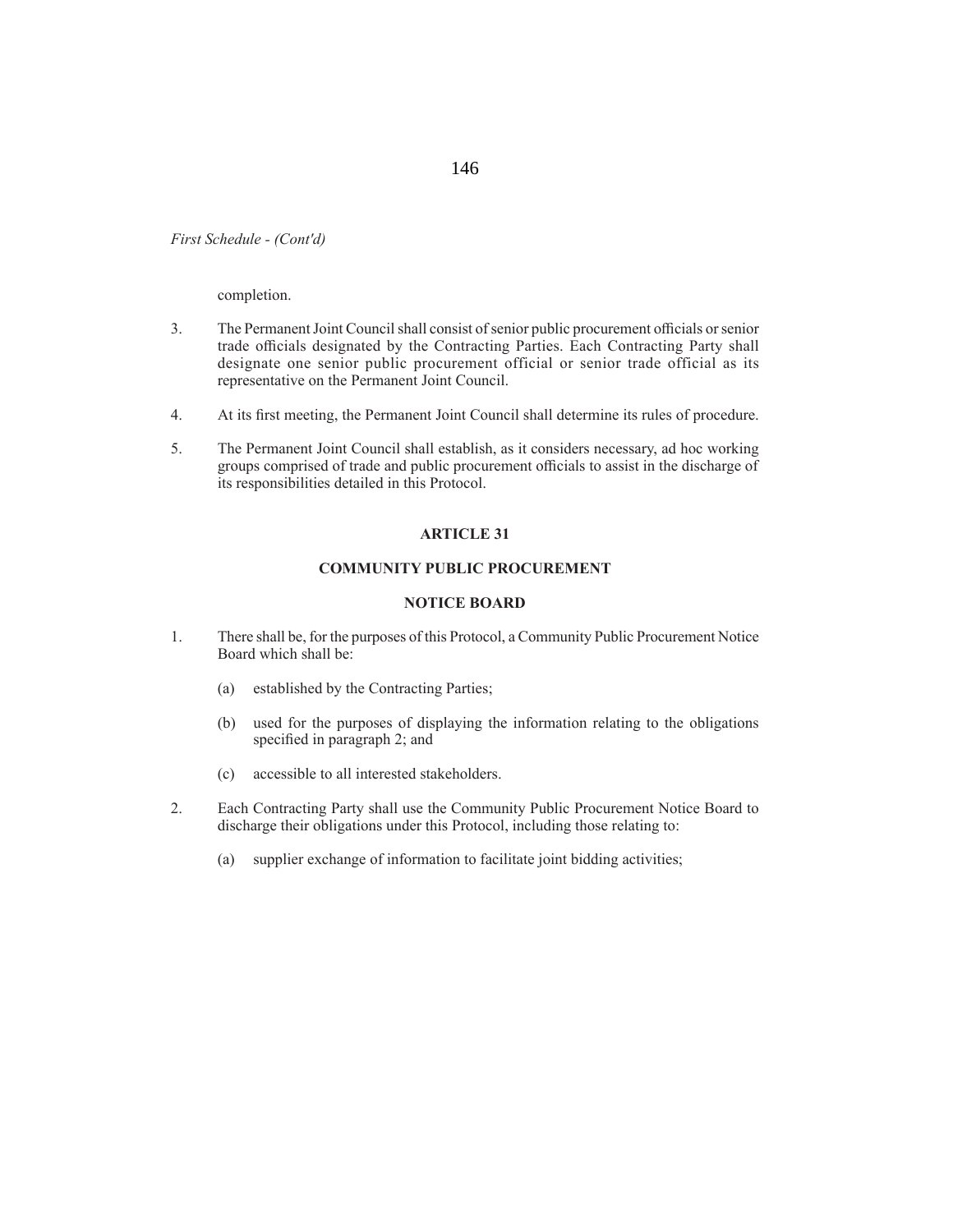147

*First Schedule - (Cont'd)*

- (b) publication of the following:
	- (i) annual procurement plans;
	- (ii) procurement opportunities;
	- (iii) contract award notices;
	- (iv) designated national and Community contact points;
	- (v) Community Suppliers Register; and
	- (vi) Community standard bidding documents;
- (c) the electronic database of regional public procurement statistics.
- 3. Each Contracting Party shall employ the respective administrative and technical capacities required to utilise optimally the Community Public Procurement Notice Board in accordance with the provisions of this Protocol.

#### **ARTICLE 32**

#### **COMMUNITY AND NATIONAL SUPPLIERS REGISTERS**

- 1. The Contracting Parties shall establish a Community Suppliers Register, which shall
	- (a) consist of the names and contact and other information of suppliers registered in the national register of suppliers in each Contracting Party;
	- (b) be published on the Community Public Procurement Notice Board; and
	- (c) to varying degrees, be accessible to procuring entities, suppliers and any member of the general public.
- 2. Each Contracting Party shall compile and maintain a national suppliers register of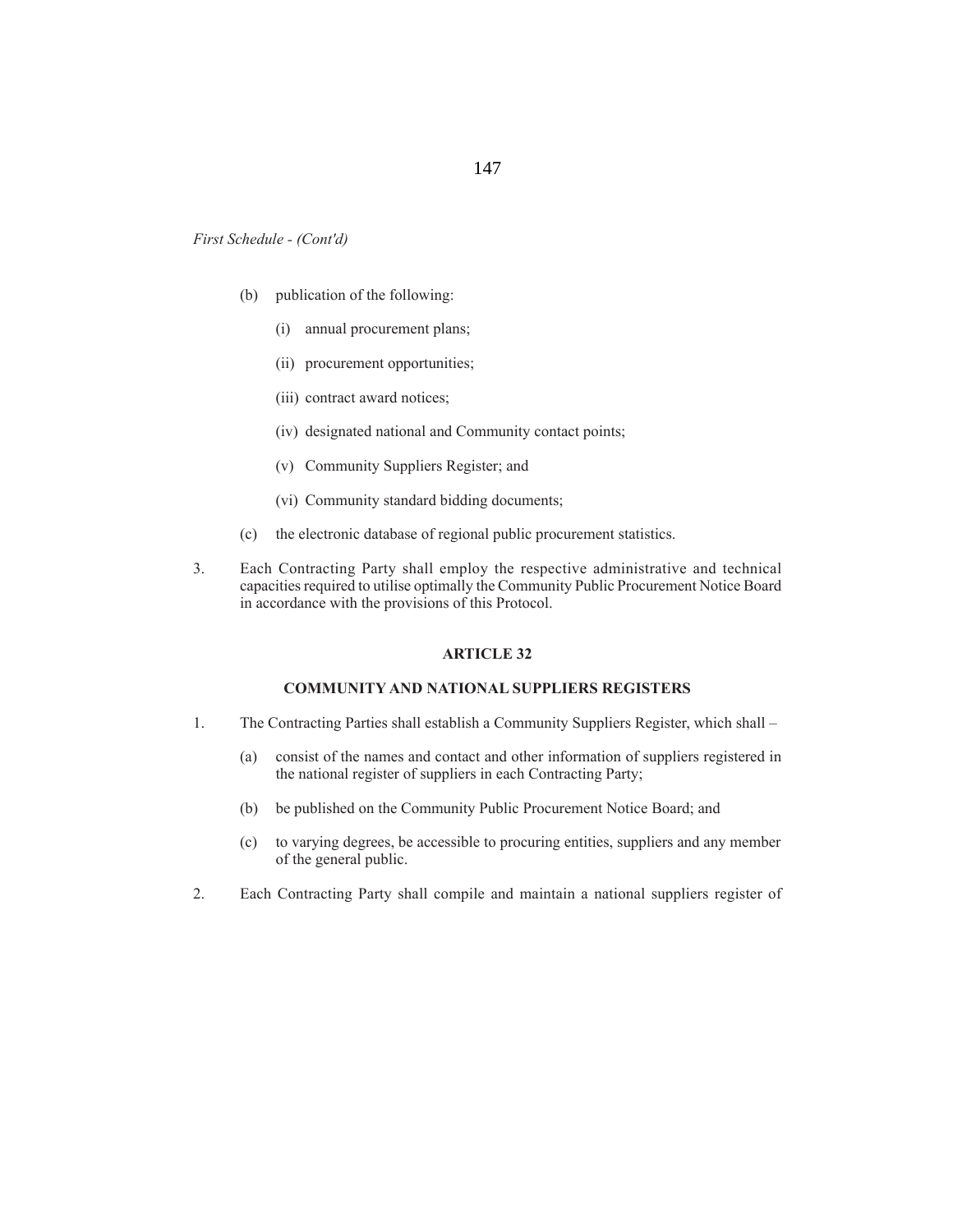suppliers registered in that Contracting Party.

3. Each Contracting Party shall be responsible for submitting its national suppliers register for publication on the Community Public Procurement Notice Board.

#### **PART EIGHT**

#### **SPECIAL PROVISIONS**

#### **ARTICLE 33**

#### **DISPUTE SETTLEMENT**

The dispute settlement procedures set out in Chapter Nine of the Revised Treaty shall apply, *mutatis mutandis*, to the resolution of disputes between Contracting Parties within the contemplation of this Protocol.

#### **ARTICLE 34**

### **PUBLIC PROCUREMENT AND THE ENVIRONMENT**

Nothing in this Protocol shall be construed as precluding a Contracting Party from employing its best endeavours to incorporate green procurement considerations in its public procurement.

#### **ARTICLE 35**

#### **GENERAL AND SECURITY EXCEPTIONS**

The provisions contained in Articles 225 and 226 of the Revised Treaty shall apply to this Protocol, *mutatis mutandis*.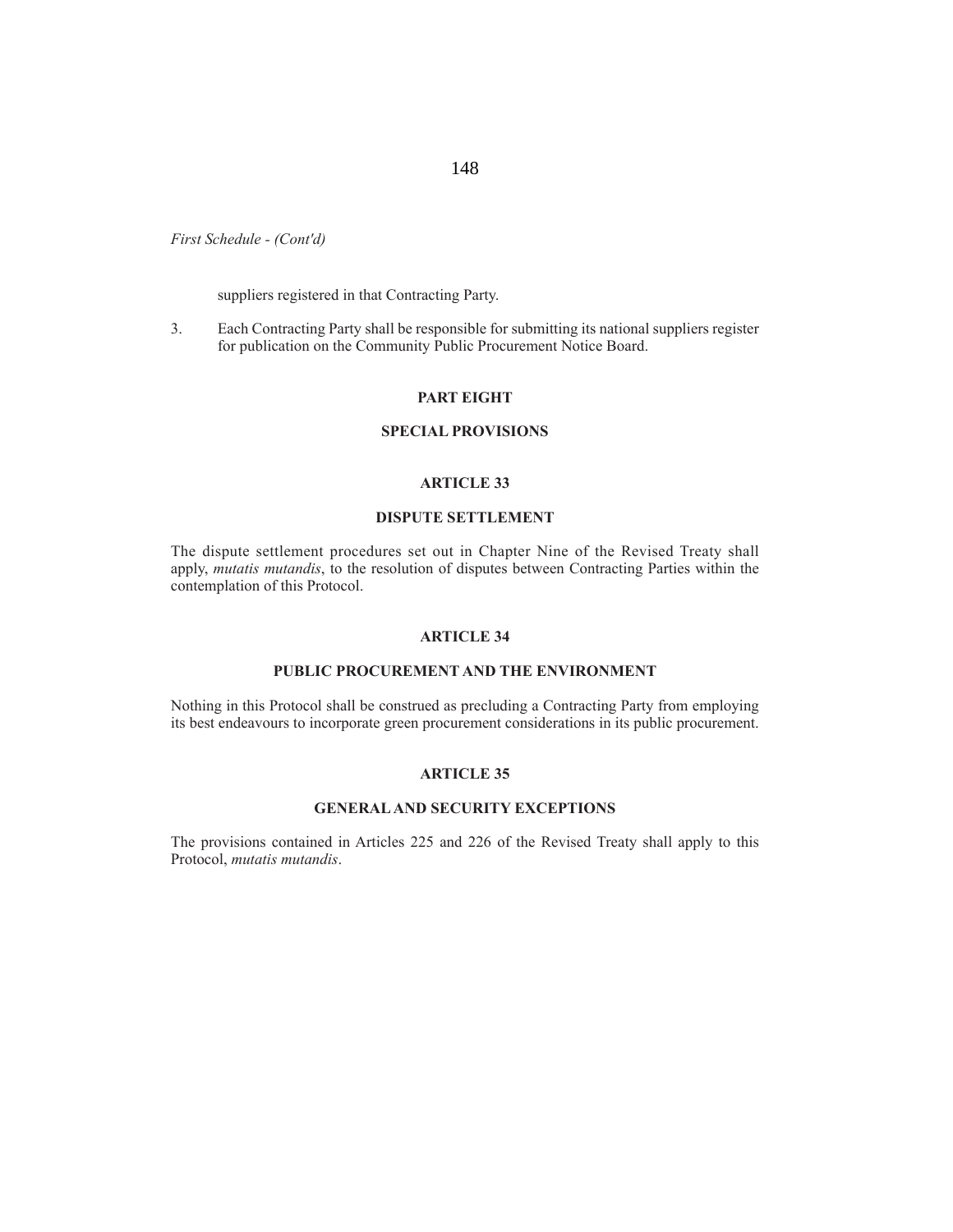#### **PART NINE**

#### **FINAL PROVISIONS**

#### **ARTICLE 36**

### **SIGNATURE AND PROVISIONAL APPLICATION**

- 1. A Member State may, upon the signing of this Protocol or at any later date before it enters into force, declare its intention to apply it provisionally.
- 2. Upon such declaration by five (5) Member States, the provisions of this Protocol shall be applied provisionally pending its entry into force in accordance with Article 38.

#### **ARTICLE 37**

### **RATIFICATION**

This Protocol shall be subject to ratification. Instruments of Ratification shall be deposited with the Secretariat which shall transmit certified copies to the Government of each Contracting Party.

#### **ARTICLE 38**

#### **ENTRY INTO FORCE**

This Protocol shall enter into force one month after the date on which the fifth Instrument of Ratification is deposited with the Secretariat.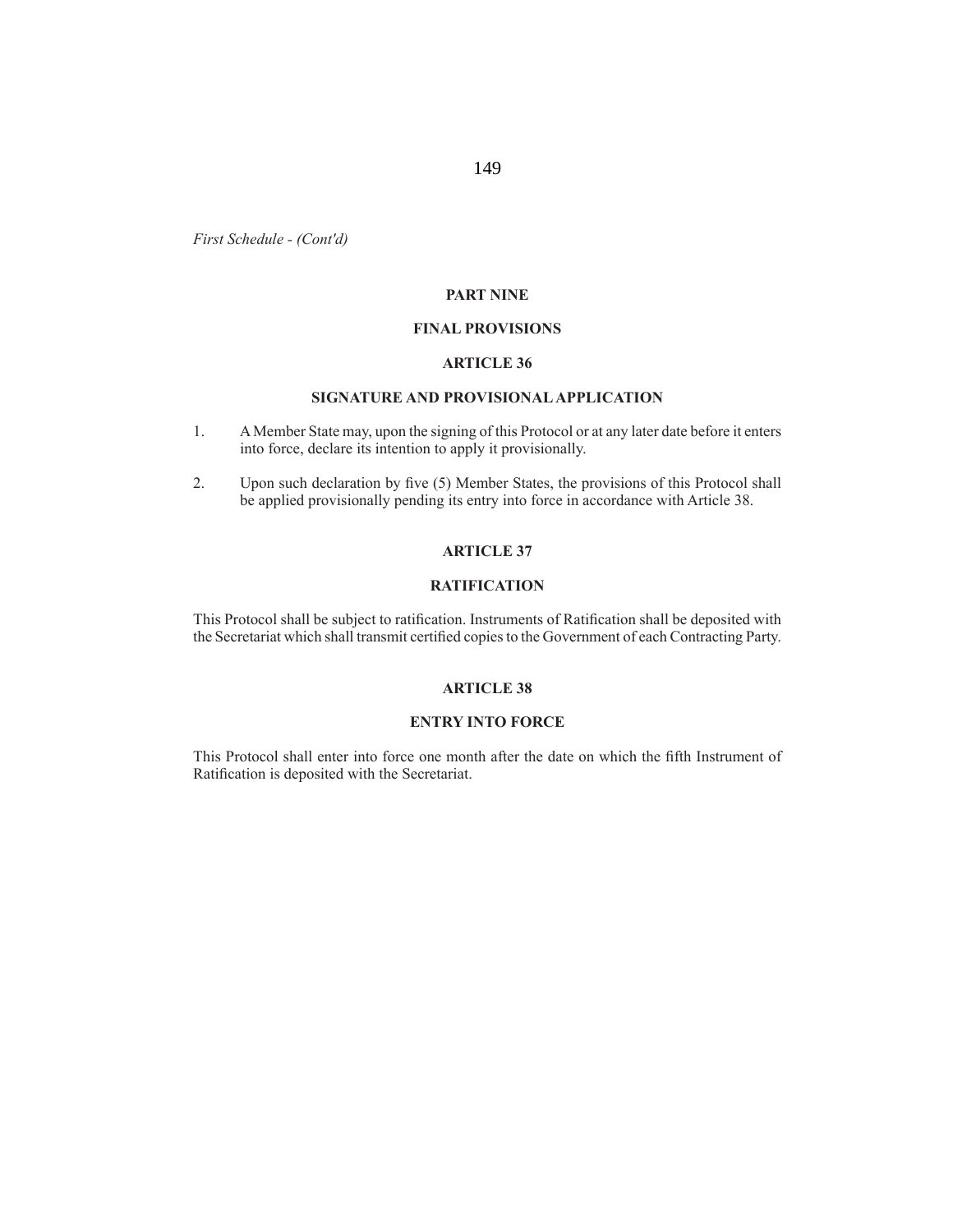### **ARTICLE 39**

150

#### **AMENDMENTS**

- 1. This Protocol may be amended by the unanimous decision of the Contracting Parties.
- 2. An amendment shall enter into force one month after the date on which the last Instrument of Ratification is deposited with the Secretariat.

### **ARTICLE 40**

## **RESERVATIONS**

Reservations may be entered to this Protocol with the consent of the signatory States.

### **ARTICLE 41**

#### **ACCESSION**

- 1. After the entry into force of this Protocol, a Member State may accede to this Protocol.
- 2. Instruments of Accession shall be deposited with the Secretariat which shall transmit a certified copy to the Government of each Contracting Party.
- 3. Where a Member State accedes to this Protocol, it shall enter into force for that Member State one month after the date on which the Member State deposits its Instrument of Accession with the Secretariat.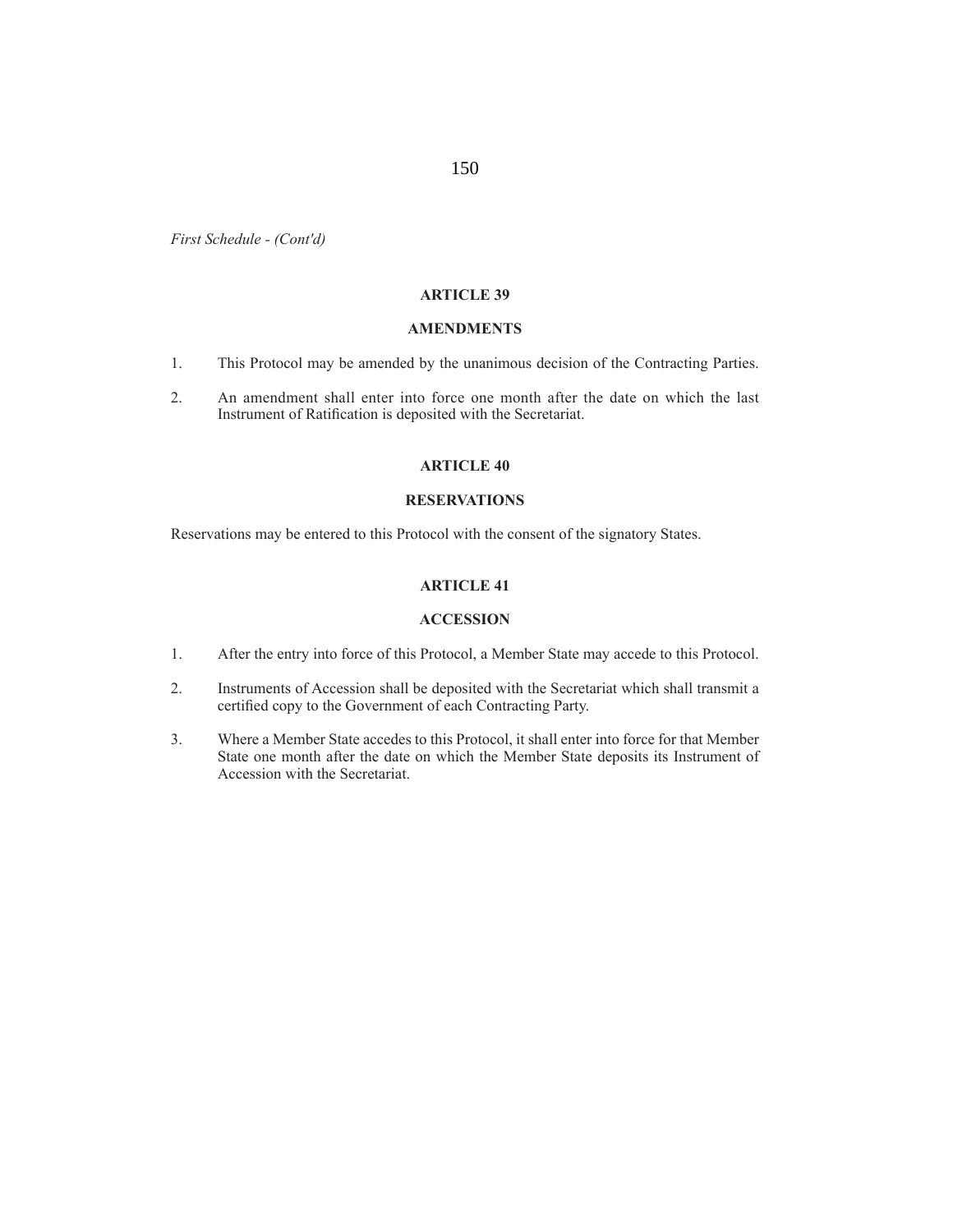### **ANNEX A**

#### **THRESHOLDS**

# (referred to in Article 5 paragraph 1)

This Annex specifies the threshold values at and above which public procurement contracts are governed by the Protocol on Public Procurement for the Caribbean Community.

#### **Thresholds**

| <b>TYPE OF CONTRACT</b>                                 | <b>CONTRACT VALUES</b>                  |                                      |
|---------------------------------------------------------|-----------------------------------------|--------------------------------------|
|                                                         | More<br>Developed<br>Countries<br>(USD) | Less Developed<br>Countries<br>(USD) |
|                                                         | S                                       | \$                                   |
| Goods                                                   | 150,000.00                              | 150,000.00                           |
| Services                                                | 150,000.00                              | 150,000.00                           |
| Works                                                   | 3,000,000.00                            | 4,000,000.00                         |
| Combination of goods and works or services and<br>works | 3,000,000.00                            | 4,000,000.00                         |
| Combination of goods and services                       | 150,000.00                              | 150,000.00                           |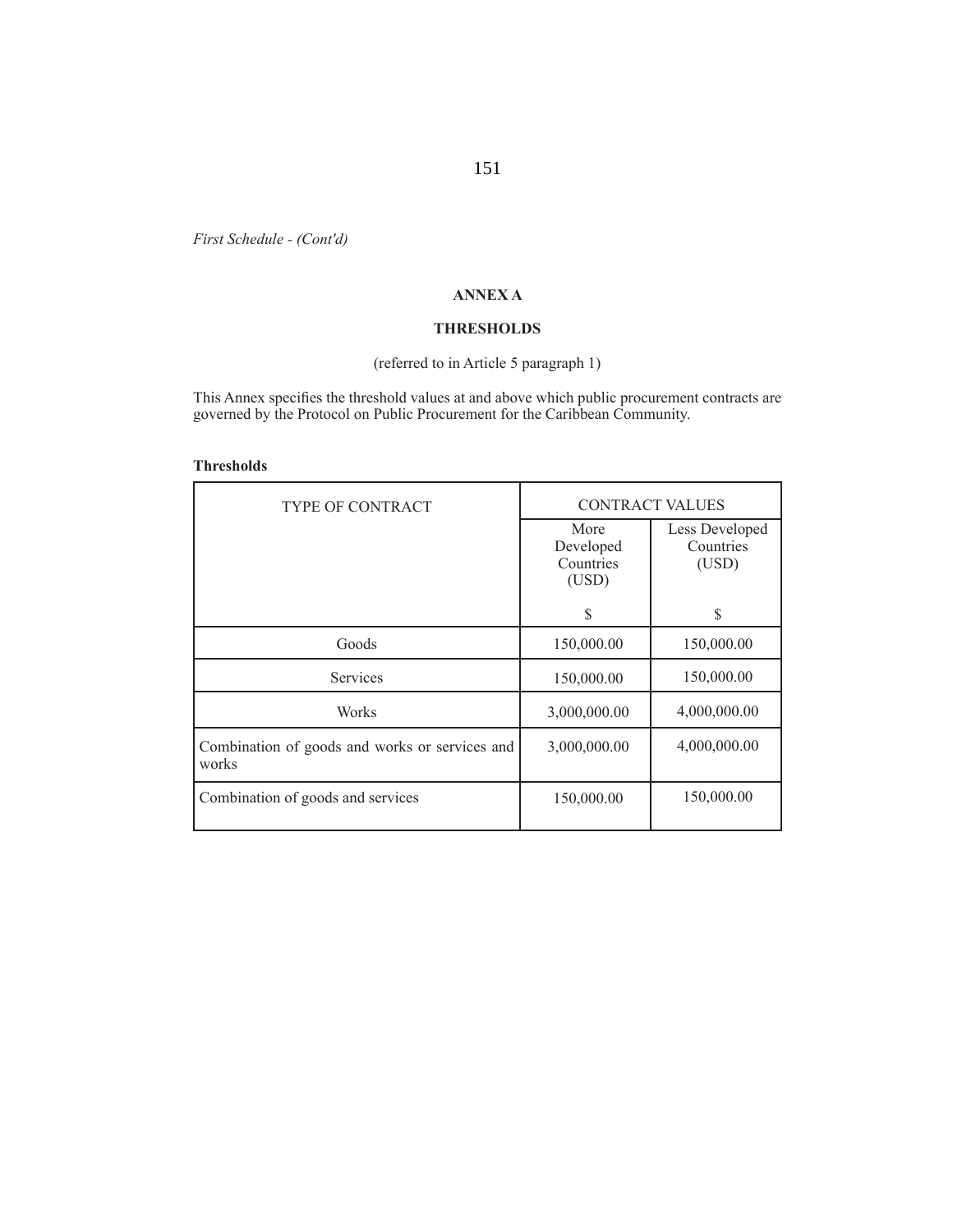### **ANNEX B**

#### **EXCLUDED TYPES OF PUBLIC PROCUREMENT**

(referred to in Article 5 paragraph 2 (c))

- 1. The table, below, indicates the types of public procurement contracts for the procurement of goods, services and works that are excluded from the scope of the Protocol on Public Procurement for the Caribbean Community.
- 2. The table is composed of
	- (a) three columns with the headings "Goods", "Services" and "Works", respectively; and
	- (b) rows in which types of public procurement contracts that are excluded from the scope of the Protocol are specified.

| <b>Goods Contracts</b>                                                                                                                     | <b>Services Contracts</b>                                                                                                                  | <b>Works Contracts</b> |
|--------------------------------------------------------------------------------------------------------------------------------------------|--------------------------------------------------------------------------------------------------------------------------------------------|------------------------|
| Works of art, cultural<br>performances, products<br>associated with creative<br>expression for cultural<br>performances                    | Works of art, cultural<br>performances, products<br>associated with creative<br>expression for cultural<br>performances                    |                        |
| Relating to the staging of<br>productions in support of or<br>associated with creative<br>expression and cultural events,<br>including $-$ | Relating to the staging of<br>productions in support of or<br>associated with creative<br>expression and cultural events,<br>including $-$ |                        |
| (a) artistic coordination,<br>direction and<br>management;                                                                                 | (a) artistic coordination,<br>direction and<br>management;                                                                                 |                        |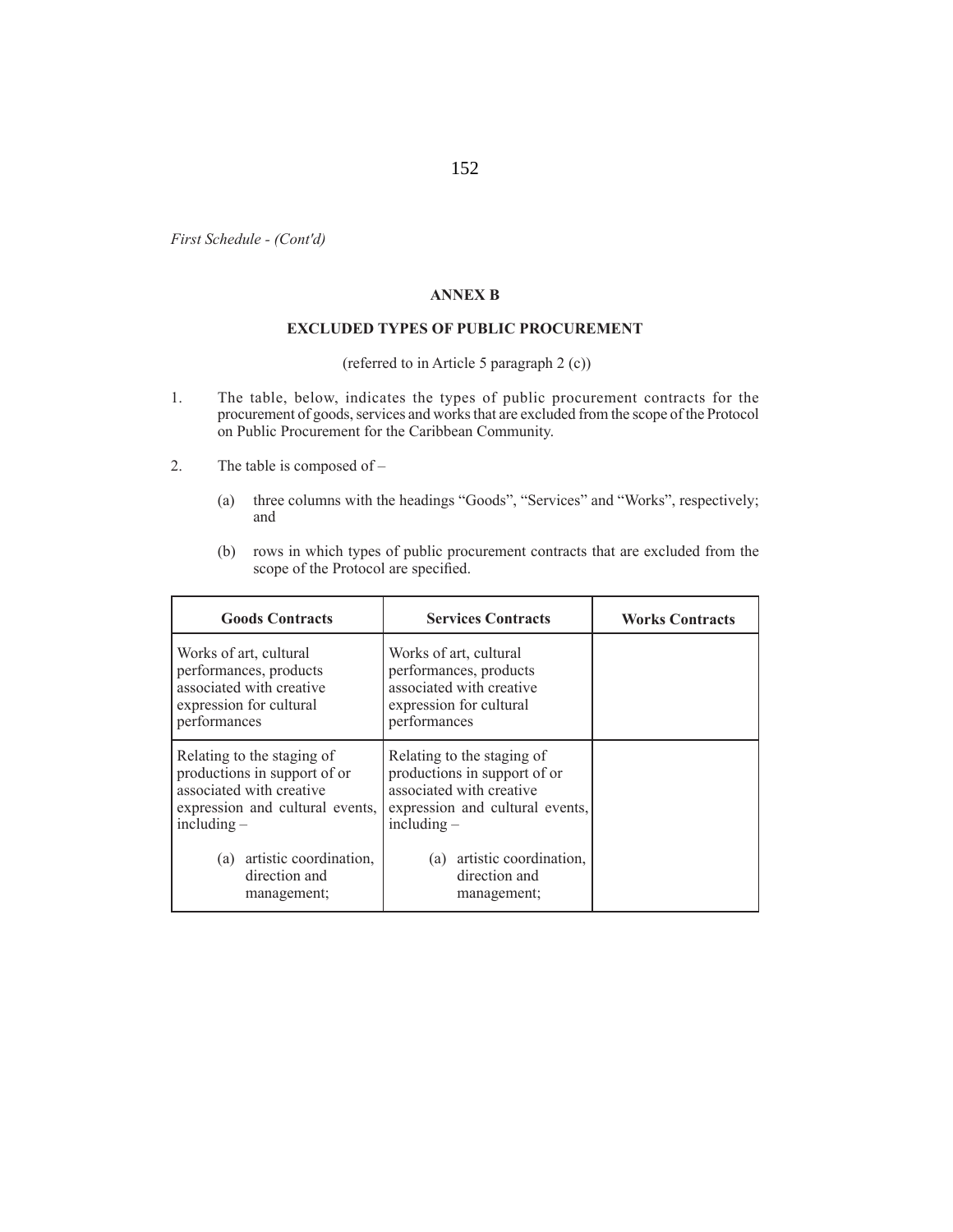| (b) management of<br>artistic works and<br>events:<br>(c) management of<br>intellectual property<br>rights;<br>(d) venue rental;<br>(e) infrastructure and<br>technical effects;<br>(f) design and technical<br>direction of cultural<br>performances | (b) management of<br>artistic works and<br>events:<br>(c) management of<br>intellectual property<br>rights;<br>(d) venue rental;<br>(e) infrastructure and<br>technical effects;<br>design and technical<br>(f)<br>direction of cultural<br>performances |                                                                                                                |
|-------------------------------------------------------------------------------------------------------------------------------------------------------------------------------------------------------------------------------------------------------|----------------------------------------------------------------------------------------------------------------------------------------------------------------------------------------------------------------------------------------------------------|----------------------------------------------------------------------------------------------------------------|
|                                                                                                                                                                                                                                                       | Legal advisory and legal<br>representation                                                                                                                                                                                                               |                                                                                                                |
| Medallions and insignias for<br>use in national honours and<br>national awards                                                                                                                                                                        | Medallions and insignias for<br>use in national honours and<br>national awards                                                                                                                                                                           |                                                                                                                |
| Goods of a sensitive nature<br>for use in or for the purpose<br>of national defence or national<br>security                                                                                                                                           | Services of a sensitive nature<br>for use in or for the purpose<br>of national defence or national<br>security                                                                                                                                           | Works of a sensitive<br>nature for use in or for<br>the purpose of national<br>defence or national<br>security |
| Relating to or connected with<br>the operations of diplomatic<br>missions or consulates                                                                                                                                                               | Relating to or connected with<br>the operations of diplomatic<br>missions or consulates                                                                                                                                                                  | Relating to or connected<br>with the operations of<br>diplomatic missions or<br>consulates                     |
|                                                                                                                                                                                                                                                       | Fiscal agency or depository<br>services                                                                                                                                                                                                                  |                                                                                                                |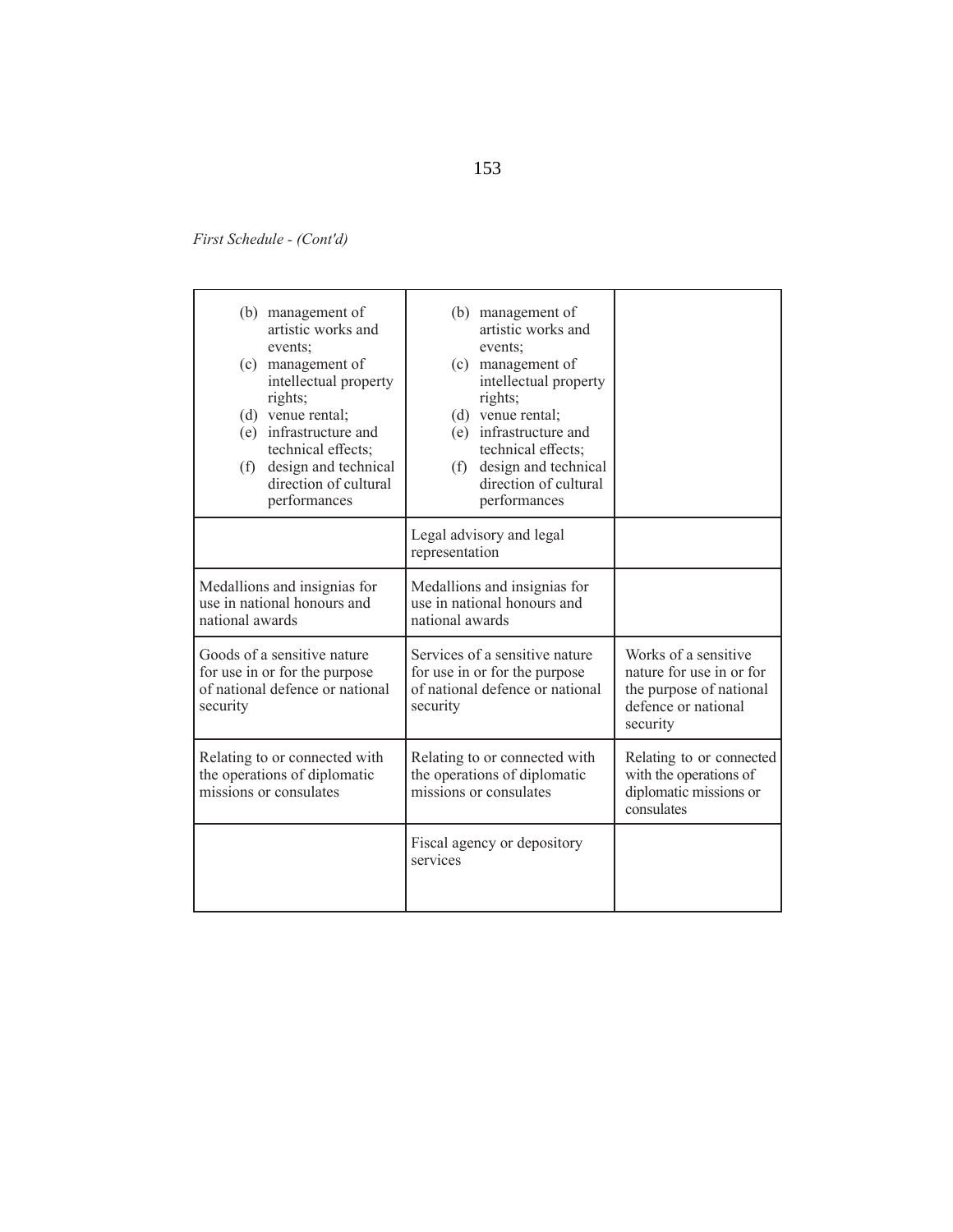| Liquidation and management<br>services for regulated financial<br>institutions                                                                |                                                                                                                           |
|-----------------------------------------------------------------------------------------------------------------------------------------------|---------------------------------------------------------------------------------------------------------------------------|
| Related to the sale, redemption<br>and distribution of public debt,<br>including loans and government<br>bonds, notes and other<br>securities |                                                                                                                           |
| Co-sponsorship arrangements,<br>trade and travel shows and<br>cooperative advertising                                                         |                                                                                                                           |
| Funded by public-private<br>partnerships between the<br>Government of a Contracting<br>Party and one or more suppliers                        | Funded by public-private<br>partnerships between the<br>Government of a<br>Contracting Party and<br>one or more suppliers |
| For research and development<br>of a sensitive or confidential<br>nature                                                                      |                                                                                                                           |
| Relating to the management of<br>employee pension funds                                                                                       |                                                                                                                           |
| Postal, courier and express<br>courier services                                                                                               |                                                                                                                           |
| Utility services such as services<br>for the supply of electricity,<br>telecommunications and piped<br>water                                  |                                                                                                                           |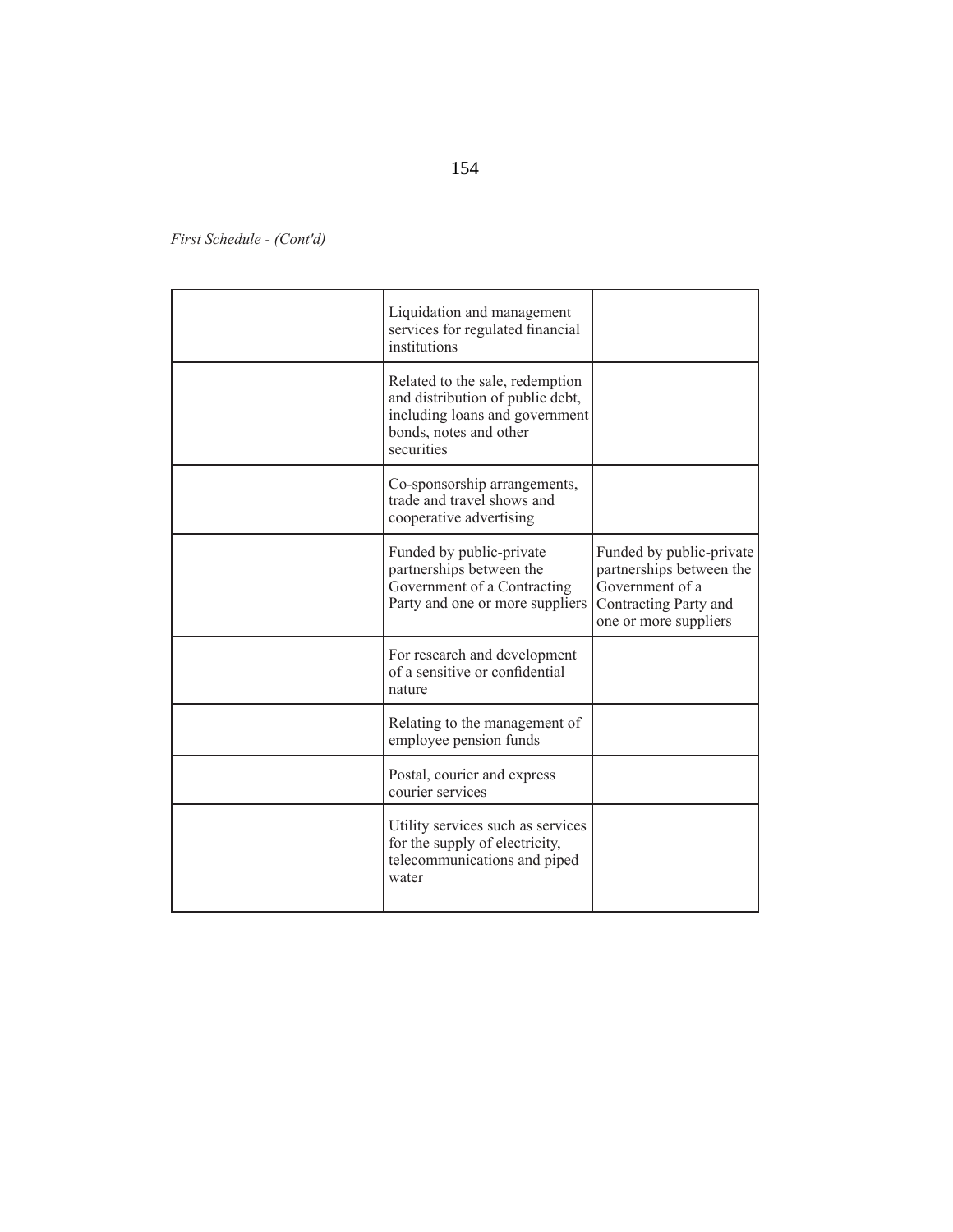|                                              |                                                                                                                                  | Immovable property or<br>rights in relation thereto |
|----------------------------------------------|----------------------------------------------------------------------------------------------------------------------------------|-----------------------------------------------------|
|                                              | Contracts of service or<br>contracts for service for the<br>hiring of Government<br>employees and related<br>employment measures |                                                     |
| In relation to privately funded<br>charities | In relation to privately funded<br>charities                                                                                     | In relation to privately<br>funded charities        |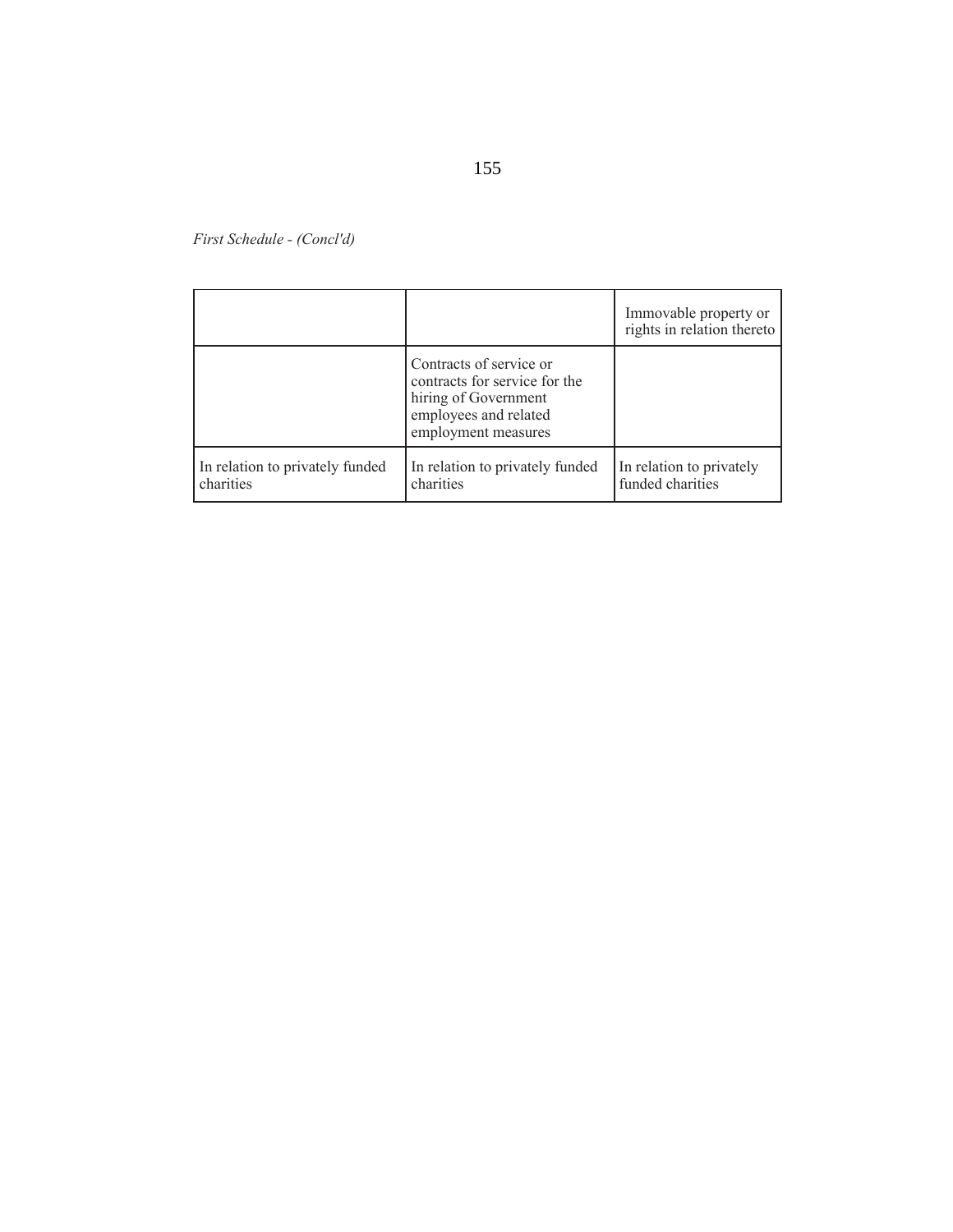### **SECOND SCHEDULE**

*[\(Section 7\(](#page-18-0)4))*

### TENDERS COMMITTEES

# *Part I*

# *General Tenders Committee*

### **Composition of General Tenders Committee**

- The General Tenders Committee shall comprise *ex officio* **1.**(1)
	- (a) the Chief Procurement Officer;
	- (b) the Solicitor General;
	- $(c)$  the Permanent Secretary in the Ministry responsible for Finance;
	- (d) the Chief Technical Officer in the Ministry responsible for Works;
	- (e) the Senior Mechanical Engineer in the Ministry responsible for Works;
	- the Director of the Department of Commerce and Consumer Affairs; *(f)*
	- (g) the Director of the Data Processing Department;
	- $(h)$  the Manager of the Public Investment Unit;
	- the Chief Executive Officer of Barbados Investment and Development Corporation; and *(i)*
	- (j) the Chief Executive Officer of Barbados National Oil Company Limited.

A person listed in paragraph  $(1)(b)$ ,  $(c)$ ,  $(d)$ ,  $(f)$ ,  $(g)$ ,  $(h)$ ,  $(i)$  or  $(j)$  may nominate a senior officer to be a member of the committee in his place. (2)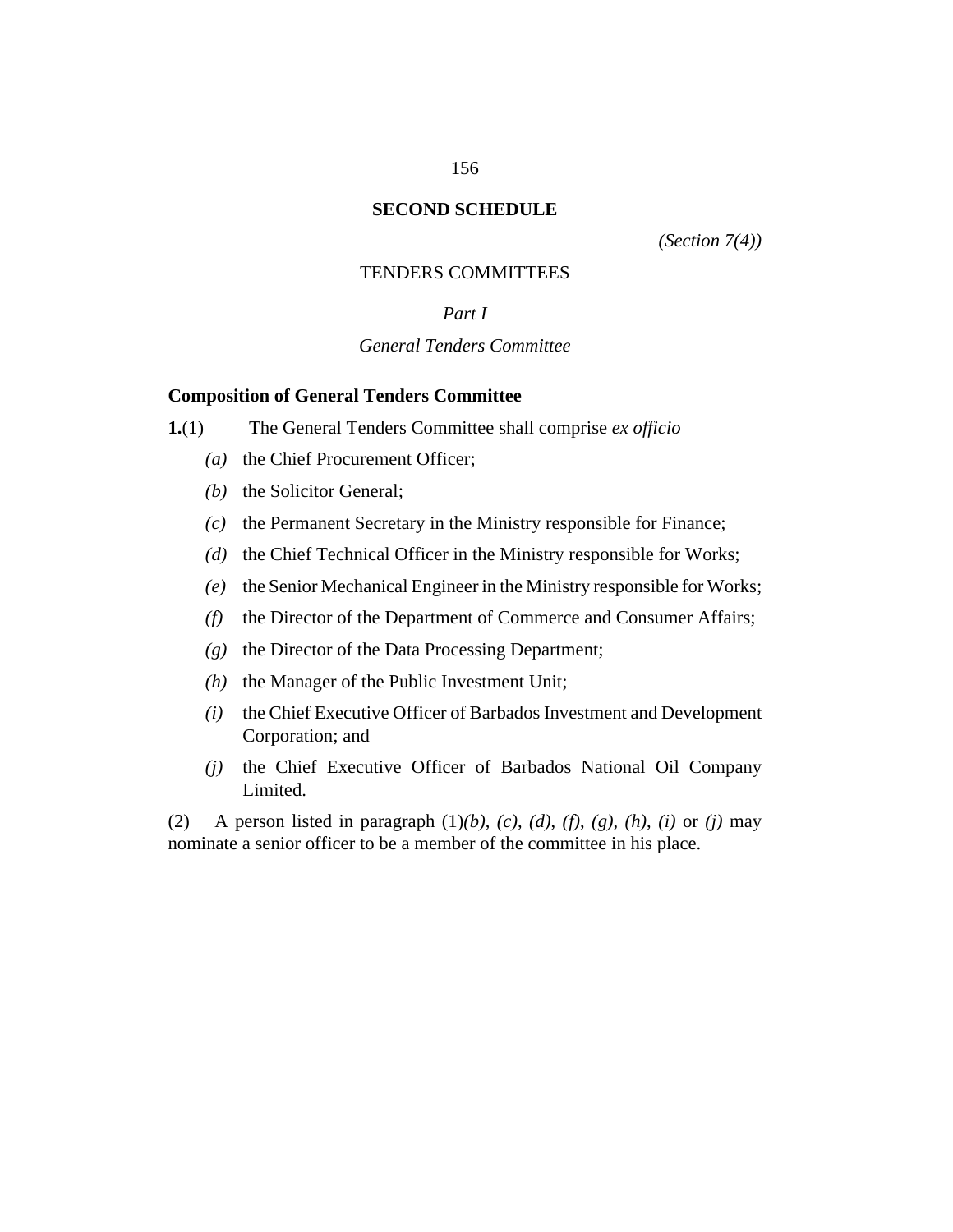# **Chairman and Deputy Chairman**

The Chief Procurement Officer shall be the Chairman of the General Tenders Committee. **2.**(1)

The committee shall, at its first meeting in a financial year, elect one of its members, other than the Solicitor General or his nominee, to be the Deputy Chairman of the committee. (2)

Where the Chairman is absent from a meeting of the committee, the Deputy Chairman shall preside over the meeting. (3)

## **Quorum**

The quorum of the General Tenders Committee is 6 members including the Chairman or the Deputy Chairman. **3.**

## **Secretary**

The Chief Procurement Officer shall designate a public officer to be the secretary of the General Tenders Committee. **4.**

# *Part II*

## *Special Tenders Committee*

## **Composition of special tenders committee**

- A special tenders committee shall comprise **1.**
	- (a) the members of the General Tenders Committee; and
	- (b) such other persons, not exceeding 5, as the Director may appoint with the approval of the Minister, having regard to the procurement concerned and the obligations of the State under the agreement for the loan to which the procurement relates.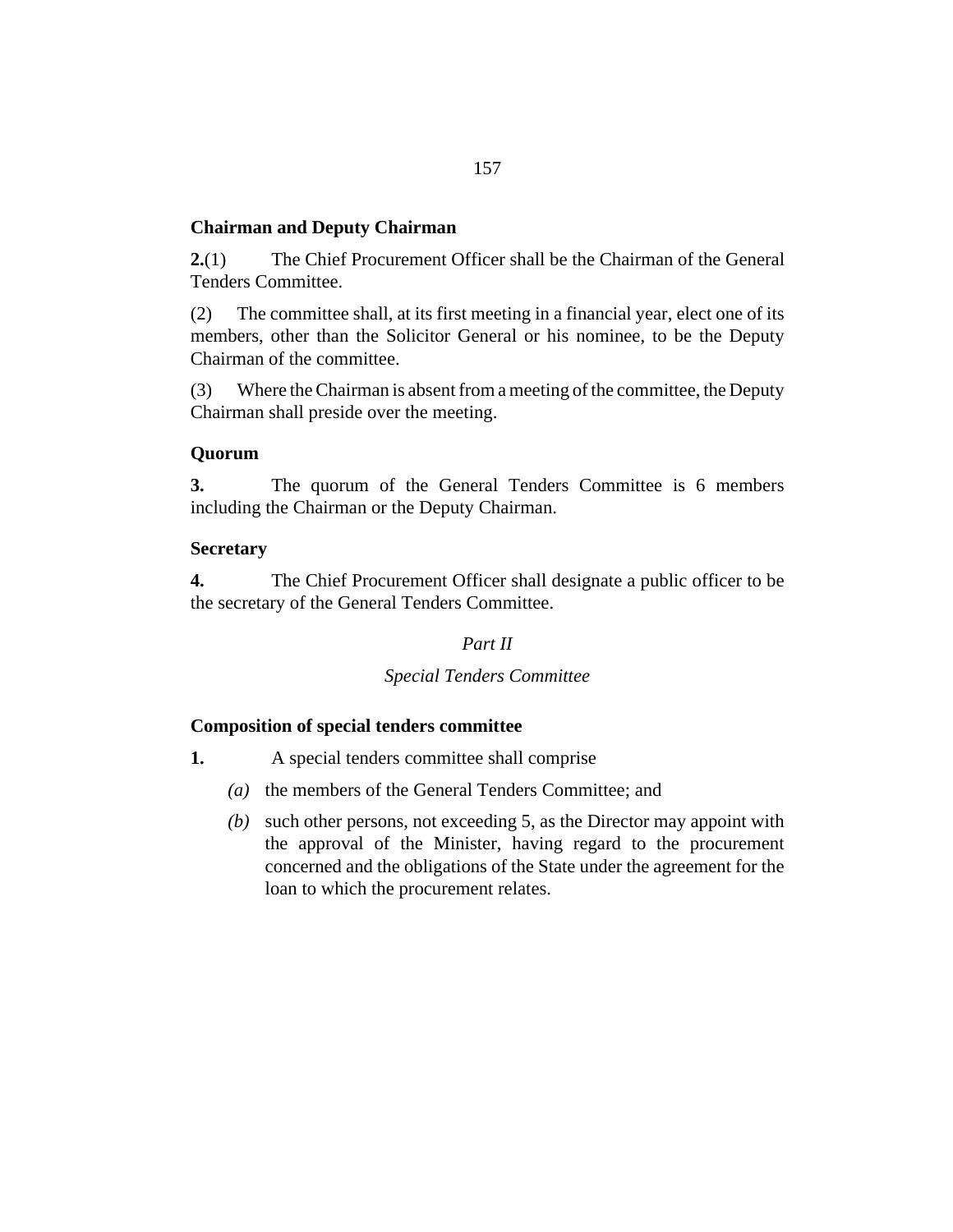# **Chairman and Deputy Chairman of special tenders committee**

The Chairman of the General Tenders Committee shall be the Chairman of a special tenders committee. **2.**(1)

The Deputy Chairman of the General Tenders Committee shall be the Deputy Chairman of a special tenders committee. (2)

Where the Chairman is absent from a meeting of the committee, the Deputy Chairman shall preside over the meeting. (3)

# **Quorum**

The quorum of a special tenders committee is two-thirds of its members including the Chairman or the Deputy Chairman. **3.**

## **Term of office**

A member of a special tenders committee shall hold office for the duration of the procurement proceedings in respect of which the committee was established. **4.**

## **Secretary**

The Chief Procurement Officer shall designate a public officer to be the secretary of a special tenders committee. **5.**

## *Part III*

# *Drug Tenders Committee*

# **Composition**

- The Drug Tenders Committee shall comprise **1.**
	- *ex officio (a)*
		- the Director of the Drug Service; (i)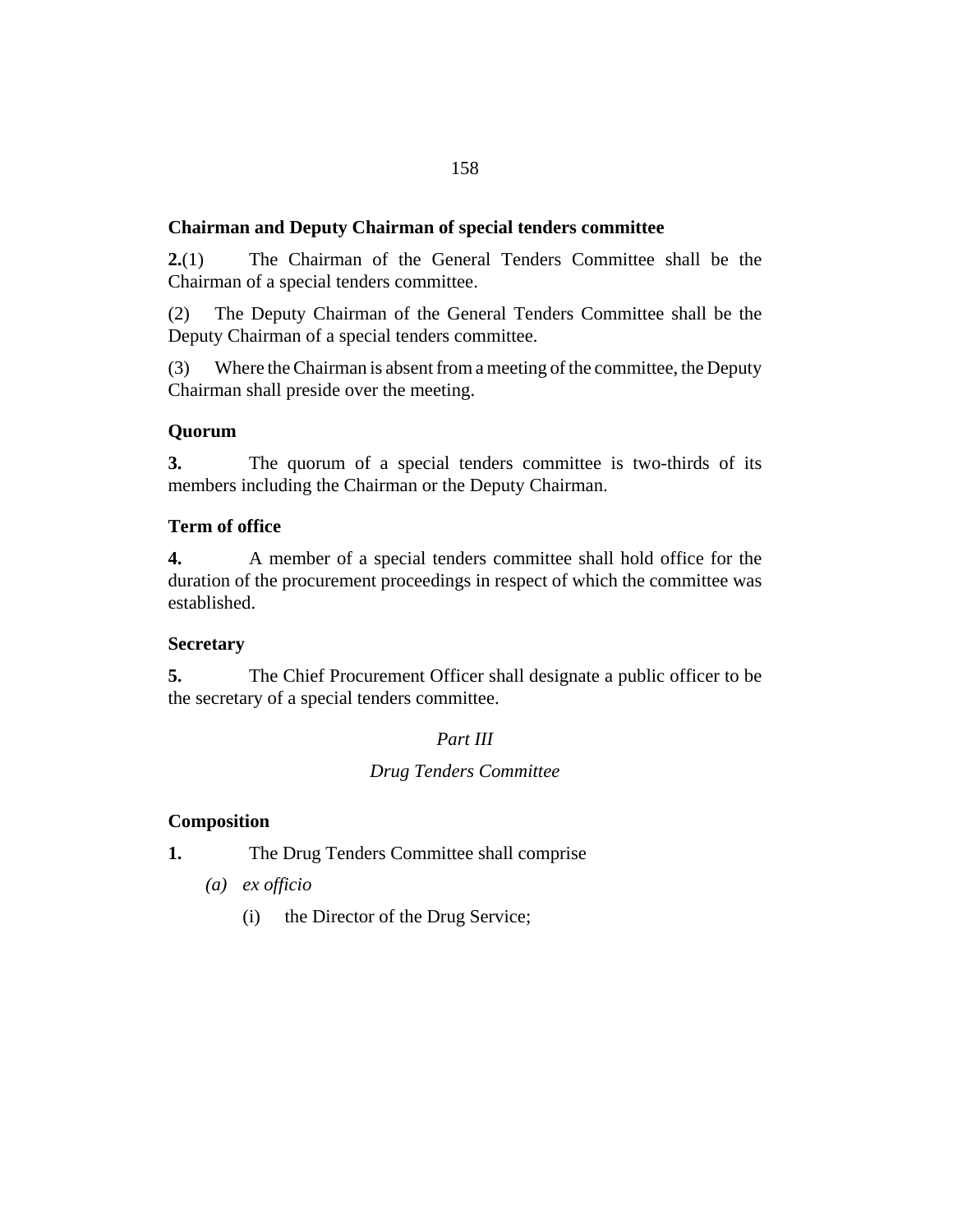- (ii) the Chief Procurement Officer or his nominee;
- (iii) the Assistant Director of the Drug Service charged with responsibility for Supply and Inventory;
- (iv) the Director of Medical Services of the Queen Elizabeth Hospital;
- (v) the Hospital Pharmacist of the Queen Elizabeth Hospital;
- (vi) the Chairman of the Drug Formulary Committee established by section 5 of the *[Drug Service Act](http://barbadosparliament-laws.com/en/showdoc/cs/40A)*, Cap. 40A or a member of that committee nominated by him; and
- (vii) the Solicitor General or a legal officer nominated by the Solicitor General;
- a pharmacist in actual private practice and not employed in the Public *(b)* Service, nominated by the Barbados Pharmaceutical Society; and
- a medical practitioner in actual private practice and not employed in *(c)* the Public Service, nominated by the most representative association of medical practitioners.

## **Chairman and Deputy Chairman of Drug Tenders Committee**

The Director of the Drug Service shall be the Chairman of the Drug Tenders Committee and shall preside at meetings of the committee. **2.**(1)

The Assistant Director of the Drug Service charged with responsibility for Supply and Inventory shall be the Deputy Chairman of the committee and shall preside at any meeting from which the Chairman is absent. (2)

## **Quorum**

The quorum of the Drug Tenders Committee is 6 members including the Chairman or Deputy Chairman. **3.**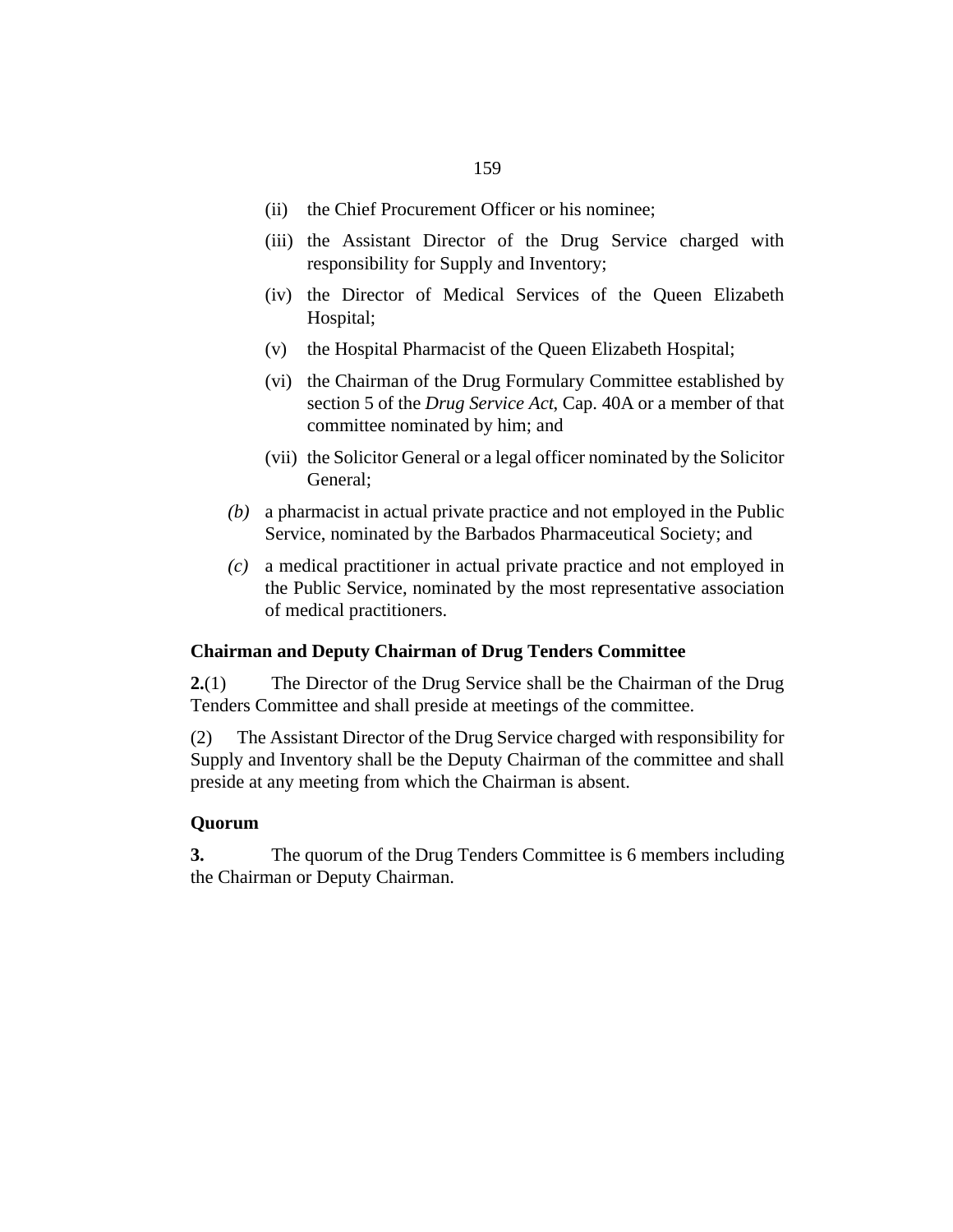## 160

# **Term of office**

A member of the Drug Tenders Committee, other than an *ex officio* member, shall hold office for 3 years and is eligible for re-appointment. **4.**

# **Secretary**

The Director of the Drug Service shall designate a public officer to be the secretary of the Drug Tenders Committee. **5.**

# *Part IV*

# *General Provisions*

# **Meetings of tenders committees**

A tenders committee shall meet as often as is necessary for the proper discharge of its functions under this Act. **1.**(1)

The Chairman, in consultation with the secretary of the committee, shall determine the times and places for meetings and convene meetings accordingly. (2)

A decision of a tenders committee shall be by a majority of votes, and where there is an equality of votes, the Chairman shall have a casting vote. (3)

# **Urgent decisions**

A tenders committee may make a decision on an urgent matter by the circulation of the relevant papers among the members of the committee and the expression, in writing, of the views of the majority of the members. **2.**(1)

Notwithstanding sub-paragraph (1), a member is entitled to require that a decision be deferred until the matter is considered at a meeting of the committee. (2)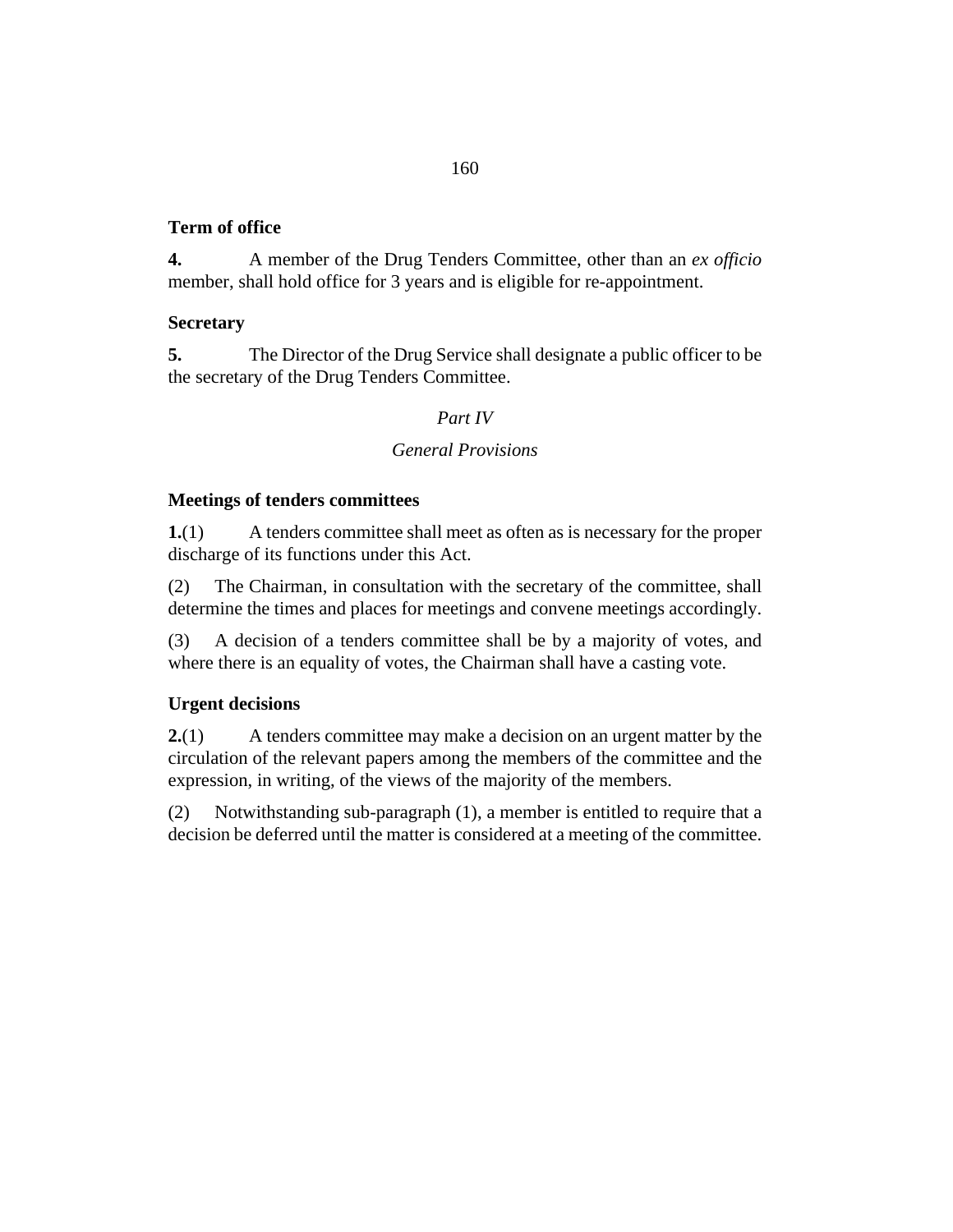## **Observers and advisers**

A tenders committee may **3.**(1)

- permit observers to attend a meeting of the committee; and *(a)*
- co-opt advisers to assist the committee in the discharge of its functions. *(b)*

Observers and advisers shall not vote and advisers shall only attend the part of the meeting on which their advice is required. (2)

## **Minutes**

A tenders committee shall keep minutes of the proceedings of its meetings. **4.**(1)

- The minutes shall include (2)
	- ( $a$ ) the names of the members present at the meeting;
	- $(b)$  the names of any advisers or observers attending the meeting;
	- any disclosure of interest; *(c)*
	- (d) the key issues discussed in relation to evaluation reports, including any advice given or disagreement among the members; and
	- where the recommendation of a procuring entity is rejected, the reason *(e)* for the rejection.

Minutes and decisions of the committee shall be made available and distributed within 7 days of the meeting of the committee to which they relate. (3)

Minutes shall be distributed to all members of the committee and decisions shall be transmitted to the relevant procuring entity. (4)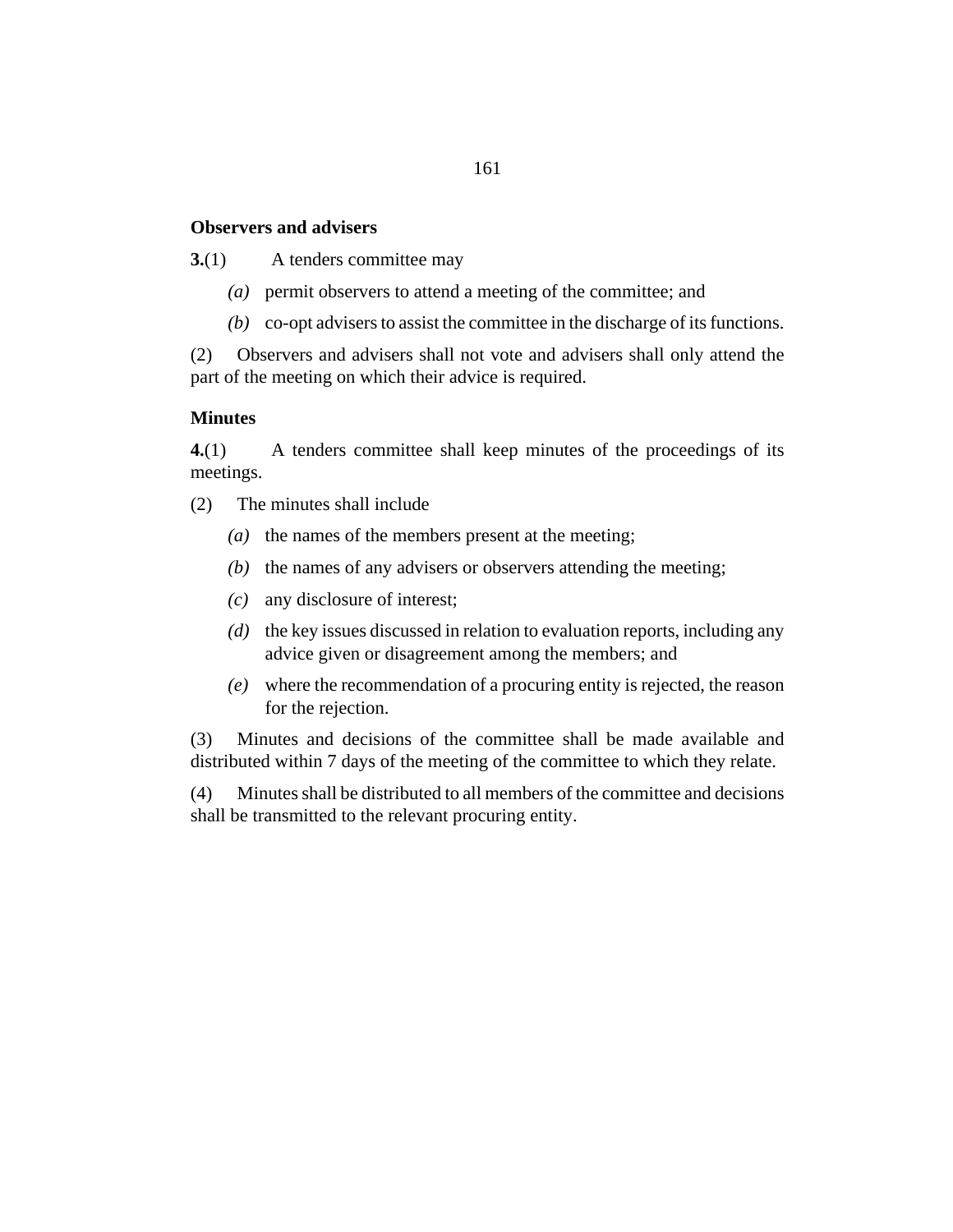# **THIRD SCHEDULE**

*[\(Section 8\)](#page-19-0)*

## PUBLIC PROCUREMENT TRIBUNAL

### **Composition**

The Tribunal shall comprise 5 persons of high integrity appointed by the Minister as follows: **1.**(1)

- an attorney-at-law of at least 10 years' standing or a person who has *(a)* held high judicial office, who shall be the Chairman of the Tribunal; and
- 4 other persons each with 5 years' experience, at a senior level, in public *(b)* procurement or a related field.

In selecting persons to be members of the Tribunal, the Minister shall seek to establish a balance of relevant knowledge and experience among members to ensure that the Tribunal has both (2)

- knowledge of any applicable public procurement laws, rules, *(a)* proceedings and practices; and
- a range of technical knowledge relating to various types of procurement *(b)* contracts.

Members are entitled to such remuneration and allowances as the Minister determines. (3)

## **Term of office**

Subject to paragraphs 4 and 5, a member of the Tribunal shall hold office for not more than 5 years but is eligible for re-appointment. **2.**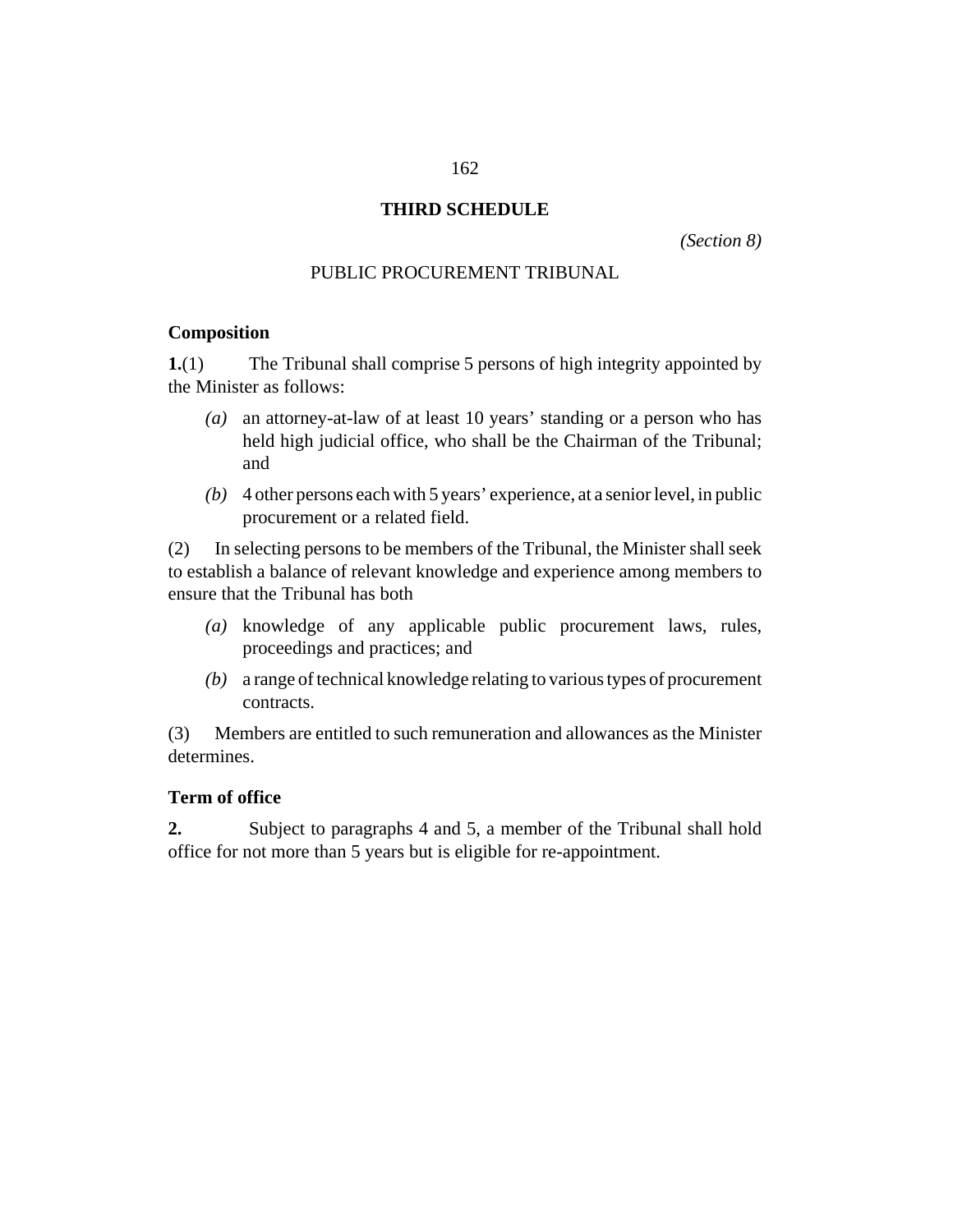## **Temporary absence**

Where a member of the Tribunal is temporarily absent or unable to act, the Minister may appoint a suitable person to act in the member's place. **3.**

## **Resignation**

A member of the Tribunal, other than the Chairman, may resign his office by instrument in writing addressed to the Chairman, who shall forthwith cause the same to be forwarded to the Minister. **4.**(1)

The Chairman may resign his office by instrument in writing addressed to the Minister. (2)

A person shall cease to be a member of the Tribunal upon the date of receipt of the instrument by the Chairman under sub-paragraph (1) or the Minister under sub-paragraph (2), unless another date for his resignation is specified in the instrument. (3)

## **Removal**

The Minister may remove a member of the Tribunal from office where the member **5.**

- fails to disclose a conflict of interest in relation to a matter before the *(a)* Tribunal;
- (b) fails, without reasonable excuse, to attend 3 consecutive meetings of the Tribunal;
- has become bankrupt or has made an arrangement with his creditors; *(c)*
- (d) is incapacitated by physical or mental illness;
- engages in misconduct or has a conflict of interest as a result of *(e)* engaging in paid employment that conflicts with the functions of the Tribunal; or
- $(f)$  is otherwise unable or unfit to discharge the functions of a member.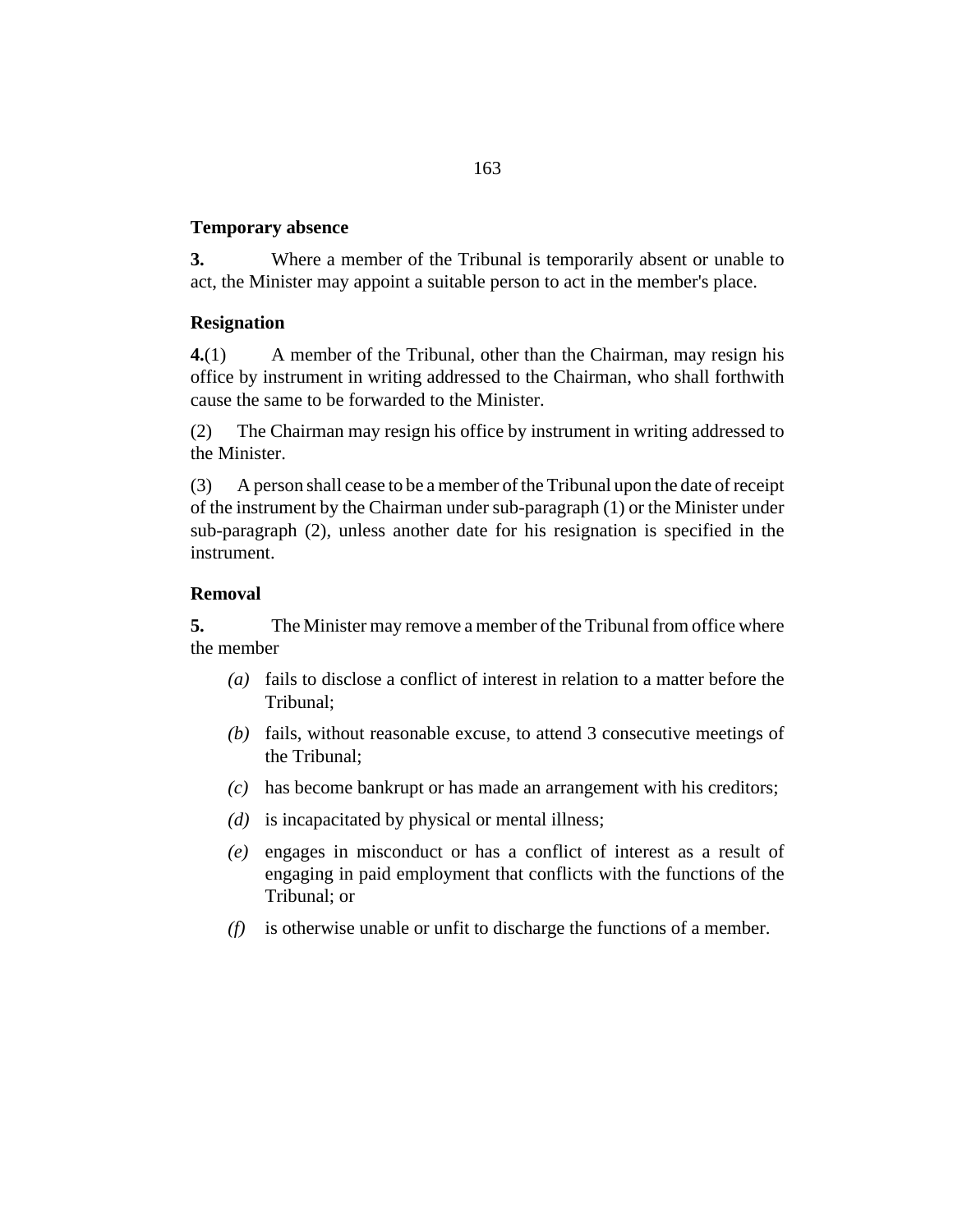# **Publication of appointments etc.**

The names of all of the members of the Tribunal as first constituted and every change in the membership of the Tribunal shall be published in the *Official Gazette*. **6.**

# **Seal**

- The seal of the Tribunal **7.**(1)
	- shall be kept in the custody of the Chairman or such other member as *(a)* the members may approve;
	- may be affixed to documents or instruments pursuant to a resolution *(b)* of the Tribunal;
	- shall be affixed in the presence of the Chairman and the Secretary to *(c)* the Tribunal; and
	- shall be authenticated by the signature of the Secretary to the Tribunal *(d)* and the signature of the Chairman.

All documents other than those required by law to be under seal may be signed under the hand of the Chairman or the Secretary. (2)

# **Specialists**

The Tribunal may engage specialists in technical disciplines to assist in its work where so required and may, in particular, where it determines it to be necessary in any case, consult any person having experience in any relevant field to assist it in dealing with a matter. **8.**

# **Tribunal may regulate procedure**

Subject to this Act, the Tribunal may regulate its own procedure. **9.**